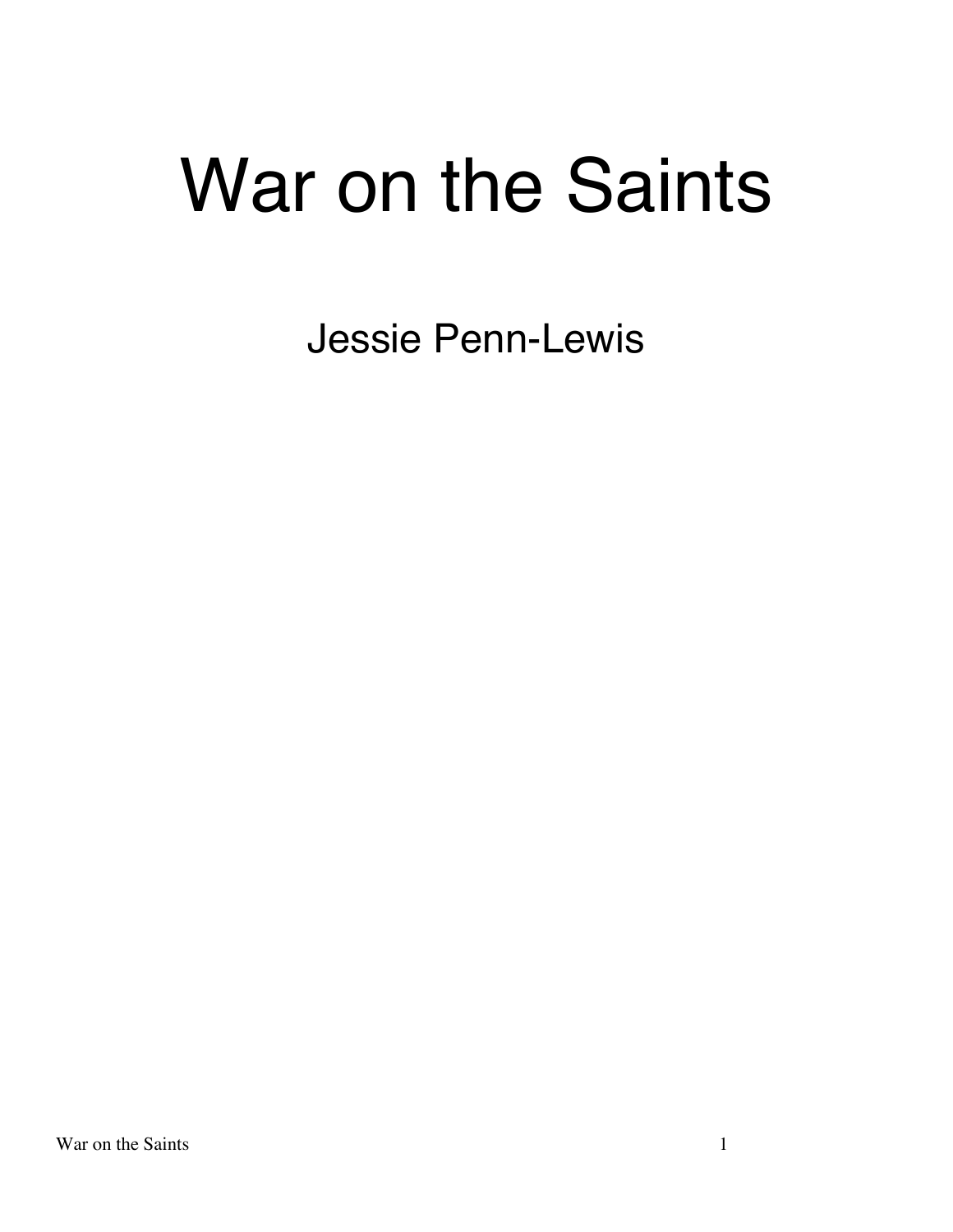# Table of Contents

# **Chapter**

Forward

- 1. The Biblical Survey of Satanic Deception<br>2. The Satanic Confederacy of Wicked Spirit
- The Satanic Confederacy of Wicked Spirits
- 3. Deception by Evil Spirits in Modern Times
- 4. The Perils of Passivity<br>5. Counterfeits of the Divi
- 5. Counterfeits of the Divine
- 6. Freedom for the Deceived<br>7. Volition and the Human Sp
- 7. Volition and the Human Spirit
- 8. Victory in Conflict

# APPENDIX

The Attitude of the Early Fathers to Evil Spirits

Symptoms of Demon Possession, Extracted from *Demon Possession*, by Dr. J. L. Nevius

Demonical Activity in Later Times, Sir Robert Anderson

The Physiology of the Spirit, From *Premeval Man Unveiled*

The Working of Evil Spirits in "Christian" Gatherings

- 1. Supposed conviction of sin by deceiving spirits
- 2. Supposed unity for "revival"
- 3. Supposed manifestations of the Holy Spirit

Light on "Abnormal" experiences

How Demons Attack Advanced Believers

The True Workings of God, and Counterfeits of Satan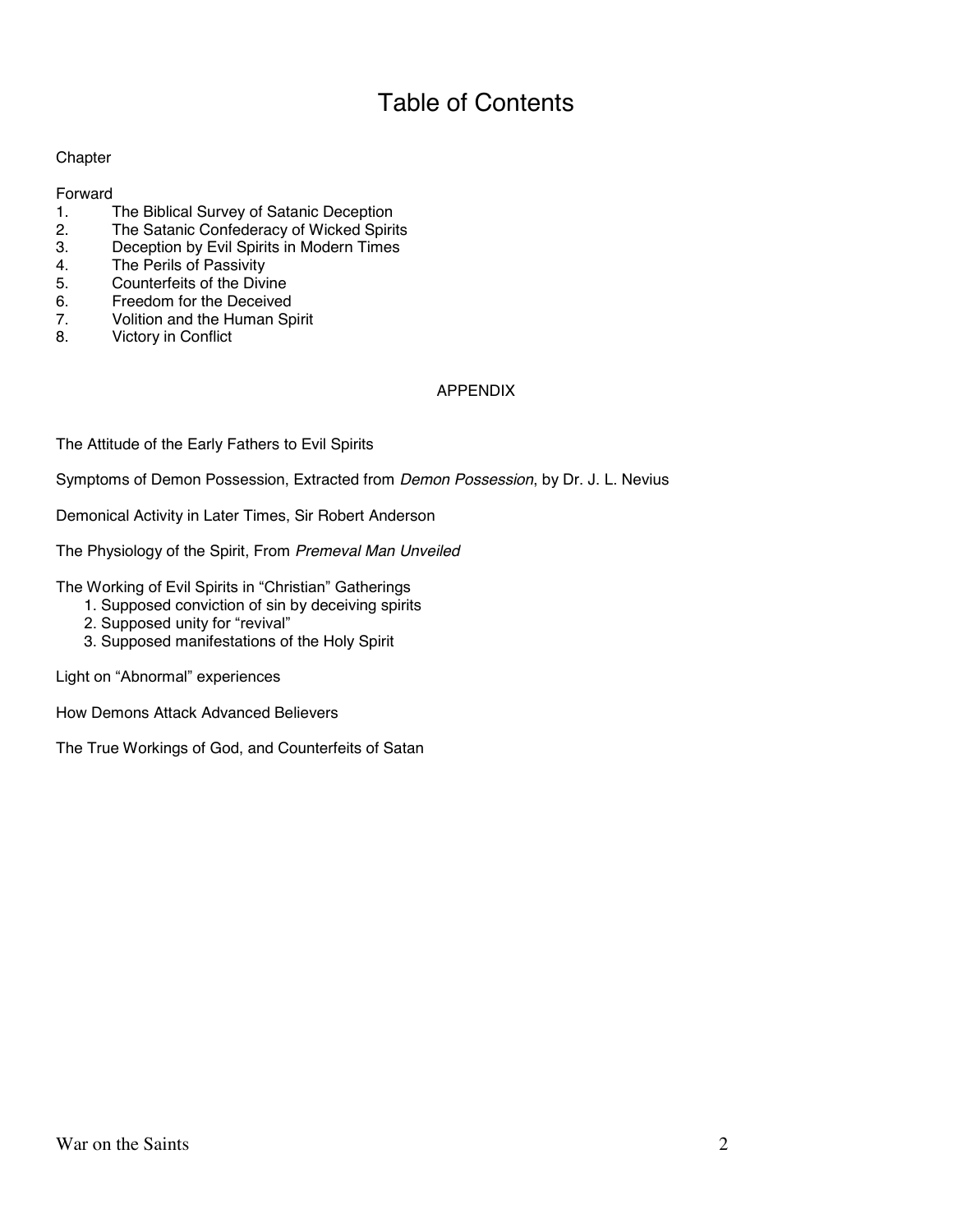#### INTRODUCTION

JOHN WESLEY, in dealing with overbalance and fanaticism, uses the word *enthusiasm,* and says: "Enthusiasm is undoubtedly a disorder of the mind; and such disorder as greatly hinders the exercise of reason. Nay, sometimes it wholly sets it aside: it not only dims but shuts the eyes of the understanding. It may, therefore, well be accounted a species of madness; of madness rather than folly: seeing a fool is properly one who draws wrong conclusions from right premises; whereas a madman draws right conclusions, but from wrong premises. And so does an enthusiast. Suppose his premises are true, and his conclusions would necessarily follow. But here lies his mistake: his *premises are false.* He imagines himself to be what he is not, and therefore, *setting out wrong,* the farther he goes, the more he wanders out of the way."

Let us come nearer to our own time. I have on my shelves a book—Group Movements of the Past and Experiments *in Guidance*, by Ray Strachey—which consists of extracts from the papers of Hannah Whitall Smith, describing the times in which she lived, and the curious religious sects which she investigated during the middle years of the nineteenth century. In his foreword to this book, the late Dr. H. Hensley Henson, Bishop of Durham, wrote: "Very early in the history of the Christian Church the subtle temptation to a kind of inverted humility, which is really the worst and most dangerous form of spiritual pride, disclosed itself in portentous scandals. The adventists of Thessalonica, who refused their normal obligations in the interest of a complete self-preparation for the Lord's coming, have had their representatives in many strange sects in Europe and America, who have been carried into *amazing* extravagancies of creed and conduct. St. Paul's brusque judgment, 'If any will not work, neither let him eat' (2 Thessalonians 3:10), applies to them all. The ascetics of Colosse, whose punctilious rigorism coexisted with a perilous moral laxity, have had their successors in every Christian generation. Medieval monks and modern sectaries come together here. Both illustrate, in varying ways, the same spiritual malady. Such total prostration of the individual before the mandates of the divine Spirit seems to argue a genuine humility, but the implied assumption of plenary and direct personal inspiration discloses and fosters a spiritual arrogance none the less morally disintegrating because it is unsuspected. Experience has ever endorsed the great apostle's verdict. Over the whole woeful pageant of self-willed pietism, with its eccentric, arbitrary, even monstrous demands on its victims, the words may be written: '. . . which things have indeed a show of wisdom in will-worship, and humility, and severity to the body; but are not of any value against the indulgence of the flesh' (Colossians 2:23)."

An aftermath of the Welsh Revival at the dawn of the present century was the rise of a number of extreme cults, often stressing a return to "pentecostal" practices. Mrs. Perm-Lewis, who had witnessed much of the Revival as the representative of *The Life of* Faith magazine, saw clearly the peril of these fanatical teachings, and in collaboration with Mr. Evan Roberts, who played so prominent a part in the Revival, wrote a book, WAR ON THE SAINTS. In this book these extreme and overbalanced beliefs and practices are categorically branded as the work of an invading host of evil spirits. The word "*deception*" might be said to be the key word of the book—a term which is in complete harmony with the findings both of John Wesley and Dr. Henson.

This present volume is an abridgement of the original book, which ran into seven editions. The Trustees of The Overcomer Literature Trust were concerned about certain aspects of WAR ON THE SAINTS as originally published. First and foremost they felt that they could not endorse the teaching that a born-again, Spirit-filled Christian can at the same time be demon possessed; and they also found themselves unable to accept some of the teaching given concerning the "baptism of the Holy Spirit" and the aggressive warfare against the powers of darkness, either as a means of promoting revival or of hastening the coming again of the Lord Jesus Christ. As Editor of *The Overcomer* I was commissioned to undertake a revision of the book, with the object of eliminating these elements, and yet retaining the clear teaching and warning against the dangers underlying the extreme, unscriptural emphases of our modern array of "sects," behind which is so often hidden the clever manipulation of deceiving spirits. This has not been an easy task, and the result certainly will not satisfy everyone. But it is sent out with the prayer that the eyes of those who read it may be opened to the grave dangers that beset the path of uninformed "enthusiasm." Above all, may it give a new vision of the Mighty Savior, who in His cross triumphed over all the powers of evil and deception and lives forever as the Strength and Refuge of His own.

J. C. Metcalfe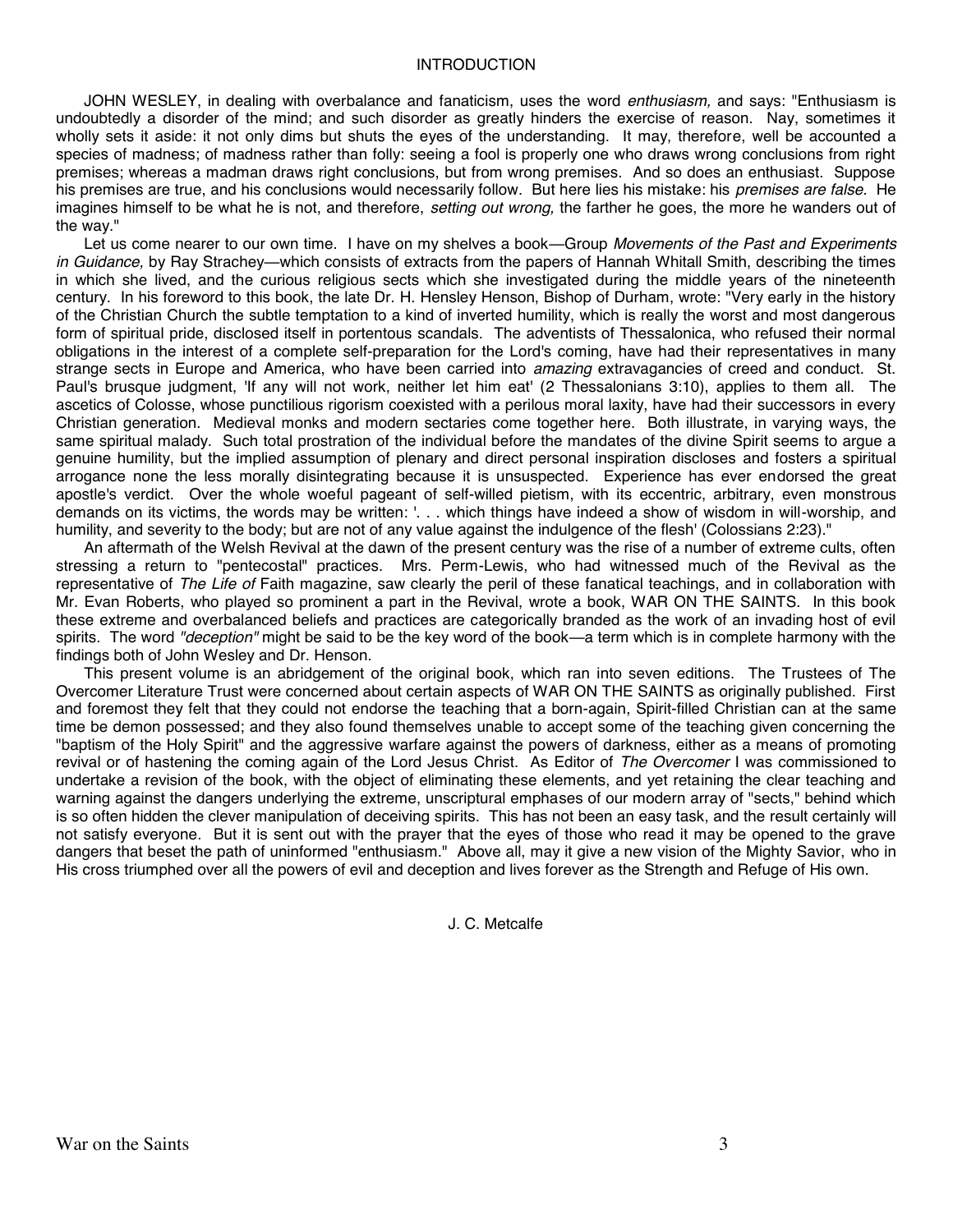#### **Chapter 1**

# **A Biblical Survey of Satanic Deception**

If all that the Bible contains on the subject of the supernatural powers of evil could be exhaustively dealt with in this book, we would find that more knowledge is given of the workings of Satan, and his principalities and powers, than many have realized. From Genesis to Revelation the work of Satan as deceiver of the whole inhabited earth can be traced until the climax is reached, and the full results of the deception in the Garden of Eden are unveiled in the Apocalypse. In Genesis we have the simple story of the garden, with the guileless pair unaware of danger from evil beings in the unseen world. We find recorded there Satan's first work as deceiver, and the subtle form of his method of deception. We see him working upon an innocent creature's highest and purest desires, and cloaking his own purpose of ruin under the guise of seeking to lead a human being nearer to God. We see him using the God-ward desires of Eve to bring about captivity and bondage to himself. We see him using "good" to bring about evil; suggesting evil to bring about supposed good. Caught with the bait of being "wise," and "like God," Eve is blinded to the principle involved in obedience to God, and is DECEIVED (1 Tim. 2:14, KJV).

Goodness is, therefore, no guarantee of protection from deception. The keenest way in which the devil deceives the world, and the Church, is when he comes in the guise of somebody, or something, which apparently causes them to go God-ward and good-ward. He said to Eve, "Ye shall be as gods," but he did not say, "and ye shall be like demons." Angels and men only knew evil when they fell into a state of evil. Satan did not tell Eve this when he added "knowing good *and evil.*" His true objective in deceiving Eve was to get her to disobey God, but his wile was, "Ye shall be like God." Had she reasoned, she would have seen that the deceiver's suggestion exposed itself, for it crudely resolved itself into "disobey God" to be more like God!

#### THE CURSE OF GOD PRONOUNCED UPON THE DECEIVER

That a highly organized monarchy of evil spirit-beings was in existence is not made known in the story of the garden. Only a "serpent" is there; but the serpent is spoken to by God as an intelligent being, carrying out a deliberate purpose in the deception of the woman. The serpent-disguise of Satan is swept aside by Jehovah as He makes known the decision of the Triune God in view of the catastrophe which had taken place: a "Seed" of the deceived woman would eventually bruise the head of the supernatural being who had used the form of the serpent to carry out his plan. Yet from that point on the name of "serpent" is attached to him throughout the ages, for it describes the climax action of his revolt against his Creator in beguiling and deceiving the woman in Eden and blasting the human race. Satan triumphed, but God overruled. The victim is made the vehicle for the advent of a Victor, who would ultimately destroy the works of the devil and cleanse the heavens and the earth from every trace of his handiwork. The serpent is cursed, but, in effect, the beguiled victim is blessed, for through her will come the "Seed" which will triumph over the devil and his seed; and through her will arise a new race through the promised Seed (Gen. 3:15), a race which will be antagonistic to the serpent to the end of time, through the enmity implanted by God. Henceforth the story of the ages consists of the record of a war between these two seeds: the Seed of the woman—Christ and His redeemed— and the seed of the devil (See John 8:44; 1 John 3:10), right on to the furthermost point of the final committal of Satan to the lake of fire.

Henceforth it is also war by Satan upon the womanhood of the world, in malignant revenge for the verdict of the garden. Yes, war by the trampling down of women in all lands where the deceiver reigns. And war upon women in Christian lands too, by the continuance of his Eden method of misinterpreting the Word of God: insinuating into men's minds throughout all succeeding ages that God pronounced a "curse" upon the woman, when in truth she was pardoned and blessed; and instigating fallen men to personally carry out this supposed curse, though in truth it was a CURSE UPON THE DECEIVER and not upon the deceived one (Gen. 3:14).

"I will put enmity between *thee* and the woman," said God, as well as between "thy seed and her seed," and this vindictive enmity of the hierarchy of evil toward women, and especially believers, has not lessened in its intensity from that day.

#### SATAN AS DECEIVER IN THE OLD TESTAMENT

War on the Saints 4 When once we clearly recognize the existence of an unseen host of evil spirit-beings, all actively engaged in deceiving and misleading humans, Old Testament history will convey to us an open vision of their doings otherwise hidden from our knowledge. We can trace their operations in relation to the servants of God throughout all history and discern the work of Satan as deceiver penetrating everywhere. We shall see that David was deceived by Satan into numbering Israel because he failed to recognize that the suggestion to his mind was from a satanic source (1 Chron. 21:1). Job also was deceived, as were the messengers that came to him, when he believed the report that the fire which had fallen from heaven was "from God" (Job 1:16), and that all the other calamities which befell him in the loss of wealth, home and children came directly from the hand of God. For the early part of the book of Job clearly shows that Satan was the primary cause of all his troubles as "prince of the power of the air," using the elements of nature and the wickedness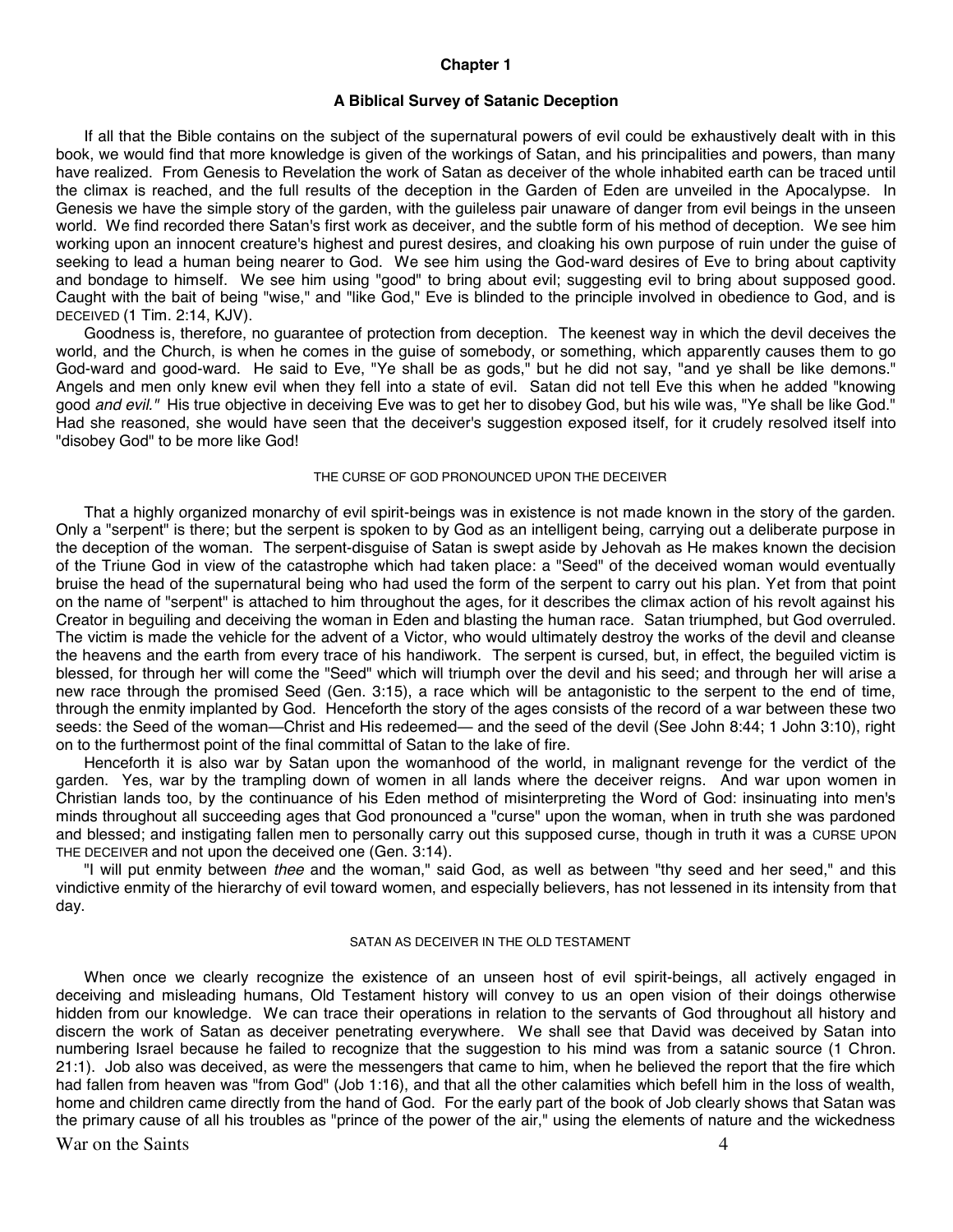of men to afflict the servant of God. He hoped that ultimately he could force Job into renouncing his faith in God, who seemed to be unjustly punishing him without cause. That this was Satan's aim is suggested in the words of the wife of the patriarch, who became a tool for the Adversary when she urged the suffering man to "curse God and die." She also was deceived by the Enemy into believing that God was the primary cause of all the trouble and the unmerited suffering which had come upon him.

In the history of Israel during the time of Moses, the veil is lifted more clearly from the satanic powers and we are shown the condition of the world as sunk in idolatry—said in the New Testament to be the direct work of Satan (1 Cor. 10:20)—and having actual dealing with evil spirits. The whole inhabited earth was thus in a state of deception and held by the deceiver in his power. We also find numbers of the people of Israel, through contact with others under satanic power, deceived into communicating with "familiar spirits" and into the using of "divination" and other kindred arts inculcated by the powers of darkness—even though they knew the laws of God and had seen His manifested judgments among them (see Lev. 17:7, margin: "satyrs"; 19:31: 20:6, 27; Deut. 18:10-11).

In the book of Daniel we find a still further stage of revelation reached concerning the hierarchy of evil powers when, in the tenth chapter, we are shown the existence of two "princes" of Satan actively opposing the messenger of God sent to Daniel to make him understand God's counsels for His people. There are also other references to the workings of Satan, his princes, and the hosts of wicked spirits carrying out his will, scattered throughout the Old Testament; but on the whole the veil is kept upon their doings until the great hour arrives when the "Seed" of the woman, who was to bruise the head of the serpent, is manifested on earth in human form (Gal. 4:4).

#### SATAN AS DECEIVER UNVEILED IN THE NEW TESTAMENT

With the advent of Christ, the veil which had hidden the active workings of the supernatural powers of evil for centuries since the garden catastrophe is still further removed, and their deception and power over man is clearly revealed. The arch-deceiver himself appears in the wilderness conflict with the Lord to challenge the "Seed of the woman"—in a way not recorded since he appeared on earth at the time of the Fall. So the wilderness of Judea and the Garden of Eden become parallel arenas for the testing of the first and the Second Adam. In both encounters Satan worked as deceiver, but in the second instance he wholly failed to deceive and beguile the One who had come as his Conqueror.

Traces of the characteristic work of Satan as deceiver can be discerned also among the disciples of Christ. The devil deceives Peter into speaking words of temptation to the Lord, suggesting His turning from the path of the cross (Matt. 16:22-23). Later on he takes hold of the same disciple in the Judgment Hall (Luke 22:31), prompting him to declare "I know not the man," with the hope of camouflage (Matt. 26:74). Further traces of the work of the deceiver may be seen in the epistles of Paul: in his references to "false apostles," "deceitful workers," and Satan's workings as an "angel of light" promoting "his ministers as ministers of righteousness" among the people of God (2 Cor. 11:13-15). Again in the messages to the seven Asian churches, given by the ascended Lord to His servant John, false apostles are spoken of, and false teachings of many kinds. A "synagogue of Satan" (Rev. 2:9), consisting of deceived ones at Smyrna, is mentioned, and "deep things of Satan" are described as existing in the church at Thyatira (Rev. 2:24).

# THE REVELATION OF THE DECEIVER IN THE APOCALYPSE

A startling revelation of the satanic confederacy against God and His Christ is given to the Apostle John. After the messages to the seven churches, the world-wide work of the deceiver-prince is fully disclosed to the Apostle, and he is bidden to write all that he is shown, so that the Church of Christ might know the full meaning of the war with Satan in which the redeemed would be engaged right on to the time when the Lord Jesus would be revealed from heaven in judgment upon these vast and terrible powers—powers which are full of cunning malignity and hatred to His people, and truly at work behind the world of men from the days of the garden story to the end.

As we read the Apocalypse it is important to remember that even though the organized forces of Satan described there were in existence at the time of the Fall in Men, they were only partially revealed to the people of God prior to the advent of the promised "Seed of the woman" who was to bruise the serpent's head. When the fullness of time came, God manifest in the flesh met the fallen archangel, the leader of the evil angelic hosts, in mortal combat at Calvary. Putting them to open shame, He shook off from Himself vast masses of the hosts of darkness who had gathered around the cross from the furthermost realms of the kingdom of Satan (Col. 2:15).

The Scriptures teach us that God's unveilings of the truths concerning Himself, and of all the things in the spiritual realm which we need to know, are always timed by Him to match the strength of His people. The full revelation of these satanic powers disclosed in the Apocalypse was not given to the Church in its infancy—some forty years passed after the Lord's ascension before the Book of Revelation was written. Possibly it was necessary that the Church of Christ should first fully grasp the fundamental truths revealed to Paul and the other apostles before she could safely be shown the extent of the war with supernatural powers of evil upon which she had entered.

War on the Saints  $\sim$  5 In the vision given to John, the name and character of the deceiver is more clearly made known, along with the strength of his forces and the extent of the war and its final issues. It is shown that in the invisible realm there is war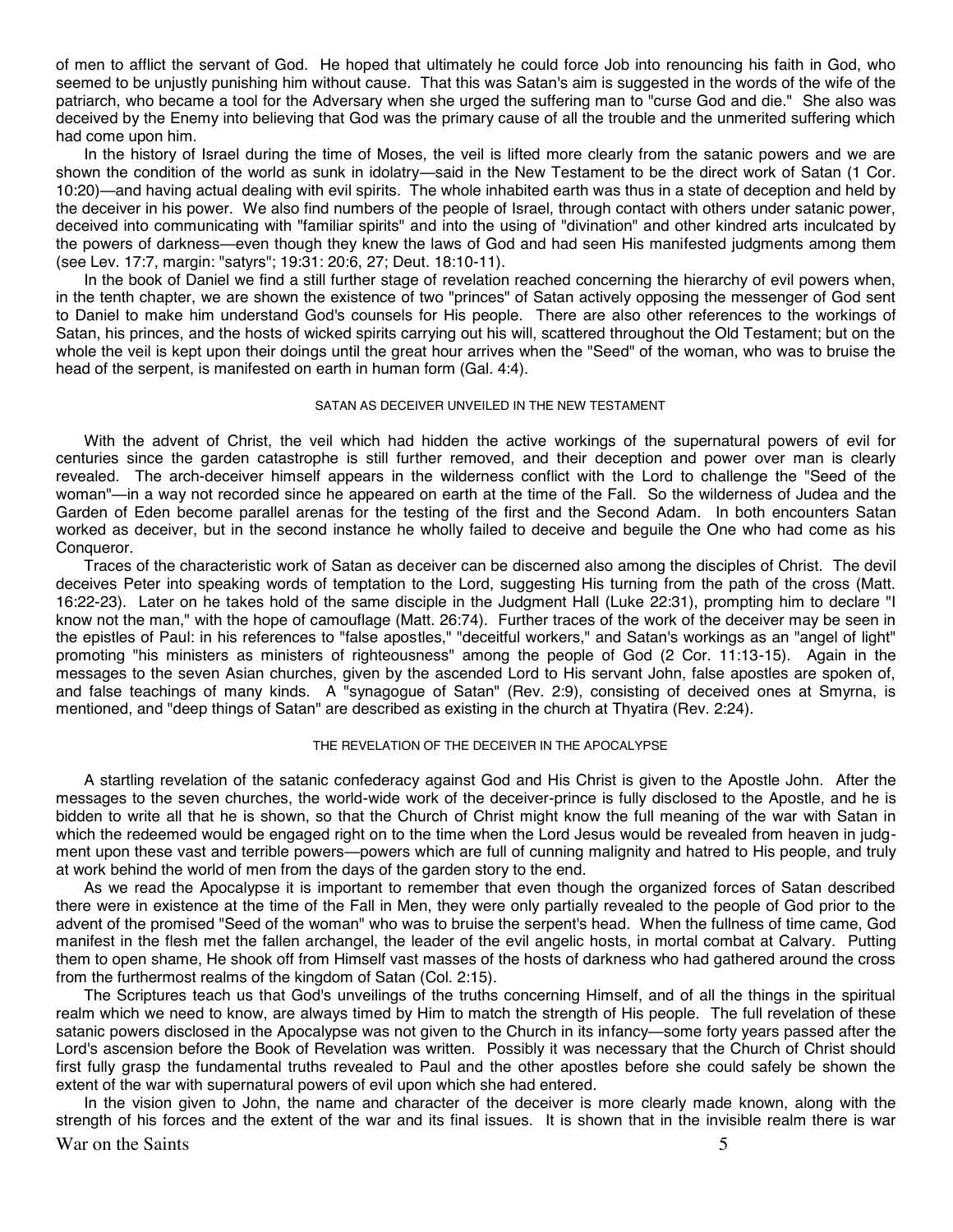between the forces of evil and the forces of light, John says that "the dragon WARRED, and his angels" (Rev. 12:7), the dragon being explicitly described as the "old serpent, called the Devil and Satan," the deceiver of the whole inhabited earth. His world-wide work as deceiver is fully revealed, and the war in the earth-realm caused by his deceiving of the races and the world powers acting under his instigation and rule. The highly organized confederacy of principalities and powers acknowledging the headship of Satan is disclosed, and their "authority over every tribe and people and tongue and nation," all deceived by the supernatural and invisible forces of evil, and making "war with the saints" (Rev. 13:7).

# WORLD-WIDE DECEPTION DISCLOSED IN THE APOCALYPSE

War is the key word of the Apocalypse: war on a scale undreamed of by mortal man; war between vast angelic powers of light and darkness; war by the dragon and the deceived world powers upon the saints; war by the same world powers against the Lamb; war by the dragon upon the Church; war in many phases and forms, until the end when the Lamb overcomes, and they also overcome who are with Him, "called and chosen and faithful" (Rev. 17:14).

The world is now drawing nearer to "the time of the end," characterized by the deception depicted in the Apocalypse as being world-wide—when there will be deception both of nations and individuals, on such a vast scale that the deceiver will practically have the whole earth under his control. Before this climax is reached, there will be preliminary stages of the deceiver's working, marked by the widespread deception of individuals both within and outside of the professing Church beyond the ordinary condition of deception in which the unregenerate world is lying.

To understand why the deceiver will be able to produce this world-wide deception which will permit the supernatural powers to carry out their will and drive nations and men into active rebellion against God, we need clearly to grasp what the Scriptures say about unregenerate men in their normal condition, and the world in its fallen state.

If Satan is described in the Apocalypse as the deceiver of the whole earth, he has been so from the beginning. "The whole world lieth in the evil one" (1 John 5:19), said the apostle to whom was given the Revelation, describing the world as already lying deep in darkness through the deception of the evil one and blindly led by him through vast evil spirit hosts under his control.

# THE WORD "DECEIVED" THE DESCRIPTION OF EVERY UNREGENERATE MAN

The word "deceived" is, according to the Scripture, the description of every unregenerate human being, without distinction of person, race, culture, or sex. "We also were . . . deceived" Titus 3:3), said Paul the Apostle, although in his "deceived" condition he had been a religious man, "walking according to the righteousness of the law, blameless" (Phil. 3:6).

Every unregenerate man is first of all deceived by his own deceitful heart (Jer. 17:9; Isa. 44:20) and by sin (Heb. 3:13). Then the god of this world adds the "blinding of the mind," lest the light of the gospel of Christ should dispel the darkness (2 Cor. 4:4). Nor does the deception of the evil one wholly end when the regenerating life of God reaches the person, for this blinding of the mind is removed only so far as the deceptive lies of Satan are dislodged by the light of truth.

Even though the heart is renewed and the will has turned to God, the deeply ingrained disposition to self-deception remains. This power of the deceiver to blind the mind betrays itself in many forms, as the following statements from Scripture show:

The man is *deceived* if he is a hearer but not a doer of the Word of God (Jas. 1:22).

He is *deceived* if he says he has no sin (1 John 1:8).

He is *deceived* when he thinks himself to be "something" when he is nothing (Gal. 6:3).

He is *deceived* when he thinks himself to be wise with the wisdom of this world (1 Cor. 3:18).

He is *deceived* by seeming to be religious when an unbridled tongue reveals his true condition (Jas. 1:26).

He is *deceived* if he thinks he can sow and not reap what he sows (Gal. 6:7).

He is *deceived* if he thinks the unrighteous will inherit the kingdom of God (1 Cor. 6:9).

He is *deceived* if he thinks that contact with sin will not have its effect upon him (1 Cor. 15:33).

DECEIVED! How the word repels, and how involuntarily every human being resents it as applied to himself-not realizing that the very repulsion is the work of the deceiver for the purpose of keeping the deceived ones from knowing the truth and being set free from deception. If men can be so easily fooled by the deception arising from their own fallen nature, surely the forces of Satan will eagerly seek to add to it and not diminish it by one iota. How keenly will they work to keep men in bondage to the old creation. How multitudinous are the forms of self-deception, enabling them the more readily to carry on their deceiving work! Their methods of deception are old and new, adapted to suit the nature, state and circumstances of the victim. Impelled by malice and ill-will towards mankind and hatred of all goodness, the emissaries of Satan do not fail to execute their plans, persevering to reach their goal.

# SATAN, THE DECEIVER ALSO OF THE CHILDREN OF GOD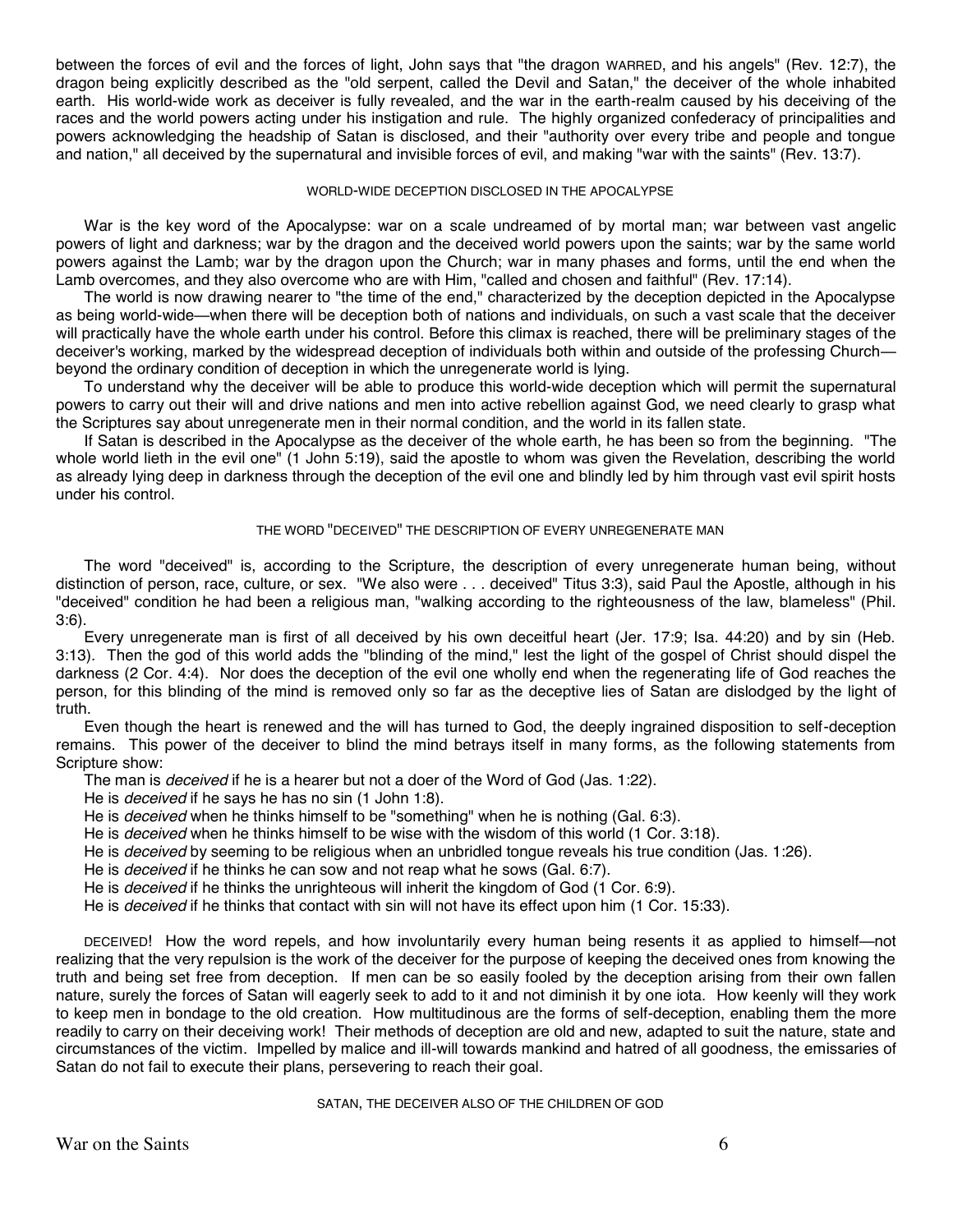Yes, the arch-deceiver is not only the deceiver of the whole unregenerate world but of the children of God also, with this basic difference: that in the deception he seeks to practice upon the saints he changes his tactics. He works with acutest strategy, in wiles of error and deception concerning the things of God (Matt. 24:24; 2 Cor. 11:3, 13-15).

The chief weapon which the deceiver-prince of darkness relies upon to keep the world in his power is deception, but it appears in varying guises. Being no fool, Satan contrives to beguile each person in a way appropriate to the particular stage of his spiritual life. There is: (1) deception for the unregenerate, who are already held by sin; (2) deception suited to the carnal Christian; (3) and deception fitted to the spiritual believer. When one passes out of a preceding stage, he must expect more subtle temptations than before. He may be fully able to recognize the earlier forms of deception for what they are, and thereby overcome them, but he should be aware that the closer one is to God, the more sly and cunning Satan's seductions are likely to be. Let the deception be removed which held the man in the days of his unregenerate condition, and in the days of his carnal Christian life; when he emerges into the heavenly places, described by Paul in the Epistle to the Ephesians, he will find himself showered upon and buffeted by some of the keenest workings of the deceiver, for the deceiving spirits are actively at work attacking those who are united to the risen Lord.

The work of the deceiver among the saints of God is especially depicted in the Ephesian letter of the Apostle Paul, where, in chapter 6:10-18, we have the veil drawn aside from the satanic powers, showing their war upon the Church of God, and the individual believer's armor and weapons for conquering the foe. From this passage we learn that in the plane of the believer's highest experience of union with the Lord, and in the "high places" of the spiritual maturity of the Church, will the keenest and closest battle be fought with the deceiver and his hosts.

A glimpse into this onslaught of deceiving spirits upon the people of God at the close of the age is given in the Gospel of Matthew, where the Lord uses the word *deceive* in describing some of the special marks of the latter days. He said: Take heed that no man deceive you. For many shall come in My name, saying, 'I am the Christ'; and shall lead many astray" (Matt. 24:4-5); "And many false prophets shall arise, and shall deceive many" (Matt. 24:11, KJV); "There shall arise false Christs, and false prophets, and shall show great signs and wonders, so as to lead astray [or "deceive," KJV], if possible, even the elect" (Matt 24:24).

#### DECEPTION IN CONNECTION WITH THE SUPERNATURAL REALM

This special form of deception is pointedly said to be in connection with spiritual rather than worldly things. This surely shows that the people of God, at the time of the end, will be expecting the coming of the Lord, and we can infer that they will be *keenly awake to all movements from the supernatural world*, in such a measure that deceiving spirits will be able to take advantage of it and anticipate the Lord's appearing by "false Christs" and false signs and wonders. They will mix their counterfeits with the true manifestations of the Spirit of God. The Lord says that men will be deceived (1) concerning Christ and His porousia (appearing); (2) concerning prophecy—teachings regarding the future, from the spiritual world through inspired messengers; and (3) concerning the *giving of proofs* that the "teachings" are truly of God, by "signs" and "wonders" so Godlike as to be indistinguishable from the true even by those described as "the elect"— who will need to possess some other test than the judging by appearances of a "sign" being from God if they are to be able to discern the false from the true.

The Apostle Paul's words to Timothy, containing the special prophecy given to him by the Holy Spirit for the Church of Christ in the last days of the dispensation, exactly coincide with the words of the Lord recorded by Matthew.

These two letters of Paul to Timothy are the last epistles that he wrote before his departure to be with Christ. Both were written in prison, and Paul's prison was to him what Patmos was to John—a time when he was "in the Spirit" (Rev. 1:10) and shown things to come. Paul was giving his last directions to Timothy for the ordering of the Church of God right on to the end of her time on earth—giving rules to guide not only Timothy but all God's servants "in dealing with God's household." In the midst of all these detailed instructions, his keen seer's vision looks on to the "later times"; and by express command of the Spirit of God he depicts in a few brief sentences the peril of the Church in those times, in the same way that the Spirit of God gave the prophets of the Old Testament some pregnant prophecy only to be fully understood after the events had come to pass.

The apostle said: "The Spirit saith expressly, that in later times some shall fall away from the faith, giving heed to seducing spirits and doctrines of demons, through the hypocrisy of men that speak lies, seared in their own conscience as with a hot iron ..." (1 Tim. 4:1-2, mg.).

> PAUL'S STATEMENT IN 1 TIMOTHY 4:1-3 is THE ONLY SPECIFIC ONE SHOWING THE CAUSE OF THE PERIL

Paul's prophetic statement appears to be all that is foretold in specific words about the Church and its history in "later times." The Lord Jesus spoke in general terms about the dangers which would encompass His people at the time of the end, and Paul wrote to the Thessalonians more fully about the apostasy and the wicked deceptions of the lawless one in the last days, but the passage in Timothy is the only one which explicitly shows the special cause of the peril of the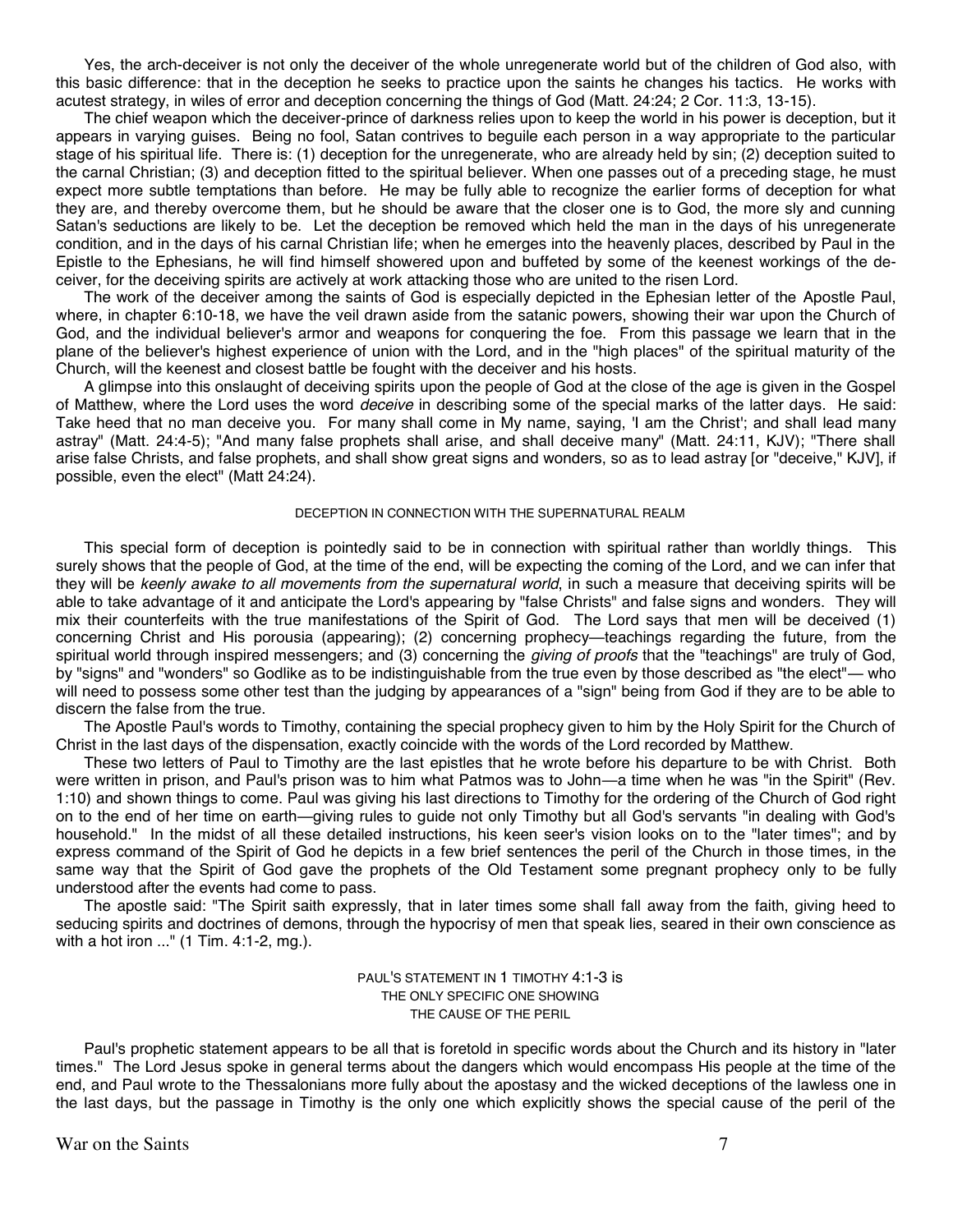Church in its closing days on earth, and how the wicked spirits of Satan would break in upon her members and by *deception* beguile some away from their purity of faith in Christ.

The Holy Spirit, in this brief message given to Paul, describes the character and work of the evil spirits so that we might recognize (1) their *existence,* and (2) their efforts directed *towards believers* to *deceive* them and draw them away from the path of simple faith in Christ—all that is included in "the faith which was once for all delivered unto the saints" (Jude 3).

That the character of the spirits is described in 1 Timothy 4:1-3 and not the men they sometimes use in the work of deception, may be understood from the Greek original. (Pember says that verse 2 refers to the *character* of the deceiving spirits and should be read thus: ". . . direct teaching of unclean spirits, who, though bearing a brand on their own conscience—as a criminal is disfigured—would pretend to sanctity *[ie.,* holiness] to gain credence for their lies. . ..")

The peril of the Church at the close of the age is therefore from supernatural beings who are "hypocrites"—who pretend to be what they are not—who give "teachings" which appear to make for greater holiness by producing ascetic severity to the "flesh," but who themselves are wicked and unclean and bring those they deceive into contact with the foulness of their own presence.

# THE PERIL OF DECEIVING SPIRITS AFFECTS EVERY CHILD OF GOD

This peril concerns every professing Christian. The prophecy of the Holy Spirit declares that (1) "some" shall fall away from the faith. (2) The reason for the fall will be a *"giving heed to seducing* spirits." The nature of this working is not the promotion of obvious evil, but deception, which is a covert working. The essence of deception is that the operation is looked upon as sincere and pure. (3) The nature of the deception will be in *doctrines* of demons, i*e.,* the deception will be in a doctrinal sphere. (4) The way of deception will be that the "doctrines" are delivered with "hypocrisy," *ie.,* spoken as if *true.* (5) Two instances of the effect of these evil spirit doctrines are given: (a) the forbidding of marriage, and *(b)*  abstaining from meats. But both of these common activities—marrying and the eating of meat—are, said Paul, divinely ordained—"created by God." Therefore their prohibition is a mark of opposition to God, even in His work as Creator.

# THE SATANIC FORCES DESCRIBED IN EPHESIANS 6

Demoniacal "doctrines" have been generally calculated as either belonging to the Church of Rome—because of the two specific results of demon teaching mentioned by Paul which characterize that Church—or to later "cults" and skewed "movements" of the twentieth century, with their omission of the fact of sin and the need of the atoning sacrifice of Christ, the divine Savior. But there is a vast realm of doctrinal deception by deceiving spirits penetrating and interpenetrating evangelical Christendom also. Yes, evil spirits, in more or less degree, influence the lives even of Christian men, and bring them under their power. Even spiritual Christians can be thus affected on the plane described by the apostle, where believers united to the risen Christ meet "spiritual wickedness" in "heavenly places." For the satanic forces described in Ephesians 6:12 are shown to be divided into (1) "Principalities"—demonic officers dealing with nations and governments; (2) "Powers"—-those having authority and power of action in certain special spheres open to them; (3) "World-rulers" spirits governing the darkness and blindness of the world at large. All of these are wicked spirits operating from *celestial realms,* directing their forces against the Church of Jesus Christ, using "wiles," "fiery darts," sly onslaughts, and every conceivable deception about "doctrines" which they are capable of planning.

This peril assails the Church from the *supernatural* world. It comes from supernatural spirit-beings who are persons (Mark 1:25) having the power of intelligence to plan (Matt. 12:44-45) and devise strategy (Eph. 6:11), resulting in the deception of those who "give heed" to them.

# How EVIL SPIRITS DECEIVE BY "DOCTRINES"

Why are evil spirits able to get men to receive their teachings? There are three basic reasons:

(1) Some people naively believe that anything supernatural has its source in God: occult forces do not exist. Any spiritual revelation or teaching is assumed to be divine because it is supernatural. Any "flash of light" on a text, any "vision of Christ" or of an "angelic being" is considered as sent by the Holy Spirit. The possibility of deception from a demonic source is never given thought. Such persons, obviously, are wide open to arcane doctrines—even if they should be Christians.

(2) Most Christians, however, would be greatly surprised to have an explicitly supernatural experience—a vision or some other paranormal revelation. Though they believe that both God and Satan exist, and angels and demons also, a direct encounter with any of them would be considered abnormal and possibly suspect. So with these less gullible persons deceiving spirits will normally take a more subtle approach. They will attempt to mix their "teachings´ with the man's own reasonings, so that he thinks he has come to his own conclusions on the matter under consideration. The teachings of the deceiving spirits in this form are so natural in appearance that they seem to come from the man himself as the fruit of his own mind and reasoning. The spirits counterfeit the working of the human brain, and inject thoughts and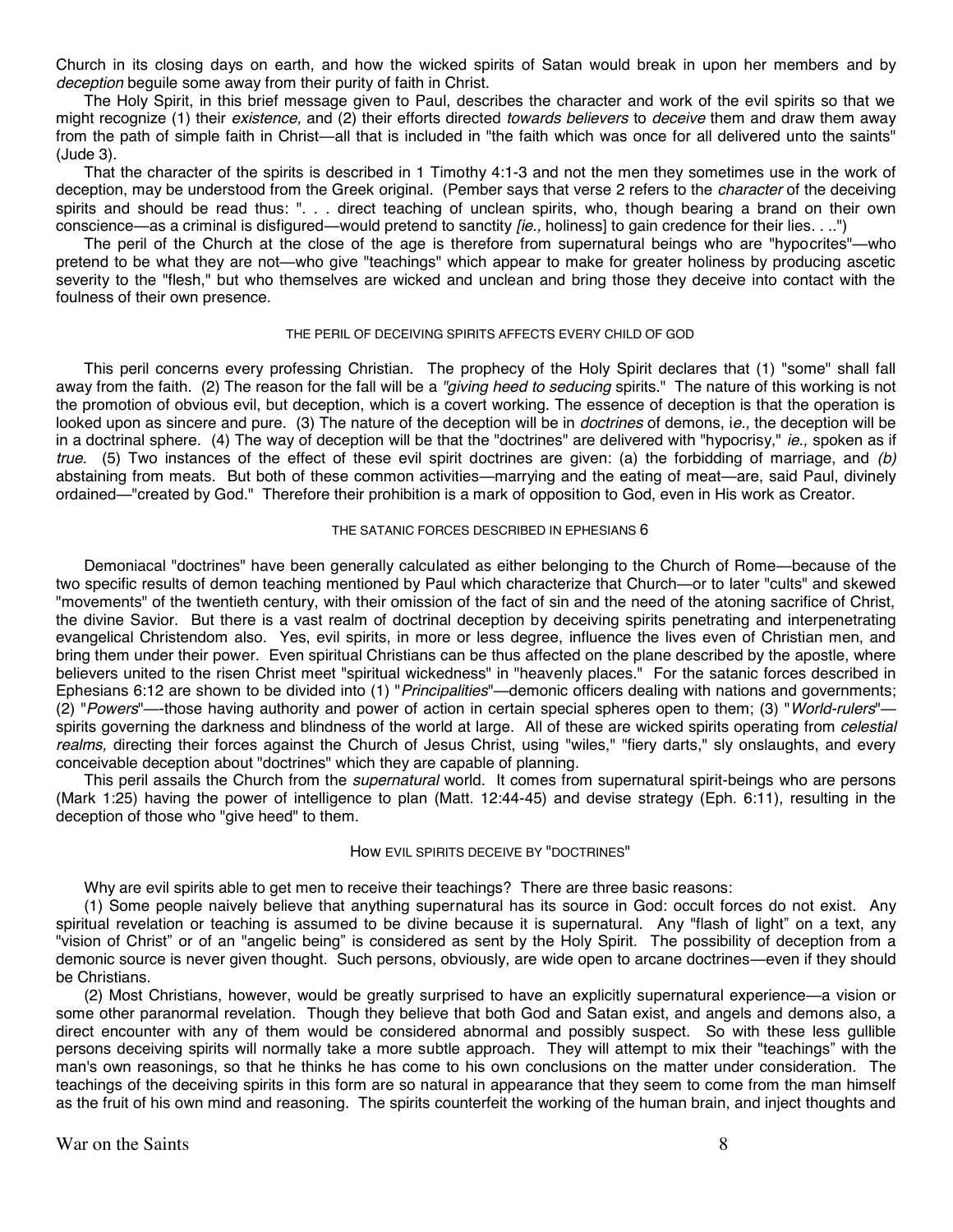suggestions into the human mind; for they can directly communicate with the mind, quite apart from gaining possession (in any degree) of mind or body.

Those who are thus deceived believe that they have come to their own conclusions by their own reasonings, ignorant that the deceiving spirits have incited them to "reason´ *without sufficient data, or on a wrong* premise, and thus come to false conclusions. The teaching spirit has achieved his own end by putting a lie in the man's mind, through the instrumentality of a false reasoning.

(3) But perhaps even more common is the indirect means: by the use of deceived human teachers, supposedly conveying undiluted divine truth—instructors who are implicitly believed because of their godly life and character. The trustful student says, "He is a good man, even a holy man, and I believe him.´ The life of the man is taken as a sufficient guarantee for his teaching, instead of judging the teaching by the Scriptures, apart from his personal character. This has its foundation in the prevalent idea that everything that Satan and his evil spirits do is *manifestly* evil, the truth not being recognized that they work under cover of light (2 Cor. 11:14). If demons can get a "good man" to accept some idea from them, and pass it on as "truth,´ he is a better instrument for deceptive purposes than a bad man who would not be believed.

# FALSE AND DECEIVED TEACHERS

There is a difference between "false´ teachers and *deceived* ones. There are many deceived ones among the most able teachers today because they do not recognize that an army of teaching spirits have come forth to deceive the people of God and that the special peril of the earnest section of the professing Church lies in the supernatural realm, from whence the deceiving spirits with "teachings" are whispering their lies to all who are "spiritual," *ie.*, open to spiritual things. These "teaching spirits" with "doctrines" will make a special effort to deceive those who have to transmit doctrine and seek to mingle their teachings with truth so as to get them accepted. Every believer must test all teachers today for himself, by the Word of God and by their attitude to the atoning cross of Christ and other fundamental truths of the gospel, and not be misled into testing "teaching´ by the character of the teacher. Good men can be deceived, and Satan needs good men to float his lies under the guise of truth.

# THE EFFECT ON THE CONSCIENCE OF THE TEACHINGS BY EVIL SPIRITS

How teaching spirits teach we find described by Paul, for he says they speak lies in hypocrisy, that is, speak lies as if they were truth. And the effect of their working is said to "cauterize" (Gr.) the conscience: *ie.,* if a man accepts the teachings of evil spirits as divine, because they come to him "supernaturally," and he obeys and follows those teachings, conscience is unused, so that it practically becomes dulled and passive—or seared. And a man will do things under the influence of supernatural "revelation" which an actively awakened conscience would keenly rebuke and condemn. Such people "give heed" to these spirits, by (1) *listening* to them, and then by (2) *obeying* them: for they are deceived by accepting wrong thoughts about God's presence, and about divine love, and unknowingly give themselves up to the power of lying spirits. Working in the line of "teaching," deceiving spirits will insert their lies spoken in *hypocrisy* into "holiness" teaching and deceive believers about sin, themselves, and all other truths connected with the spiritual life.

Scripture is generally used as the basis of these teachings and is skillfully woven together like a spider's web, so that the listeners are caught in the snare. Single texts are wrenched from their context, and from their place in the perspective of truth; sentences are taken from their correlative sentences, or texts are aptly picked out from over a wide field and so netted together as to appear to give a full revelation of the mind of God—but the intervening passages, giving historical setting, actions and circumstances connected with the speaking of the words, and other elements which give light on each separate text, are skillfully dropped out.

A wide net is thus made for the unwary or the untaught in the principles of Scripture exegesis, and many a life is sidetracked and troubled by this false use of the Word of God. Because the experience of most professing Christians in regard to the devil is limited to knowing him as a tempter, or as an accuser, they have no concept of the depths of his wickedness and of the wickedness of evil spirits, and are under the impression that they will not quote Scripture, whereas they will quote the whole Book if they can but deceive one soul.

# SOME WAYS OF "TEACHING" BY DECEIVING SPIRITS

The "teachings" of deceiving spirits now being promulgated by them are too many in number to enumerate in a small compass. They are generally recognized only in "false religions," but the teaching spirits with their "doctrines" or religious ideas suggested to the minds of men are ceaselessly at work in every clime (climate; region), seeking to play upon the religious instinct in men and give a substitute for truth.

Therefore, truth alone dispels the deceptive doctrines of the teaching spirits of Satan—the truth of God, not merely "views of truth": truth concerning all the principles and laws of the God of Truth. "Doctrines of demons" simply consist of that which a man "thinks" and "believes" as the outcome of suggestions made to his mind by deceiving spirits. All "thought" and "belief belongs to one of two realms: the realm of truth, or the realm of falsehood—each having its source in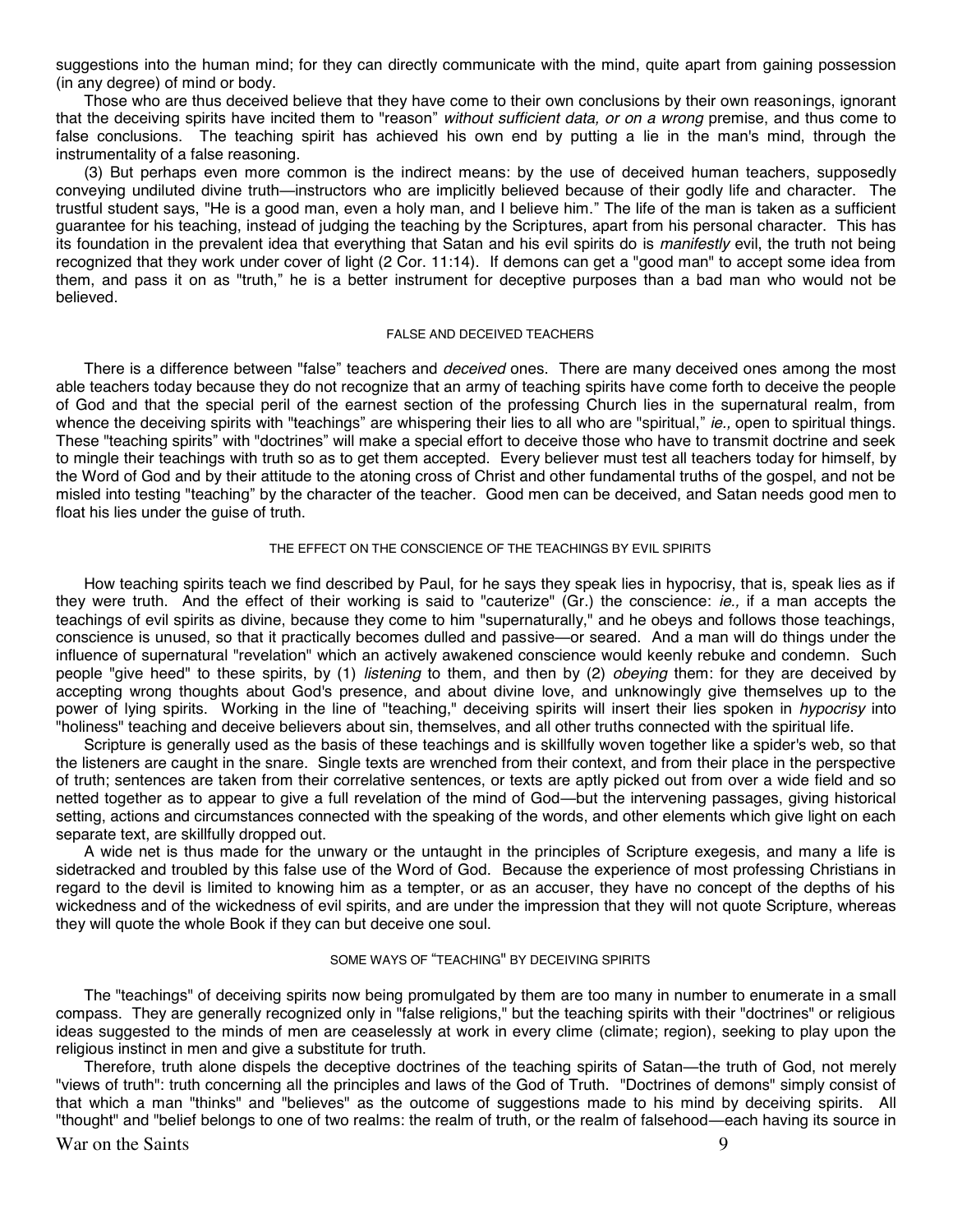God or Satan. All truth comes from God, and all that is contrary to truth is from Satan. Even the "thoughts" that apparently originate in a man's own mind come from one of these two sources, for the mind itself is either darkened by Satan (2 Cor. 4:4) and therefore fertile soil for his "teachings," or is renewed by God (Eph. 4:23) and hence clarified from the veil of Satan and made open to the reception and transmission of truth.

# THE BASIC PRINCIPLE FOR TESTING TEACHINGS BY TEACHING SPIRITS

Since thought, or "belief," originates either from the God of Truth or the father of lies (John 8:44), there is but one basic principle for testing the source of all doctrines and philosophical beliefs held by believers or unbelievers, *ie.,* the test of the revealed Word of God.

All genuine "truth" is in harmony with the only channel of revealed truth in the world—the written Word of God. On the other hand, all teachings originating from deceiving spirits:

- (1) Weaken the authority of the Scriptures;
- (2) Distort the teaching in the Scriptures;
- (3) Add to the Scriptures the thoughts of men; or
- (4) Put the Scriptures entirely aside.

The ultimate object of the forces of falsehood is to hide, distort, misuse or put aside the revelation of God concerning the cross of Calvary, where Satan was overthrown by the God-Man and where freedom was obtained for all his captives. The test of all religious belief therefore is:

(1) Its harmony with the written Scriptures in its full body of truth.

(2) Its attitude toward the cross and sin.

In *the Christianized world* some doctrines of demons, *tested by these two primary principles,* may be mentioned: Christian Science \_ no sin, no Savior, no cross.

Theosophy \_\_\_\_\_ no sin, no Savior, no cross.

Spiritism\_\_\_\_\_\_\_ no sin, no Savior, no cross.

New Theology \_\_\_ no sin, no Savior, no cross.

*In the heathen world:*

- 1. Islam, Confucianism, Buddhism, etc. No Savior, no cross, a "moral" religion with man his own savior.
- 
- 2. Idolatry as the worship of demons. No knowledge of a Savior, or of His Calvary sacrifice, but true knowledge of the evil powers, which they endeavor to propitiate, because they have proved them to be existent.

In *the professing Christian Church:* Countless concepts and beliefs which are opposed to the truth of God are injected into the minds of "Christians" by teaching spirits, rendering them ineffective in the warfare with sin and Satan and subject to the power of evil spirits. All new insights and systems of belief should therefore be tested by the truth of God revealed in the Scripture, not merely by texts or portions of the Word but by the principles of truth revealed in the Word. Since Satan will endorse his teachings by "signs and wonders" (Matt. 24:24; 2 Thess. 2:9; Rev. 13:13), "fire from heaven" and other supernatural "signs" are no proof of a teaching being of God; nor is a "beautiful life" to be the infallible test, for even Satan's ministers can be "ministers of righteousness" (2 Cor. 11:13-15).

> THE CULMINATION OF THE FLOODTIDE OF DECEIVING SPIRITS SHOWN IN 2 THESSALONIANS 2

The culmination of the rising tide of these deceiving spirits sweeping upon the Church is described by the Apostle Paul in his second letter to the Thessalonians, where he speaks of the manifestation of someone who will, eventually, have so deceived Christendom as to have gained an entrance into the very sanctuary of God; so that "he sitteth in the sanctuary of God, setting himself forth as God. . . ." The bearing of this one will be a "presence" like God, and yet "according to the working of Satan, with all power, and signs, and wonders of falsehood, and with all deceit ..." (2 Thess. 2:4, 9-10, mg.).

Confirmation of our Lord's words recorded by Matthew is found in the revelation given by Him to John on Patmos, that at the close of the age the main weapon used by the deceiver for obtaining power over the people of the earth will be supernatural signs from heaven, when a counterfeit "lamb" will do "great signs," and *even "make fire come down out of heaven"* to deceive the dwellers on the earth, thereby exercising such control over the whole world that "no man shall be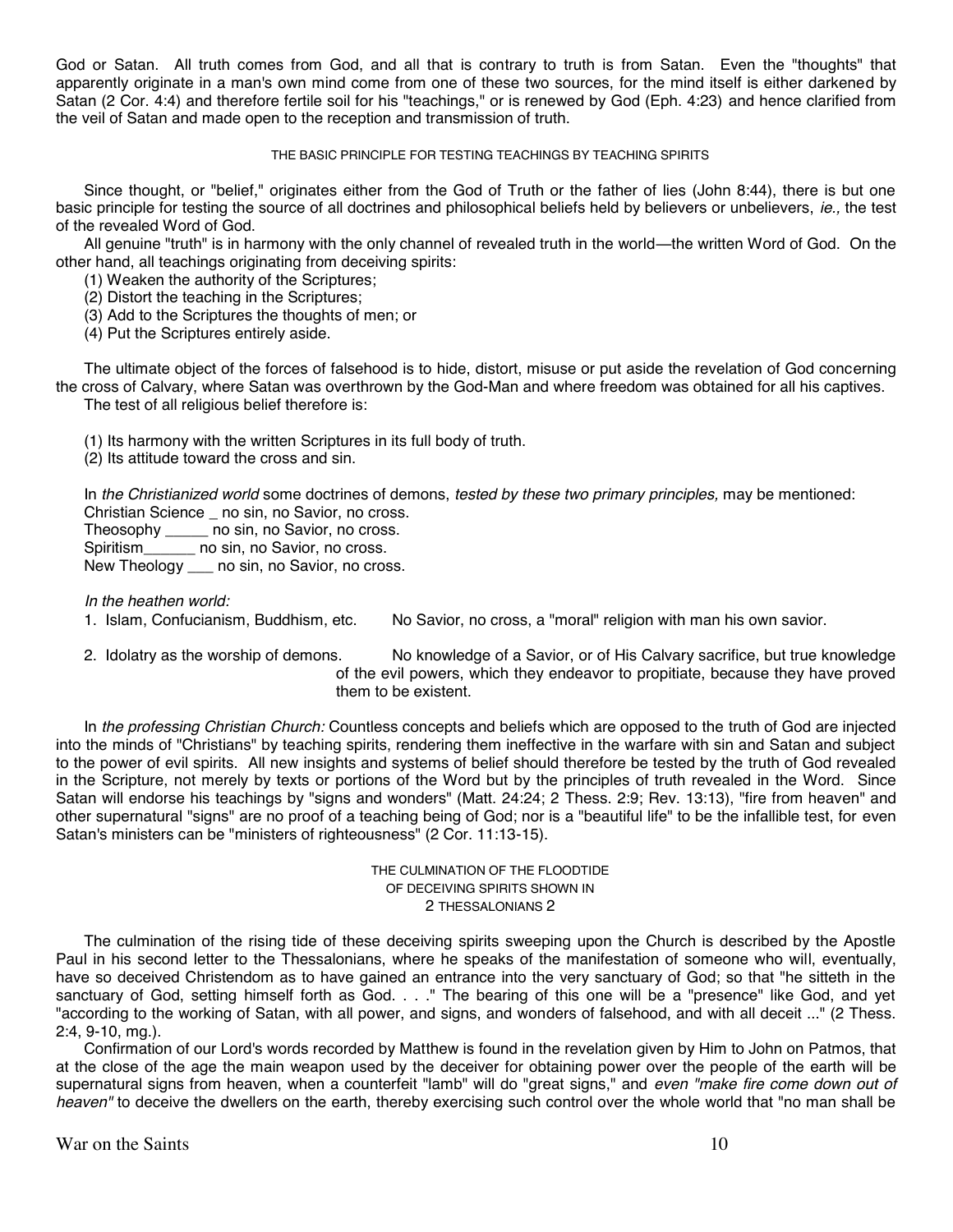able to buy or sell, save he that hath the mark of the beast" (Rev. 13:11-17). Through this supernatural deception, the full purpose of the deceiving hierarchy of Satan reaches its consummation in the foretold world-wide authority.

Deception of the world with deepening darkness, including deception of the Church through arcane "teachings" and "manifestations," will reach the highest floodtide climax at the close of the age. It is striking to note that John, the apostle who was chosen to transmit the Apocalypse to the Church in preparation for the last days of the Church militant, should be the one who wrote to the Christians of his day, "Believe not every spirit..." (1 John 4:1-6). He earnestly warned his "children" that the "spirit of antichrist" and the "spirit of error" (deception) was already actively at work among them. Their attitude was to be "believe not"-ie., to doubt every supernatural teaching and teacher until *proved to be of God.* They were to *prove* the "teachings," lest they came from a "spirit of error" and were part of the deceiver's campaign as "antichrist," *ie., against Christ.*

If this attitude of neutrality and doubt toward supernatural teachings was needed in the days of the Apostle John some fifty-seven years after Pentecost—how much more is it needed in the "later times" foretold by the Lord, and by the Apostle Paul. Times which were to be characterized by a clamor of voices of "prophets": that is—in the language of the twentieth century— "speakers" and "teachers" using the sacred name of the Lord; and when "teachings" received supernaturally from the spiritual realm would abound—"teachings" accompanied with such wonderful proofs of their "divine" origin as to perplex even the most faithful of the Lord's people, and even, for a time, to DECEIVE some of them.

#### OUTWARD SUCCESS OR DEFEAT No TRUE CRITERION FOR JUDGMENT

The enemy is a deceiver, and as a deceiver he will work and prevail in the later times. "Success" or "defeat" is no criterion of a work being of God or Satan. Calvary stands forever as the revelation of God's way in working out His redemptive purposes. Satan works for time, for he knows his time is short, but God works for *eternity.* Through death to life, through defeat to triumph, through suffering to joy-this is God's way.

Knowledge of truth is the primary safeguard against deception. The "elect" must *know,* and they must learn to test and "prove the spirits" until *they do know* what is of God and what is of Satan. The words of the Master, "Take heed, *I have told you,"* plainly imply that personal knowledge of danger is part of the Lord's way of guarding His own. Those who blindly rely upon "the keeping power of God" without seeking to understand how to escape deception, when forewarned to "take heed" by the Lord, will surely find themselves entrapped by the subtle foe.

# **1. Why was Eve deceived?**

Gen. 3:1

- 2. Satan's primary tool is \_\_\_\_\_\_\_\_\_.
- **3. Satan triumphed with Eve but how did God overrule?**  Gen. 3:15
- **4. The story of the ages consists of what?**  John 8:44 1 John 3:10
- **5. Give instances in the Bible showing the hierarchy of evil powers.**  1 Kings 22:19-23 Job 1:6-12 Dan. 10:7-21
- **6. Show in the Bible the workings of Satan in deceiving followers of the Lord.**  Matt 16:22-23 Matt. 26:74 Acts 4:32-5:11 2 Cor. 11:1-15 Gal. 3:1-14
- **7.** What will Satan's final end be?

Rev. 13:7 Rev. 17:14 Rev. 20:10

**8.** Every unregenerate man is first of all deceived by his own deceitful heart (Jer. 17:9; Isa. 44:20) and by sin (Heb. 3:13). Then the god of this world adds the "blinding of the mind," lest the light of the gospel of Christ should dispel the darkness (2 Cor. 4:4). **Nor does the deception of the evil one wholly end when the regenerating life of God reaches the person, for this blinding of the mind is removed only so far as the deceptive lies of Satan are dislodged by the \_\_\_\_\_ \_\_ \_\_\_\_\_.** 

1 Cor. 3:18 1 Cor. 6:9 1 Cor. 15:33 Gal. 6:3, 7 Col. 4:1-5 Jam. 1:26 1 John 1:8

**<sup>9.</sup> Using the Scripture below show how deeply the ingrained disposition to self deception can remain even after a person has been regenerated.**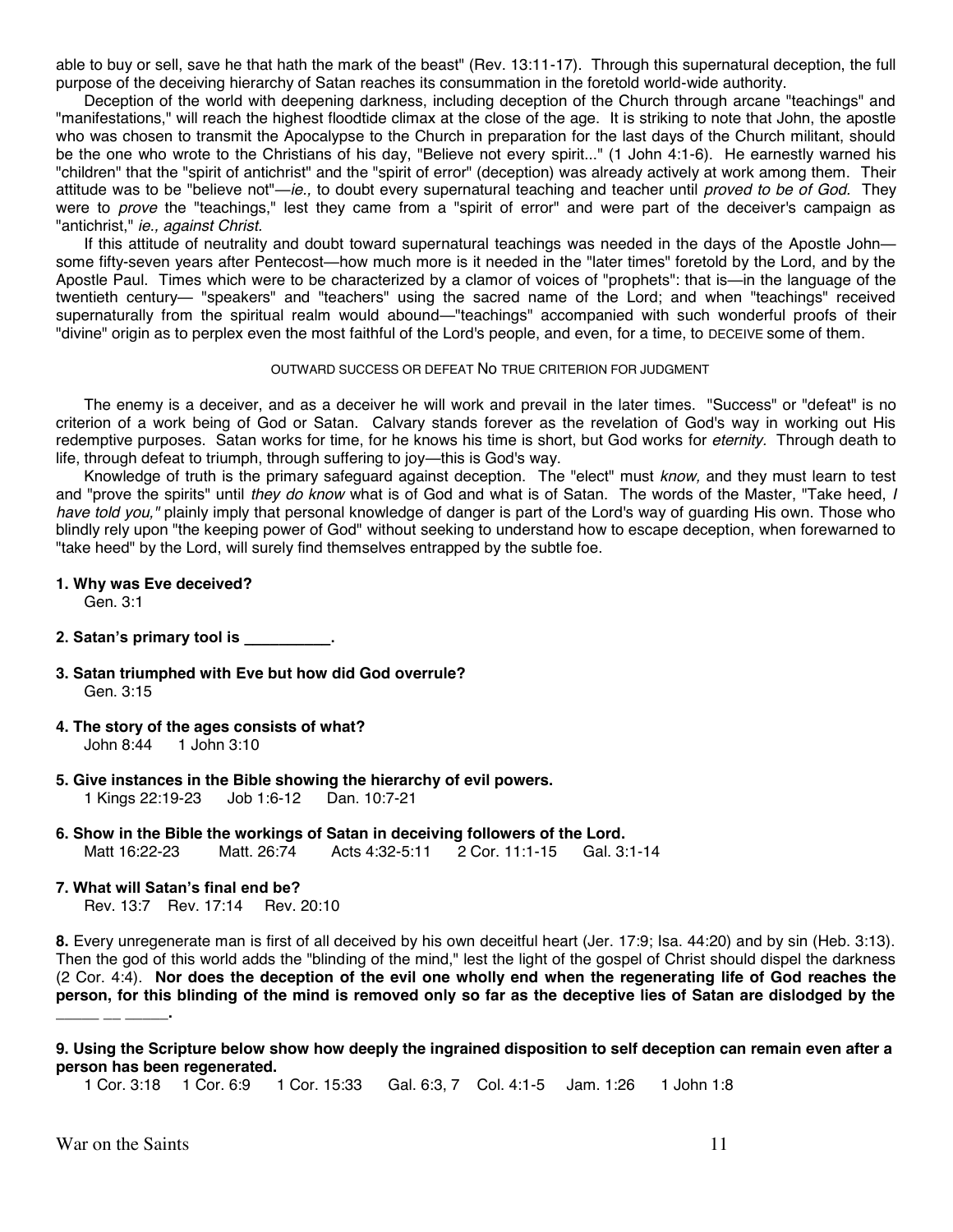**10.** Yes, the arch-deceiver is not only the deceiver of the whole unregenerate world but of the children of God also, with this basic difference: that in the deception he seeks to practice upon the saints he changes his tactics. **He works with acutest strategy, in wiles of error and deception concerning the \_\_\_\_\_ \_\_ \_\_\_ (Matt. 24:24; 2 Cor. 11:3, 13-15).** 

- **11. What is the primary safeguard against deception?**
- **12. What will be the world state as it draws nearer to** "the time of the end"? Matt. 24:24 1 Tim. 4:1-2
- **13. What are the three reasons evil spirits are able to get men to receive their teachings?**
- **14. What is the difference between false teachers and deceived teachers?**

**15. What did Paul mean in 1 Timothy 4:2 when he spoke of those teachers who speak** "**lies in hypocrisy**"? What **is the effect of their working regarding their conscience and their use of Scripture?** 

**16.** "Doctrines of demons" simply consist of what?

**17. What is the basic principles for testing the source of all doctrines and philosophical beliefs held by believers and non believers?** 

**18. Those who blindly rely upon "the keeping power of God" without seeking to understand how to escape**  deception, when forewarned to "take heed" by the Lord, will surely find themselves entrapped by the **with the wave**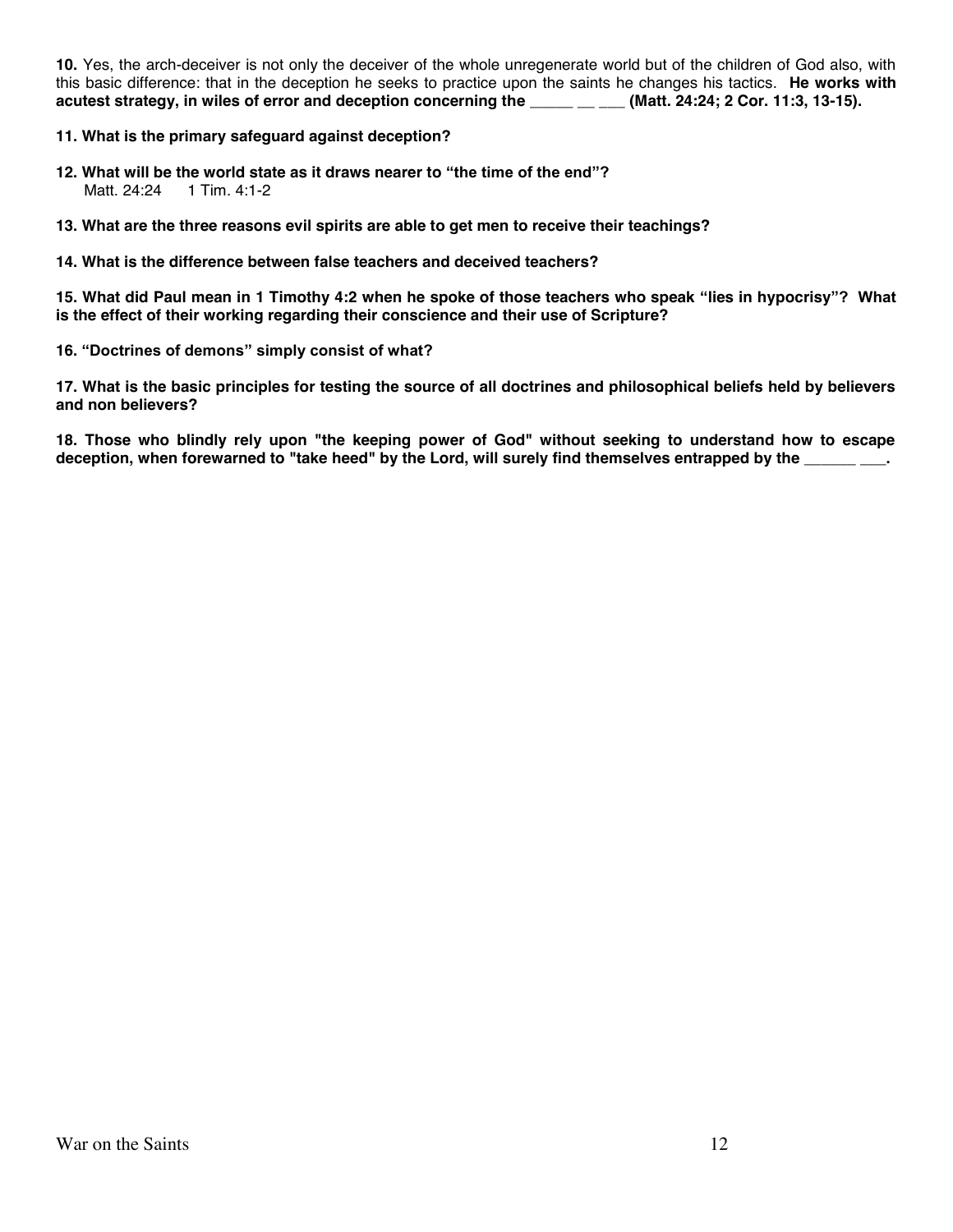# **Chapter 2**

# **The Satanic Confederacy of Wicked Spirits**

A perspective view of the ages covered by the history given in Bible records shows that the rise in spiritual power of the people of God was marked by the recognition of the existence of demoniacal hosts of evil. When the Church of God in the old and new dispensations was at the highest point of spiritual power, its leaders recognized, and drastically dealt with, the invisible forces of Satan; and when it was at the lowest, they were ignored or allowed to have free course among the people.

#### GOD LEGISLATING FOR DANGERS FROM EVIL SPIRITS

The reality of the existence of wicked spirits by whom Satan, their prince, carries out his work in the fallen world of men cannot be more strongly proved than by the fact that the statutes given by Jehovah to Moses on the fiery mount embodied stringent measures for dealing with the attempts of evil spirit-beings to gain power over the people of God. Moses was instructed by Jehovah to keep the camp of Israel free from their inroads by the drastic penalty of death for all who had dealings with them (Lev. 20:27). The very fact of Jehovah thus giving statutes in connection with such a subject, and the extreme penalty to be enforced for disobedience to His law, shows in itself (1) the existence of evil spirits, (2) their wickedness, (3) their ability to communicate with and influence human beings, and (4) the necessity for uncompromising hostility to them and their works. God would not legislate about dangers which had no real existence, nor would He command the extreme penalty of death if the contact of people with evil spirit-beings of the unseen world did not necessitate such drastic dealing.

The severity of the penalty obviously implies, also, that the leaders of Israel must have been given acute ability for "discerning of spirits," so sure and so clear that they could have no doubt in deciding cases brought before them.

While Moses and Joshua lived and enforced the strong measures decreed by God to keep His people free from the inroads of satanic power, Israel remained in allegiance to God—at the highest point of its history; but when these leaders died, the nation sank into darkness, brought about by evil spirit-powers drawing the people into idolatry and sin. The condition of the nation in later years rose or fell because of (1) allegiance to God, or (2) idolatrous worship of spirits (see Judges 2:19, 1 Kings 14:22-24; compare 2 Chron. 33:1-5, 34:1-7), and all the sins resulting therefrom. For what actually is idolatry but the worship of demons in place of Jehovah (1 Corinthians 10:20).

When the new dispensation opens with the advent of Christ, we find the God-Man recognizing the existence of the satanic powers of evil and manifesting uncompromising hostility toward them and their works. As with Moses in the Old Testament, so was the abhorrence by Christ in the New. Moses was the man who knew God face to face; Christ was the Only Begotten Son of the Father, sent expressly from God to the world of men. And each definitely recognized the existence of Satan and other evil spirit-beings; each drastically dealt with them as entering and possessing men; and each waged war against them, as actively opposed to God,

Taking a perspective view, from the time of Christ on throughout the early history of the Church and up to the giving of the Apocalypse and the death of the Apostle John, the manifested power of God worked (in varying degrees) among His people, and the leaders recognized and dealt with the spirits of evil. This period corresponded to the Mosaic period in the old dispensation.

# CHRISTENDOM IN THE MIDDLE AGES

In the post-apostolic period this manifested power of God continued in varying degrees, rising and subsiding. Then the forces of darkness gained, and, with intermittent intervals and exceptions, the professing Church sank down under their power, until, in the darkest hour, which we call the Middle Ages, sins having their rise through the deceptive workings of the evil spirits of Satan were as rife as in Canaan before its conquest. Moses had written by the command of God: "Thou shalt not learn to do after the abominations of those nations. There shall not be found with thee . . . one that useth divination, or that practiceth augury, or an enchanter, or a sorcerer, or a charmer, or a consulter with a familiar spirit, or a wizard, or a necromancer" (Deut. 18:9-11). But even as in Old Testament times, this admonition was again often ignored.

# CHRISTENDOM IN THE PRESENT CENTURY

Why Christendom in the present century does not universally recognize the existence and workings of evil supernatural forces can only be attributed to its low condition of spiritual life and power. Even at the present time, when the existence of evil spirits is recognized by the heathen, this is often looked upon by the Western missionary as "superstition" and ignorance. Actually, such ignorance is on the part of the shepherd who is blinded by the prince of the power of the air to the revelation given in the Scriptures concerning these satanic powers.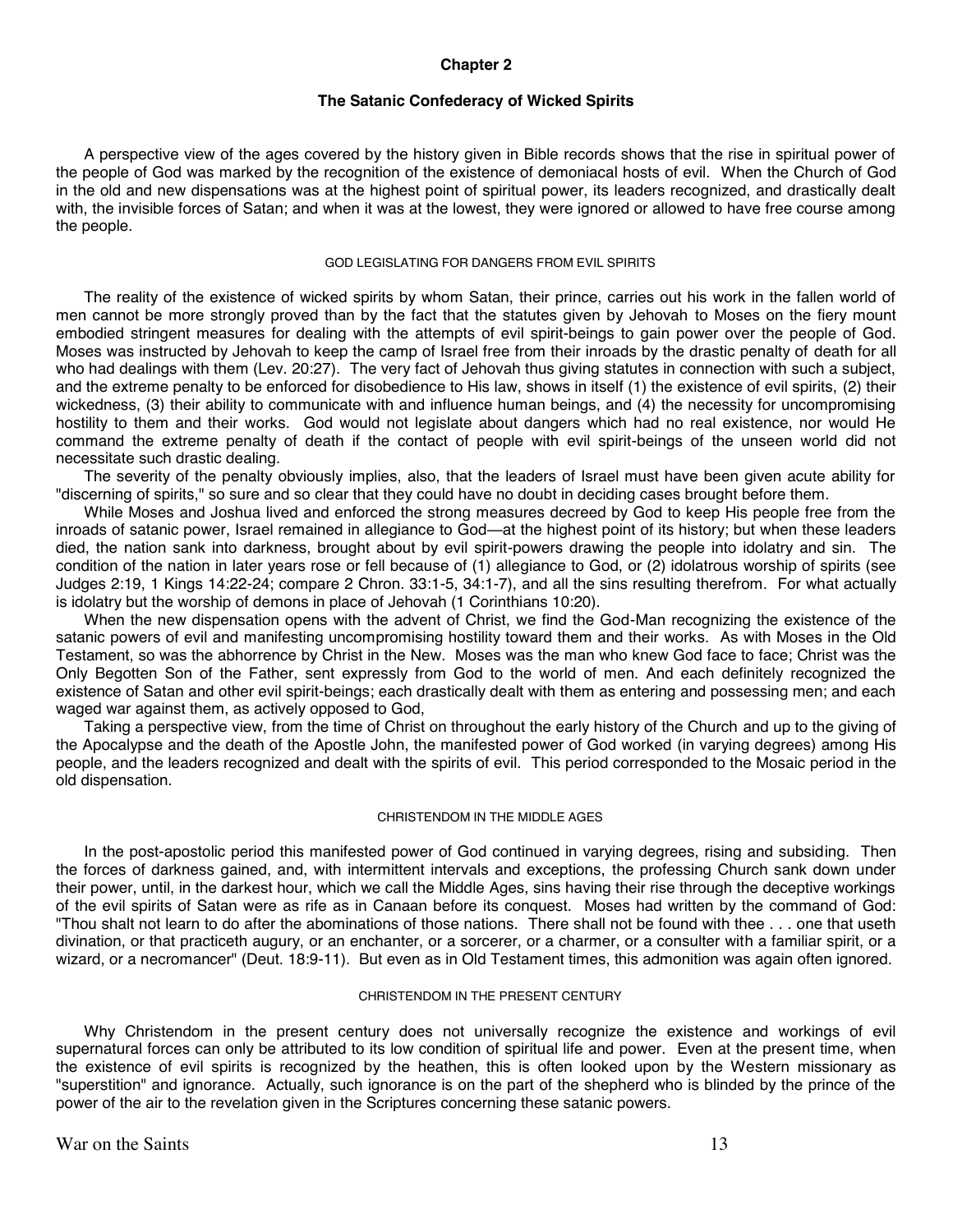The "ignorance" on the part of the heathen is in their *propitiatory* attitude to evil spirits. They seek to *appease* the spirits because of their ignorance of the gospel message of a Deliverer and Savior sent to "proclaim release to the captives'\* (Luke 4:18), and who, when He was on earth, went about healing all who were "oppressed by the devil" (Acts 10:38). He also sent His messengers to open the eyes of the bound ones, that they might "turn from darkness to light, and from the power of Satan unto God" (Acts 26:18).

If missionaries to the heathen recognized the existence of evil spirits, and that the darkness in heathen lands was caused by the prince of the power of the air (Eph. 2:2; 4:18; 1 John 5:19; 2 Cor. 4:4), and then proclaimed to the heathen the message of deliverance from the evil hosts they know so well to be real and malignant foes—this in addition to the remission of sins and victory over sin through the atoning sacrifice of Calvary—a vast change would come over the mission field in a few brief years.

#### BELIEVERS MAY RECEIVE EQUIPMENT TO DEAL WITH SATANIC POWERS

The hour of need always brings a corresponding measure of power from God to meet that need. The Church of Christ must lay hold of the equipment of the apostolic period for dealing with the ongoing influx of evil spirit hosts among her members. Believers today may receive the equipment of the Holy Spirit whereby the authority of Christ over the demon hosts of Satan is manifested, for this is proved not only by the instance of Philip the deacon in the Acts of the Apostles, but also by the writings of the "Fathers" (See Appendix) in the early centuries of the Christian era. These writings show that the Christians of that time (1) recognized the existence of evil spirits, (2) knew that they influenced, deceived and possessed men, and (3) believed that Christ gave His followers authority over them through His name. And this authority through the name of Christ, wielded by the believer walking in living and vital union with Christ, is available for the servants of God even at this present time. The Spirit of God is making this known in many and diverse ways. God gave a recent object lesson through a Chinese Christian, Pastor Hsi, who acted upon the Word of God in simple faith without the questioning caused by the mental difficulties of Western Christendom. And He has awakened a portion of the Church in the West through the latest Revival in Wales—by an outpouring of the Spirit of God which has not only manifested the power of the Holy Spirit at work in the twentieth century as in the days of Pentecost, but has also unveiled the reality of satanic powers in active opposition to God and His people, spotlighting the need among the Spirit-filled children of God for equipment for dealing with them. Incidentally, too, the Revival in Wales has thrown light upon the Scripture records, showing that the highest points of God's manifested power among men are invariably the occasion for concurrent manifestations of the working of Satan. For it was like that when the Son of God came forth from the wilderness conflict with the prince of darkness and found the hidden demons in many lives aroused to malignant activity, so that from all parts of Palestine crowds of victims came to the Man before whom the possessing spirits trembled in impotent rage.

The awakened part of the Church of today has now no doubt of the real existence of spirit-beings of evil, and that there is an organized monarchy of supernatural powers set up in opposition to Christ and His kingdom who are bent upon the eternal ruin of every member of the human race. And these believers know that God is calling them to seek the fullest equipment obtainable for withstanding and resisting these enemies of Christ and His Church.

In order to understand the methodology of this deceiver-prince of the power of the air, and become acute to discern his program and his tactics in deceiving men, we should search the Scriptures thoroughly to obtain a knowledge both of his character and how his evil underlings are able to possess and use the bodies of men.

# DISTINCTIONS BETWEEN VARIOUS SATANIC WORKINGS

Distinctions between the various workings of prince Satan and his demonic agents should be definitely noted, so as to understand their devious methods at the present day. For to many, the Adversary is merely a tempter, while they little dream of his power as a deceiver (Rev. 12:9), hinderer (1 Thess. 2:18), murderer (John 8:44), liar (John 8:44), accuser (Rev. 12:10), and a false angel of light; and still less do they imagine the hosts of spirits under his command, constantly besetting their path, bent upon deceiving, hindering, and prompting to sin. A vast host is wholly given up to wickedness (Matt. 12:43-45), delighting to do evil, to slay (Mark 5:2-5), to deceive, to destroy (Mark 9:20)— and has access to men of every grade, prompting them to all kinds of wickedness, being satisfied only when success accompanies their wicked plans to ruin the children of men (Matt. 27:3-5).

# SATAN'S CHALLENGE OF CHRIST IN THE WILDERNESS

There is, however, a distinction between Satan, the prince of the demons (Matt. 9:34), and his legion of wicked spirits—a difference in rank which is clearly recognized by Christ and may be noted in many parts of the Gospels (Matt. 25:41). We find Satan in person challenging the Lord in the wilderness temptation, and Christ answering him as a person, word for word, and thought for thought, until he retires, foiled by the keen recognition of his tactics by the Son of God (Luke 4:1-13).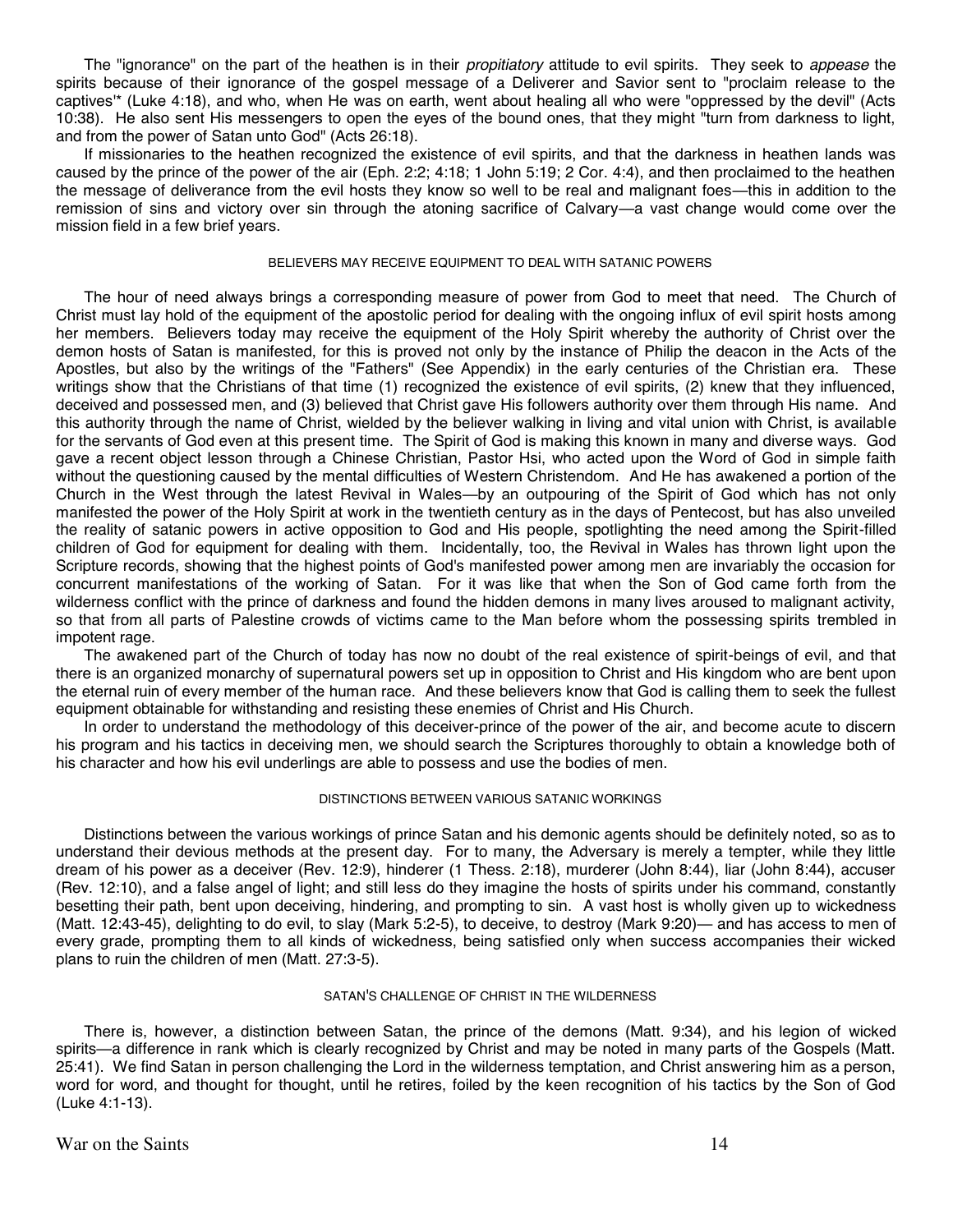We read of the Lord describing him as the "prince of the world" (John 14:30); recognizing him as ruling over a kingdom (Matt. 12:26); using imperative language to him as a person, saying, "Get thee hence"; while to the Jews He describes his character as "sinning from the beginning," and being a "murderer" and a "liar." He is the "father of lies" who "abode not in the truth" (John 8:44, KJV), having departed from the position which he once held as a great archangel of God. Moreover, he is called "that wicked one" (1 John 3:12, KJV), the "Adversary," and that "old serpent" (Rev. 12:9).

In respect of the devil's method of working, the Lord speaks of him as "sowing tares," which are "sons of the evil one," among the wheat the sons of God's kingdom (Matt. 13:38-39)—thus revealing the Adversary as possessing the skill of a mastermind, who directs, with executive ability, his work as "prince of the world" throughout the whole inhabited earth, having power to place the men who are called his "sons" wherever he wills.

We read, also, of Satan watching to snatch away the seed of the Word of God from all who hear it—once again indicating his executive power in the world-wide direction of his agents, whom the Lord describes as "fowls of the air" (KJV). In His own interpretation of the parable (Matt. 13:3-4, 13, 19; Mark 4:3-4, 14-15; Luke 8:5, 11-12) Jesus said that by these "fowls" (plural) He meant the "evil one" (Gr. poneros, Matt. 13:19), "Satan" (Gr. *Satanas,* Mark 4:15), or the "devil" (Gr. diobolos, Luke 8:12). We must remember, however, from the general teaching of other parts of the Scriptures that the devil is but one person, and does much of his work through the wicked spirits he has at his command. For although Satan is able to transport himself with lightning velocity to any part of his worldwide dominions, he is not omnipresent.

# THE LORD'S ATTITUDE TO AND RECOGNITION OF SATAN

The Lord was always prepared to meet again the antagonist whom He had foiled in the wilderness, and who had left Him only "for a season" (Luke 4:13). So when He discerned Satan at work in Peter, He exposed him in one swift sentence, even mentioning his name (Matt. 16:23). Addressing the Jews, He likewise stripped aside the mask of the hidden foe and said, "Ye are of your father, the devil" (John 8:44); with keen-edged words He spoke of him as the one who was lying to them and prompting them to kill Him (John 8:40-41).

And when, in a storm on the lake, He is awakened suddenly, He is at once alert to meet the foe, and stands with calm majesty to rebuke the storm which the prince of the power of the air had roused against Him and the disciples (Mark 4:38- 39).

In brief, we find the Lord, right on from the wilderness victory, unveiling the powers of darkness as He went forward in steady mastery over them. Behind what appeared "natural," He sometimes discerned a supernatural power which demanded His rebuke. He rebuked the fever in Peter's wife's mother (Luke 4:39), just as He rebuked the evil spirits in other and more manifest forms, while in other instances He simply healed the sufferer by a word.

Now note the vast difference between the attitude of Satan himself to the Lord and that taken by the lesser spirits of evil. Satan, the prince, tempts Jesus, seeks to hinder Him, prompts the Pharisees to oppose Him, hides behind a disciple to divert Him, and finally takes hold of a disciple to betray Him and sways the multitude to put Him to death; but the spirits of evil bowed down before Jesus, beseeching Him to "let them alone" and not to command them to go into the abyss (Luke 8:31).

The realm of this deceiver-prince is specifically mentioned by the Apostle Paul in his description of him as "prince of the power of the air" (Eph. 2:2), the aerial or "heavenly places" being the special sphere of the activity both of Satan and his hierarchy of powers. Even the derogatory name "Beelzebub," meaning "the god of flies," suggestively speaks of the aerial nature of his powers. The Lord's description of Satan's working through "fowls of the air" (Matt. 13:4, 19) strikingly corresponds to these other statements, together with John's language about the "whole world lying in the evil one" (1 John 5:19)—the atmosphere itself being the sphere of operation of these aerial spirits. And this realm in which the whole human race must move is said to be now "in the evil one."

#### EVIL SPIRITS IN THE GOSPEL RECORDS

The Gospel records refer repeatedly to the workings of evil spirits. They show that wherever the Lord moved, the emissaries of Satan sprang into active manifestation in the bodies and minds of those they indwelt, so that the ministry of Christ and His apostles was directed actively against them. Again and again we read: "He went into their synagogues through all Galilee, preaching and casting out demons" (Mark 1:39); He "cast out many demons, and He suffered not the demons to speak, because they knew Him" (Mark 1:34); "Unclean spirits, whensoever they beheld Him, fell down before Him, and cried, saying, Thou art the Son of God" (Mark 3:11). Then came the sending out of the twelve chosen disciples, and again the spirits of evil are taken into account, for "He gave them authority over the unclean spirits" (Mark 6:7). Later He appointed seventy other messengers; they too, as they went forward in their work, found the demons subject to them through His name (Luke 10:17).

Are we to conclude that Judea, Galilee and Syria were in reality overflowing with people who were insane and epileptic? Is it not evident, rather, that the Son of God dealt with the powers of darkness as the active, primary cause of all sin and suffering of this world, and that the aggressive part of His and His disciples' ministry was directed persistently against them? On the one hand, He dealt with the deceiver of the world and bound the "strong man"; on the other, He

# War on the Saints 15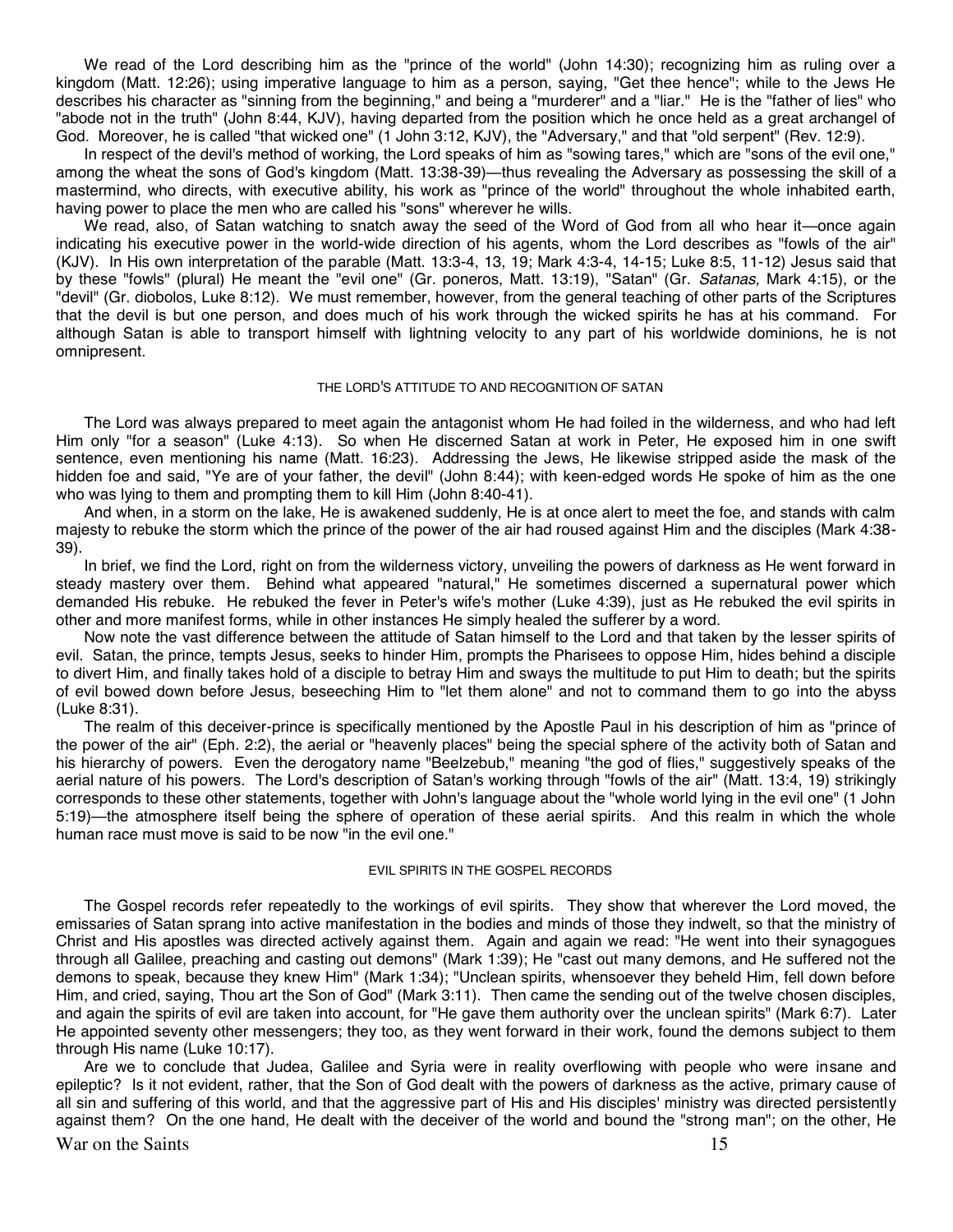taught the truth about God to the people, to destroy the lies which the prince of darkness had placed in their minds about His Father and Himself (2 Cor. 4:4).

We find, too, that the Lord clearly recognized the devil behind the opposition of the Pharisees (John 8:44), and in the "hour and power of darkness" (Luke 22:53) behind His persecutors at Calvary. He said that His mission was to "proclaim release to the captives" (Luke 4:18), and He revealed who the captor was when, on the eve of Calvary, He said, "Now is the judgment of this world: now shall the prince of this world be cast out" (John 12:31).

# CHRIST ALWAYS DEALT WITH THE INVISIBLE ENEMIES

The Lord did not spend time attempting to convince the Pharisees of His claims as the Messiah; nor did He take the opportunity of alluring the Jews by yielding to their desires for an earthly king. Is this not striking? His one mission in this world was manifestly to conquer the satanic prince of the world by death on the cross (Heb. 2:14) and thereby deliver the devil's captives from his control.

He had come to destroy the works of the devil and his invisible hosts (1 John 3:8).

The commission He gave to the twelve, and to the seventy, was exactly in line with His own. He sent them forth and "gave them authority over unclean spirits, to cast them out, and to heal all manner of disease" (Matt. 10:1); to "first bind the strong man" (Mark 3:27), and then to take his goods; to deal with the invisible hosts of Satan first, and then to "preach the gospel."

From all this we learn that there is one Satan, one devil, one prince of the demons, directing all the opposition to Christ and His people; but myriads of wicked spirits called "demons"—Iving spirits, deceiving spirits, foul spirits, unclean spirits—are subjectively at work in men. What is their form, and whence their origin, none can positively say. That they are spirit-beings who are evil is alone beyond all doubt; and all who are undeceived and dispossessed from satanic deception become firm witnesses, from personal experience, to their existence and power. They know that things were done to them by spirits, and that those things were evil. Therefore they recognize that there are spirit-beings who pervert, and know that the symptoms, effects and manifestations of demoniacal possession have active, personal agencies behind them. From experience they know that they often have been hindered by these beings. Therefore, reasoning from personal facts, as well as the testimony of Scripture, they know that these malevolent spirits are tempters, liars, accusers, counterfeiters, cruel enemies, haters, murderers, and wicked beyond all the power of man to know.

The names of these evil spirits describe their characters, for they are called "foul," "lying," "unclean," "evil," and "deceiving" spirits, as they are wholly given up to every manner of wickedness, and deception and lying works.

#### ADDITIONAL CHARACTERISTICS OF EVIL SPIRITS

What the characteristics of these wicked spirits are, and how they are able to dwell in the bodies and minds of human beings, will be seen by a careful examination of the specific cases mentioned in the Gospels; as well as their power to interfere with, mislead, and deceive even servants of God, seen from references to them in other portions of the Word of God.

Evil spirits are generally looked upon as "influences," and not as intelligent beings. But their personality and entity and difference in character as distinct intelligences will be seen in the Lord's direct commands to them (Mark 1:25; 5:8; 3:11-12; 9:25); their power of speech (Mark 3:11); their replies to Him, couched in intelligent language (Matt. 8:29); their sensibilities of fear (Luke 8:31); their definite expression of desire (Matt. 8:31); their need of a dwelling place of rest (Matt. 12:43); their intelligent power of decision (Matt. 12:44); their power of agreement with other spirits; their degrees of wickedness (Matt. 12:45); their power of rage (Matt. 8:28); their strength (Mark 5:4); their ability to possess a human being, either singly (Mark 1:26) or as a throng (Mark 5:9); their use of a human being as their medium for "divining" or foretelling the future (Acts 16:16); and their producing a great miracle worker by their power (Acts 8:9-11).

# THE RAGE AND WICKEDNESS OF EVIL SPIRITS

When evil spirits act in a rage, they act as a combination of the maddest and most wicked persons in existence, but all their evil is done with fullest intelligence and purpose. They know what they do, they know it is evil, terribly evil, and they will to do it. They do it with rage, and with the full swing of malice, enmity and hatred. They act with fury and bestiality like an enraged bull, as if they had no intelligence. And yet with full intelligence they carry on their work, showing the wickedness of their wickedness. They act from an absolutely depraved nature, with diabolical fury, and with an undeviating perseverance. They act with determination, persistency, and with skillful methods, forcing themselves upon mankind, upon the Church, and still more upon the spiritual man.

#### VARIED MANIFESTATIONS OF EVIL SPIRITS THROUGH PERSONS

War on the Saints 16 Their manifestations through the persons in whom they obtain footing are varied in character, according to the degree and kind of ground they secure for possession. In one Biblical case, the only manifestation of the evil spirit's presence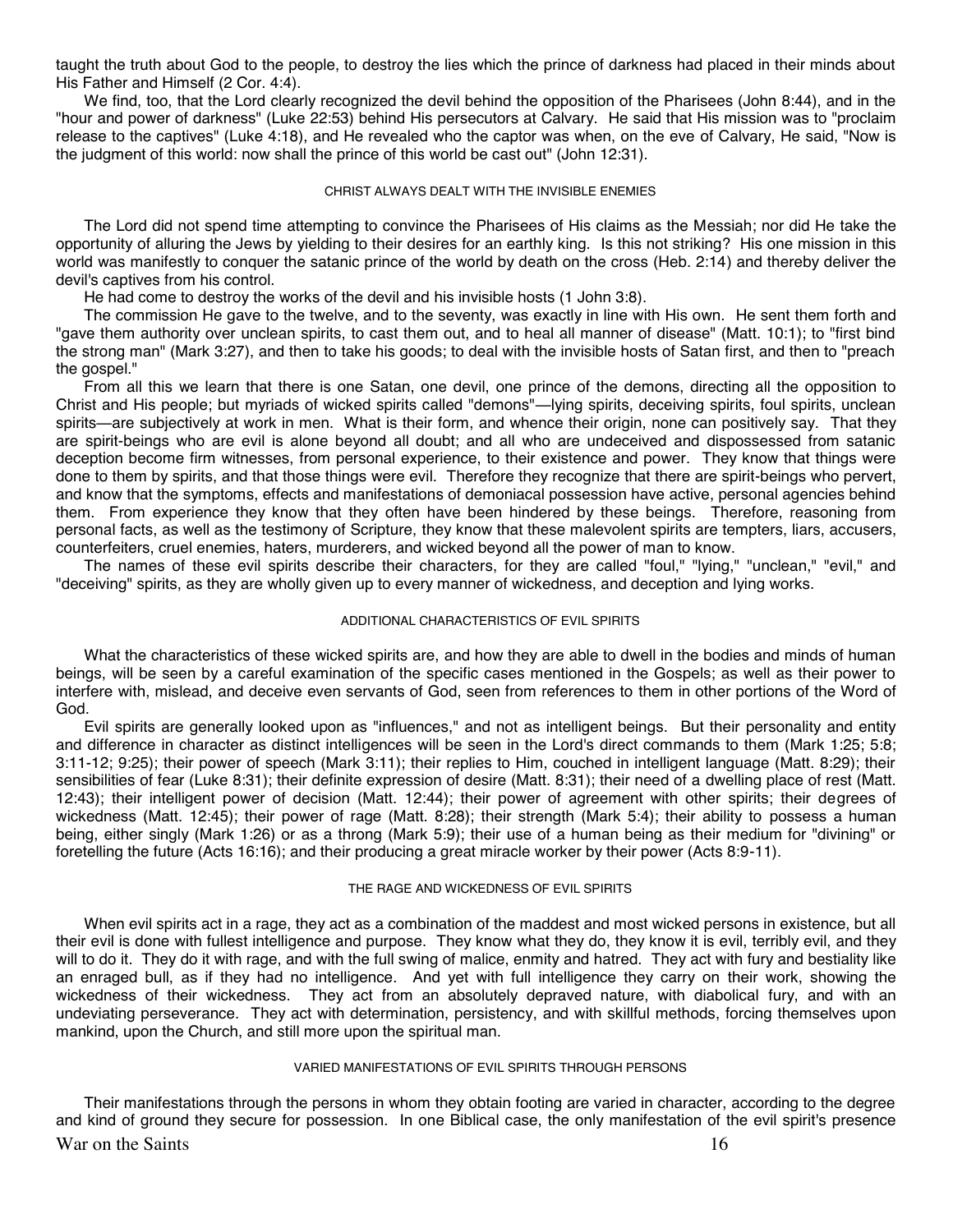was dumbness (Matt. 9:32), the spirit possibly locating in the vocal organs; in another, the person held by the spirit was "deaf and dumb" (Mark 9:25), and the symptoms included foaming at the mouth, grinding the teeth—all connected with the head—but the hold of the spirit was of such long standing (v. 21) that he could throw his victim down and convulse the whole body (Mark 9:20-22).

In other cases we find merely an "unclean spirit," as with the man in a synagogue—probably so hidden that none would know the man was thus possessed, until, seeing Christ, the spirit cried out with fear, "Art Thou come to destroy us?" (Mark 1:24); or a "spirit of infirmity" (Luke 13:11) in a woman of whom it might be said that she simply required "healing" of some disease, or that she was always tired and only needed proper nutrition and rest—as some would say in the language of the twentieth century.

Again, we find a very advanced case in the man with the "legion," showing that the evil spirits' possession reached such a climax as to make the person appear insane; for his own personality was so mastered by the malignant spirits in possession as to cause him to lose all sense of decency and self-control in the presence of others (Luke 8:27).

#### DIFFERENT KINDS OF EVIL SPIRITS

That there are different kinds of spirits is evident not only from their manifestations recorded in the Gospels but also in later instances: in the account of the girl at Philippi, possessed by a "spirit of divination"; and in Simon the Sorcerer, who was so energized by satanic power for the working of miracles that he was considered to be "the great power of God" by the deceived people (Acts 8:10, KJV). In these cases, trickery was the game.

Spiritists of today are also deceived if they really believe they are communicating with the spirits of the dead. Surely it is easy for designing spirits to impersonate dead people, including even saintly Christians: they have watched them (Acts 19:15) all their lives, and can easily imitate their personality traits and counterfeit their voices.

#### EVIL SPIRITS FORETELLING THROUGH MEDIUMS

In like manner as a "spirit of divination," evil spirits can use "palmists" and "fortune tellers" to deceive; they can inspire mediums to foretell events. Not that they actually know the future—for God alone has this knowledge—but the spirits observe human beings and know also what they themselves intend to do. So if they can get the person to whom these things are told to cooperate with them, by accepting or believing their "foretelling," they will attempt to bring these things about. That is, the medium says such and such a thing will happen, the person believes it, and by believing opens himself, or herself, to the evil spirit, to bring that thing to pass. Of course, the spirits cannot always succeed—and this is the reason why there is so much uncertainty about such prognostications—because many things may hinder the workings of the evil spirit-beings, particularly the prayers of friends or intercessors in the Christian Church.

These are some of the "deep things of Satan" (Rev. 2:24) mentioned by the Lord in His message to Thyatira, manifestly referring to far more subtle workings among the Christians of that time than all that the apostles had seen in the cases recorded in the Gospels. "The mystery of lawlessness doth already work," wrote the Apostle Paul (2 Thess. 2:7). So deep-laid schemes of deception and distortion through devil-inspired doctrines (1 Tim. 4:1)—foretold as reaching their full culmination in the last days—were already at work in the Church of God. Yes, evil spirits are at work today, inside as well as outside the professing Church. For "spiritualism," in its meaning of having dealings with spirits, may be found inside Christendom, even among the most earnest people. Men think that because they have never been to a seance they are free from spiritism, not knowing that evil spirits attack and deceive every human being. They do not confine their working to the professing Church, or the world, but operate wherever they can find conditions fulfilled to enable them to manifest their power.

#### THE POWER OF EVIL SPIRITS OVER HUMAN BODIES

The control of spirits over the bodies of those they possess is seen in several Gospel cases. The man with the legion was not master over his own body or mind. The spirits would "seize him," "drive him" (Luke 8:29), compel him to cut himself with stones (Mark 5:5), strengthen him to burst every fetter and chain (v. 4), "cry out" aloud (v. 5), and fiercely attack others (Matt. 8:28). The boy with the dumb spirit would be dashed to the ground (Luke 9:42), and convulsed; the spirit forced him to cry out, and tore him, so that his body became bruised and sore (v. 39). Teeth, tongue, vocal organs, ears, eyes, nerves and muscles are seen to be affected and interfered with by evil spirits in possession. Weakness and strength are both produced by their working, and men (Mark 1:23), women (Luke 8:2), boys (Mark 9:17), and girls (Mark 7:25) are equally open to their power.

War on the Saints 17 That the Jews were familiar with the fact of evil-spirit possession is clear from their words when they saw the Lord Christ cast out the blind and dumb spirit from a man (Matt. 12:24). It is evident also that there were men among them who knew some method of dealing with such cases (v. 27). "By whom do your sons cast them out?" asked the Lord. That such dealing with evil spirits was not truly effective may be gathered from the several instances given, where it appears that alleviation of the sufferings from evil-spirit possession was the most that could be done: *e.g.* (1) the case of King Saul, who was soothed by the harp playing of David; (2) the sons of Sceva, who were professional exorcists, yet who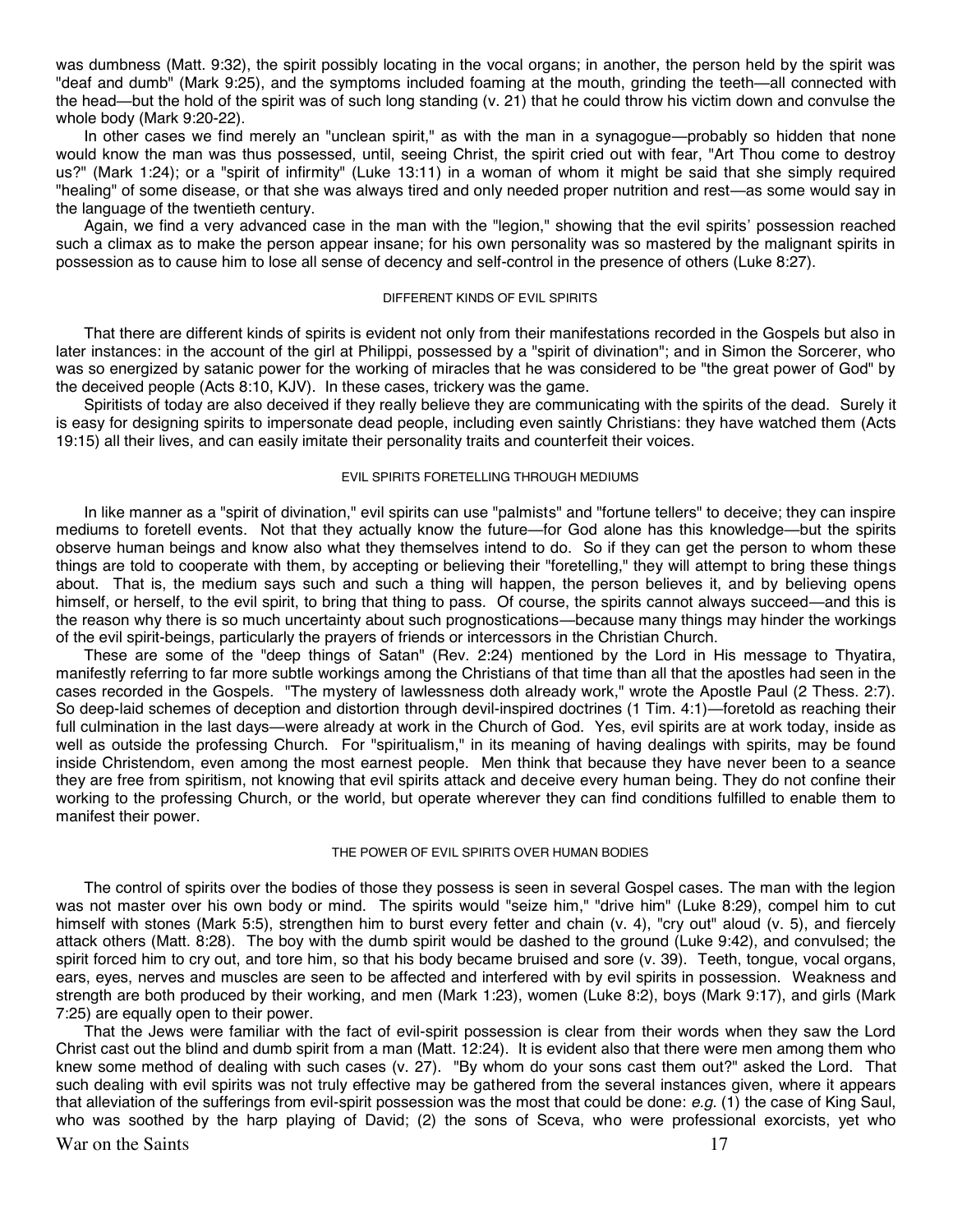recognized a power in the name of Jesus which their exorcism did not possess. In both these cases, the danger connected with the attempted alleviation or exorcism, because of the power of the evil spirits to resist, is strikingly shown in contrast to the complete results achieved by Christ and His apostles. David playing to Saul is suddenly aware of the javelin flung by the hand of the man he was seeking to soothe. And the sons of Sceva found the possessed man leaping upon them, and overpowering them, when they used the name of Jesus without the divine co-working given to all who exercise personal faith in Him.

Among the heathen also—who know the venom of similar wicked spirits—the best that can be accomplished is mere propitiation and the soothing of the spirits' hatred, by obedience to them.

#### THE EXORCISM OF EVIL SPIRITS CONTRASTED WITH CHRIST'S POWER OF WORD

How striking it is to contrast all this with the calm authority of Christ. He needed no rubric of adjuration, nor other formula of exorcism, and no prolonged preparation of Himself before dealing with a spirit-possessed individual. "He cast out the spirits by a word." "With authority and power He commandeth . . . and they obey Him," was the wondering testimony of the awestruck people. It was the testimony, also, of the seventy sent forth by Him to use the authority of His name. They found that the spirits were subject to them, even as they were to the Lord (Luke 10:17-20).

"They obey Him," said the people. "They"—the evil spirits whom the people knew to be real identities, governed by Beelzebub, their prince (Matt. 12:24-27). The complete mastery of Jesus over the demons compelled the religious leaders to find some way of explaining His authority over them. And so by that subtle influence of Satan with which all who have had insight into his devices are familiar, they cunningly accuse the Lord of having satanic power Himself, saying. "He casteth out demons through Beelzebub, the prince of the demons."

This reference to Satan and his position as a prince was left uncontradicted by the Lord. In the face of Satan's lie, Jesus simply declared the truth that He cast out demons "by the finger of God," and the fact that Satan's kingdom would soon fall were he to act against himself and dislodge his emissaries from their place of retreat in human bodies. That Satan does apparently fight against himself is sometimes true; but when he does so, it is only for the purpose of covering up some scheme-for greater advantage to his kingdom.

# THE AUTHORITY OVER EVIL SPIRITS BY THE APOSTLES AFTER PENTECOST

That the apostles after Pentecost recognized and dealt with the denizens of the invisible world is evident both from the Acts of the Apostles and from references in the Epistles. During their three years' training by the Lord, the disciples were being prepared for Pentecost and the exposure to the supernatural world resulting from the coming of the Holy Spirit. They had watched Jesus deal with the wicked spirits of Satan, and had themselves learned to deal with them too. So the power of the Holy Spirit could be safely given at Pentecost to men who already knew the workings of the foe. We see how quickly Peter recognized Satan's work in Ananias (Acts 5:3), and how unclean spirits came out at his presence even as they had with his Lord (Acts 5:16). Philip likewise found the evil hosts subservient to the word of his testimony (Acts 8:7) as he proclaimed Christ to the people. And Paul definitely knew the power of the name of the risen Lord (Acts 19:11) in dealing with the powers of evil.

It is therefore clear from Bible history that the manifestation of the power of God invariably meant active dealing with the satanic hosts; that the manifestation of the power of God at Pentecost, and through the apostles' subsequent ministry, meant an aggressive attitude toward the powers of darkness. We can therefore conclude that growth and maturation of the Church at the end of the New Testament dispensation will require the same recognition and the same attitude toward these satanic hosts—with the same co-witness of the Holy Spirit to the authority of the name of Jesus—as was found in the early Church. In brief, the Church of Christ will reach its high-water mark when it is able to recognize and deal with demon possession: when it knows how to "bind the strong man'' by prayer and "command'' the spirits of evil in the name of Christ, thus delivering men and women from their power.

# THE CHURCH IN THE TWENTIETH CENTURY MUST RECOGNIZE THE POWERS OF DARKNESS

To this end the Christian Church must recognize that the existence of deceiving, lying spirits is as real in the twentieth century as in the time of Christ and that their attitude toward the human race is unchanged: that their one ceaseless aim is to deceive every human being. Yes, that they are given up to wickedness all day long, and all night long, and that they are ceaselessly and actively pouring a stream of wickedness into the world and are satisfied only when they succeed in their wicked plans to deceive and ruin men.

Yet the servants of God have been concerned only to destroy their *works*—to deal with sin—not recognizing the need of using the power given by Christ to resist by faith and prayer this ever-flowing flood of satanic power pouring in among men. Hence both men and women, young and old, Christian and non-Christian, become deceived through their guile, because of ignorance about them and their wiles.

War on the Saints 18 These supernatural forces of Satan are the true hindrance to revival. The power of God which in 1904 broke forth in Wales, with all the marks of the days of Pentecost, was checked and hindered from going on to its fullest purpose by the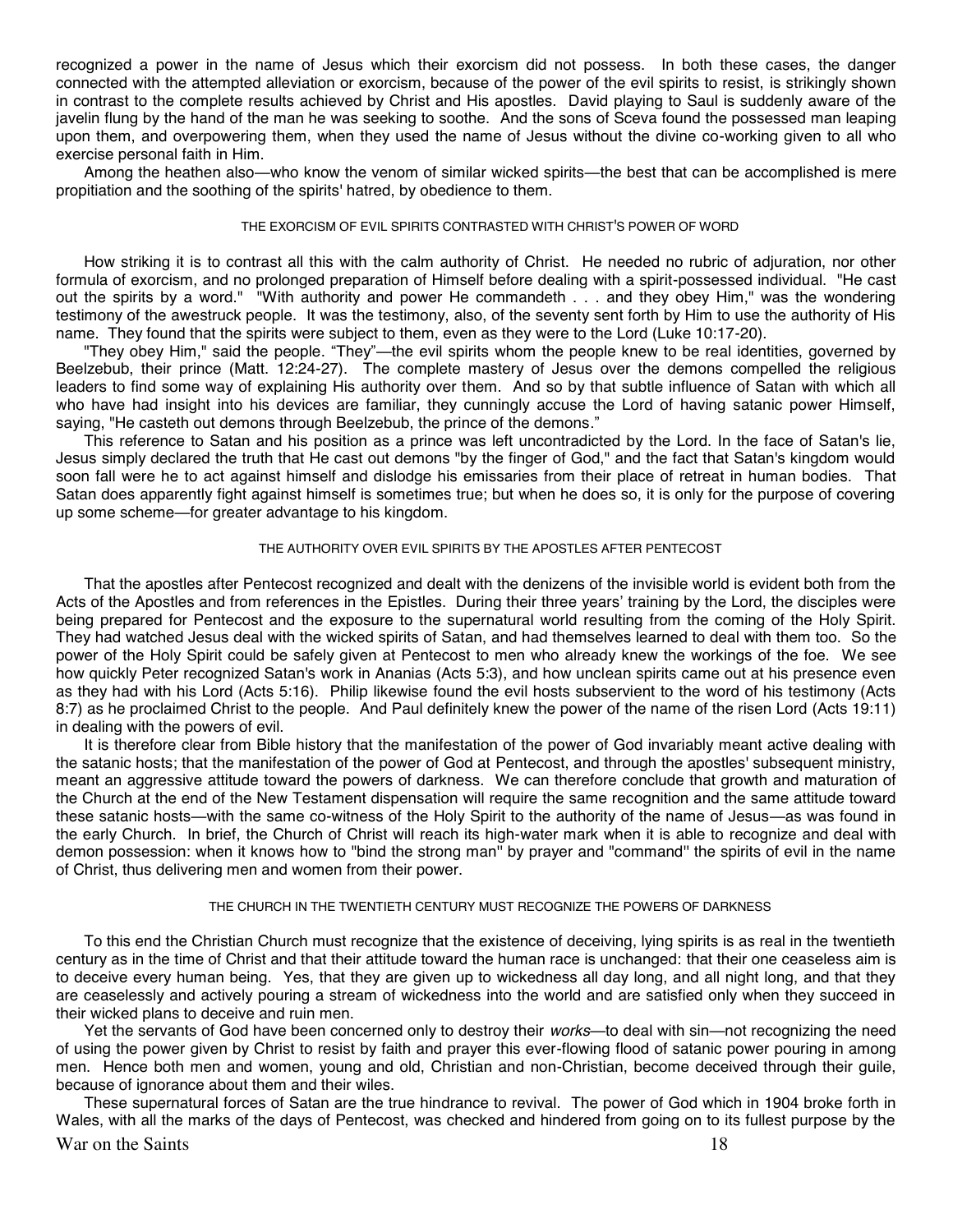same influx of evil spirits as met the Lord Christ on earth and the apostles of the early Church—with the difference that this inroad of the powers of darkness found the Christians of the twentieth century, with few exceptions, unable to recognize and deal with them. Evil-spirit possession has followed and checked every similar revival throughout the centuries since Pentecost. If the Church is to advance to maturity, these things must now be understood and dealt with understood not only with respect to the degrees of possession recorded in the Gospels and Acts, but in light of the special forms of manifestation suited to the close of the age. For now these spirits have appeared *under the guise of the Holy*  Spirit, yet having some of the very characteristic marks in bodily symptoms which are seen in the Gospel accounts, when all who observed the manifestations knew that it was the work of the spirits of Satan.

- **1. Show from the Bible the existence of wicked spirits.**  Lev. 20:27 Judges 2:19 1 Kings 14:22-24 2 Chron. 33:1-5 2 Chron. 34:1-7 **2. What are some of the titles given in scripture to describe Satan?**  Matt. 12:26 John 3:12 John 8:44 John 14:30 Rev. 12:9 **3. Using the scriptures below show the various workings of Satan and his demonic agents.**  Matt. 12:43-45 Matt. 13:38-39 Matt. 27:3-5 Mark 5:2-5 Mark 9:20 John 8:44 1 Thess. 2:18 Rev. 12:9-10 **4.** Show the Lord's discernment of Satan working in peoples lives? Matt. 8:40-41, 44 Matt. 16:23 **5. What did the apostles have to say about the evil one?** Matt. 13:4, 19 Eph. 2:2 1 John 5:19 **6. What was the Lord's mission in relation to Satan?**<br>Heb. 2:14 1 John 3:8 1 John  $3:8$ **7.** What was the Lord's commission to the twelve disciples regarding Satan? Matt. 10:1 Mark 3:27 **8. Show how evil spirits are intelligent beings?**  Matt. 8:28-29 Matt. 12:43-45 Mark 1:25-26 Mark 3:11-12 Mark 5:8 Mark 9:25 Acts 8:9-11
- **9. How does Jessie Penn Lewis explain how palmist, fortune tellers, etc., operate? How would a medium be able to foretell future events?**
- **10. Why did the religious leaders accuse Jesus of having satanic power?**
- **11. What is the one ceaseless aim of lying spirits?**
- **12. God, through Moses, warned people against \_\_\_\_\_\_\_\_\_\_.**
- **13. People are deceived because of \_\_\_\_\_\_\_\_\_\_\_.**
- **14. The true hindrance to revival are the \_\_\_\_\_\_\_\_ forces of Satan.**

Acts. 16:16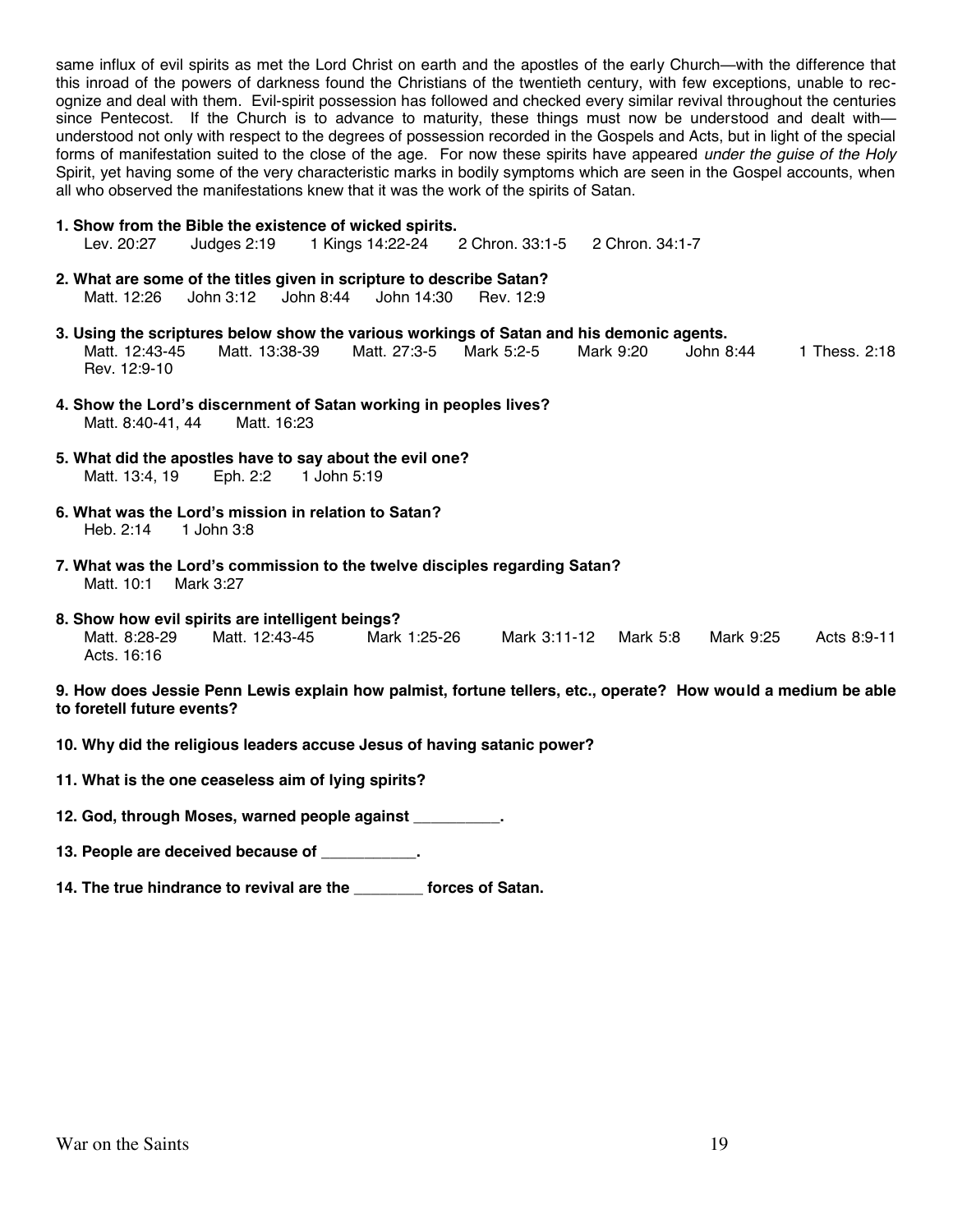# **Chapter 3**

# **Deception by Evil Spirits in Modern Times**

In the extraordinary onslaught of the deceiver which will come upon the whole of Christendom at the close of the age, through his army of deceiving spirits, there are some, more than others, who will for a particular reason be attacked by the powers of darkness. These individuals need clear light as to his deceptive workings, so that they may pass through the trial of the "last hour´ and be counted worthy to escape that hour of *greater* trial which is coming upon the earth (Luke 21:34-36; Rev. 3:10).

These are the ones who are recklessly ready to follow the Lord at any cost, and yet do not realize their unpreparedness for contest with the spiritual powers of the unseen world as they press on into fuller spiritual things. They are believers who are full of mental conceptions wrought into them in earlier years—views and opinions which hinder the Spirit of God from preparing them for all they will meet as they press on to their coveted goal, and which also hinder others from giving them from the Scriptures much that they need to know regarding the spiritual world into which they are so blindly advancing. These sentiments lull them into a false security, and give ground for, and even help bring about, that very deception which enables the deceiver to find them an easy prey.

#### CAN "HONEST SOULS" BE DECEIVED?

One prevailing idea which such believers have deeply embedded in their minds is that "honest seekers after God" will not be allowed to be deceived. This is one of Satan's lies to lure such seekers into a false position of safety. It is proved by the history of the Church during the past two thousand years, for every "wile of error" which has borne sad fruit throughout this period laid hold first of devoted believers who were "honest souls." The errors among groups of such believers, some well known to the present generation, all began among "honest" people—and all so sure that, knowing the sidetracking of others before them, they would never be caught by the wiles of Satan. Yet they, too, have been deceived by lying spirits counterfeiting the workings of God.

Among such, lying spirits have sometimes worked on their determination literally to obey the Scriptures, and by misuse of the letter of the written Word have pushed them into awkward corners of unbalanced truth, with resulting erroneous practices. Many who have suffered for their strict adherence to these "Biblical commands" firmly believe that they are martyrs suffering for Christ.

The aftermath of the Revival in Wales, which was a true work of God, revealed many swept off their feet by evil supernatural effects, which they were not able to distinguish from the true working of God. And since that time there have been "movements" in other places, with large numbers of followers, swept into deception through the wiles of deceiving spirits counterfeiting the workings of God. All are "honest souls," deceived by the subtle foe, and certain to be led on into still deeper deception, notwithstanding their honesty and earnestness, unless they are awakened to "return to soberness" and recovery out of the snare of the devil into which they have fallen (2 Tim. 2:26).

# FAITHFULNESS TO LIGHT NOT SUFFICIENT SAFEGUARD AGAINST DECEPTION

We need to know that to be true in motive, and faithful up to light, is not sufficient safeguard against deception; and that it is not safe to rely upon "honesty of purpose" as guaranteeing protection from the enemy's wiles, instead of taking heed to the warnings of God's Word and watching unto prayer.

Christians who are true and faithful and honest can be deceived by Satan and his deceiving spirits, for the following reasons:

(1) When a man becomes a child of God by the regenerating power of the Spirit—giving him new life as he trusts in the atoning work of Christ—he does not at the same time receive fullness of knowledge, either about God, himself, or the devil.

(2) The mind, which by nature is darkened (Eph. 4:18) and under a veil created by Satan (2 Cor. 4:4), is only renewed, and the veil destroyed, *up to the extent that the light of truth penetrates it*, and according to the measure in which the man is able to apprehend it.

(3) "Deception" has to do with the mind, and by definition is the result of a thought being admitted to the mind under the erroneous assumption that it is truth. Since deception is based on ignorance, and not on one's moral character, a Christian who is "true and faithful" up to the knowledge he has is yet open to deception in the spheres where he is ignorant. We are liable to be deceived by the devil because of *ignorance* (2 Cor. 2:11).

(4) The thought that God will protect a believer from being deceived if he is true and faithful is in itself a deception, because it throws a man off guard, and ignores the fact that there are *conditions* on the part of the believer which have to be fulfilled for God's working. God does not do anything *instead* of a man, but by the man's *cooperation* with Him; *neither does He undertake to make up for a man's ignorance, when He has already provided knowledge for him which will prevent him from being deceived.*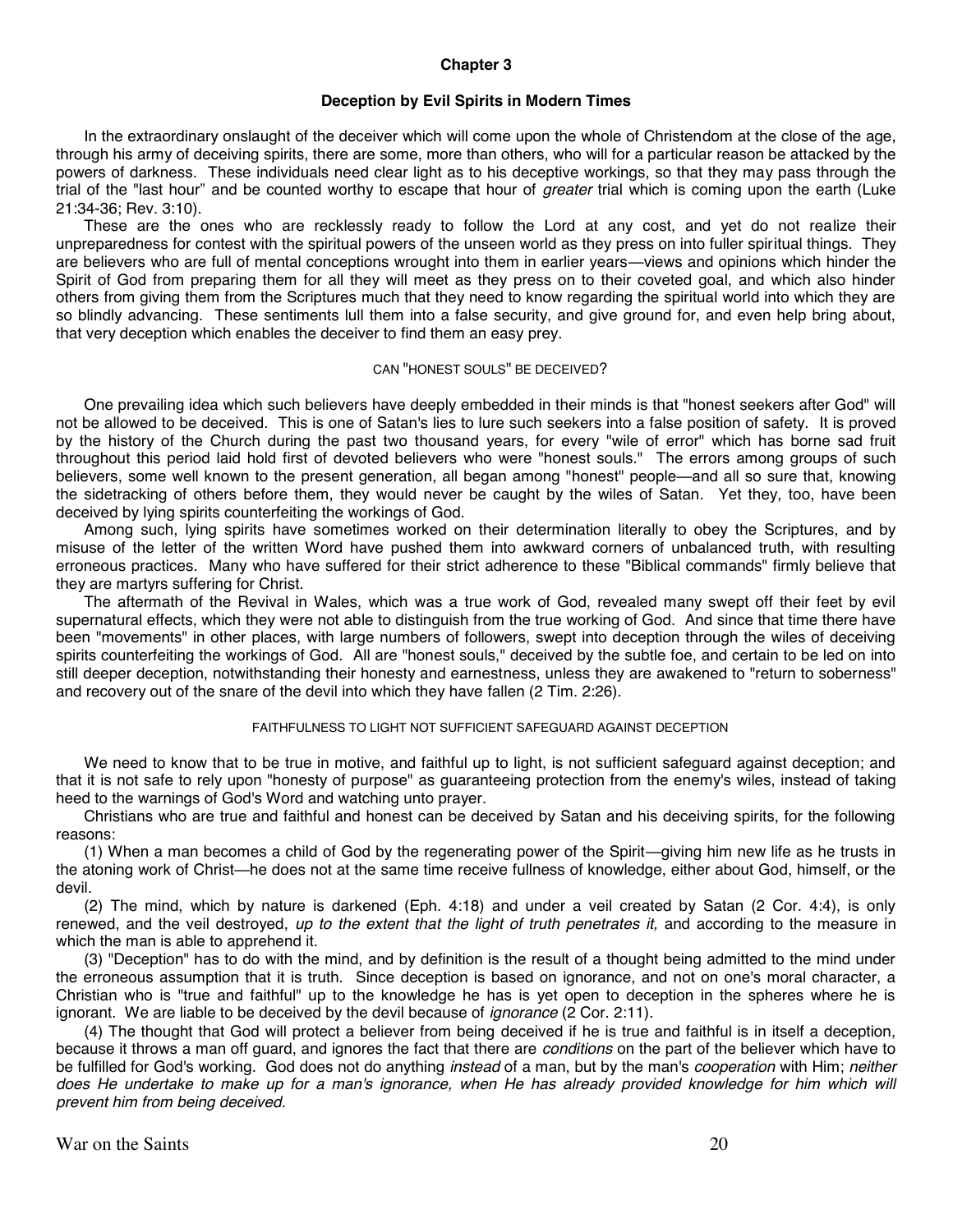(5) Christ would not have warned His disciples, "Take heed ... be not deceived," if there had been *no danger of deception,* or if God had undertaken to keep them from deception apart from their "taking heed" and their knowledge of such danger.

We must not lower our spiritual guard. The knowledge that it is *possible* to be deceived keeps the mind open to truth and light from God, and is one of the primary conditions for the keeping power of God; whereas a mind closed to light and truth is a certain guarantee of deception by Satan at his earliest opportunity.

As we glance back over the history of the Church, and study the rise of various "heresies" or "aberrant belief systems"—as they have sometimes been called—we can at times detect that the period of deception began with some great crisis, a crisis in which a particular individual was motivated to give himself up in full abandonment to the Holy Spirit, and in so doing he opened himself to the supernatural powers of the invisible world.

The reason for the peril of such a crisis is that, up to this time, that believer used his reasoning faculties in judging right and wrong, and obeyed what he believed to be the will of God from *principle;* but now, in his abandonment to the Holy Spirit, he begins to obey an unseen Person, and to submit his faculties and his reasoning powers in blind obedience to that which he believes is of God. The will is surrendered to carry out the will of God at all costs, and the whole being is made subject to the powers of the unseen world. The believer, of course, purposes that it shall only be to the power of God, not taking into account that there are other powers in the metaphysical realm, and that all that is "supernatural" is not entirely of God. Not realizing that, this absolute surrender of his whole being to invisible forces *without knowing how to*  discern between the contrary powers of God and Satan is the gravest risk to the inexperienced believer.

The question whether this surrender to "obey *the Spirit*" is one that is in accord with Scripture should be examined in view of the way in which so many wholehearted believers have been misled, for it is strange that an attitude which is scriptural should be so grievously the cause of danger, and often of complete wreckage.

#### Is THE EXPRESSION "OBEY THE SPIRIT" SCRIPTURAL?

"The Holy Ghost, whom God hath given to them that obey Him," is the principal phrase giving rise to the expression "obey the Spirit." It was used by Peter before the priestly council in Jerusalem, but nowhere else in the Scriptures is the same thought given. The whole passage needs to be read carefully to reach a clear conclusion. "We must obey God" (Acts 5:29), Peter declared to the Sanhedrin, for "we are witnesses . . . and so is the Holy Ghost whom God hath given to them *that obey* Him" (v. 32). Does the apostle mean "obey the Spirit" or "obey God," according to the first words of the passage? The distinction is important, and the sense of the words can be rightly grasped only by noting the teaching of other parts of Scripture, that the Triune GOD IN HEAVEN is to be obeyed through the power of the indwelling Spirit of God. For to place the Holy Ghost as the *object* of obedience, rather than God the Father, through the Son, by the Holy Spirit, creates the danger of leading the believer to rely upon, or obey, a "spirit" in or around him, rather than God on the throne in heaven. God is to be obeyed by the child of God united to His Son—the *Holy Spirit being the medium, or means, through whom God* is worshiped and obeyed.

#### THE TRUE WORK OF THE HOLY SPIRIT IN THE BELIEVER

The Holy Spirit should never become the center and object of thought and worship, a place which He Himself does not desire, and which it is not the purpose of the Father in heaven that He should have or occupy. "He shall not speak from Himself (John 16:13), said the Lord Jesus before Calvary, as He foretold the Spirit's coming at Pentecost. He would act as Teacher (John 14:26), but teaching the words of Another, not His own; He would bear witness to Another, not to Himself (John 15:26); He would glorify Another, not Himself (John 16:14); He would only speak what was given Him to speak by Another (John 16:13). In brief, the Spirit's entire work would be to lead souls into union with the Son and give proper knowledge of the Father in heaven, while *He Himself directed and worked in the background.*

If a man who is untaught in the scriptural statements about the work of the Triune God makes "obeying the Spirit" his supreme purpose, the deceiver will aim to counterfeit the guidance of the Spirit, and even the presence of the Spirit Himself.

It is just here that the ignorance of the seeker about (1) the spiritual world now opened to him, (2) the working of evil powers in that realm, and (3) the conditions upon which God works in and through him, gives the enemy his opportunity. It becomes the time of greatest peril for anyone unless he is instructed and prepared by the Lord, as the disciples were for three whole years. The danger lies in the area of supernatural "guidance," for one must know the conditions of cooperation with the Holy Spirit in order to discern the will of God and and be able to recognize counterfeit manifestations. The "discerning of spirits" is required to detect the workings of the false angel of light, for he is able to bring about counterfeit gifts of prophecy, tongues, healings, and other spiritual experiences connected with the work of the Holy Ghost.

Those who have their eyes opened to the opposing forces of the metaphysical realm understand that very few believers can guarantee that they are obeying God *and God only, in directly supernatural guidance,* because there are so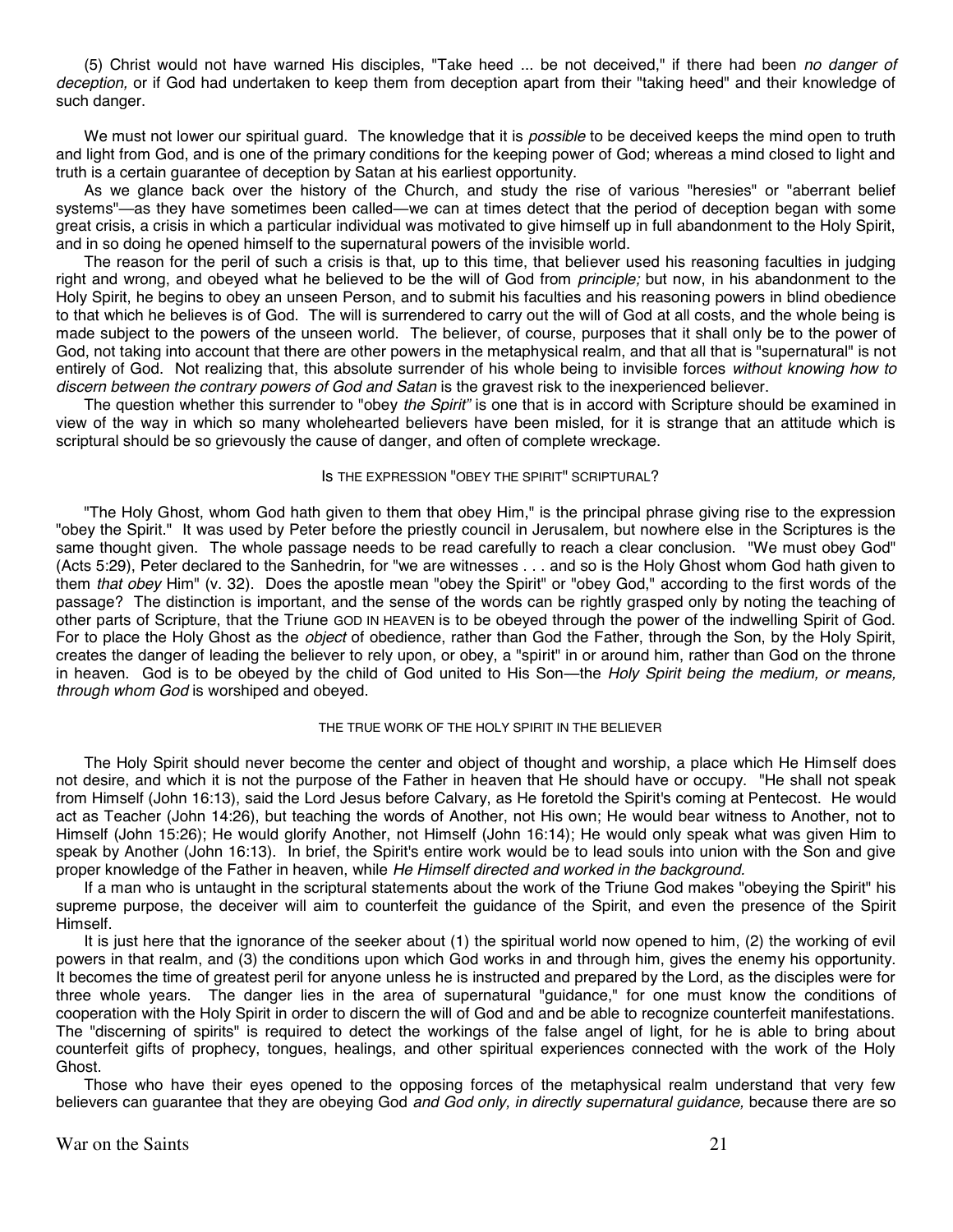many factors liable to intervene, such as the believer's own mind, spirit, or will, and the deceptive intrusion of the powers of darkness.

Knowledge is essential here. Scripture teaches that there is a God-given gift of "discerning of spirits" (1 Cor. 12:10) which enables one to detect that an unwelcome spirit is at work, but there is also a test of spirits which is doctrinal (1 John 4:1-6). In the former, a believer can discern in his spirit that lying spirits are at work in a meeting, or in a person, but he may not have the understanding needed for testing the doctrines being set forth by the teacher. He needs a level of knowledge in both cases: knowledge to read his spirit with assurance in the face of all contrary appearances, that the supernatural workings are not "of God," and knowledge to detect the subtlety of "teachings" bearing certain infallible indications that they emanate from the pit, even while appearing to be from God.

As to personal obedience to God, the believer can detect whether or not he is obeying God in some "command" by judging its fruits, and by being aware of the character of God—such as the truth that (1) God has always a purpose in His commands, and (2) He will give no command out of harmony with His character and Word. (Other factors needed for clear knowledge we will deal with later on.)

#### THE NEED FOR EXAMINATION OF THEORIES

Is it not becoming clear, in light of the existence of deceiving spirits and their methods of deception, that close examination is needed of modern theories, conceptions, and expressions concerning things in connection with God and His way of working in man? For only the truth of God, apart from "Views" of truth, will avail for protection or for successful warfare in the conflict with wicked spirits in the heavenly sphere.

All that is in any degree the outcome of the mind of the "natural man" (1 Cor. 2:14) will prove to be but weapons of straw in this great battle, and if we rely upon others' "views of truth," or upon our own *human conceptions* of truth, Satan will use these very things to deceive us—even building us up in these theories and views so that under cover of them he may accomplish his purposes.

We cannot, therefore, at this time, overestimate the importance of believers having ready minds to "examine all things'\* they have thought, and perhaps taught, in connection with the things of God and the spiritual realm—all the "truths" they have held, all the phrases and expressions they have used in "holiness teachings," and all the ideas they have absorbed through others. For any wrong interpretation of truth, any theories and phrases which are man-conceived and which we may build upon wrongly, will have perilous consequences to ourselves and others in the conflict which the Church and the individual believer is now passing through. Since in the "later times" evil spirits will come to them with deceptions in DOCTRINAL form, believers must examine carefully what they accept as "doctrine,´ lest it should be from the emissaries of the deceiver.

# THE SPIRITUAL BELIEVER EXHORTED TO "JUDGE ALL THINGS"

The duty of this examination of spiritual things is strongly urged by the Apostle Paul, again and again. "He that is spiritual *judgeth* [margin, *examineth,* or, as in the Greek, *investigates and decides]* all things" (1 Cor. 2:15). The "spiritual" believer is to use his renewed judgment, and this spiritual examination is mentioned as operative in connection with "things of the Spirit of God" (1 Cor. 2:14). God Himself respects the intelligence of the man He re-creates in Christ, and invites that man to judge and examine His own workings by His Spirit. So even "the things of the Spirit" are not to be received as truly of Him without being examined and "spiritually discerned" as of God. When, therefore, it is maintained in connection with the supernatural and abnormal manifestations of the present time that it is not necessary, and not according to the will of God, for believers to understand or explain all the workings of God, it is out of accord with the apostle's statement that "he that is spiritual *judgeth all* things´ and consequently should *reject* all things which his spiritual judgment is unable to accept, until such a time as he is able to discern with clearness what are the things of God.

And not only is the believer to discern or judge the things of the spirit—i.e., all things in the spiritual realm—but he is also to judge himself. For "if we discriminated ourselves"—the Greek word means *to make a thorough investigation—we* would not need the dealing of the Lord to bring to light the things in ourselves which we have failed to discern by discrimination (1 Cor. 11:31, mg.).

"Brethren, be not children in mind: howbeit in malice be ye babes, but in mind BE MEN" (Gr., of full or *mature* age, 1 Cor. 14:20) wrote the apostle again to the Corinthians, as he explained to them the way of the working of the Spirit among them. The believer is in "mind" to be of "full age"; that is, able to examine, "bring to the proof" (2 Tim. 4:2, mg.), and *"prove all things"* (1 Thess. 5:21). He is to abound in knowledge and "all discernment," so as to "distinguish the things that differ," that he may be "sincere and void of offence unto the day of Christ" (Phil. 1:9-10, mg.).

# EXPRESSIONS, "VIEWS," DOCTRINES, NEED TO BE EXAMINED

War on the Saints 22 In accordance with these directions of the Word of God, and in view of the critical time through which the Church is passing, every expression, "view," or theory which we hold concerning things should now be examined carefully, and brought to the proof, with open and honest desire to know the pure truth of God—as well as every statement that comes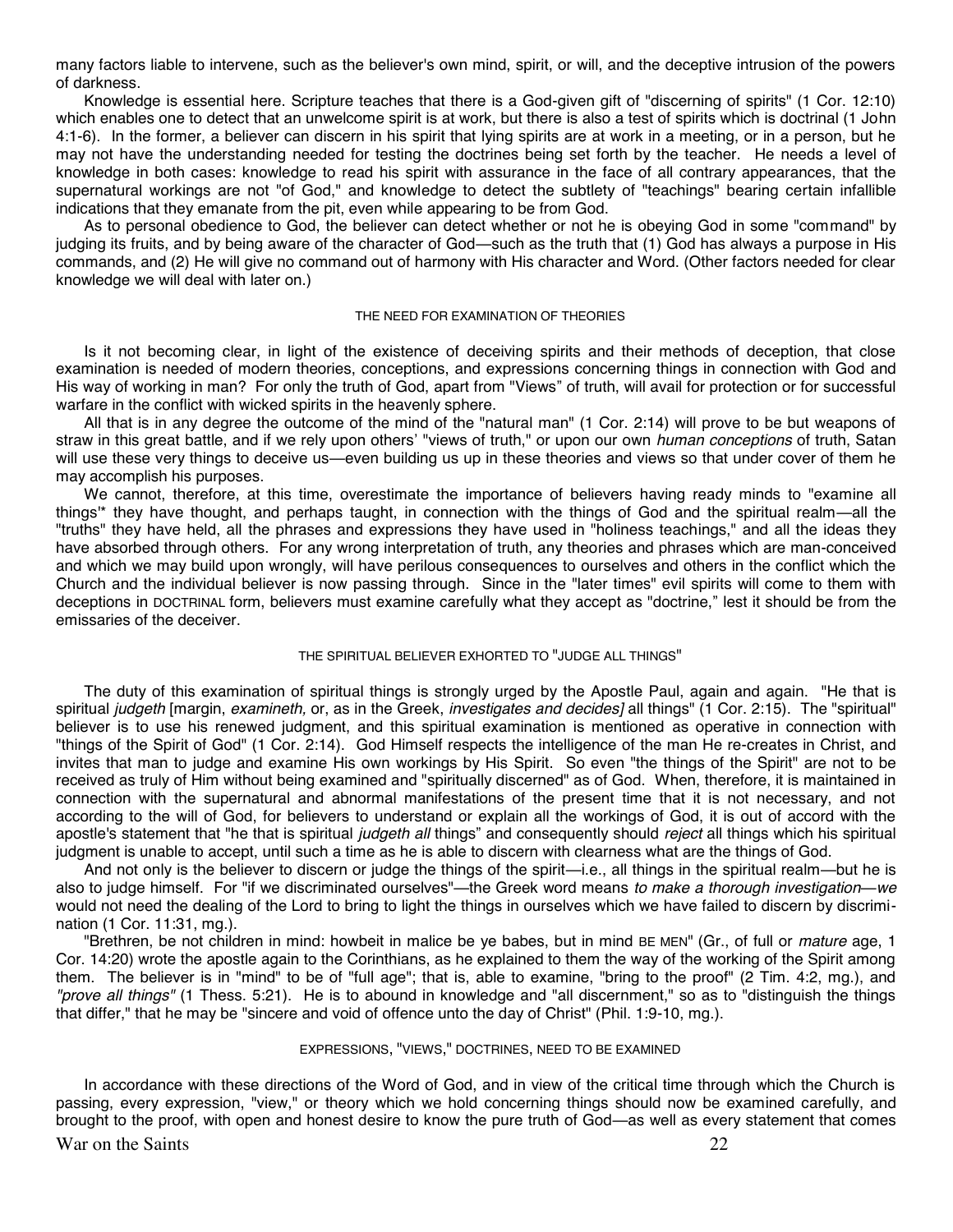to our knowledge from the experience of others, which may throw light upon our own pathway. Every criticism—just or unjust—should be humbly received and *examined to discover its ground*, apparent or real; and facts concerning spiritual verities from every section of the Church of God should be analyzed, independent of their pleasure or pain to us personally—either for our own enlightenment or for our equipment in the service of God. For the knowledge of truth is the first essential for warfare with the lying spirits of Satan, and truth must be eagerly sought for and faced with earnest and sincere desire to know it and obey it in the light of God: truth concerning ourselves, discerned by unbiased discrimination; truth from the Scriptures, uncolored, unstrained, unmutilated, undiluted; truth in facing facts of experience in all members of the Body of Christ, and not in one section alone.

# THE PLACE OF TRUTH IN DELIVERANCE

There is a fundamental principle involved in the freeing power of truth from the deceptions of the devil. DELIVERANCE FROM BELIEVING LIES MUST BE BY BELIEVING TRUTH. Nothing can remove a lie but truth. "Ye shall know the truth, and the truth shall make you free" (John 8:32) is applicable to every aspect of truth, as well as the special truth referred to by the Lord when He spoke those pregnant words. In the very first stage of the Christian life, the sinner must know the truth of the gospel if he is to be saved. Christ is the Savior, but He saves through, and not apart from, instruments or means. If the believer needs freedom, he must seek the Son of God for it too. And how does the Son set free? *By the Holy* Spirit, and the Holy Spirit does it by the instrumentality of truth. So we may say, in brief, freedom is the gift of the Son, by the Holy Spirit working through *truth.* There are three stages in apprehending truth:

- (1) Perception of truth by the understanding.
- (2) Perception of truth for use, and personal application.
- (3) Perception of truth for teaching, and passing on to others.

Truth apparently not grasped may lie passive in the mind, and then in the hour of one's need suddenly emerge into experience, and thus by experience become clear to the mind in which it has been lying dormant. It is only by continual application and assimilation of truth into experience, however, that it becomes sufficiently clarified in one's mind that it may be taught to others.

All believers greatly need to eagerly seek truth for their progressive liberation from Satan's many lies; for knowledge of truth alone can give victory over the deceiver. If, however, a hearer of truth should resist it, or rebel against it, that unattended-to truth can well be left to the care of the Holy Spirit of Truth. Even in the case of resistance to truth it has at least reached the mind, and at any time may fructify into experience.

There are three attitudes of mind in regard to knowledge ie.,

- (1) Assuming you know the matter already.
- (2) Being neutral toward it; admitting "I do not know."
- (3) Being certain of its accuracy.

This is instanced in the life of Christ. Some said of Him, "He is a false prophet," with an *assumption* of knowledge; others said, "We do not know"—taking a position of neutrality until they did know; but Peter said, "We *know . .* ."—and he had true knowledge.

# THE SAFETY OF A NEUTRAL ATTITUDE TO ALL SUPERNATURAL MANIFESTATIONS

When believers first hear of the possibility of counterfeits of God and divine things, they almost invariably ask, "How are we to know which is which?" It is enough, first of all, for them to know that such counterfeits are possible. Then, as they mature and seek light from God, they shall learn to know for themselves, in a way that no human being can explain to them.

But they cry, "We do not know, and how can we know?" Well, they should remain neutral to all supernatural workings until they do know. There is among many seekers a wrong anxiety to know, as if that knowledge alone would extricate them. They think that they must be solidly for or against certain things, things which they cannot decide are from God or an occult source. They desire to know infallibly which is which, that they may declare their position. But believers should take only a tentative attitude of "for" or "against" while uncertain whether the things in doubt are divine or satanic maintaining the wisdom and safety of the neutral position. In time, by a means which cannot be fully described, they will know what they have wanted to understand.

Over-eagerness in desiring certitude can result in mental suffering, restless anxiety, worry and grief, which can cause a loss of moral poise and power. It is important in seeking one "blessing" not to destroy another. In seeking certainty in these spiritual matters let not the believer lose patience, and calm, quiet restfulness and faith. Let him watch himself, lest the enemy gain advantage, and rob him of moral power even while he is keen to get light regarding the way of victory.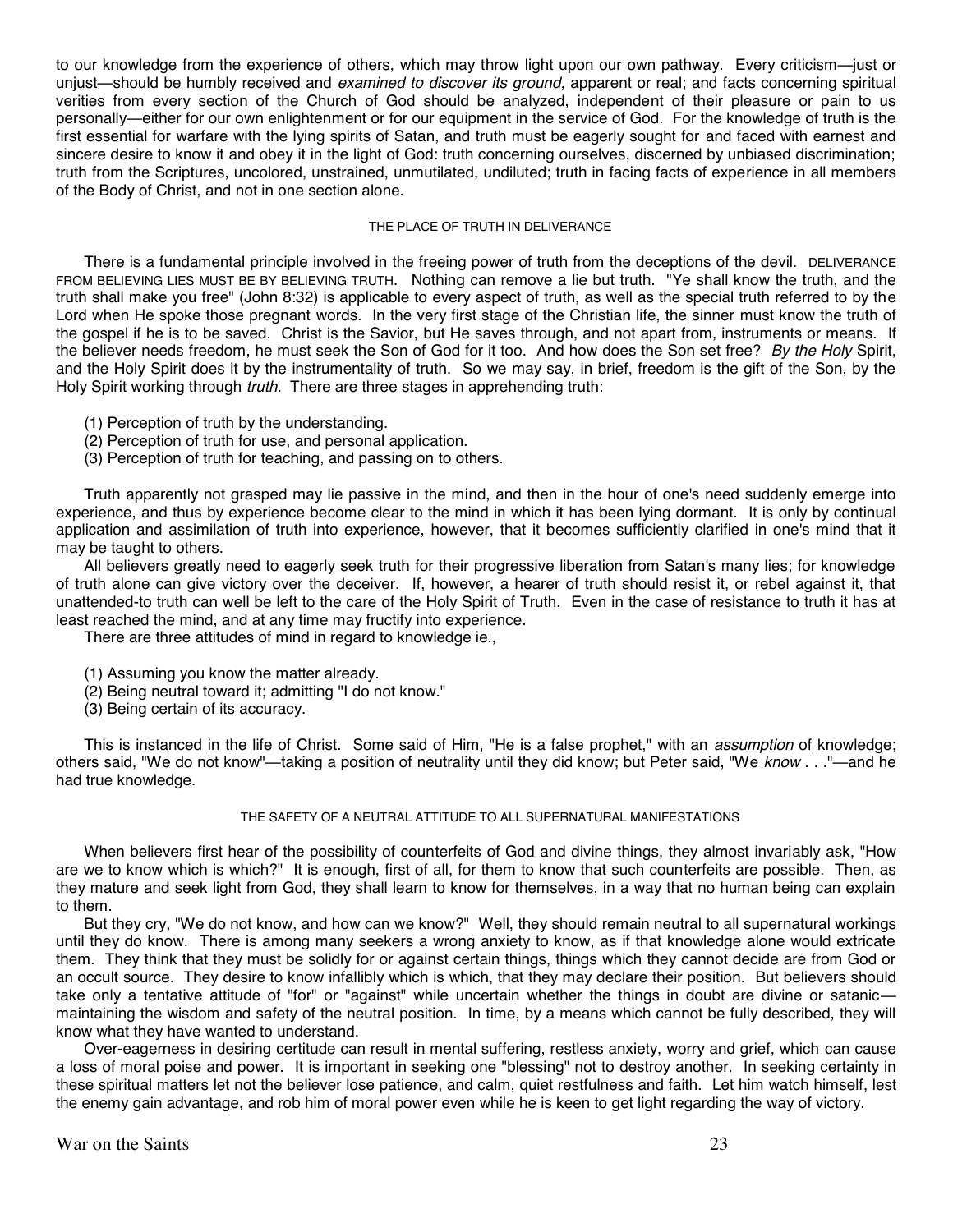Before we move on, some misinterpretations of truth which are giving ground to the powers of darkness at this time, and which need examination to discover how far they are in accord with Scripture, should be briefly looked into.

First: *a mistaken conception about the "shelter of the blood," claimed upon an assembly as a guarantee of absolute protection from the working of the powers of darkness.*

The New Testament "proportion of truth" concerning the application of Jesus' blood by the Holy Spirit may be summarized as follows: (1) The blood of Jesus *cleanses from sin (a)* "if we walk in the light," and *(b)* "if we confess our sins" (1 John 1:7, 9). (2) The blood of Jesus *gives access to the Holiest of all* because of the cleansing power from sin (Hebrews 10:19). (3) The blood of Jesus *is the ground of victory* over Satan, because of its cleansing from every confessed sin, and because at Calvary Satan was conquered (Rev. 12:11). But nowhere do we read that any person can be put "under the blood" apart from his own volition and individual condition before God. Therefore, if the "shelter of the blood" is claimed over an assembly of people and someone present is giving ground to Satan, the "claiming of the blood" does not avail to prevent Satan from working on the ground to which he has a right in that person.

This misconception about the protecting power of the blood is serious; for those who are present at a meeting where Satan as well as God is working may believe they are personally safe from Satan's workings apart from their individual condition and dealing with God. But through the ground they have given—even unknowingly—to the Adversary, they are open to his power.

#### MISTAKEN CONCEPTIONS CONCERNING "WAITING FOR THE SPIRIT"

Second: mistaken conceptions concerning *"waiting for the* Spirit" to *descend.*

Here again we find expressions and theories misleading, and opening the door to satanic deceptions. "If we want a Pentecostal manifestation of the Spirit, we must 'tarry,' as did the disciples before Pentecost," some of us have proclaimed; and we have seized upon the text in Luke 24:49 and Acts 1:4, and passed the word along, "Yes, we must 'tarry',"—until, compelled by the inroads of the adversary in "waiting meetings", we have had to search the Scriptures once more, to discover that the Old Testament word of "wait on the Lord," so often used in the Psalms, has been strained beyond the New Testament proportion of truth and exaggerated into a "waiting on God" for the outpouring of the Spirit . . . which has even gone beyond the ten days which preceded Pentecost, into four months, and even four years, and which, to our knowledge, has ended in an influx of deceiving spirits which has rudely awakened some of the waiting souls.

The actual scriptural truth concerning "waiting for the Spirit" may be summed up as follows:

(1) The disciples waited ten days, but we have no indication that they "waited" in any passive state, but rather in simple prayer and supplication—until the fullness of time had come for the fulfillment of the promise of the Father.

(2) The command to wait given by the Lord (Acts 1:4) was not carried forward into the Christian dispensation after the Holy Ghost had come—for in no single instance, either in the Acts or in the Epistles, do the apostles bid the disciples to "tarry" for the gift of the Holy Spirit. Rather, they use the word "receive" in every instance (Acts 19:2). (The Greek word used for receiving the Holy Spirit carries the force of "grasping"—just the opposite condition to passivity.)

It is true that at this present time Christendom is, as a whole, living experientially on the wrong side of Pentecost; but in our dealing with God individually for the reception of the Holy Spirit, this does not put the seekers back to the position of the disciples before the Holy Ghost had been given by the Ascended Lord. The Risen Lord poured forth the stream of the Spirit again and again after the Day of Pentecost, but in each instance it was without "tarrying" as the disciples did at the first (see Acts 4:31). The Holy Spirit, who proceeds from the Father through the Son to His people, is now among them, waiting to give Himself unceasingly to all who will appropriate and receive Him (John 15:26; Acts 2:33, 38-39). A "waiting for the Spirit," therefore, is not in accord with the general tenor of truth given in the Acts and the Epistles. Scripture shows, rather, the imperative call to the believer to put in his claim, not only to his identification with the Lord Jesus in His death and to union in life with Him in His resurrection, but also to the enduement for witnessing which came to the disciples on the Day of Pentecost.

On the believer's side, we may say, however, that there is a waiting while the Holy Spirit deals with and prepares the one who has put in his claim, until he is in the right attitude for the influx of the Holy Spirit into his spirit—but this is substantially different from the "waiting for Him to come" which has opened the door so frequently to satanic manifestations from the unseen world. The Lord does take the believer at his word when he puts in his claim for his share of the Pentecostal gift, but the "manifestation of the Spirit"—the evidence of His indwelling and outworking—may not be according to any preconceptions of the seeker.

# WHY WAITING MEETINGS ARE PROFITABLE TO EVIL SPIRITS

War on the Saints 24 Why "waiting meetings"—that is, "waiting for the Spirit" until He descends in some manifested way—have been so profitable to deceiving spirits is because they are not in accord with the written Word, where it is set forth that (1) The Holy Spirit is not to be prayed to, or asked to come, as He is the Gift of Another (see Luke 11:13; John 14:16). (2) The Holy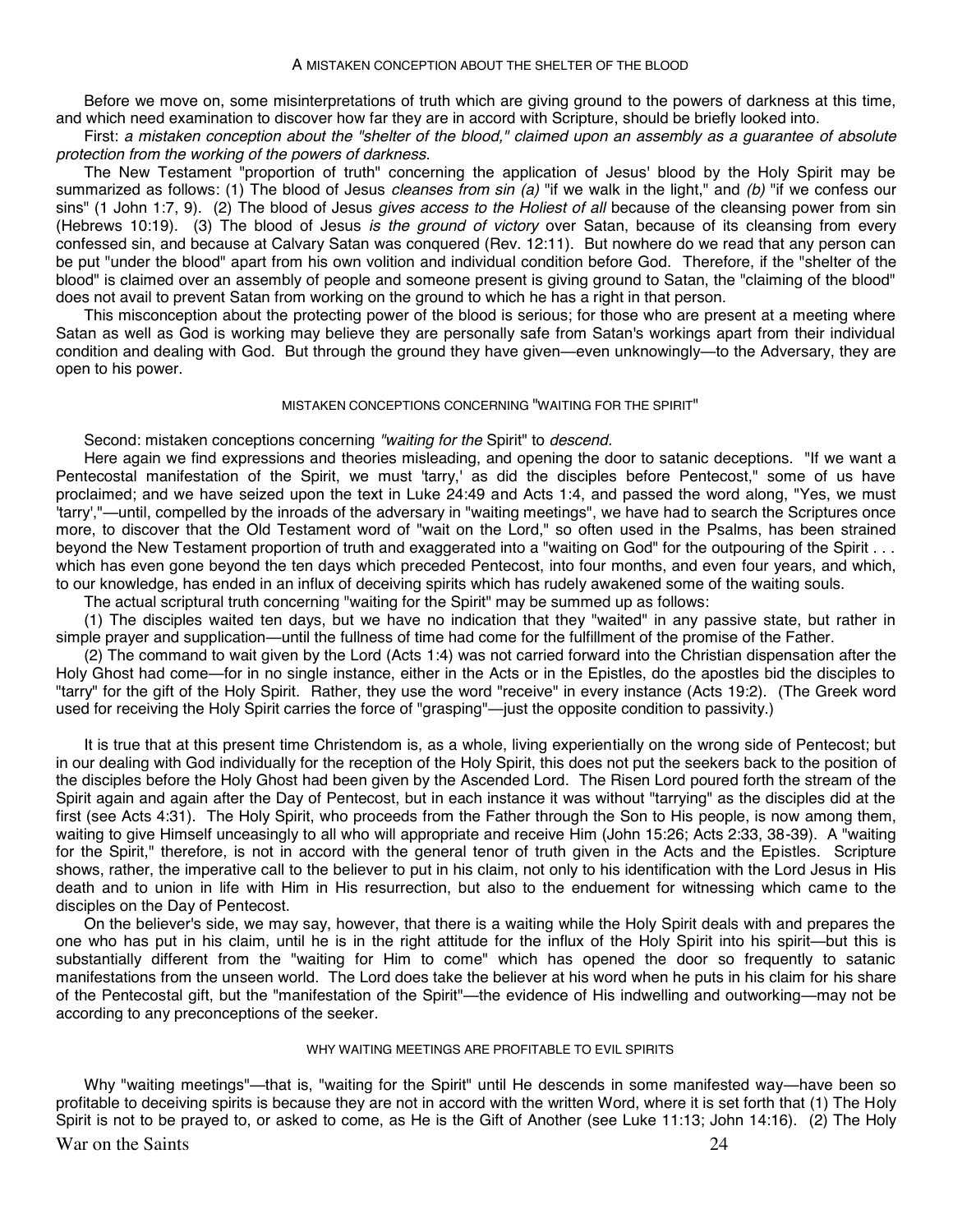Spirit is not to be "waited for," but to be taken, or RECEIVED from the hand of the Risen Lord (John 20:22; Eph. 5:18); of whom it is written, "He shall baptize you with the Holy Ghost and with fire" (Matt. 3:11). Because out of line with the truth of the Scriptures, therefore "prayer to the Spirit," "trust in the Spirit," "obeying the Spirit," "expecting the Spirit to descend," may all become prayer, trust, and obedience to evil spirits when they counterfeit the working of God.

Other mistaken conceptions of spiritual truth center around phrases such as these: "God *can do everything. If I trust Him He must keep me"*—*not* understanding that God works according to laws and conditions, and that those who trust Him should seek to know the conditions upon which He can work in response to their trust. "If I *were wrong, God would not use me"*—not understanding that if a man is right in his will, God will use him to the fullest extent possible, but this being "used" of God is no guarantee that any man is absolutely *right in all that he says and does.*

Another is "I *have no* sin," or "Sin has *been entirely removed"*—*not* knowing how deeply the sinful life of Adam is ingrained in the fallen creation, and how the assumption that "sin" has been eliminated from the whole being enables the enemy to keep the life of nature *from* being dealt with by the continual power of the cross.

*"God, who is Love, will not allow me to be deceived''* is of itself a deception, based on ignorance of the depths of the Fall, and the misconception that God works irrespective of spiritual laws. "I *do not believe it possible for a Christian to be deceived"* is a shutting of the eyes to facts around us on every hand. "I *have had too long an experience to need teaching";* or "/ must *be taught of God directly, because it is written, 'Ye need not that any man teach you'"* is the misuse of another passage of Scripture, which some believers interpret as meaning that they are to refuse all spiritual teaching through others. But that the apostle's words "Ye need not that any man teach you" did not preclude God from teaching through anointed teachers is shown by the inclusion of "teachers" in the list of gifted believers to the Church, for "the building up of the Body of Christ . . . through that which every joint supplieth" (Eph. 4:11-16). For God is sometimes able to teach His children more quickly by indirect means—that is, through others—than directly, because men are so slow in understanding the way of direct teaching by the Spirit of God.

Many other similar misconceptions of spiritual things by Christians of today give opportunity to deception by the enemy, because they cause believers to close their minds to (1) the statements of God's Word; (2) the facts of life; and (3) the help of others who could throw light upon the way (1 Peter 1:12).

# THE DANGERS OF COINED PHRASES TO EXPRESS SPIRITUAL TRUTHS

Other dangers center around the coining of phrases to describe some special experience. This includes words in familiar use among earnest children of God who attend conventions: such as "possess," "control," "surrender," "let go"all containing truth in relation to God, but because of the *interpretation* of them in the minds of many believers, liable to bring about conditions for the evil spirits of Satan to "possess" and "control" those who "surrender" and "let go" to the powers of the spiritual world—if they know not how to discern between the working of God and Satan.

Various preconceptions of the way God works also give evil spirits their opportunity: such as, that when a believer is supernaturally *compelled* to act, it is a special evidence that God is guiding him; or that if God brings all things to our "remembrance" we need not use our memories at all.

Other thoughts which are liable to bring about the passive conditions which evil spirits need for their deceptive workings may also be through the following misconceptions of truth:

(1) "Christ lives in me," ie., I do not live now at all.

(2) "Christ lives in me," ie.*,* I have lost my personality, because Christ is now personally in me, based on Galatians 2:20.

(3) "God works in me," ie*., I* need not work, only surrender and obey, based on Philippians 2:13.

(4) "God wills instead of me," i*e.,* I must not use my will at all.

(5) "God is the only one to judge," ie.*,* I must not use my judgment.

(6) "I have the mind of Christ," so I must not have any mind of my own, based on 1 Corinthians 2:16.

(7) "God speaks to me," so I must not "think" or "reason," only "obey" what He tells me to do.

(8) "I wait on God," and "I must not act until He moves me."

(9) "God reveals His will to me by visions," so I do not need to decide, and use my reason and conscience.

(10) "I am crucified with Christ," therefore "I am dead," and must "practice" death, which I conceive to be passivity of feeling, thinking, etc.

To carry out in practice these various conceptions of truth, the believer quenches all personal action of mind, iudament. reason, will and activity in order for the "divine life to flow" through him, whereas God needs the fullest liberation of the faculties of the man, and his active and intelligent cooperation in will, for the working out of all these spiritual truths in experience.

The following table will show some other misinterpretations of truth which need clarifying in the minds of many children of God:

TRUTH TRUE INTERPRETATION INCORRECT INTERPRETATION

1. "The blood of Cleanses moment Leaves the man sinless. Jesus cleanseth . ." by moment

War on the Saints 25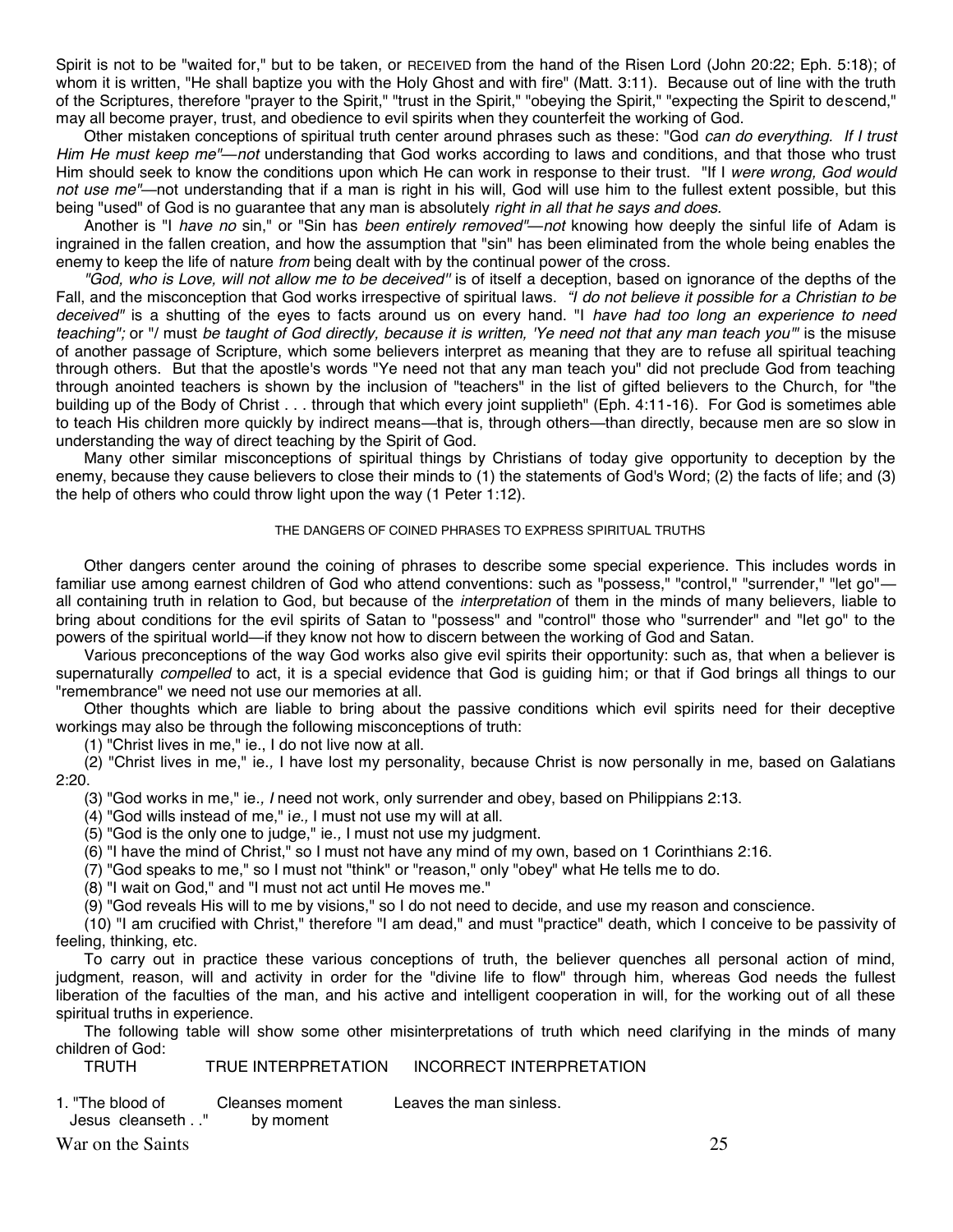| 2. "It is not ye<br>that speak"                             | The source is not<br>from the believer.                                 | The man must not speak nor<br>use his jaws, but be passive.<br>(See note A)                                |
|-------------------------------------------------------------|-------------------------------------------------------------------------|------------------------------------------------------------------------------------------------------------|
| 3. "Ask and ye<br>shall receive."                           | Ask according to God's<br>will and you will receive."                   | Ask <i>anything</i> , and you will<br>receive. (See note B)                                                |
| 4. "It Is God that<br>worketh in you to<br>will and to do " | The man must "will" and<br>must act.                                    | God wills for you (or<br>instead of you) and God<br>works instead of you.<br>(See note A)                  |
| 5. "Ye need not that<br>any man teach<br>you."              | to teach you, but you<br>need Spirit-taught<br>teachers given of God.   | You do not need any man I must not take teaching<br>from any man, but "direct"<br>from God<br>(See note C) |
| 6. "He will guide you<br>into all truth"                    | The Spirit of God will<br>guide, but I must see<br>how and when         | He has guided me into all<br>all truth (See note C)                                                        |
| 7. "A people for His<br>own possession"                     | God's ownership.                                                        | "Possessed" by God<br>indwelling, moving and<br>controlling a passive<br>automation                        |
| 8. "Meet for the<br>tool, requiring blind                   | God in the man's spirit,                                                | "Used" by God as a passive tool, Master's use" using the mind, in the                                      |
|                                                             | sense of giving light for<br>the believer's intelligent<br>cooperation. | submission.                                                                                                |

A. These two wrongly interpreted passages offer a basis for passivity.

B. Leads to haphazard and unintelligent praying, without seeking to know the will of God.

C. By this attitude, the "adding to faith" of knowledge is greatly hindered, and those who assume this attitude take an evil, infallible position, and their advancement in the spiritual life is impeded.

What, then, is the condition for safety from the deception of evil spirits? (1) Knowledge that they exist; (2) recognition that they can deceive the most honest believers (Gal. 2:11-16); (3) an understanding of the conditions and ground necessary for their working, so as to give them no place, and no opportunity of working; and, lastly, (4) intelligent knowledge of God, and how to cooperate with Him in the power of the Holy Spirit. To make these points clear will be our purpose in succeeding pages.

**1.** Can "honest souls" be deceived?

1 Cor. 2:4-5, 13-14 2 Cor. 2:11 2 Cor. 4:1-6 Eph. 4:17-24 1 John 4:1

**2.** How does a strict adherence to "**B**iblical commands" push Christians into awkward corners of unbalanced **truth?**

**3. By what means can faithful and honest Christians be deceived?** 

# **4. Why can a complete abandonment to the Holy Spirit give rise to various heresies?**

# **5.** Why is it important to "obey God" rather than "obey Spirit"?

6. "Those who have their eyes opened to the opposing forces of the metaphysical realm understand that very few believers can guarantee that they are obeying God *and God only, in directly supernatural guidance,* because there are so many factors liable to intervene, such as the believer's own mind, spirit, or will, and the deceptive intrusion of the powers of darkness." Besides knowledge, is it essential for us to be cooperating with

War on the Saints 26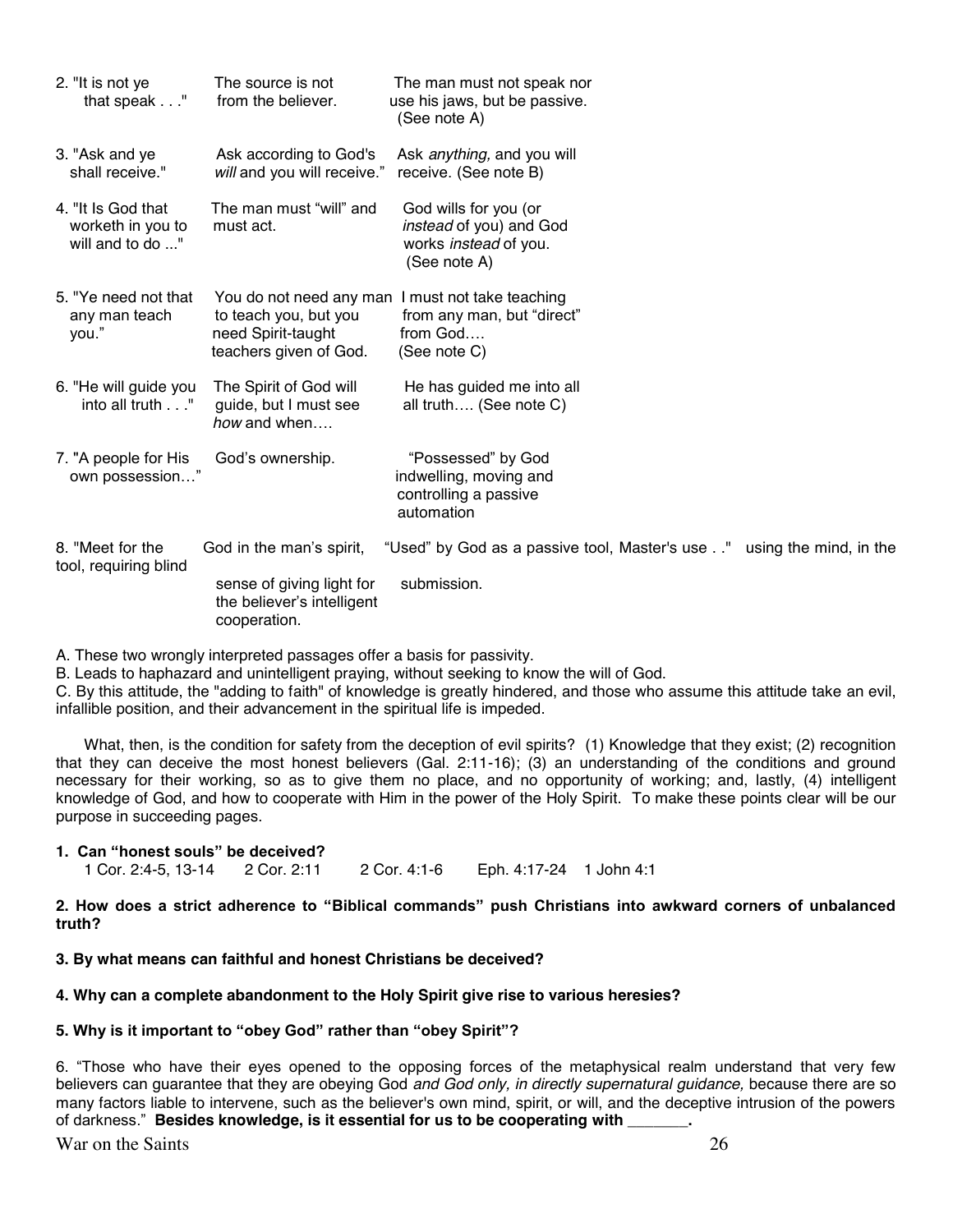**7. Should all things be examined as being truly from God? What is the consequence of any wrong interpretation of truth or any theory or phrase which is man-conceived?** 

1 Cor. 2:14-15

**8. What is needed for deliverance from believing lies?**  John 8:32

**9. Why is it necessary at times to take a neutral position in some matters?** 

**10.** Why have "waiting meetings", that is, "waiting for the Spirit" until He descends in some manifested w**ay been so profitable to deceiving spirits?** 

**11. Why is it wrong to think that since the blood of Christ cleansed me from my sins then sin has been entirely removed?** 

**12.** Why is it wrong to think you must be taught directly from God because it is written "**Ye need not that any man**  teach you" (**1 John 2:27)?**

**13.** What is the danger of earnest Christians using phrases like "possess", "control", "surrender", "let go" when **describing some special experience?** 

**14. What are some passive conditions a believer may develop because of misconceptions of truth?** When carrying out in practice these various conceptions of truth, the believer quenches all personal action of mind, judgment, reason, will and activity in order for the "divine life to flow" through him, whereas God needs the fullest liberation of the faculties of the man, and his active and intelligent cooperation in will, for the working out of all these spiritual truths in experience.

1 Cor. 2:16 Gal. 2:20 Phil. 2:13

**15. What are the conditions for safety from the deceptions of evil spirits?**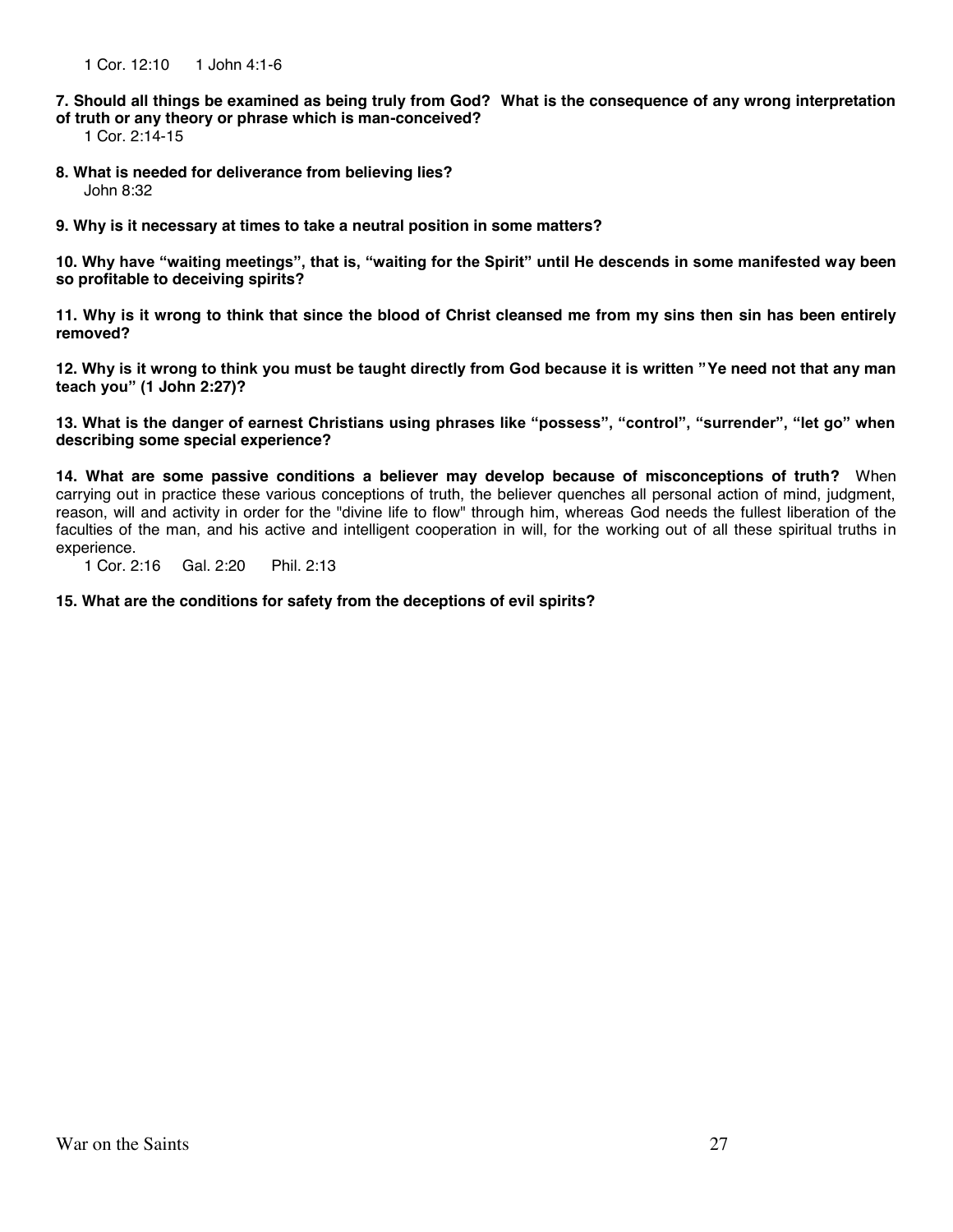# **Chapter 4**

# **The Perils of Passivity**

The chief condition for the working of evil spirits in a human being, apart from sin, is passivity, the exact opposite to the condition which God requires for His working. Even when there is the surrender of the will to God, with active choice to do His will as it may be revealed, God requires one's cooperation with His Spirit, and the full use of every faculty of the whole man. In short, the powers of darkness aim at obtaining a passive slave, a captive to their will; while God desires a regenerated man who is intelligently and actively both willing and choosing, doing His will in liberation from slavery of spirit, soul and body.

The powers of darkness would make a man a machine, a tool, an automaton; the God of holiness and love desires to make him a free, intelligent sovereign in his own sphere—a thinking, rational, renewed creation created after His own image (Eph. 4:24). Therefore God never says to any faculty of man, "Be thou idle."

God neither needs nor demands *non-activity* in a man for His *working* in and through him; but evil spirits demand the utmost non-activity and passivity.

God asks for intelligent *action* (Rom. 12:1-2, "Your reasonable service") in cooperation with Him.

Satan demands passivity as a condition for his *compulsory* action, and in order compulsorily to subject men to his will and purpose.

God requires the cessation of the *evil actions* of believers, primarily because they are sinful, and secondly because they hinder cooperation with His Spirit.

Passivity must not be confused with quietness, or the "meek and quiet spirit" which in the sight of God is of great price. Quietness of spirit, of heart, of mind, of manner, voice and expression, may be coexistent with the most effective activity in the will of God (1 Thess. 4:11, mg.: "Be ambitious to be quiet").

There are some who use the word "surrender" and who *think* they are surrendered fully to carry out the will of God but are only so in sentiment and purpose, for actually they walk by the reason and judgment of the natural man, although they submit all their plans to God; and because of this submittal they sincerely believe they are carrying out His will. But those who are really "surrendered" give themselves up implicitly to obey, and carry out at all costs what is revealed to them supernaturally as from God, and not what they themselves plan and reason out to be the will of God.

Believers who surrender their wills and all they are and have to God, yet who WALK BY THE USE OF THEIR NATURAL MINDS, are not the ones who are open to the "passivity" which gives ground to evil spirits—although they may, and do, give ground to them in other ways. The origin of the passivity which gives the evil spirits opportunity to deceive is generally a wrong interpretation of Scripture, or wrong thoughts or beliefs about divine things. Some of these misinterpretations of Scripture, these wrong conceptions which cause men to give way to the passive condition, we have already referred to in a previous chapter.

Such passivity may affect the whole man, in spirit, soul and body, when it has become very deep, and is of many years' standing. But the progress is generally very gradual and insidious in growth, and consequently the release from it is gradual and slow.

#### PASSIVITY OF THE WILL

There is a *passivity of the will*—the "will" being the helm, so to speak, of the ship. This originates from a wrong conception of what full surrender to God means. Thinking that a "surrendered will" to God means no use of the will at all, the believer ceases to (1) choose, (2) determine, and (3) act of his own volition. (This is very Hindu-like.) Powers of darkness will disguise the seriousness of this, and at first the consequences may seem trivial and be scarcely noticeable. In fact, the initial changes may appear to be glorifying to God. The "strong-willed" person suddenly becomes complacent and yielding—no longer "obnoxious" to his acquaintances. He believes that God is "willing *for* him"—through circumstances and in the decisions of other people—and so he becomes more and more helpless in his actions. After a time no decision can be obtained from him in matters of daily life; no resolve or initiative in matters demanding action. He becomes afraid to express a wish, much less a decision. Others must choose, decide, act, lead, while he drifts as a cork upon the waters. Later on, the powers of darkness begin to make capital out of this "surrendered" believer, and to weave around him various kinds of evil which entangle him through his passivity of will. He has now no power to protest or resist. Conditions which are obviously wrong—springing from things which this believer alone has a right to deal with flourish, and grow strong and blatant. The powers of darkness have slowly gained because of his passivity of will, which at first was merely submission to his environment under the idea that God was "willing" *for* him in all things around him.

The text that such believers misinterpret is Philippians 2:13, "It is God who worketh in you both to will and to work, for His good pleasure." The "passive" person reads it as "It is God who works in me the willing and the doing," ie*.,* "God wills *instead of me."* The verse actually speaks of God working in the believer's soul up to the point of the action of his will, but the undiscerning reader assumes that God Himself does all the "willing" and the "working." This wrong interpretation justifies his inactivity.

War on the Saints 28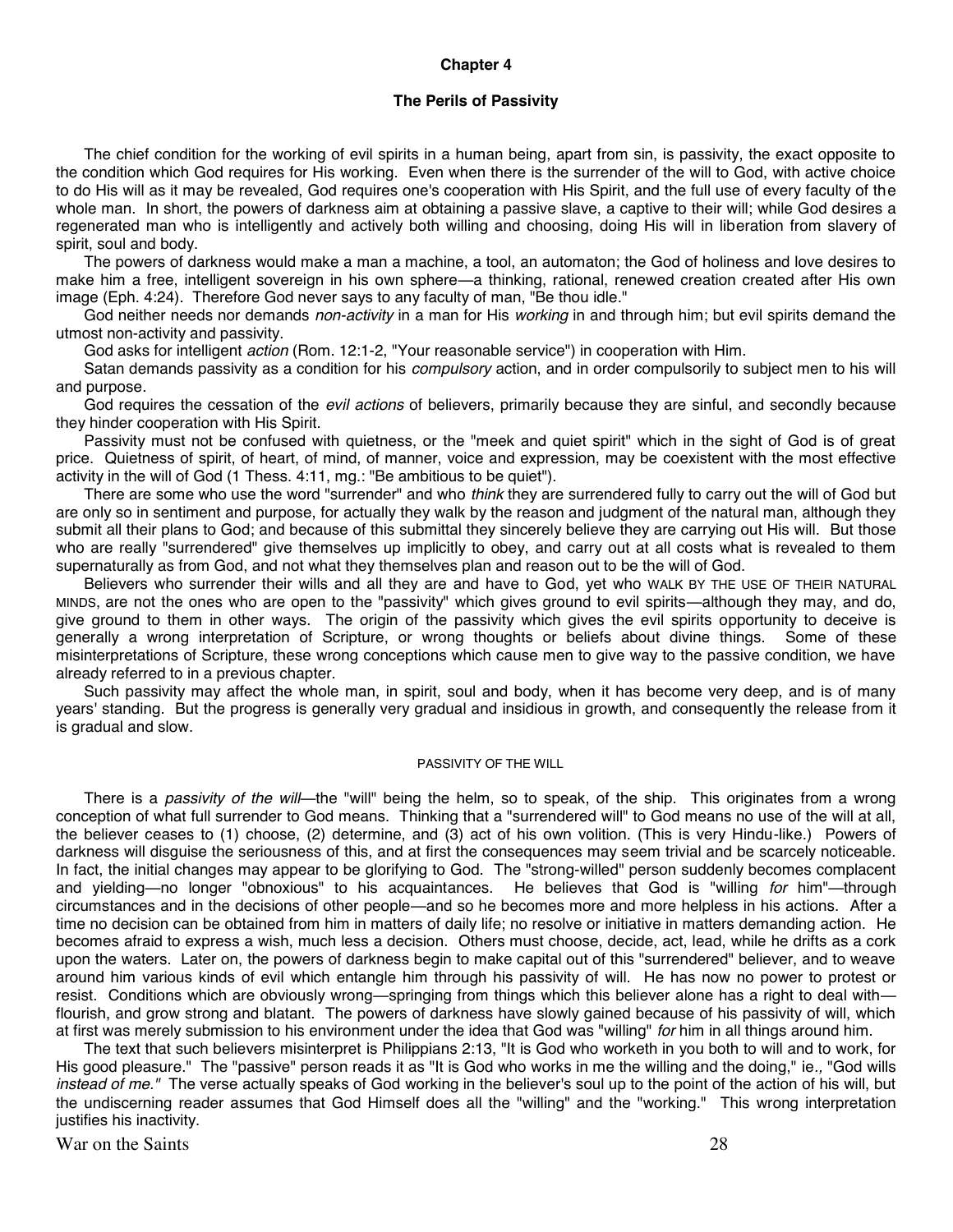The truth to be emphasized is that God never wills INSTEAD of man, and whatever a man does, he is himself responsible for his actions.

The believer whose will has become passive finds, after a time, the greatest difficulty in making decisions of any kind, and he looks outside and all around him for something to help him in deciding the smallest matters. Should he become aware of his passive condition, it is because he has a painful sense of being unable to meet some of the situations of ordinary life. If spoken to, he can hardly listen till a sentence is completed. If asked to judge a matter, he knows he cannot do it. Should he be required to utilize his imagination, he knows he is unable to. He becomes terrified at any proposed course of action where these demands may present themselves. The tactic of the enemy will now be to drive him into situations where these demands will be made, and thus torture or embarrass him before others.

Little does the confused believer realize that in this condition he may, unknowingly, rely upon the *assistance* of evil spirits—the deceivers who have led him into passivity for this very purpose. His unused volitional faculty lies dormant and dead in their grip, but if used it is an occasion for them to manifest themselves through it. They are only too ready to will instead of the man. They will put within his reach many "supernatural" props to help him in any decision—especially Bible texts used apart from their context and "miraculously" given-which the believer, seeking so longingly to do the will of God, seizes upon, and firmly grasps as a drowning man does a rope. By this apparently "divinely given" help he is further blinded to the principle that God only works through the active volition of a man, and not instead of him in matters requiring his action.

#### PASSIVITY OF THE MIND

*Passivity of the* mind is a condition engendered by a wrong concept of the important place of the mind in the life surrendered to God: for obeying Him in the Holy Spirit. Christ's calling out of fishermen—common, unschooled laborers has been sometimes used as an excuse for not cultivating the power of one's brain. Yes, some believers say God has no use for an educated brain, and can do without it! But the choice of Paul, who had the greatest intellect of his age, shows that when God sought for a man through whom He could lay the foundations of the Church, He chose one with a mind capable of vast and intelligent thinking. The greater the brain power, the greater the use God can make of it, provided it is submissive to truth. True, the cause of passivity of mind sometimes lies in the thought that the working of the intellect is a hindrance to the development of the divine life in the believer. But the fact is, that (1) the non-working of the brain hinders, (2) the evil working of the brain hinders, (3) but the normal and pure working of the brain is essential and helpful for cooperation with God,

The effect of passivity of the mind is usually seen in inactivity when there should be action, but it may also be seen in over-activity beyond control—as if a suddenly released instrument broke forth into ungovernable action. It can result also in hesitation, rashness, indecision, unwatchfulness, lack of concentration, lack of judgment, and bad memory.

Passivity does not change the nature of a faculty but it hinders its normal operation. In the case of passivity hindering the memory, the person will be found looking outside himself for every possible "aid to memory" until he becomes a veritable slave to notebook and helps, which may fail at a critical moment. With this comes also passivity of the imagination, which places the imagination outside personal control and at the mercy of evil spirits who flash to it what they please. One danger is to take these visions and *call them "imaginations."*

This passive state can be produced without stooping to crystal gazing. "Crystal gazing" is the practice of staring into a crystal ball or similar object for a prolonged period; the natural vision is dulled, and deceiving spirits can then present anything to the mind.

In pure inactivity of the mind, the mind can be used at the will of the person, but in evil passivity of the mind the person is helpless, and he "can't think!" He feels as if his mind were bound and held by an iron band, or by a weight or pressure on his head.

# PASSIVITY OF JUDGMENT AND REASON

*Passivity of judgment and reason:* the man in this condition has closed his mind to all arguments and clarifying statements. He has come to settled conclusions; all attempts to give him further truth and light are rejected as interference, while the person attempting it is regarded as ignorant or intrusive. God's expressed will, given in words spoken "supernaturally" to him, has become his law, so that he cannot be induced to reason about it. The believer in this stage of passivity lapses into a state of evil positiveness and infallibility, from which nothing can release him except the rude shock of seeing that he has been deceived by evil spirits. Undermining the deception of a believer in this condition almost means the re-laying of the very foundations of his spiritual life. Hence the very few—called "fanatics" and "cranks" by the world—who have been saved out of this degree of the deception of the enemy.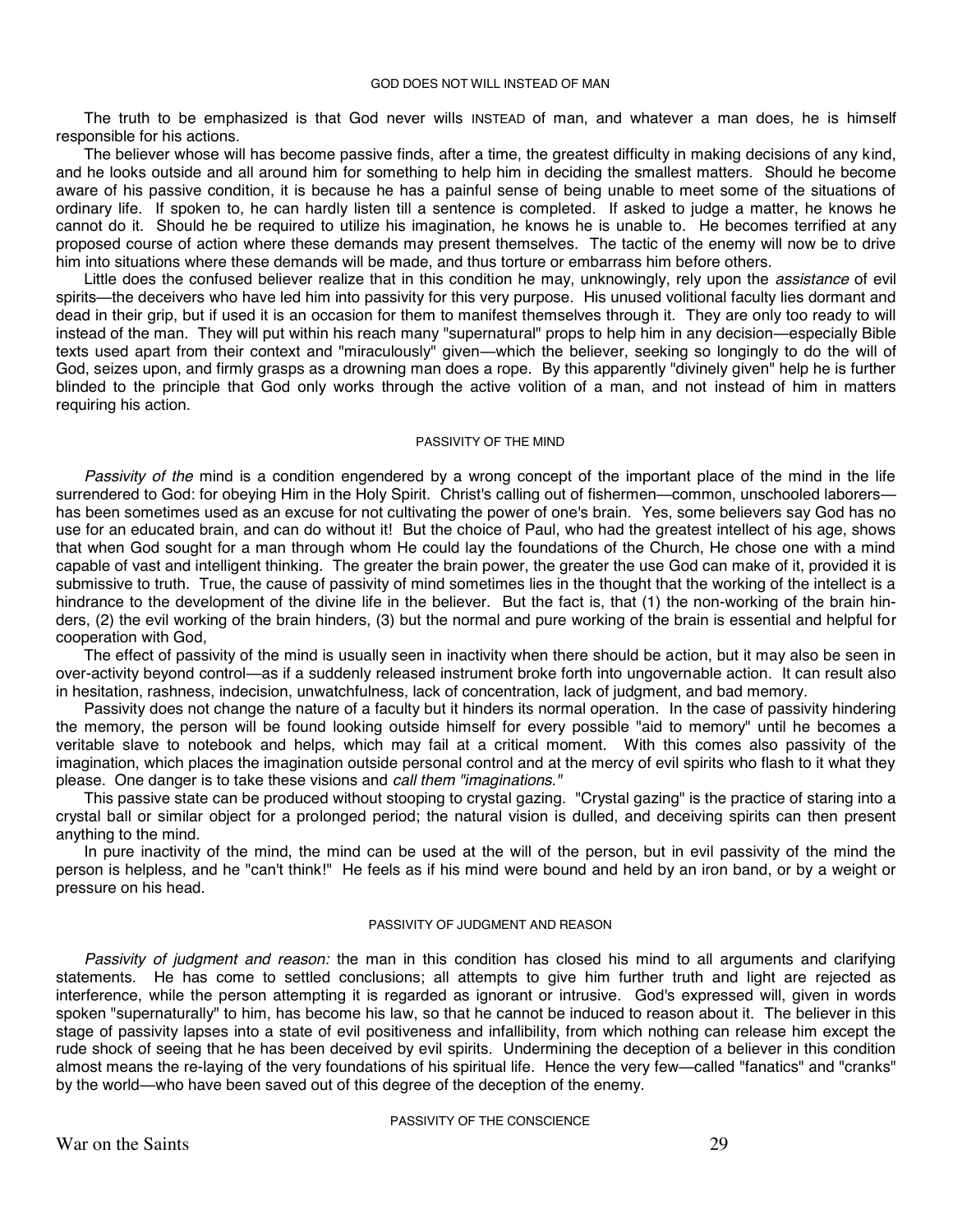Passivity of the reasoning powers leads naturally to what may be described as *passivity of the conscience.* The conscience becomes passive through non-use when believers think that they are being guided by a higher law of being told to do this or that directly from God; that is, by direct guidance through voices and texts.

When believers sink into passivity of conscience there is, in some cases, a manifestation of moral degradation, and in others stagnation, or retrogression in life or service. Rather than using either mind or conscience in deciding what is right and what is wrong, they say they walk according to the "voice of God." This they make the deciding factor in all their decisions. When they "hear God" they will not listen to their reason or conscience, nor to the words of others; for having come to a decision through the supposed direction of God, their minds become as a closed and sealed book on the matter in question.

In actual fact, having ceased to use their true reasoning powers they become open to all kinds of suggestions from evil spirits. For example, in regard to the coining of Christ: some have falsely reasoned that because Christ is coming very soon (perhaps on a date revealed to them) they do not need to carry on their usual work, overlooking the words of the Lord on this very matter: "Who then is the faithful and *wise* servant, whom his lord hath set over his household, to give them their food in due season? Blessed is that servant, whom his lord when he cometh shall find so doing" (Matt. 24:45- 46).

Because of what he will gain through it, the devil will do anything to engender passivity in any form whatsoever, in spirit or mind or body.

# PASSIVITY OF THE SPIRIT

Passivity *of the spirit* is closely associated with passivity of mind, because there is a vital relationship between mind and spirit: a wrong thought generally reveals a wrong spirit, and a wrong spirit engenders a wrong thought.

This form of passivity may come about through:

 $(1)$  Ignorance of the laws of the spirit—especially, how to maintain the freedom of the spirit.

(2) Wrong mental conclusions. Mixing up feelings—the physical, soulish and spiritual—not knowing which is which:

ie., (a) putting the spiritual down to soulish or physical, or (b) attributing to the spiritual that which is natural and physical. (3) Depending upon the soulish life instead of the spiritual, through lack of knowledge of the difference between them.

Also, by quenching one's spirit through ignoring the spiritual sense—for the mind should be able to read "the sense of the spirit" as clearly as it does the senses of seeing, hearing, smelling, and all other senses of the body. There is a knowledge by the mind and a knowledge by the spirit; hence a "sense" of the spirit, which we should learn to understand. It should be read, used, cultivated, and when there is a weight on the spirit of the believer he should be able to recognize it and know how to get rid of it.

(4) Drainage and exhaustion of the body or mind, by constant activity or excessive use. In short, the mind and body must be released from strain before the spirit can be fully operative. (Note the experience of Elijah in 1 Kings 19:4-5, 8- 9a.)

Worrying over the past or about the future checks the free action of the spirit by making the outer man and outer affairs dominant, instead of the inner man being at liberty for the will of God at each moment.

When one violates or ignores these important precepts, the spirit becomes locked up, so to speak, so that it cannot act. The rapidity with which a believer can then sink into passivity, as he will at any moment when the resisting attitude ceases, may be likened to the sinking of a stone in water.

# PASSIVITY OF THE BODY

When *passivity of body* takes place it practically means a cessation of conscious action, because this passivity affects sight, hearing, smell, taste, feeling, etc. Any person in normal health should be able to focus his eyes on whatever object he chooses, randomly or by design, and should have similar control over all his other senses. They all are avenues of information for his mind and spirit. But when any of these senses are kept in a passive state, consciousness becomes dulled and deadened. Such a person, unaware of what he should be keenly alive to, becomes mechanical in his actions. Peculiar or even repulsive habits easily take hold. It is much simpler for persons in this condition to see these flaws in others than to recognize what is going on in themselves, even though they may be fully aware of external influences which affect them.

When this passive condition brought about by evil spirits reaches its climax, passivity of other parts of the body may result, such as stiff fingers, lost elasticity of the frame in walking, lethargy, heaviness, stooping of the back and spine. The handshake is flabby and passive; the eyes will not look straight into the eyes of others, but move from side to side—all indicating passivity, brought about by deepening interference of the powers of darkness with the whole man, *resulting from the initial passive condition of the will and wind,* in which the man gave up (1) his self-control, and (2) use of his will.

#### PASSIVITY OF THE WHOLE MAN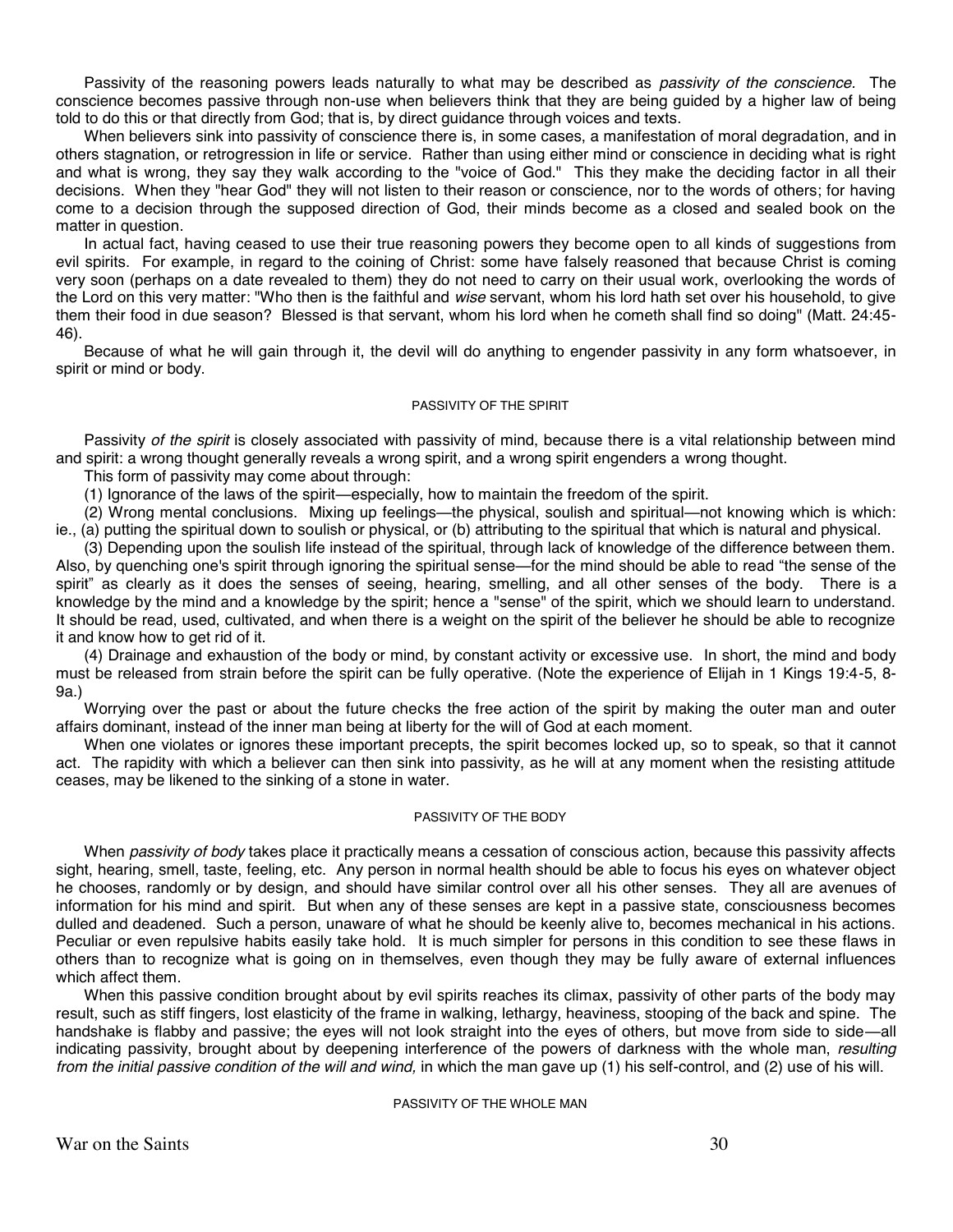At this stage every department of the whole being is affected. The man acts without using, or using fully, the mind, will, imagination, reason; that is, without thinking (volitionally), deciding, imagining, reasoning. The affections seem dormant, as well as all the faculties of mind and body. In some cases the bodily needs are also dormant, or else the man suppresses them, and deprives himself of food, sleep, and bodily comfort at the dictation of the spirits in control, thus carrying out a "severity to the body" which is not of any real value against the indulgence of the flesh (Col. 2:23). The animal part of the man may also be awakened, and while stoical in sensibilities and feeling he becomes gluttonous in the demand for supply of bodily needs; that is, the machinery of the bodily frame goes on working independently of the control of mind or will, for the body now dominates spirit and soul. Men may live (1) in the human spirit, (2) in the soul, or (3) in the body; for example, the glutton lives in, or after, the body; the student, in mind or soul; the spiritual man, "in the spirit"

(But don't be misled by names. "Spiritists" are not really true men of spirit—for they live in the sense realm generally, and have to do with "spirit" only through their dealing with the evil spiritual forces, through understanding the laws for their workings and fulfilling them.)

# THE SPIRIT SENSE LOST IN SENSATIONS OF THE BODY

When the believer is in any degree deceived by evil spirits, he is liable to live in the body, give way to the sensuous, and to be dominated by the physical realm. This can become the case through "spiritual" experiences felt in the physical frame, but which are not really spiritual because not from the Spirit. A sense of "fire" in the body, "glow," "thrills," and all exquisite bodily sensations from apparently "spiritual" causes, really *feed the senses;* and, unconsciously to themselves, while they have these experiences, such believers live in the sense-realm, practically walking "after the flesh," *though they call themselves* "spiritual." For this reason "I keep under my body, and bring it into subjection" (1 Cor. 9:27, KJV) *is practically impossible* in this state of deception, because the sense-life is aroused in all kinds of ways, and the sensations of the body are forced upon the consciousness of the man. *The spirit sense is practically lost in the acute realization of all the sensations in the bodily consciousness.*

May I point out that a man in normal health is oblivious of the physical action of breathing going on in his physical frame. In like manner, a believer under the domination of the Spirit ceases to register his bodily sensations; but the opposite is the case when evil spirits have awakened the sense-life to abnormal action, either by beautiful experiences or the contrary.

The cultivation of this condition of passivity may be ignorantly and sedulously carried out for years by the surrendered believer, so that it deepens its hold upon him to an incredible extent; until, when it reaches its consummation, the man may become so under the bondage of it as to awaken suddenly to his state. But then he may think that "natural causes" alone explain his condition, or else, in some unaccountable way, his acute sensitiveness to God and divine things has become dulled beyond power of restoration or renewal. The physical feelings become deadened or atrophied, and the affections seem petrified and stoical. This is the time when deceiving spirits suggest that he has grieved God beyond repair, and the man goes through agonies of seeking the Presence he thinks he has grieved away.

The cultivation of passivity may come about from reliance upon the many helps contrived (unknowingly) by the person to counteract or obviate the inconvenience of the passive state, such as the provision of and dependence upon outward helps to the eye for assisting the passive memory, utterance in speech to assist the "thinking" of the passive mind, and what may be termed "crutches" of all kinds, known only to the individual—elaborately constructed, and multiplied to meet his particular needs, but all keeping him from recognizing his true condition, even if he has the knowledge for doing so.

#### MANIFESTATIONS OF INFLUENCE OF EVIL SPIRITS CALLED NATURAL IDIOSYNCRASIES

But this truth about the working of evil spirits among believers, and the causes and symptoms of their power upon mind or body, has been so veiled in ignorance that multitudes are deceived by them. The manifestations are generally taken as natural idiosyncrasies or infirmities. The Lord's work is put on one side, or even never taken up, because the believer is "over-strained," or else "without gifts" for doing it. He is "nervous," "timid," has "no gift of speech, no power of thought" where the service of God is concerned; but in the social sphere these "deficiencies" are forgotten, and the timid ones shine out at their best. It does not occur to them to ask why it is that only in God's service are they thus incapable. But it is only in respect to such a service that the hidden workings of Satan interfere.

### THE SHOCK WHEN THE BELIEVER APPREHENDS THE TRUTH

The shock is great when the believer first apprehends the truth of deception as possible for himself; but as the ultimate issue is realized, the joy of the one who sets himself to understand and fight through to full deliverance is more than words can tell. Light pours in upon the unsolved problems of years, in both his personal experience and in the perplexities surrounding him, as well as on conditions in the Church and in the world.

As he seeks for light from God, the subtle inroads of the deceiving spirits into his life slowly become clear to the openminded believer; and their many devices to deceive him stand revealed as the searchlight of truth goes far back into the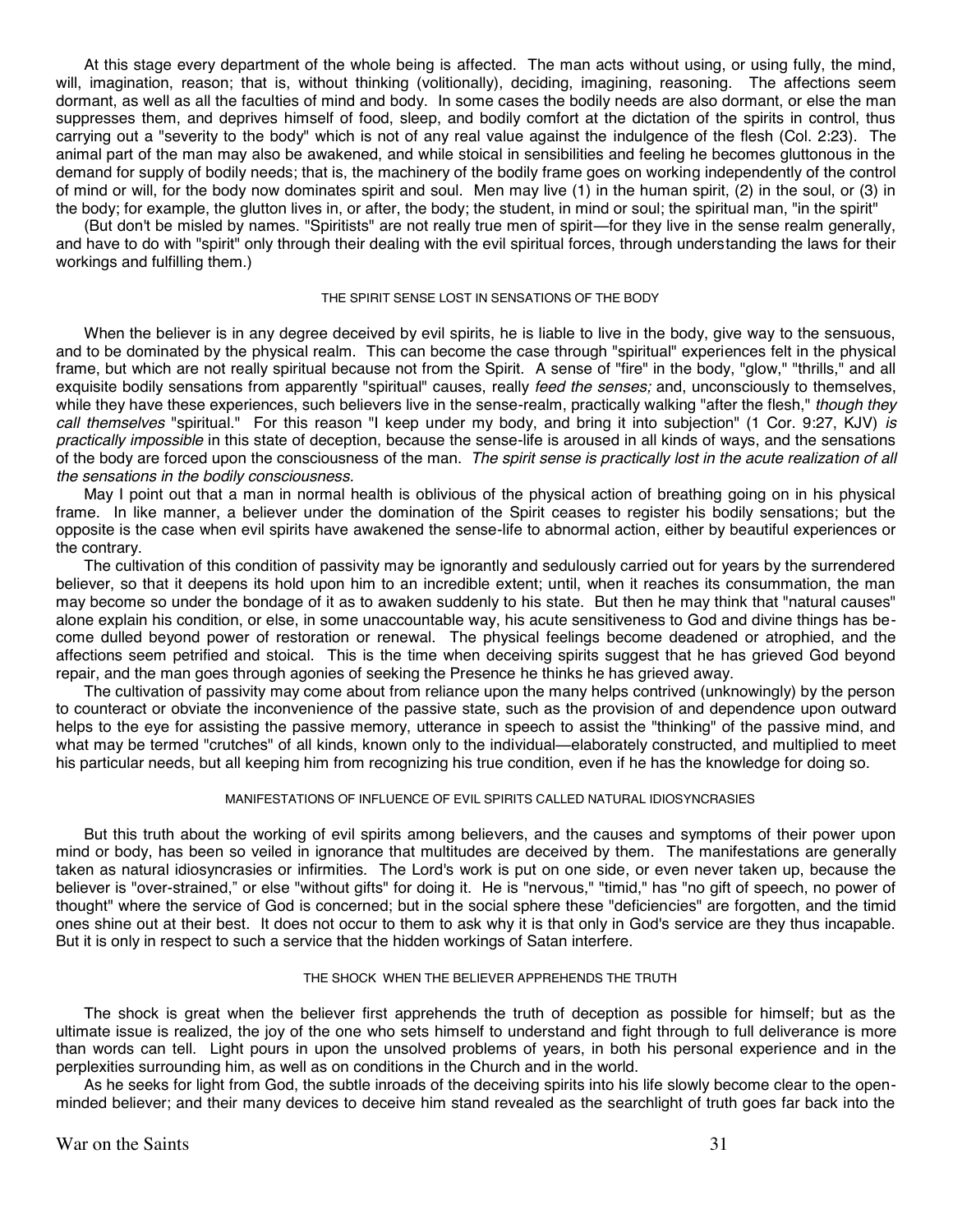past, uncovering the cause of unaccountable difficulties in experience and life, and many mysterious happenings which had been accepted as "the inscrutable will of God."

PASSIVITY! How many have fallen into it, little knowing their state! Through the misuse of their faculties much time is lost in dependence upon the help of outward circumstances and environment. In the lives of so many there is much "doing," with so little accomplished . . . many beginnings, and few endings. How familiar we are with the words, "Yes, I can do that," and the impulse is there, but by the time the need for action has come the passive man has lost his momentary interest. This is the key to much of the lamented "apathy" and the dulled sympathy of Christians to really spiritual things, while they are keenly alive to the social or worldly elements around them. The worldling can be stirred in acutest feeling for the sufferings of others, but many of the children of God have, unknowingly, opened themselves to a supernatural power which has dulled them in thought and mind and sympathy. Ever craving for comfort and happiness and peace in spiritual things, they have sung themselves into a "passivity"—ie., a passive state of "rest," "peace" and "joy"—which has given opportunity to the powers of darkness to lock them up in the prison of themselves, and thus make them incapable of sensitively understanding the needs of a suffering world.

# PASSIVITY OCCASIONED BY WRONG INTERPRETATIONS OF THE TRUTH OF "DEATH"

This condition of passivity may come about by wrong interpretations of truth, even the truth of "death with Christ" as set forth in Romans 6 and Galatians 2:20, when it is carried beyond the true balance of the Word of God. God calls upon true believers to reckon themselves "dead indeed unto sin," and also to the evil self-life, even in a religious or "holiness" form; *that* is, *the life which came from the first Adam, the old creation*. But this does not mean a death to the human personality, for Paul said, "Yet I live," although "Christ liveth in me!" There is a retention of the personal being, the ego, the will, the personality, which is to be dominated by the Spirit of God as He energizes the man's individuality, held by him in "self-control" (Gal. 5:23, mg.).

In light of the misunderstanding of the truth of "death with Christ"-conceived to mean passivity, and suppression of the actions of the personality of the man—it is now easy to see why the proclamation of the truths connected with Romans 6:6 and Galatians 2:20 have been the prelude, in some cases, to *supernatural manifestations of the powers of darkness.*  The believer, through the misunderstanding of these truths, is actually fulfilling the primary conditions for the working of evil spirits, the very conditions understood by spiritist mediums to be necessary for obtaining the manifestations they desire. In such cases it may be said that truth is the devil's fulcrum for launching his lies.

So far as Romans 6 is understood to be a *present* moment declaration of an attitude to sin, and Galatians 2:20 a similar declaration of an attitude toward God—and 2 Corinthians 4:10-12 and Philippians 3:10 the outworking of the Spirit of God in bringing the believer into actual conformity to the death of Christ as he maintains his declared attitude—the powers of darkness are defeated; for this "here-and-now" declared attitude demands *active volition, active cooperation*  with the Risen Lord, and *active acceptance* of the path of the cross. But when these truths are interpreted to mean (1) a loss of personality; (2) an absence of volition and self-control, and (3) the passive letting go of the "I myself" into a condition of machine-like, blind, automatic "obedience," with deadness and heaviness which the believer thinks is "mortification" or "the working of death" in him, it makes the truth of death with Christ a fulfilling of conditions for evil spirits to work, and removes the conditions in which God can alone work. So "supernatural manifestations" taking place on the basis *of passivity* can have no other source than the *lying* spirits, however beautiful and God-like they may be.

This counterfeit of spiritual "death" may take place in regard to spirit, soul or body. How the truth of death with Christ can be misconstrued, and made the occasion for evil spirits to obtain the ground of passivity, may be exampled in some of the following ways:

#### MISCONCEPTION OF SELF-EFFACEMENT

1. *Passivity caused by misconception of self-effacement.* Under the idea that surrender of self to God means selfeffacement, self-renunciation, and, practically, self-annihilation, the believer has aimed at unconsciousness of (a) personality, *(b)* personal needs, (c) personal states, feelings, desires, external appearance, circumstances, discomforts, opinions of others, etc., so as to be "conscious" of God *only* moving, working, acting, through him. To this end he has given over his "self-consciousness" to "death" and has prayed that he might have no consciousness of anything in the world but the presence of God. Then, to carry out this absolute surrender of self to death—this entire self-effacement—he consistently, in practice, "yields to death" every trace of the movement of "self" he becomes aware of, and sets his will steadily to renounce all consciousness of personal wishes, desires, tastes, needs, feelings, etc. All this—appearing to be so "self-sacrificing" and "spiritual"—results in an entire suppression of personality, and the giving of ground to evil spirits in a passivity of the whole being. This permits the powers of darkness to work, and bring about an "unconsciousness´ which becomes in time a deadness and dullness of the sensibilities, and an inability to feel-not only for himself but for others, so as not to know when they suffer or when he himself causes suffering.

# MISCONCEPTION OF TRUTH PART OF "TEACHINGS" OF DECEIVING SPIRITS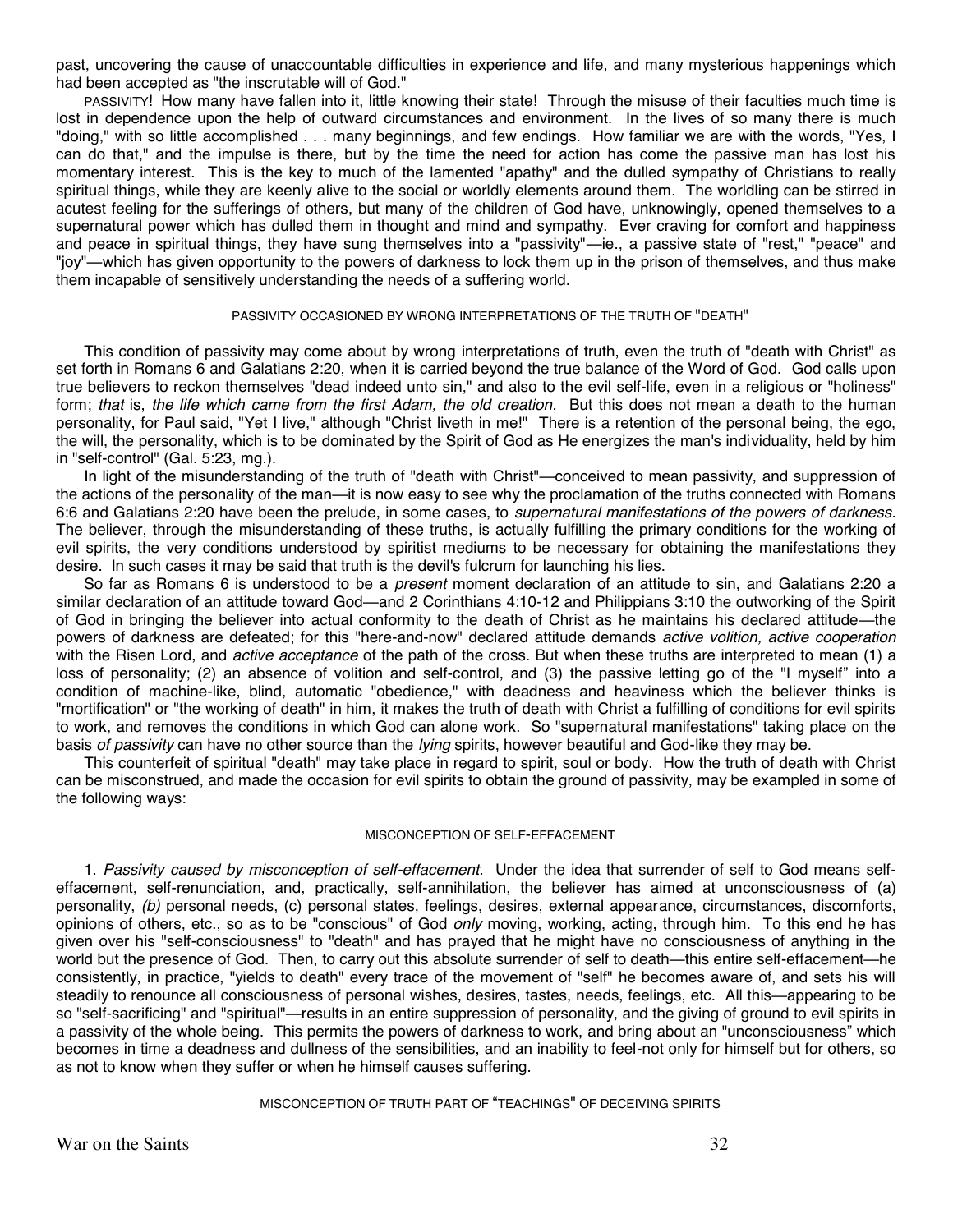As this conception of self-effacement and loss of self-consciousness is contrary to the believer's full use of the faculties which the Spirit of God requires for cooperation with Him, evil spirits gain ground on the basis of this deception about "death." The *misconception* of what death means in practice was really part of their "teachings," subtly suggested, and received by the man who was ignorant of the possibility of deception over what looked like devoted, whole-hearted surrender to God. The "teachings of demons" can, therefore, be based on truth.

The effect of the deception on the believer is, in due time, an insensitivity *produced by evil spirits* which is hard to break. In his state of insensitiveness he has no ability to discern, recognize, feel or know things around him, or in himself. He is unaware of his actions, ways and manners, together with a hyper-self-consciousness which he is not conscious of, and which makes him easily hurt but unaware of his own hurting of others. He has practically become stoical, and unable to see the effect of his actions in putting others into suffering. He acts without volitional thinking, reasoning, imagining, or deciding what he says and does. His actions are mechanical and automatic. He is unconscious of sometimes being a channel for the transmission of words, thoughts, or feelings which pass through him apart from the action of his will and his knowledge of the source.

#### PASSIVITY CAUSED BY WRONG ACCEPTANCE OF SUFFERING

2. *Passivity caused by wrong acceptance of suffering.* The believer consents to accept "suffering with Christ" in "the way of the cross." To fulfill this surrender he *passively yields to suffering* in whatever form it may come, believing that "suffering with Christ" means (a) reward, and (b) fruitfulness. He does not know that evil spirits can produce counterfeit "suffering," and that he may be accepting suffering from them though believing it to be from the hand of God, and, by so doing, giving ground to them. And what does he consider "suffering" to be? Both sin in the life which cannot be got rid of, and suffering in the life which cannot be explained. By recognizing the truth of deception the first can be got rid of, and the latter explained.

Suffering is an obvious factor in motivating a person to take a certain course. So it is a great weapon for evil spirits to use in controlling men, for by suffering they can drive a man to do what he would not do otherwise. Not realizing this, the believer may entirely misinterpret the suffering he goes through. Believers are often deceived over what they think to be their "vicarious" suffering for others, perhaps even for the Church as a whole. They look upon themselves as martyrs when they are really victims, unaware that "suffering" is one of the chief symptoms of deception. By putting a man into suffering, the evil spirits gleefully ease themselves of their enmity and hatred to man.

#### MARKS OF SUFFERING CAUSED BY EVIL SPIRITS

Suffering directly caused by evil spirits may be distinguished from the true fellowship of Christ's sufferings by its complete absence of result, either in fruit, victory, or ripening in spiritual growth. If carefully observed, it will be seen to be entirely purposeless. God does nothing without a definite object. He does not delight in causing suffering for the sake of suffering, but the devil does. Suffering caused by evil spirits is acute and fiendish in its character, and there will be no *inward witness of the Spirit* which tells the suffering believer that it is from the hand of God. To a discerning eye it can be as clearly diagnosed to be from an evil spirit as can any physical pain be distinguished from a mental one by a skillful physician.

The suffering caused by evil spirits can be (1) spiritual, causing acute suffering in the spirit—injecting "feelings" into the spirit, repugnant or poignant; (2) soulish, producing acute darkness, confusion, chaos, horror in the mind—anguished, knifelike emotional pain; or (3) physical: pain in any part of the body.

The ground given for the evil spirits to produce counterfeit suffering in such an acute degree as this may be traced back to the time when the believer, in his absolute surrender to God for "the way of the cross," deliberately willed to *accept suffering from Him.* Then afterwards, in fulfillment of this surrender, he gave ground to the enemy: by accepting some specific suffering as from God which really *came from the spirits* of *evil* thus opening the door to them, by (1) the reception of their lie, (2) the admittance of their actual power manifested in the suffering—continuing still further to give more ground by believing their interpretation of the suffering—and (3) doing so as "the will of God"; until the whole life became one prolonged "yielding to suffering," which seemed unreasonable, unaccountable in its origin, and purposeless in its results. God's character is thus often maligned to His children, and the deceiving spirits do their utmost to arouse rebellion against Him *for what they themselves are doing.*

#### PASSIVITY THROUGH WRONG IDEAS OF HUMILITY

War on the Saints 33 3. Passivity caused *by wrong ideas of* humility *and self-abasement.* The believer consents, when accepting "death," to let it be carried out in a "nothingness" and a "self-effacement" which gives him no place for proper and true selfestimation whatsoever. (Contrast this with 2 Cor. 10:12-18.) If the believer accepts the self-depreciation *suggested to him and created by evil spirits,* it brings an atmosphere of hopelessness and weakness about him, and he conveys to others a spirit of darkness and heaviness, sadness and grief. His spirit is easily crushed, wounded and depressed. He may attribute the cause to "sin," without being aware of any specific sin in his life; or he may even look upon his "suffering"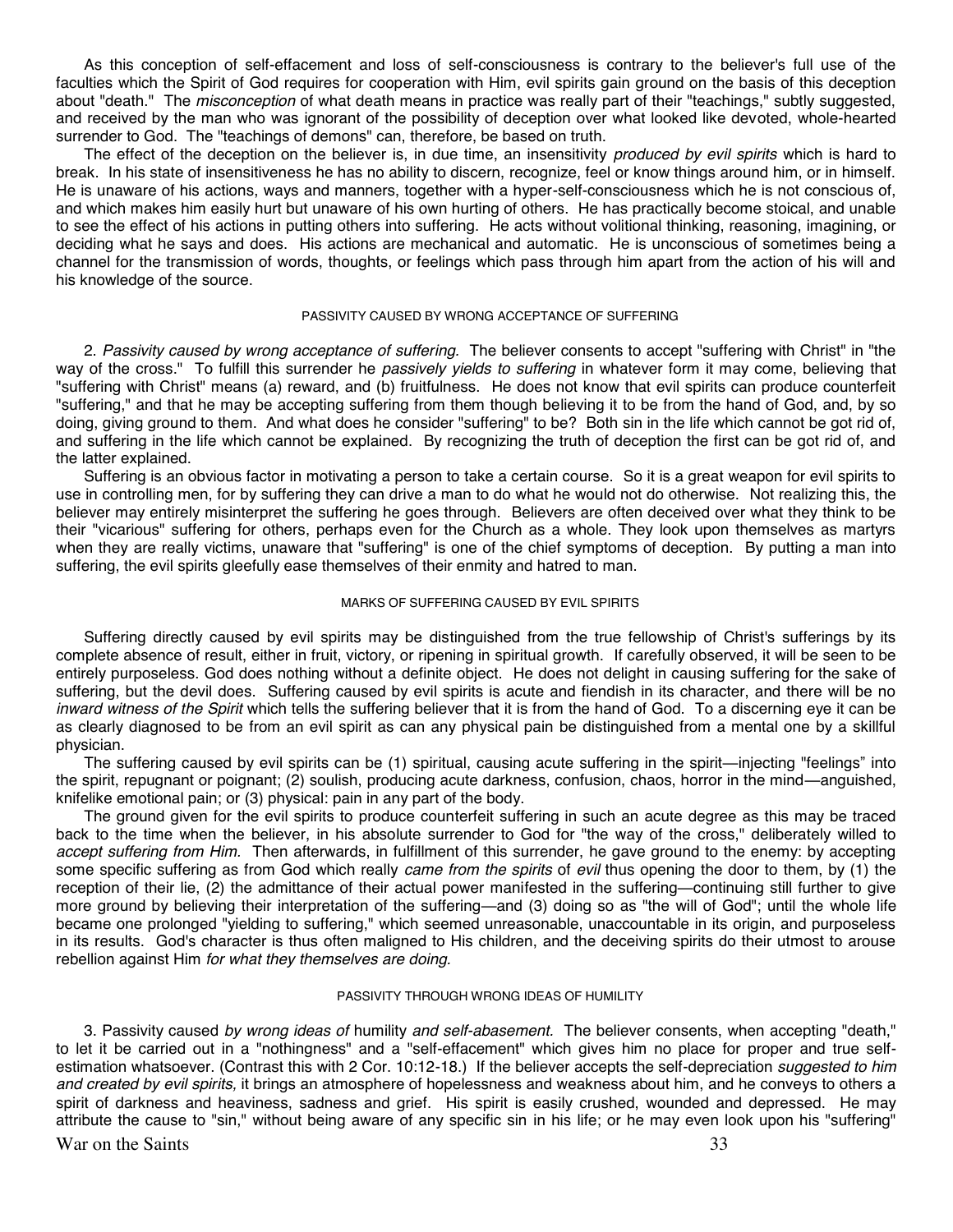experience as "vicarious" suffering for the Church. But an abnormal sense of suffering is one of the chief symptoms of deception.

In contrast to the true elimination of pride and all the forms of sin arising from it, the counterfeit caused by deception may be recognized by (1) the believer obtruding his self-depreciation at moments most inopportune, with painful perplexity to those who hear it; (2) a shrinking back from service for God, with inability to recognize the interests of the kingdom of Christ; (3) a laborious effort to keep "I" out of sight, both in conversation and action, and yet which forces the "I" more into view in an objectionable form; (4) a deprecatory, apologizing manner, which gives opportunity to the "world-rulers of the darkness of this world" to instigate their subjects to crush and put aside this "not I" person, at moments of strategic importance to the kingdom of God; (5) an atmosphere around such a one of weakness, darkness, sadness, grief, lack of hope, easily wounded touchiness. All these may be the result of a believer "willing," in some moment of "surrender to death," to accept an effacement of his true personality—but which God requires as a vessel for the manifestation of the Spirit of God, in a life of fullest cooperation with the Spirit of God. This believer, by his wrong belief and submission to evil spirits, suppressed into passivity a personality which could not and was not meant to "die"; and by this passivity he played into the hands of the powers of darkness.

# PASSIVITY CAUSED BY WRONG THOUGHTS ABOUT WEAKNESS

4. *Passivity caused by a wrong thought about weakness.* The believer consents to a perpetual condition of weakness, under a false conception that it is a necessary state for the manifestation of divine life and strength. This is generally based upon Paul's words, "When I am weak, then am I strong." The believer needs to apprehend that this was a statement made by the apostle of a simple fact that when he was weak, he found God's strength sufficient for accomplishing His will—and that it is not an exhortation to God's children deliberately to *will* to be weak. This would make a person unfit for service in many ways. Instead, one should say, "I can do all things through Christ who strengtheneth me." That "willing to be weak" so as to "have a claim on Christ's strength" is a wrong attitude can readily be seen. Such a "weakness" is not in accord with God's plan and provision. It actually hinders God's strengthening; and by this subtle deception of the enemy in the minds of many, God is robbed of much active service for Him.

# PASSIVITY WITH SATANIC ACTIVITY

This statement in 2 Corinthians 12:10 must not be twisted so as to teach "passivity." For once the man becomes passive in volition and mind, he is held by deceiving spirits without power to act, or is driven into satanic *activity* uncontrollable activity of thought, restlessness of body, and wild, unbalanced action of all degrees. The actions are spasmodic and intermittent, the person sometimes dashing ahead and at other times being sluggish and slow—like a machine in a factory with the wheels whirring aimlessly, because the switch at the control center is out of the hand of the master. The man cannot work, even when he sees so much to be done, and is feverish because he cannot do it. During the time of passivity he appeared to be content, but when he is driven into satanic activity he is restless and out of accord with all things around him. Though his environment should lead him to a state of full contentment, yet something (may it not be "somebody"?) makes it impossible for him to be in harmony with his external circumstances, however pleasant they may be. He is conscious of a restlessness and activity which is painfully feverish; or else of passivity and weight, of a doing of "work" and yet no work. All these are manifestations of a demoniacal destruction of one's peace.

#### DELIVERANCE FROM PASSIVITY

The believer needing deliverance from the condition of passivity must first seek to understand what should be his normal or right condition, and then test or examine himself in the light of it to discern if evil spirits have been interfering. To do this, let him recollect a moment in his life which he would call his "best"—either in spirit, soul and body, or in his whole being—and then let him look upon this as his normal condition, one which he would want to be maintained, and never rest satisfied below it.

Since the passivity has come about gradually it can only end gradually, as it is detected and destroyed. The full cooperation of the man is necessary for its removal-a major reason for the long period needed for deliverance. Deception and passivity can only be removed as the man *understands,* and cooperates by the use of his volition in the refusal of both the deception and the ground upon which it was based.

It is important to keep perpetually in mind the standard of the normal condition, and should at any time the believer drop below it, to find out the cause, so as to have it removed. Whatever faculty or part of one's being has been surrendered into passivity, and therefore lost for use, must be retaken by the active exercise of the will, and thus brought back into personal control. The ground which had been given—which caused the fall into bondage to the enemy—must be eliminated and then refused persistently, in a steady resistance to the spirits of evil in their hold of it. Remember, the powers of darkness will fight against the loss of any part of their kingdom in man, just as any earthly government would fight to protect its own territory and subjects. But the "Stronger than he" is the Conqueror, and will strengthen the believer for the battle and full recovery of the spoil.

War on the Saints 34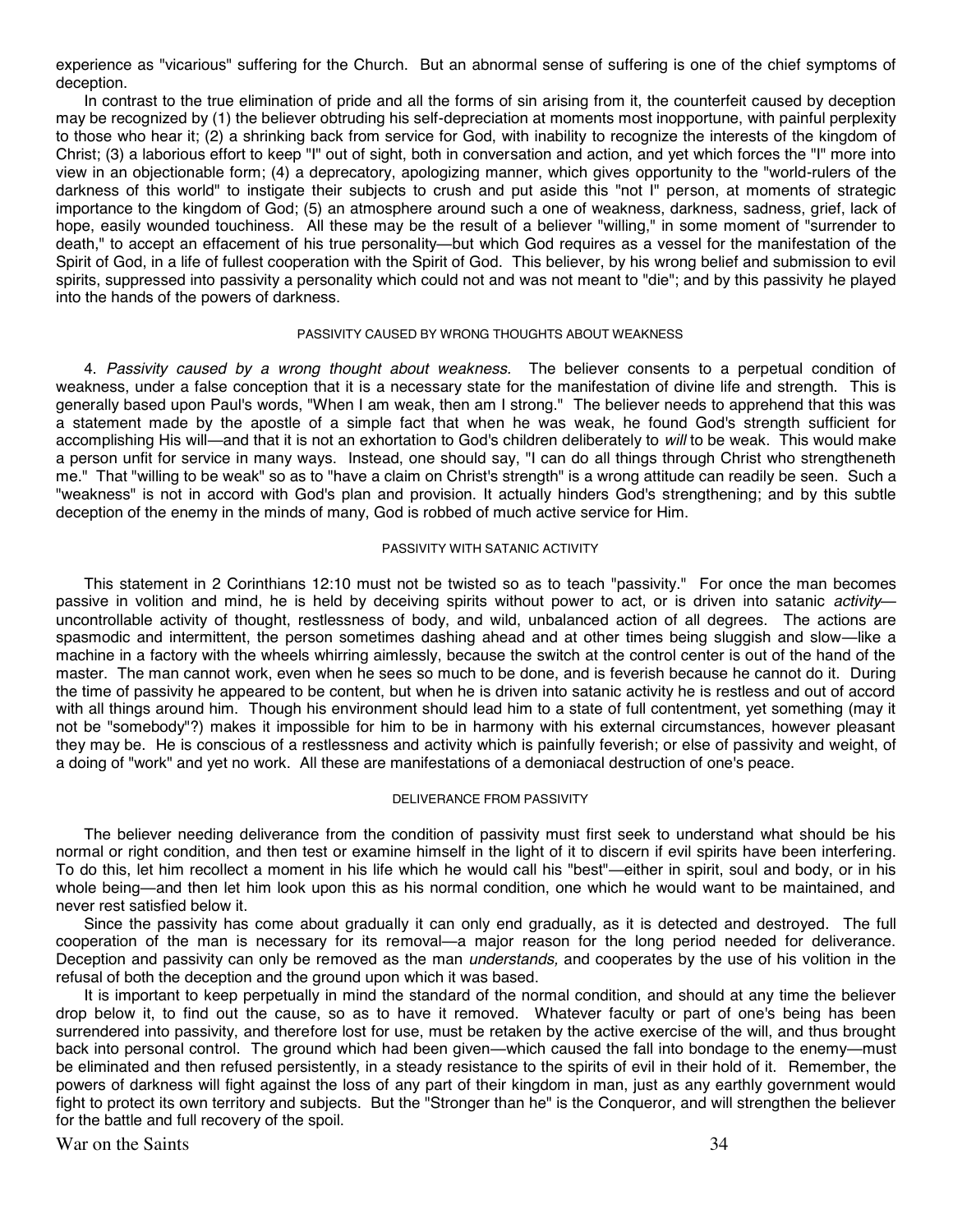- **1. What is the chief condition for the working of evil spirits in a person, apart from sin?**
- **2. What would the powers of darkness like to reduce man to?**
- **3.** What is the difference between "passivity" and "meekness and quietness"? 1 Thess. 4:11
- **4. What is meant by passivity of the will?**
- **5. How would you interpret Philippians 2:13?**

**6.** Does God ever "will" instead of man? Who is responsible for man's actions?

**7. Explain what could happen when a passively willed believer decides to will?** 

**8. What is the danger of r**eceiving a "commandment" (supernaturally) about anything and not examining it?

**9. Why does a wrong thought generally mean a wrong spirit, and a wrong spirit a wrong thought?** 

**10. What are some bodily reactions that may occur when a person gives up his self control and use of his will?** 

**11. Describe someone who is totally passive.** 

**12.** Describe a "spiritualist" that does not have a true spirit.

**13. What are some of the bodily reactions to those who live in the sense realm? What is a safeguard against doing this?** 

1 Cor. 9:27

**14.** What is a misconception of the truth of "death with Christ" (Rom. 6:6, Gal. 2:20) in a person with a passive **state of mind?** 

**15.** Explain how evil spirits can counterfeit "suffering" so that a believer accepts this suffering as comi**ng from God.**

**16. What must be understood before this wrong acceptance of suffering can be gotten rid of?** 

**17. In what ways can evil spirits cause suffering? (e.g. confusion)** 

**18. What is a possible cause of suffering in a believer if traced back in time?** 

**19. Should you will to be weak in order to achieve what Paul said in 2 Corinthians 12:10**: "**For when I am weak,**  then I am strong"**. Explain** 

**20. Explain how a person who becomes passive in volition and mind can become a tool of Satan in all that he does, even when he thinks he is doing the work of God.** 

**21. How must a person release himself from being interfered with by evil spirits?** 

22. \_\_\_\_\_\_\_\_\_\_\_\_\_\_ is the devil's fulcrum for launching his lies.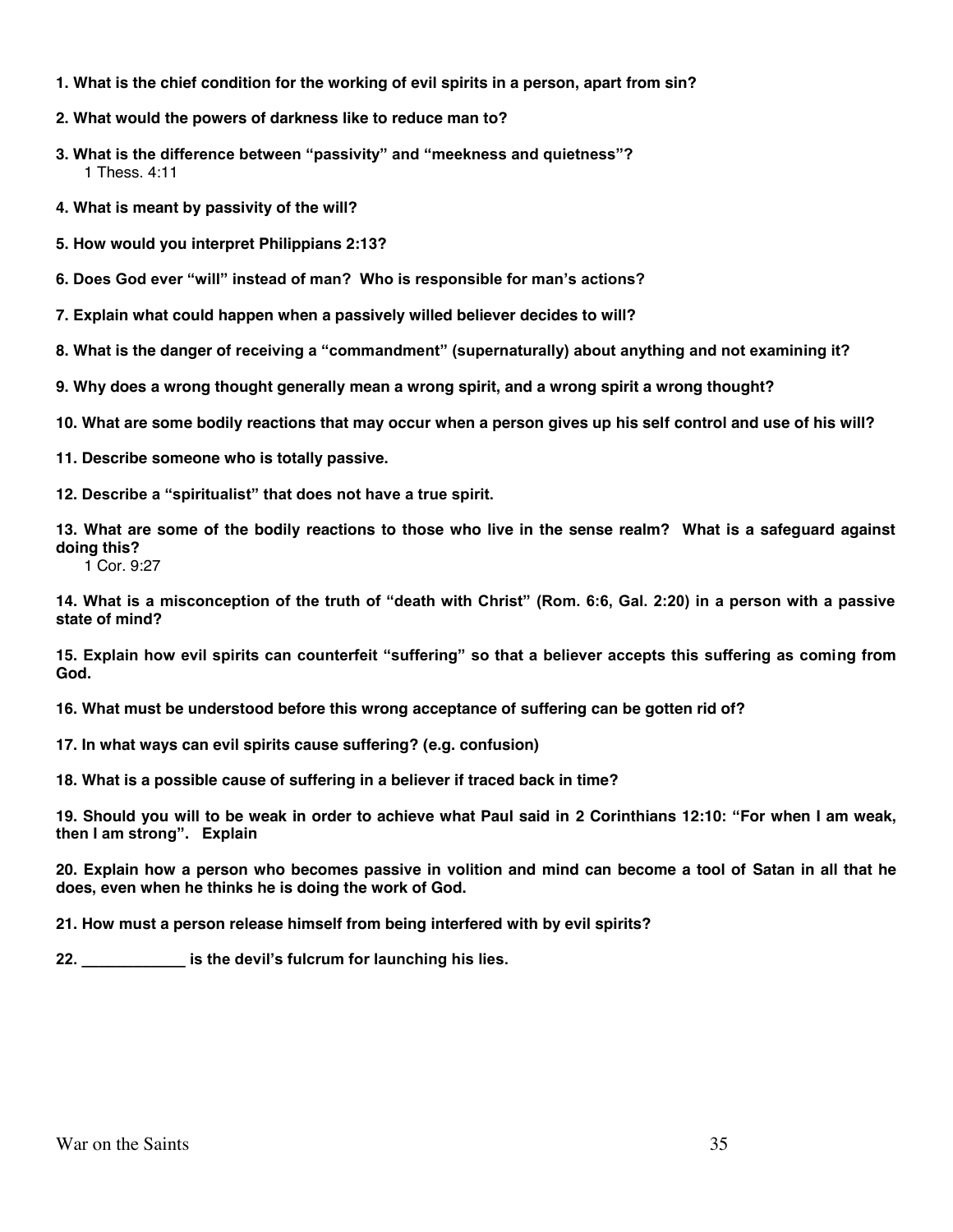# **Chapter 5**

# **Counterfeits of the Divine**

In seeking to deceive the believer, the first great effort of evil spirits is directed toward getting him to accept their suggestions and workings as being the speaking, working, or leading of God. Their initial device is to counterfeit a "Divine Presence," under cover of which they can mislead their victim as they wish. Remember, the word "counterfeit" means THE SUBSTITUTION OF THE FALSE FOR THE TRUE.

The condition on the part of the believer which gives the deceiving spirits their opportunity is sometimes a mistaken belief regarding the location of God. God is present either (1) in them (consciously), or (2) around them (consciously). When they pray they think of and pray to God in themselves, or else to God around them—in the room or atmosphere. They use their imagination, and try to "realize" His presence, and they desire to "feel" His presence in them or upon them.

# THE MISLOCATION OF GOD BY THE BELIEVERS

This locating of God in or around the believer usually comes about at the time of some special crisis in one's life, before which he lived more by the acceptance of facts declared in the Scriptures, as understood by his intelligence. But then he becomes more "conscious" of the presence of God by the Spirit and in the spirit, and so begins to locate the Person of God as in, around, or upon him. So he turns inward, and begins to pray to God as within him—which in time may even result in prayer to evil spirits.

The logical sequence of prayer to God as located within can be pressed to absurdity, ie*.,* if a person can pray to God residing in himself, why not pray to God in another, elsewhere? The possible dangers arising from this misconception of truth—the subjectivizing of God as a Person within—are obvious.

Some believers live so inwardly in communion, worship and vision as to become spiritually introverted, and cramped and narrowed in their outlook; with the result that their spiritual capacity and mental powers become dwarfed and powerless. Others become victims to the "inner voice" and the introverted attitude of listening to it—which is the ultimate result of the location of God as a Person within—so that eventually the mind becomes fixed in the introverted condition with no out-going action at all.

In fact, all turning inwards to a subjective location of God as indwelling, speaking, communing and guiding—in a materialistic or conscious sense—is open to gravest danger; for upon this thought and belief, sedulously cultivated by the powers of darkness, the most serious deceptions of deceiving spirits have taken place.

# THE ULTIMATE RESULT OF A MISTAKEN LOCATION OF GOD

From this mistaken idea about the location of God—used by evil spirits as the groundwork for manifestations which seem to support this concept—have come about the delusions of believers during past ages, and in recent years, who assert themselves to *be* "Christ." On the same premise will come about the great deceptions at the end of the age, foretold by the Lord in Matthew 24:24, of the "false Christs" and false prophets; and the "I am the Christ" claim by leaders of groups of side-tracked believers, and the thousands of others who have been sent to asylums even though not truly monomaniacs. The devil's richest harvest is from the effects of his counterfeits; and unwittingly, many sober and faithful teachers of "holiness" have aided him in his deceptions through the use of language which gives a materialistic idea of spiritual things, and which is eagerly laid hold of by the natural mind.

Those who locate God personally and wholly in themselves make themselves, by their assertions, practically "divine" persons. God is not wholly in any man. He dwells in those who receive Him, by His own Spirit communicated to them. "God is Spirit," and mind or body cannot hold communion with spirit. Sensuous feelings, or "conscious" physical enjoyment of some supposed spiritual presence, is not true communion of spirit with Spirit, such as the Father seeks from those who worship Him (John 4:24).

God is in heaven. Christ the Glorified Man is in heaven. The location of the God we worship is of supreme importance. If we think of our God as in us, and around us, for our worship and for our "enjoyment," we unwittingly open the door to the evil spirits in the atmosphere which surrounds us—instead of our penetrating in spirit through the lower heavens (see Heb. 4:14; 9:24; 10:19-20) to the throne of God, which is in the highest heaven, "above all principality and power, . . . and every name that is named, not only in this world, but also in that which is to come" (Eph. 1:21, KJV).

#### THE TRUE LOCATION OF GOD

The Word of God is very clear on this point, and we need only ponder such passages as Hebrews 1:3; 2:9, 4:14-16, 9:24, and many others, to see it. The God we worship, the Christ we love, is in heaven. It is as we approach Him there, and by faith apprehend our union with Him in spirit there, that we are raised with Him above the plane of the lower heavens where the powers of darkness reign and, seated with Him, see them under His feet (Eph. 1:20-23, 2:6).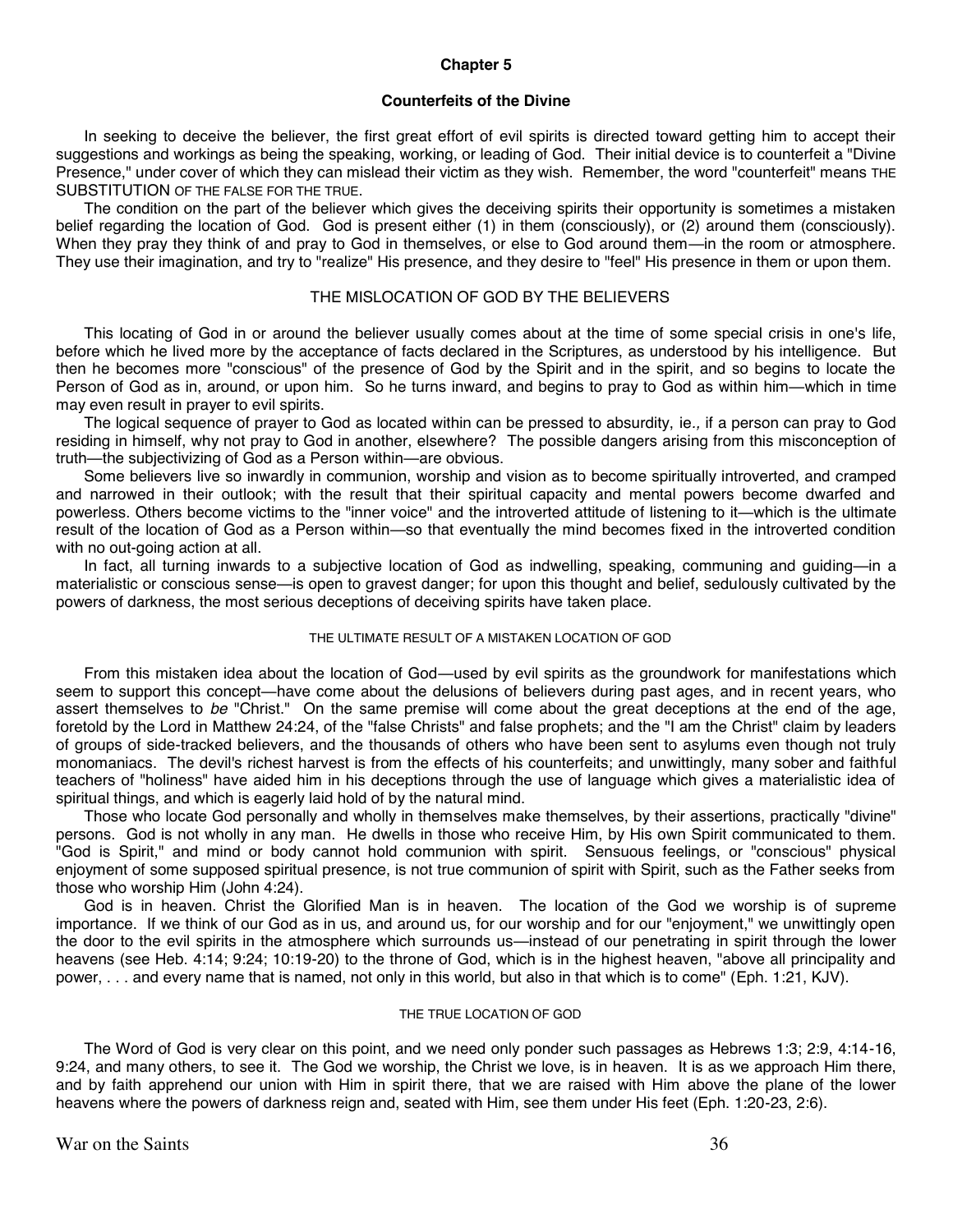The Lord's words recorded in the Gospel of John, chapters 14, 15, and 16, give the truth very clearly concerning His indwelling the believer. The "in Me" speaks of being with Him in His heavenly position (John 14:20)—the result of the believer's faith in Him; and the "I in you"—spoken to the company of disciples, and hence to the Body of Christ as a whole—follows as a result in the life of the individual believer. This union with the Person in the glory results in the inflow and outflow of His Spirit and life through the believer on earth (see Phil. 1:19). In other words, *the "subjective" is the result of the "objective."* The fact that Christ is in heaven is the basis of faith for the subjective inflow of His life and power by the Holy Spirit of God.

#### CHRIST AS A PERSON IN HEAVEN

The Lord said, "If ye abide in Me (ie., in the glory), and My words abide in you, ask whatsoever ye will . . ." (John 15:7). Christ abides in us by His Spirit, and *through His words,* but He Himself, as a Person, is in heaven, and it is only as we abide in Him there that His Spirit and His life, through His Word, can be manifested in us here.

"Abiding" means an attitude of trust and dependence on Him in heaven; but if one's attitude is changed into a trust and dependence upon a Christ within, it is really a resting upon an inward experience and *a turning from the* Christ in *heaven.* This actually blocks the avenue for the inflow of His life, and disassociates the believer from cooperation with Him by the Spirit. Any manifestation, therefore, of a "presence" within cannot be a true "manifestation" from God if it uncenters the believer from his right attitude toward the Christ in heaven.

There is a true knowledge of the presence of God, but it is in *the spirit*, when joined to Him who is within the veil—a knowledge of spiritual union and fellowship with Him which lifts the believer, so to speak, out of himself to abide with Christ in God.

The counterfeit "presence" of God is nearly always manifested in the guise of love, to which the believer opens himself without hesitation. He may find that it fills and satiates his innermost being; but being deceived, he does not know that he has opened himself to the activity of evil spirits.

## THE COUNTERFEIT PRESENCE OF GOD

How the powers of darkness counterfeit the presence of God to those ignorant of their devices may be somewhat as follows. At some moment when the believer is yearning for the *sense* of God's presence, either alone or in a meeting, and certain conditions are fulfilled, the subtle foe approaches, and wrapping the *senses* round with a soothing, lulling feeling sometimes filling the room with light, or causing what is apparently a "breath from God" by a movement of the air—either whispers, "This is the presence you have longed for," or leads the believer to infer that it is what he has desired.

Then, off his guard, and lulled into security that Satan is far away, some thoughts are suggested to the mind, accompanied by manifestations which appear to be divine. A sweet voice speaks, or a vision is given, which is at once received as "divine guidance," given in the "divine presence," and hence beyond question as from God. If accepted as from God *when actually from the spirits of evil* the first ground is gained.

The man is now sure that God has bidden him do this or that. He is filled with the thought that he has been highly favored of God and chosen for some high place in His Kingdom. The deeply hidden self-love is fed and strengthened by this, and he is able to endure all things by the power of this secret strength. He has been spoken to by God! He has been singled out for special favor! His support is now within—based upon his experience—rather than established upon *God Himself and the written Word.* Through this secret confidence that God has specially spoken to him, the man becomes unteachable and unyielding, with a positiveness trending on infallibility. He cannot listen to others now, for they have not had this "direct" revelation from God. He is in direct, special, personal communion with God, and to question any "direction" given to him becomes the height of sin. Obey he must, even though the direction given is contrary to all enlightened judgment and the action commanded is opposed to the spirit of the Word of God. In brief, when the man at this stage believes he has a "command" from God he will not use his reason, because he thinks it would be "carnal" to do so. "Common sense" is lack of faith, and therefore sin; and "conscience," for the time being, has ceased to speak.

Some of the suggestions made to the believer by deceiving spirits at this time may be: (1) "You *are a special*  instrument for God"—working to feed self-love; (2) "You *are more advanced than* others"—working to blind the soul to sober knowledge of itself; (3) "You *are different from* others"—working to make him think he needs special dealing by God; (4) "You must *take a separate* path"—a suggestion made to feed the independent spirit; (5) "You must *give up your occupation and live by faith"*—aiming at causing the believer to launch out on false guidance, which may result in the ruin of his home, and sometimes the work for God in which he is engaged.

All these suggestions are made to give the man a false concept of his spiritual state; for he is made to believe he is more advanced than he actually is, so that he may act beyond his measure of faith and knowledge (Rom. 12:3), and consequently be more open to the deceptions of the beguiling foe.

## THE COUNTERFEIT PRESENCE is SENSUOUS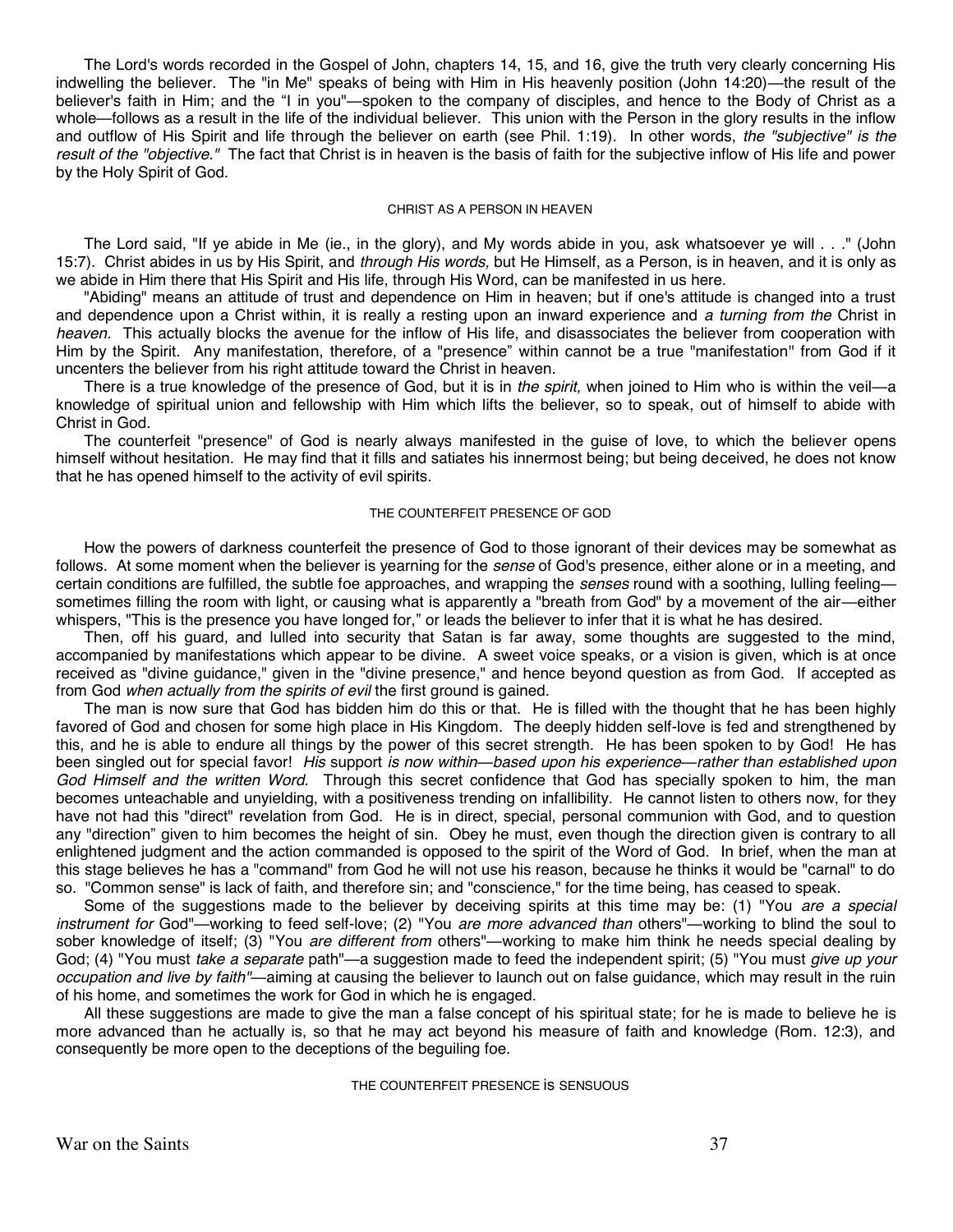Counterfeits of the Father, the Son and the Holy Spirit are recognizable by the manifestations being given to the senses, ie., in the physical realm. For the true indwelling of God is in the shrine of the spirit alone; and the soul vessel, or personality of the believer, is purely a vehicle for the *expression* of Christ, who is enthroned within by His Spirit; while the body, quickened by the same Spirit, is governed by God from the central depths of the human spirit, through the selfcontrol of the man acting by his renewed will.

The counterfeit presence of God is given by deceiving spirits working upon the physical frame, or within the bodily frame but upon the senses. We have seen the beginning of this, and how the first ground is gained. Control is advanced by these sense-manifestations being repeated, ever so gently, so that the man goes on yielding to them, thinking this is truly "communion with God"—for believers too often look upon communion with God as a thing of sense, rather than of spirit. So he starts praying to evil spirits under the belief that he is praying to God. The self-control is not yet lost, but as the believer responds to or gives himself up to these "conscious" manifestations, he does not realize that his will power is being slowly undermined. At last, through these subtle, delicious experiences, a conviction is established that God *Himself is in possession of the body,* quickening it with felt thrills of life, or filling it with warmth and heat, or even with "agonies" which seem like fellowship with the sufferings of Christ and His travail for souls, or the experience of death with Christ in the consciousness of nails being driven into the bodily frame, etc. From this point the lying spirits can work as they will, and there is no limit as to what they may do to one who is deceived to this extent.

Counterfeit manifestations of the divine life in various modes now follow quickly: movements in the body, pleasant thrills, touches, a glow as of fire in different parts of the body; or sensations of cold, shakings and tremblings—all of which are accepted as from God.

Evil spirits work by sudden suggestion—which is not the ordinary working of the mind but suggestions which come from without—"flashes of memory," again not the ordinary working of the memory but thoughts coming from without: touches and twitches of the nerves; feelings of a draft and sensations of wind blowing upon the area round about, etc.

#### COMPULSORY "CONFESSIONS" OF SIN

Evil spirits may push a person to painful public confessions of wrongdoing, which he hopes will result in his regaining an "experience" apparently lost; but all in vain. These confessions instigated by deceiving spirits may be recognized by their compulsory character. The man is *forced* to "confess" sin—and ofttimes sins which have no existence, except in the accusations of the enemy. As it does not dawn upon him that evil spirits will drive a man to do what looks like a most meritorious thing, and which the Scriptures declare is the one condition for obtaining forgiveness, he yields to the pressure upon him, simply to get relief. Herein lies the danger of widespread "confessions of sin" during times of revival, when a veritable "wave" of confession passes over a community, and the depths of sinful lives are exposed to the gaze of others. This enables the lying spirits to disseminate the very poison of the pit into the atmosphere, and into the minds of the listeners.

#### TRUE CONFESSION OF SIN

True confession of sin should come from deep *conviction* and not compulsion. It should be made only to God, if the sin is one only known by God; to a man personally, and in private, when the sin is against a man; and to the public only when the sin is against the public. Confession should never be made under the impulse of a compelling emotion but should be a deliberate act of the volition—choosing the right and then putting things right, according to the will of God.

That Satan's kingdom gains by public confessions is evident from the devices the enemy uses to push men into them. Evil spirits drive a believer into sin, and then compel that man publicly to confess the sin which they forced him to commit—contrary to his true character—in order to make the sin which they forced him into a stigma upon him for the remainder of his life.

Ofttimes those "sins" confessed have their rise in the believer from the insertion by wicked spirits of feelings as consciously abhorrent and loathsome as were the former "conscious" feelings of heavenly purity and love he was experiencing when he declared that he knew of "no sin to confess to God," or "no rising of an evil impulse" whatever which had led him to believe in the complete elimination of all sin from his being.

In short, the counterfeit manifestations of the divine presence in the body in agreeable and heavenly feelings can be followed by counterfeit feelings of sinful things wholly repugnant to the volition and central purity of the believer—who is as faithful to God now in his hatred to sin as in the days when he revelled in the sense of purity given consciously to his bodily frame.

## COUNTFEIT GUIDANCE

War on the Saints 38 Many believers think the "guidance" or "leading" of God to be only by a voice saying "Do this" or "Do that"; or by some compulsory movement or impulse apart from the action or volition of the man. They point to the words used about the Lord: "The Spirit driveth Him into the wilderness." But this was unusual in the life of Christ, for the statement sets the scene for an intense spirit conflict during which the Holy Spirit departed from His ordinary guidance. We have a glimpse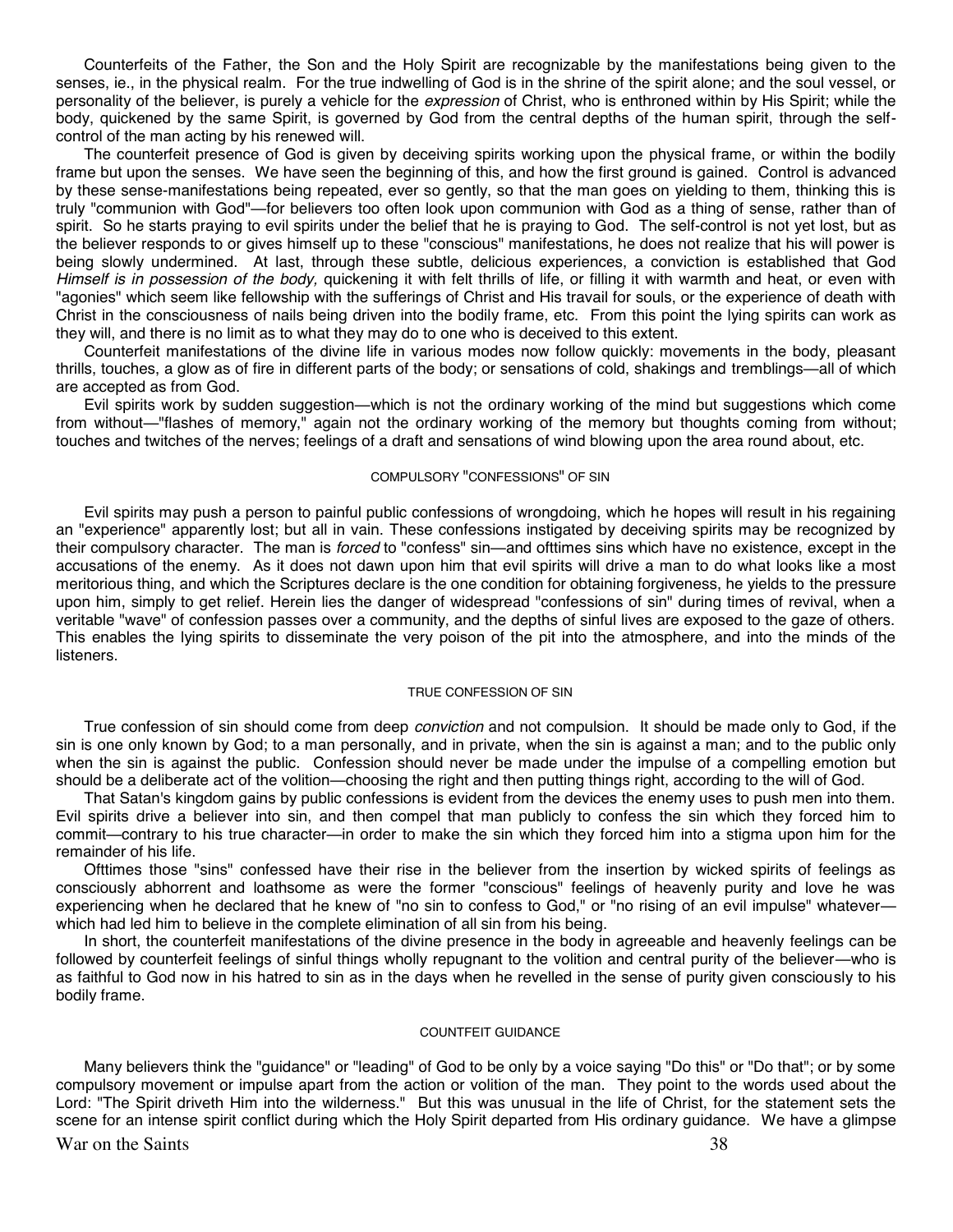into a similar intense movement in the spirit of the Lord Jesus in John 11:33, when, "groaning with indignation in His spirit," He went to the grave of Lazarus. In both instances He was moving forward to a direct conflict with Satan. In the case of Lazarus, it was with Satan as the Prince of Death; the Gethsemane agony was of the same character.

But ordinarily the Lord was guided or led in simple fellowship with the Father: deciding, acting, reasoning, thinking, as One who knew the will of God and intelligently—I speak reverently—carried it out. The "voice" from heaven was rare, and, as the Lord Himself said, was for the sake of others, not for Himself. He knew the Father's will, and with every faculty of His being as man, He did it (see John 4:34, 5:30, 6:38).

As Christ was a pattern or example for His followers, guidance or "leading" in its perfect and true form is shown in His life; and believers can expect the co-working of the Holy Spirit when they walk after the pattern of their Example. Out of line with the Pattern, however, they cease to have the working of the Holy Spirit and become open to the deceptive counterfeit workings of evil spirits.

If the believer ceases to use mind, reason, will, and all his other faculties as a person and depends instead upon voices and impulses for guidance in every detail of life, he will be "led" or guided by evil spirits feigning to be God.

## COUNTERFEIT "INWARD´ DRAWINGS

As his spiritual life develops, the believer knows to a great extent the true guidance of the Spirit of God. He knows true inward constraint to act, and restraint from action in like manner—such as when to speak to another about his soul, when to rise and testify in a meeting, etc. But after a time he may cease to watch for this pure inward moving of the Spirit—often through ignorance of how to read the monitions of his spirit— and may begin to wait for some other incentive or manifestation to guide him in action. This is the time for which the deceiving spirits have been watching. Since at this point the believer has ceased, unknown to himself, to cooperate with the inward spirit action—to use his volition, and to decide for himself—-he is now watching for some parallel, supernatural indication of the way to go, or the course to take. Hence he must have "guidance" somehow-some "text," some "indication," some "providential circumstance," etc., etc. This is the moment of opportunity for a deceiving spirit to gain his attention and confidence. And so some words are whispered softly—words that are exactly in accordance with the inward drawing that he has had, but which he does not recognize as from another source. The Holy Spirit, however, led via a deep *inner constraining and restraining of his spirit.*  The soft whisper of the deceiving spirit is so delicate and gentle that the believer listens to and receives the words without question, and begins to obey this soft whisper, yielding more and more to it, without any thought of exercising mind, judgment, reason or volition.

The "feelings´ are now in the body, but the believer is unaware that he is *ceasing to act from his spirit* and by the pure unfettered action of his will and his mind, which, under the illumination of the Spirit, are always in accord with one's spirit. This is a time of great danger if the believer fails to discriminate the source of his "drawing´ feelings and yields to them before finding out. He should examine his basic principle of decision, especially when it has to do with feeling, lest he should be led away by a feeling without being able to say where it comes from and whether it is safe for him to go by it. He should know there are physical feelings, soulish feelings, and feelings in the spirit—any of which can be divine or satanic in their source; therefore reliance on "feelings"—-feeling drawn, etc.—is a source of great mischief in the Christian life.

From this point deceiving spirits can increase their control, for the believer has begun the listening attitude, which can be developed acutely until he is always watching for an "inner voice" or a voice in the ear, which is an exact counterfeit of the voice of God in *the spirit;* and thus the believer moves and acts as a passive slave to "supernatural guidance."

#### THE COUNTERFEIT VOICE OF GOD

Evil spirits are able to counterfeit the voice of God because of the ignorance of believers that they can do so, and their ignorance also of the true principle of God's way of communication with His children. The Lord said: "My sheep know My voice . . . ," ie., My way of speaking to My sheep. He did not say this voice was an *audible* voice, nor a voice giving directions which were to be obeyed apart from the intelligence of the believer; but, on the contrary, the word "know" indicates the use of the mind, for although there is knowledge in the spirit it must reach the intelligence of the man, so that spirit and mind become of one accord.

The question whether God now speaks by His *direct voice* audibly to men needs consideration at this point. A careful study of the epistles of Paul—which contain an exhaustive summation of God's will for the Church, the Body of Christ, even as the books of Moses contained God's will and laws for Israel—seems to make it clear that God, having "spoken to us in His Son," no longer speaks *by His own direct voice* to His people. Nor does it appear that, since the coming of the Holy Spirit to guide the Church of Christ into all truth, He frequently employs angels to speak or to guide His children.

## THE MINISTRY OF ANGELS

War on the Saints 39 The angels are "sent forth to minister to the heirs of salvation" (Heb. 1:14, KJV), but not to take the place of Christ or the Holy Spirit. The Apocalypse seems to show that this ministration of angels to the saints on earth is a ministration for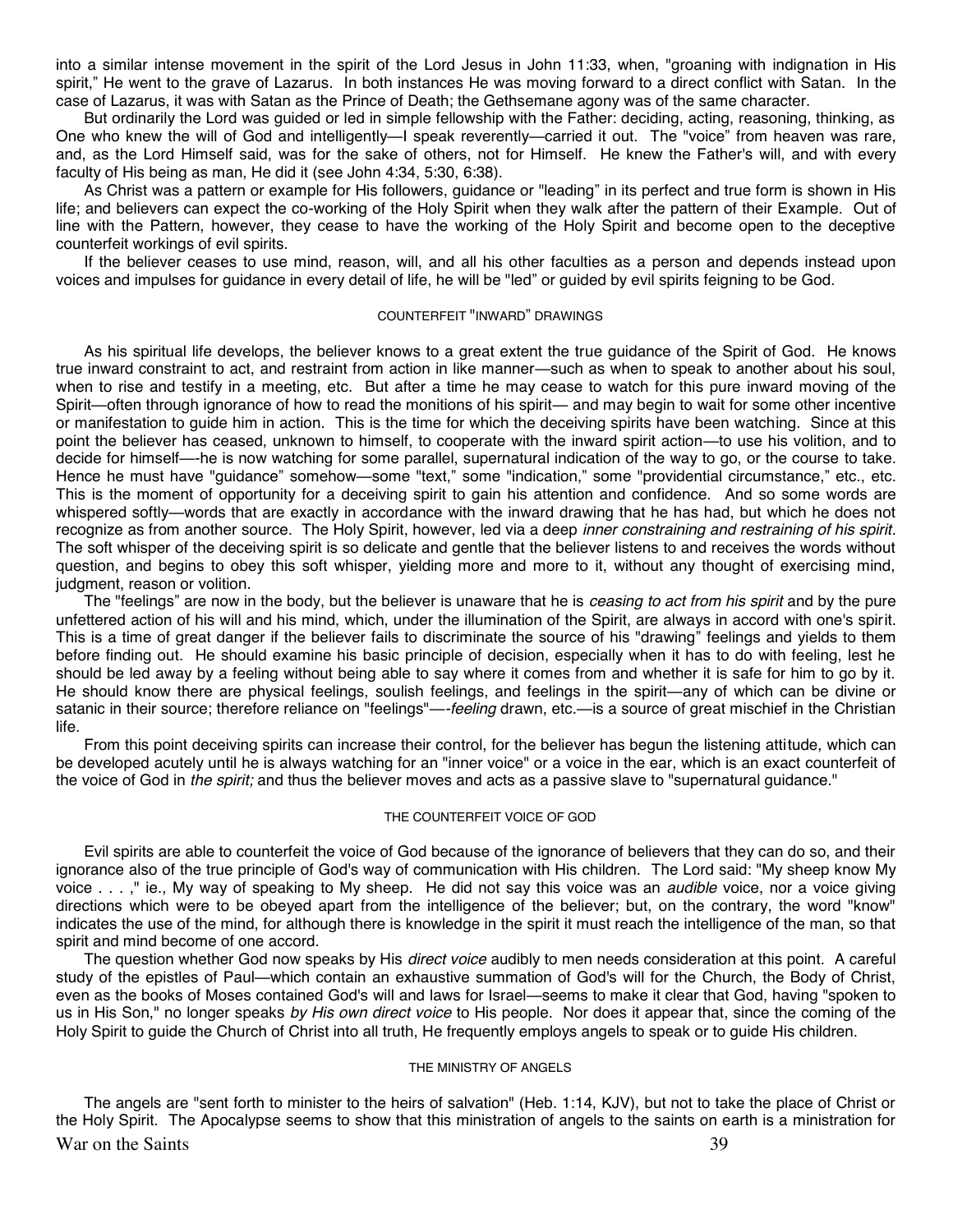war in the spiritual realm against the forces of Satan; but there is little indication given of ministry in any other way. After the first Advent, when there was great angelic activity over the wondrous event of the Father bringing the "Firstborn" of the new race (Rom. 8:29) into the inhabited earth (Heb. 1:6, mg.), and again at the Advent of the Holy Spirit on the Day of Pentecost to begin His work of forming a Body like unto the Risen Head—and during the early years of the Church—the employment of angels in direct and *visible* communication with believers seems to give way to the work and ministry of the Holy Spirit.

The entire work of witnessing to Christ, and leading the Church into all truth, has been committed to the Holy Spirit. Therefore all intervention of "angels" or of *audible voices* from the spiritual realm purporting to be from God may be taken as counterfeits of Satan, whose supreme object is to substitute the working of his own wicked spirits in the place of God. In any case, it is best and safest in these days of peril to keep in the path of faith and reliance upon the Holy Spirit of God working through the Word of God.

#### How TO DETECT THE SOURCE OF A VOICE

In order to detect which is the 'Voice of God" and which is the "voice of the devil," we need to understand that the Holy Spirit alone is charged to communicate the will of God to the believer, and that He works from *within the* spirit of the disciple, enlightening the understanding (Eph. 1:17-18) so as to bring him into intelligent co-working with the mind of God.

The purpose of the Holy Spirit is, briefly, the entire renewal of the redeemed one, in spirit, soul and body. He therefore directs all His working to the liberation of every faculty, and never in any way seeks to direct a man as a passive machine, even into *good.* He works in him to enable him to *choose* the good, and strengthens him to act, but nevereven for "good"—dulls him or renders him incapable of free action. He would nullify the very purpose of Christ's redemption on Calvary, and the purpose of His own coming.

When believers understand these principles, the "voice of the devil" is recognizable: (1) when it comes from outside the man, or within the sphere of his perception, and not from the central depth of his spirit where the Holy Spirit abides; (2) *when it is imperative and persistent, urging sudden action without time to reason or intelligently weigh the issues;* (3) when it is confusing and clamorous, so that the man is hindered from thinking. For the Holy Spirit desires the believer to be intelligent, as a responsible being with a choice, and will not confuse him so as to make him incapable of coming to a decision.

The speaking of evil spirits can also be a counterfeit of the apparent inner speaking of the man himself, as if he were himself "thinking," and yet with no concentrated action of the mind; *e.g.,* a persistent and ceaseless "commentary" going on somewhere within, apart from volition or mind action, commenting on the man's own actions or the actions of others, such as "You are wrong," "You are never right," "God has cast you off," "You must not do that," etc., etc.

# How TO DETECT THE SOURCE OF "TEXTS" SUPERNATURALLY SPOKEN

The "voice of the devil" as an angel of light is more difficult to detect when it comes with wonderful strings of texts which makes it appear like the voice of the Holy Spirit. Voices from without, either as from God or angels, may be rejected, yet the believer may be deceived by "floods of texts" which he thinks are from God. So the detection requires further inquiry:

(1) Does the believer *rely* upon these "texts" apart from *the use of his mind* or reason? This indicates passivity.

(2) Are these texts a prop to him (a) undermining his reliance on God Himself; (b) weakening his power of decision and his (proper) self-reliance?

(3) Do these texts influence him and (a) make him elated and puffed up as "specially guided by God," or (b) crush and condemn him, and throw him into despair and condemnation, instead of leading him to sober dealing with God Himself over the course of his life—with a keen and increasing knowledge of right and wrong obtained from the written Word by the light of the Holy Spirit?

If these and other such-like results are the fruit of the "texts" given, they may be rejected as from the deceiving spirits, or at least an attitude of neutrality should be taken concerning them until proof of their source is obtained.

The voice of the devil is also distinguishable from the voice of God by its purpose and outcome. If the outcome is not in accordance with the guidance given, then one definitely needs to check with fellow believers regarding its validity. For, obviously, if God speaks *directly* to a man, the man will then be infallibly correct with regard to the specific matter in question.

## How EVIL SPIRITS ADAPT THEIR GUIDANCE TO THEIR VICTIM

War on the Saints 40 Deceiving spirits carefully adapt their suggestions and leadings to the idiosyncrasies of the believer, so that they do not get found out; ie., no leading will be suggested contrary to any strong truth of God firmly rooted in the mind, or contrary to any special bias of the mind. If the mind has a practical bent, no visibly foolish leading will be given; if the Scriptures are well known, nothing contrary to Scripture will be said; if the believer feels strongly on any point, the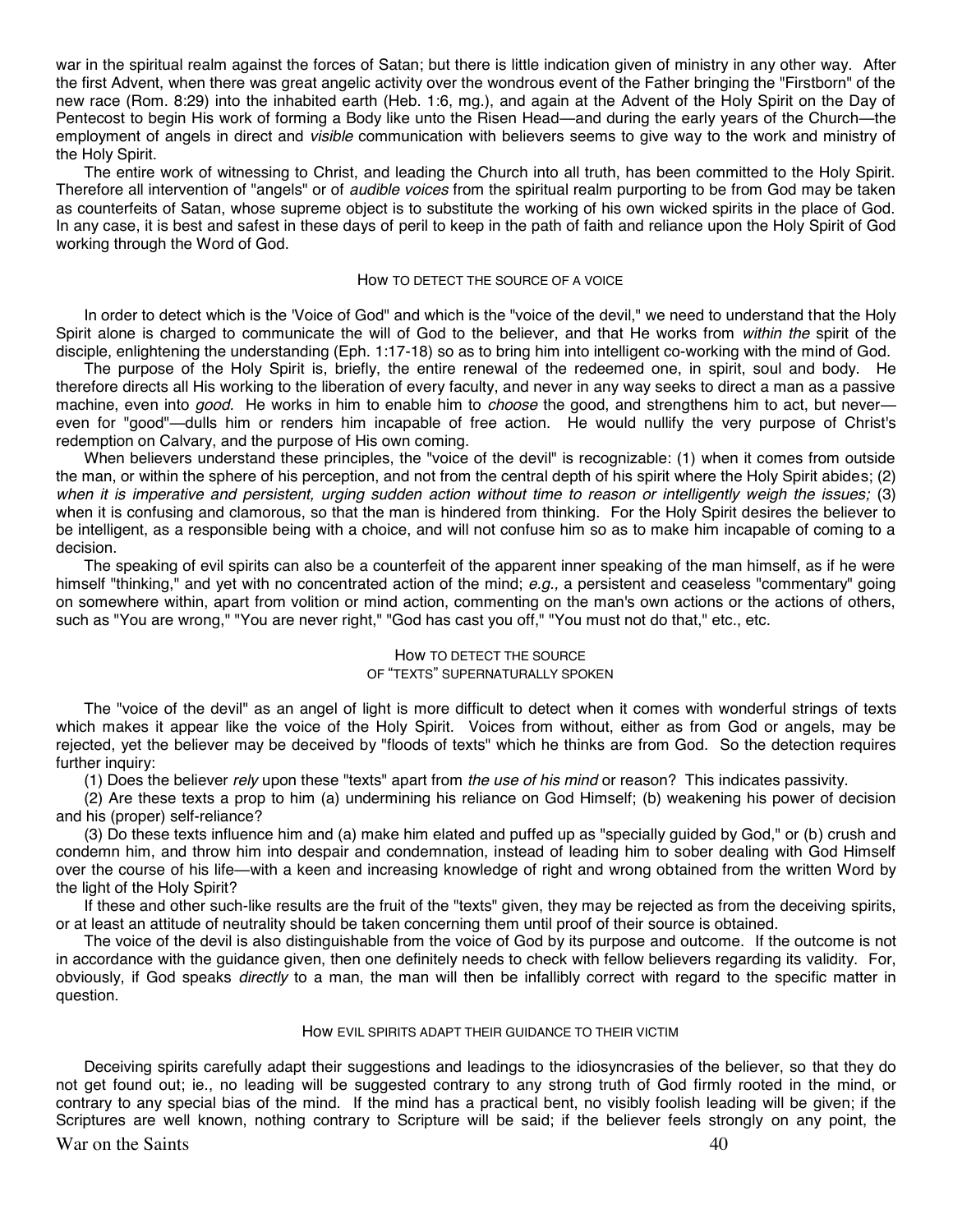leadings will be harmonized to suit that point. And, wherever possible, leadings will be adapted to previously true guidance from God so as to appear to be the continuance of that same guidance.

Here we see clearly the way of the enemy's working. The soul begins in God's will, but the purpose of the evil spirit is to draw it off into the carrying out of his will by counterfeiting the guidance of God. Satanic guidance alters the points of the life, and misdirects the energies of the man and lessens his service value. To frustrate this artifice of the enemy, the believer should know that there are two distinct attitudes with regard to guidance. There can be serious problems if their difference is not understood: ie*.* (1) trusting God to guide, and (2) trust that God is guiding.

The first means *reliance upon God* Himself, and the second is an assumption of being guided which can be taken advantage of by deceiving spirits. In the first, God *does* guide in response to definite trust in Him, and He guides through the spirit of the man who continues to cooperate with His Spirit. Every faculty is left free to act, and one's will is able to choose intelligently the right step in the path before him.

In the second, when evil spirits take advantage of an assumption that God "is guiding" independent of momentary watchful cooperation with the Holy Spirit, a slight compulsion may be noticed, slowly increasing in force, until ultimately the believer says, "I was compelled" to do such-and-such, and "I was afraid to resist"—the compulsion being taken as an evidence of the guiding of God instead of recognized as being contrary to God's principle of dealing with His children.

## THE DECEIVED BELIEVER A SLAVE TO EVIL SPIRITS

If false guidance is yielded to and believed to be of God, the result is that the believer becomes a slave to a supernatural power which destroys all freedom of volition and judgment. He begins to be afraid to act himself, lest he should not fulfill what he believes to be a minute obedience to the "will of God." He asks "permission" to do the most obviously simple duties of life, and fears to take a step without "permission." As soon as the believer is so passively automatic that he is incapable of realizing his condition, the evil spirits do not need to work so much under cover. They insidiously start directing him to do the most absurd or foolish things, carefully working inside the range of his passive obedience to their will so as to avoid the danger of awakening his reasoning powers. As a matter of "obedience," and not from any true conviction or true principle, he is bidden to let his hair grow long, so as to be like Samson, a Nazarite; to go without his cap, to prove his willingness to obey in the smallest matters; he must wear faded clothes as a "test" of "no pride" and a "crucifixion of self," or as a mark of "implicit obedience to God."

These things may seem trifles to others, who use their reasoning powers, but they become great issues in the purpose of the deceiving spirits, who, by these directions, aim at making the believer a passive, unthinking, or unreasoning medium, pliable to their will. By his obedience in these trivial matters, their hold deepens upon him.

When these foolish and absurd actions are publicly visible, the lying spirits know that they have destroyed the testimony of the deceived man in the eyes of sober people. But there are vast numbers of devoted believers—people known to the Church at large—who are not pushed to such "extremes" of exterior action but who are equally misled, or in bondage to "supernatural" commands concerning matters of food, dress, manner, etc., which they think they have received from God. Their spirit of judgment of others, and the secret self-esteem for their "consecration to God" which accompanies their "obedience," betrays the subtle workings of the enemy.

## THE "PLANCHETTE" USE OF THE BELIEVER BY EVIL SPIRITS

As long as the believer thinks it is God who is directing him, so long the deceiving spirits are safe from exposure and able to lead him on into more and more deception. When the man reaches a very high degree of satanic deception he finds himself unable to act unless the spirits *allow* him, so that he no longer even asks for "permission" to do this or that.

At this stage, no arguments, reasonings, or outward considerations of any kind influence the actions of the believer thus deceived, or turn him from obeying the "guidance" or "permission" of the inner voice, which he fully believes is of God. Should he endeavor to go against it in the smallest matter, the condemnation and suffering are so great that he becomes terrified at any "disobedience," and would rather be condemned and misjudged by the whole world than go against it. His great horror is of "disobeying the Holy Ghost," and the evil spirits deceiving him take every occasion to deepen this fear, so as to retain their hold upon him.

As the believer thus minutely obeys the spirit in control, he relies more and more upon supernatural help, for the moment he does something apart from it he is accused—by the Holy Spirit, he assumes—of "working apart from God."

It is at this stage that all the faculties fall into deepening passivity, as the man lets go entirely to the voice of guidance—into a reliance upon the "divine" speakings, which keep his brain in complete inaction.

Here also counterfeit manifestations in "miraculous gifts"—prophecy, tongues, healings, visions, and supernatural experiences of every kind possible to the satanic powers—may be given to the believer, with abundant "texts" and "proofs" to confirm their "divine origin." He experiences a lightness of the body which makes it appear as if he were carried by invisible hands; he is lifted off his bed in what spiritists know as "levitation"; he can sing and speak, and do what he has never been capable of doing before. Constant contact with spirit forces gives the man a "mystical" look, but all lines of strength which come from strenuous conflict and self-mastery go out of the face, for the *sense-life* is being fed and indulged in a spiritual way as much as by fleshly habits.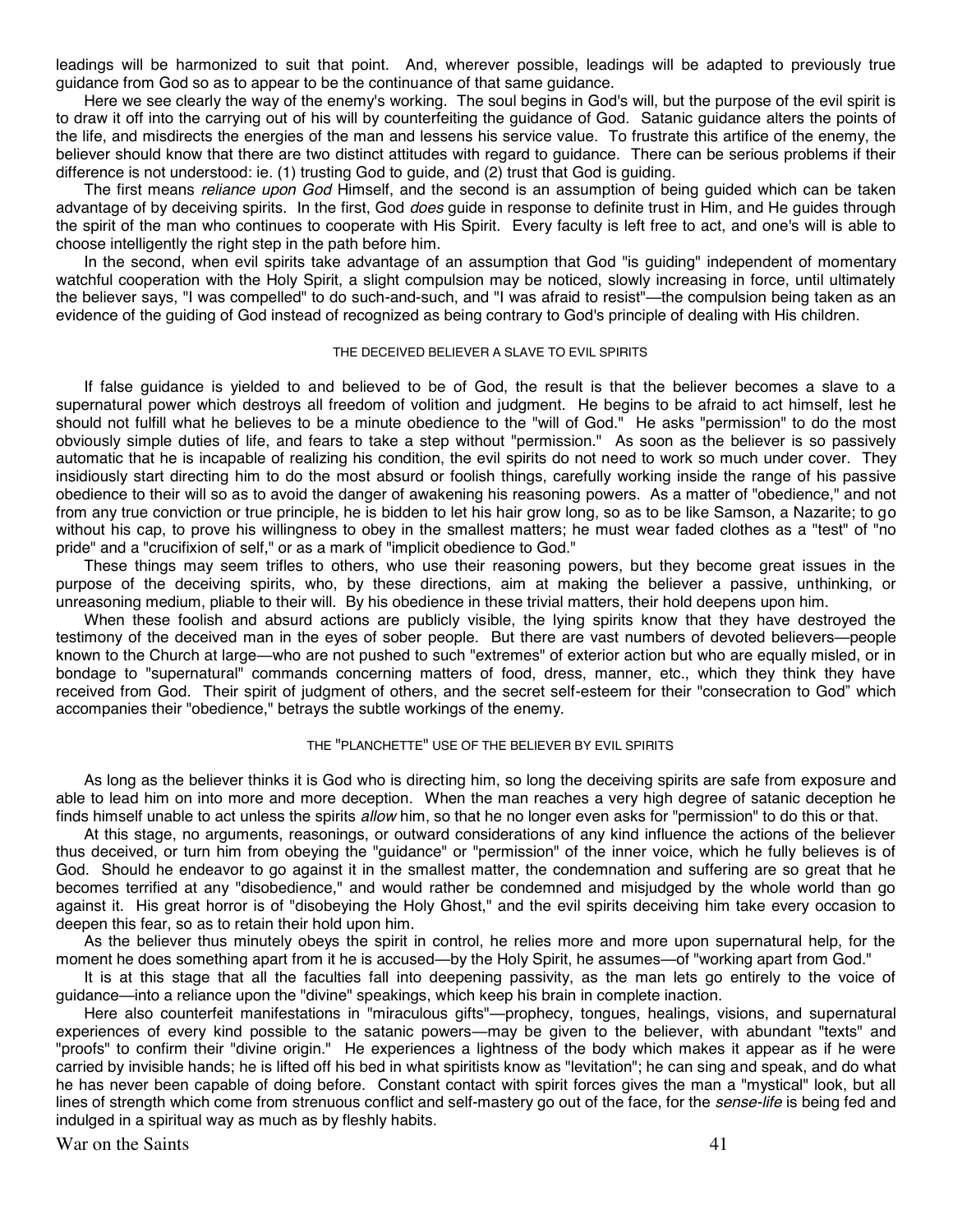#### THE COUNTERFEITING OF HUMAN TRAITS

But counterfeits of God and divine things are not the only counterfeits the angel of light has at his command. Evil spirits can also counterfeit human personality traits. This falsifying may involve strangers, close acquaintances, and even the believer himself. Individuals will be made to appear different from what they really are—to be jealous, angry, critical or unkind. Self-centeredness is made to appear in others, in enlarged form, where there is really the very opposite tendency—selflessness and love. Wrong motives seem to govern acquaintances and friends; simple actions are colored, and words are made to mean and suggest what is not in the mind of the speaker—sometimes to the confirmation of supposed wrong-doings by that person.

Individuals of the opposite sex may also be *super-naturally portrayed* to a believer, in either a repulsive or beautiful form, with the object of arousing various dormant thoughts in the innocent believer which he or she does not realize exist within. Sometimes the reason for the inspection is masked as "for prayer," "for increased fellowship," or "for spiritcommunion in the things of God."

When their influence is centered in the body, the lying spirits' counterfeit representation of these others may be in the realm of the passions and affections, seeking to rouse or feed these emotions in the oppressed one. The individual's face, voice, "presence," may be presented as if that person were equally affected. This is accompanied with a counterfeit "love" or drawing to the other one, with a painful craving for his or her company which almost masters the victim.

This subject of love, and its painful arousing and communicating or counterfeiting by evil spirits, is one that touches multitudes of believers of all classes. Many are made to suffer poignant agonies of craving for love, with no specific person involved; others are wrought upon in their thoughts so as not to be able to hear the word "love" mentioned without embarrassing manifestations of color (blushing)—none of these manifestations being under the control of the will of the believer.

#### THE COUNTERFEITING OF THE PERSON HIMSELF

In "counterfeiting" the believer himself, the evil spirit gives him exaggerated views, almost visions, of his own personality: he is "wonderfully gifted," and therefore becomes puffed up; he is "miserably incapable," and so is in despair; he is "amazingly clever," and thus undertakes what he cannot do; he is "helpless," "hopeless," "too forward" or "too backward"—in brief, a countless number of false pictures of himself are presented to the mind of the man when once the lying spirit has gained a footing in his imagination.

Or this falsifying may take another form. So subtle is the identity of the deceiving spirit with a believer's individuality that only others will see what may be described as a "spurious personality." Sometimes the person appears to be "full of self" when the inner man is deeply selfless, "full of pride" when the inner man is sincerely humble. In fact, the whole outer appearance of the man in manner, voice, actions, words, is often quite contrary to his true character, and so he wonders why "others misunderstand," misjudge and criticize. Some believers, of course, will go on happily satisfied with what they themselves know of their own inner motives and heart life-oblivious of this manifestation of the spurious self which others behold, and pity or condemn.

The spurious personality caused by evil spirits can also be in a beautiful form, in order to attract or mislead others in various ways, all unwitting to the person or to the victim. This is sometimes described as "unaccountable infatuation," but if it was recognized as the work of evil spirits, refused and resisted, the "infatuation" would pass away. It is so wholly apart from the action of the will in the persons concerned that the work of evil spirits is clearly to be recognized, especially when the supposed "infatuation" follows supernatural experiences.

#### COUNTERFEIT SIN

Evil spirits can also counterfeit sin, by causing some apparent manifestation of the evil nature in one's life. Mature believers should be able to tell whether such a manifestation really is sin from the old nature or a manifestation from evil spirits. The purpose in the latter case is to get the believer to take what comes from them as from himself, for whatever is accepted from evil spirits gives them power. When a believer knows the cross and his position of death to sin, and in his will and practice rejects unflinchingly all known sin, if a "manifestation" of personal sin takes place he should at once take a position of neutrality to it until he knows the source. If he calls it sin from himself when it is not, he believes a lie just as much as in any other way; and if he "confesses" as a sin what did not come from himself, he brings the power of the enemy upon him—power to drive him into the sin which he has confessed as his own. Many believers are thus held down by supposed "besetting sins" which they believe are theirs, and which no "confessing to God" removes, but from which they would find liberty if they attributed them to their right cause. There is no danger of "minimizing sin" in the recognition of these facts, because, in either case, the believer desires to be rid of the sins or he would not trouble himself about them.

COUNTERFEIT SELF-CONDEMNATION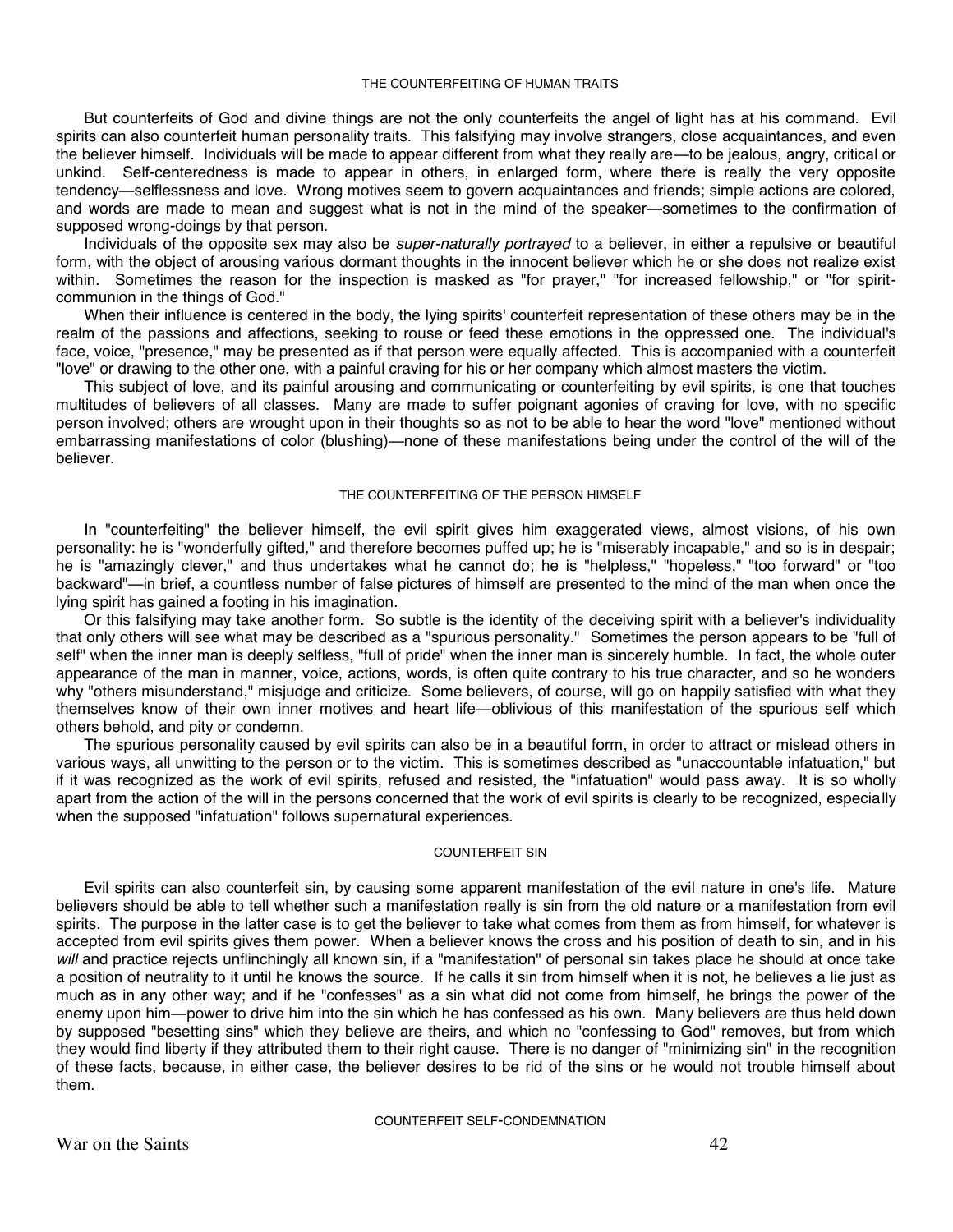Again, the believer is so acutely conscious of a "self" which he hates and loathes that he is never free from the dark shadow of self-condemnation, self-accusation or self-despair, which no appropriation of identification with Christ in death destroys; or else there is a self-confidence which continually draws the man forward into situations from which he has to retire abashed and disappointed. A spurious personality encompasses the true inner man—which few are aware is possible, but which is a sadly real thing among multitudes of the children of God.

On the part of the soul beset with these constant presentations to his mind of his own personality, he only thinks he has a "vivid imagination," or still more that some of these things are visions of God, and that he is favored of God, especially where the vision is of "great plans for God," or wide visions of what God is going to do! Always with the believer *himself as* the center and special instrument of this service!

Many of the plans for "great movements" (some of which have gone as far as into print) in connection with revivals have been of such a character—plans given by "revelation," and which have resulted in gaining but the few caught by them, and no others. Of such a character has been the aftermath of a revival where men have left their regular calling and followed a will-of-the-wisp revelation of "launching out on God"—world-wide plans conceived, and dissipated in a few months. Such deceived believers become ultra-devotional, with an excess of zeal that blinds them to all things but the supernatural realm, and robs them of power wisely to meet the claims of other aspects of life. All this comes from an evil spirit's access to the mind and imagination, through the deception of counterfeiting the presence of God.

## COUNTERFEITS OF SATAN HIMSELF

*Counterfeits of Satan* himself also suit his purpose at times, when he desires to terrorize a man from actions, or prayer, adverse to his interests. Fear of the devil may always be regarded as *from* the devil, to enable him to carry out his plans of hindering the work of God. Of such a character may be the fearsome shrinking from hearing about him and his works, and the passive deadness of the mind in regard to all scriptural truth concerning the forces of evil. Also the fear caused by reference to his name, given in order to frighten away believers from knowing the facts about him. And others, who desire the truth, may be given exaggerated impressions of his presence, or of "conflict," "clouds," "blocks," "darkness," etc., until they lose the clearness of the light of God.

Especially is the work of the Deceiver manifested in his efforts to make the children of God believe in his nonexistence, and in the suggestion that it is only necessary to know about God for protection from the enemy's power. On the other hand, a deceived believer may be more deeply deceived by seeing nothing but Satan's counterfeits everywhere.

*Supernatural visions and manifestations* are a fruitful source of revenue to deceiving spirits, especially when the believer makes reference to and relies upon these experiences more than the Word of God; for the aim of the wicked spirit is to displace the Word of God as the rock-ground of one's life. Oh, the Scriptures may be referred to and quoted, but often only as a warrant for the experiences, and to strengthen faith—not in God, but in His apparent manifestations. This covert drawing of faith away from the bare Word of God to *manifestations* of God, as being more reliable, is a keenly subtle deception of the evil one, and it is easily recognized in a believer thus deceived.

#### COUNTERFEIT VISIONS

When evil spirits are able to give visions it is an evidence that they have already greatly deceived the man, be he a Christian or an unbeliever. The ground for this is not necessarily known sin, but a condition of passivity, ie., nonaction of the mind, imagination, and other faculties. This essential condition of submissive non-action as the means of obtaining supernatural manifestations is well understood by spiritist mediums, clairvoyants, crystal gazers, and others, who know that the least action of the mind immediately breaks the clairvoyant state.

Believers not knowing these basic principles can unwittingly fulfill the conditions for evil spirits to work in their life and ignorantly induce the passive state by wrong conceptions of the true things of God. For instance, they may (1) sink, during seasons of prayer, into a passive mental condition which they consider is "waiting on God"; (2) deliberately *will* the cessation of their mind action, in order to obtain some supernatural manifestations which they believe to be of God; (3) in daily life practice a passive attitude which they think is submission to the will of God; (4) endeavor to bring about a state of personal negation, in which they have no desires, needs, wishes, hopes, plans—which they think is full surrender to God, with their "will" lost in God.

#### BELIEVERS CAN IGNORANTLY DEVELOP MEDIUMISTIC CONDITIONS

In brief, believers may unknowingly develop mediumistic conditions, of which deceiving spirits are not slow to take advantage. They are careful not to frighten the believer by doing anything which will open his eyes, so they keep within the range of what he will receive without question. They will portray the Lord Jesus in the particular way which will most appeal to the person, *e.g.,* to some as Bridegroom; to others as King on a throne, and coming in great glory. They will also impersonate the dead to those who grieve after their loved ones, and as they have watched them during life and know all about them, they will give ample "proofs" to confirm the deceived ones in their deception.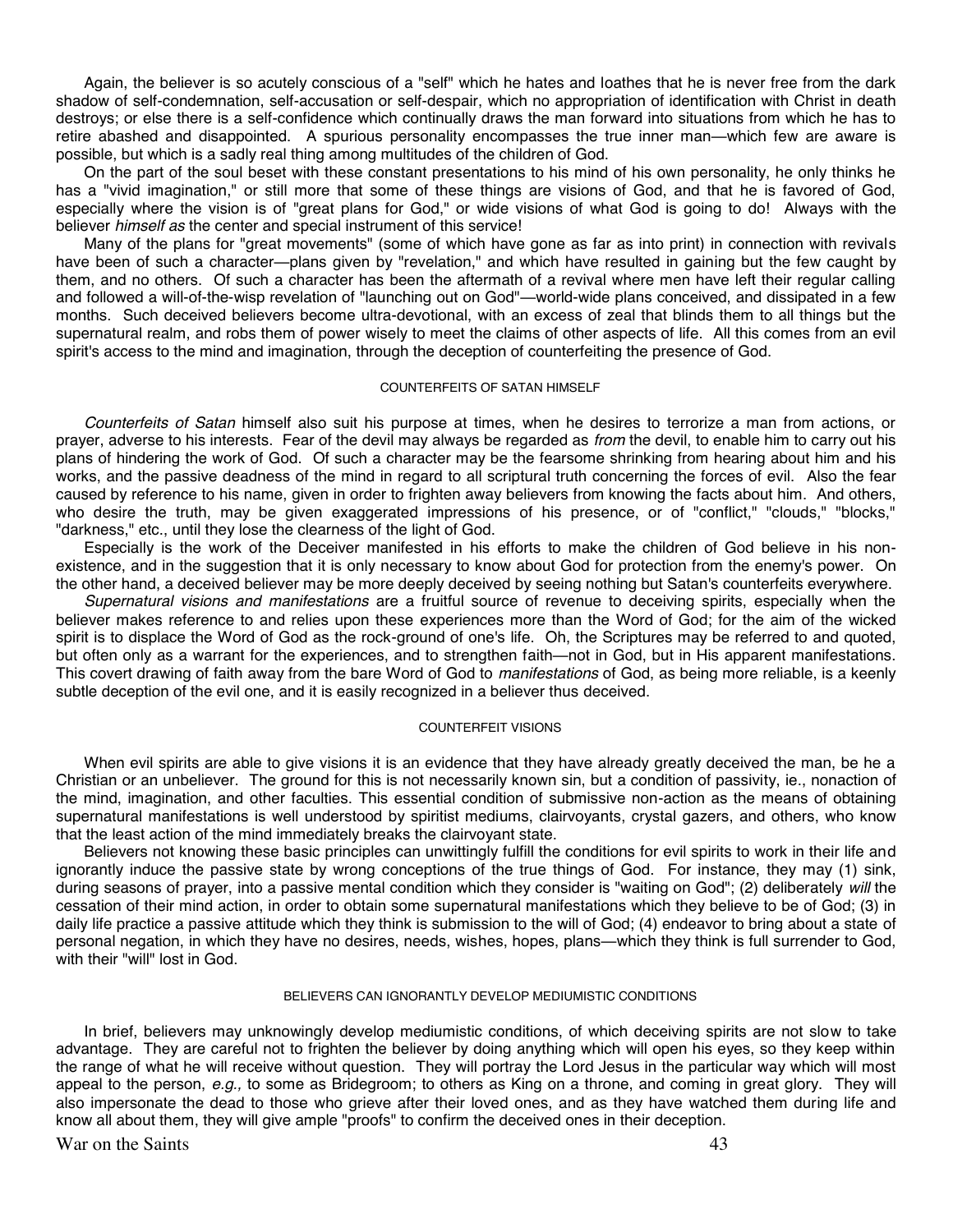Visions may come from one of three sources: the divine, from God; the human, such as hallucinations and illusions because of disease; and the satanic, giving purposely false portrayals. Visions given by evil spirits can describe anything supernatural presented to and seen by the mind or imagination from outside, such as terrible pictures of the "future," the flashing of texts as if they were lit up, visions of wide-spreading "movements"—sometimes almost paralleling either a true vision of the Holy Spirit given to the "eye of the understanding" or a normal and healthy action of the imagination. The Church is thus often made a whirlpool of division through believers relying upon "texts" for guiding their decisions instead of depending on the principles of right and wrong set forth in God's Word.

## THE DETECTION OF VISIONS AS FROM GOD OR SATAN

Apart from the "visions" which are the result of disease, the detection of divine from satanic visions depends a great deal upon knowledge of the Word of God and the fundamental principles of His working in His children. These may be briefly stated thus:

(1) That no supernatural "vision," in any form, can be taken as of God if it requires a condition of *mental nonactton,* or comes while the believer is in such a condition.

(2) That all the Holy Spirit's enlightening and illuminating vision is given when the mind is in full use, and every faculty awake to understand; ie., the very opposite condition to that required for the working of evil spirits.

(3) That all which is of God is in harmony with the laws of God's working as set forth in the Scriptures, *e.g.,* "Worldwide movements" by which multitudes are to be gathered in are not in accord with the laws of the growth of the Church of Christ, as shown in (a) the grain of wheat (John 12:24); *(b)* the law of the cross of Christ (Isa. 53:10); (c) the experience of Christ; *(d)* the experience of Paul (1 Cor. 4:9-13); *[e]* the "little flock" of Luke 12:32; (f) the foreshadowed end of the dispensation given in 1 Timothy 4:1-3 and 6:20-21.

Many a believer has left his path of "grain-of-wheat multiplication" caught by a vision of a "world-wide sweeping in" of souls—a concept given by Satan, whose malignant hatred and ceaseless antagonism is directed against the true *seed of Jesus Christ,* which in union with Him will bruise the serpent's head. To delay the birth (John 3:3, 5) and growth of the holy seed (Isa. 6:13) is the devil's aim. To this end he will foster any widespread surface work of the believer, knowing it will not really touch his kingdom, nor hasten the full birth into the Throne-life of the conquering seed of Christ.

The safe path for believers at the close of the age is one of tenacious faith in the written Word as the sword of the Spirit, to cut the way through all the interferences and tactics of the forces of darkness, to the end.

## COUNTERFEIT DREAMS

All dreams also, as well as visions, can be classed, as to their source, under three heads: (1) divine; (2) human; or (3) satanic—each to be known, first by the condition of the person, and second by the principles distinguishing the work of God or Satan.

The principle distinguishing divine from satanic in relation to dreams is, in the first instance, by their import and exceptional value (Gen. 37:5-7; Matt. 1:20, 2:12), and in the latter, their "mystery," absurdity, emptiness, folly, etc., as well as by their effects on the person. In the first, the recipient is left normal, calm, quiet, reasonable, and with an open, clear mind. In the second, elated or dazed, confused and unreasonable.

The presentations of evil spirits at night can be the cause of morning "dullness" of mind and heaviness of spirit. The sleep has not been refreshing because of their power, through the passivity of the mind during sleep, to influence the whole being. "Natural" sleep renews and invigorates the faculties and the whole system. Insomnia may be the work of evil spirits adapting their workings to the overwrought condition of the person, so as to keep their attacks under cover.

Believers who are open to the supernatural world should especially guard their nights by prayer, and by definite rejection of the first insidious workings of evil spirits along these lines.

How many say, "The Lord woke me," and place their reliance upon a "revelation" given in a state of halfconsciousness, even though the mind and will were only partially alert to discern the issues of the "guidance" or "revelation" given to them. Let such believers observe the results of their obedience to night-revelations, however, and they will find many traces of the deceitful workings of the enemy. They will find, too, how their faith is often based upon a beautiful experience given in the early hours of the morning; or, vice versa, is shaken by accusations, suggestions, attacks and conflict manifestly of the evil one, instead of an intelligent reliance upon God Himself in His changeless character of faithfulness and love to His own.

*All* workings of the enemy at night can be made to cease by recognizing them as of him, and definitely refusing them in the name of the Lord.

## **1. What do the evil spirits want the believer to accept.**

# **2. What does the word counterfeit mean?**

# **3. What condition will a believer be in that will give the deceiving spirits their opportunity?**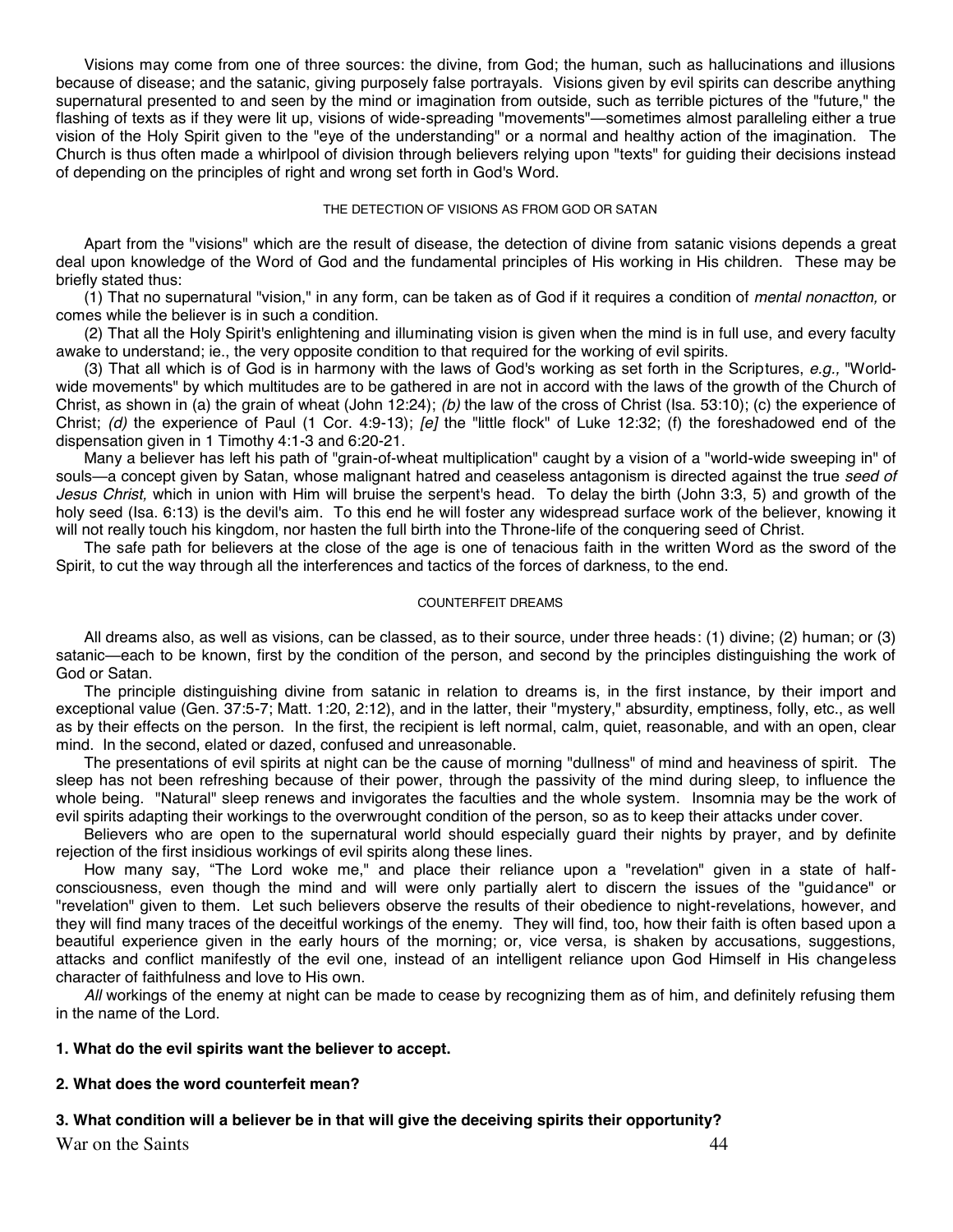# **4. What is the danger of having a mistaken location of God?**

- **5. Where is the God we worship?**  John 4:24 Eph. 1:20-23, 2:6 Heb. 1:3, 2:9, 4:14-16, 9:24
- **6. Differentiate between the true indwelling of God and a counterfeit presence.**
- **7. Give examples of counterfeit presences of God given by deceiving spirits.**

**8. How can evil spirits**' accusations make someone "confess" sin in a compulsory manner? How is this **recognized in oneself and how can it be rejected?** 

- **9. How was the Lord Jesus normally guided or led by God the Father?**  John 4:34, 5:30, 6:38
- **10. Why are evil spirits able to counterfeit the voice of God?**
- **11. What are angels sent forth to do?**  Heb. 1:6, 14
- **12. How can you detect** which is the "voice of God" and which is the "voice of the devil"?
- **13. What is the purpose of the Holy Spirit?**

**14. Explain what is counterfeit sin, counterfeit self-condemnation, counterfeits of Satan, counterfeit visions and dreams.**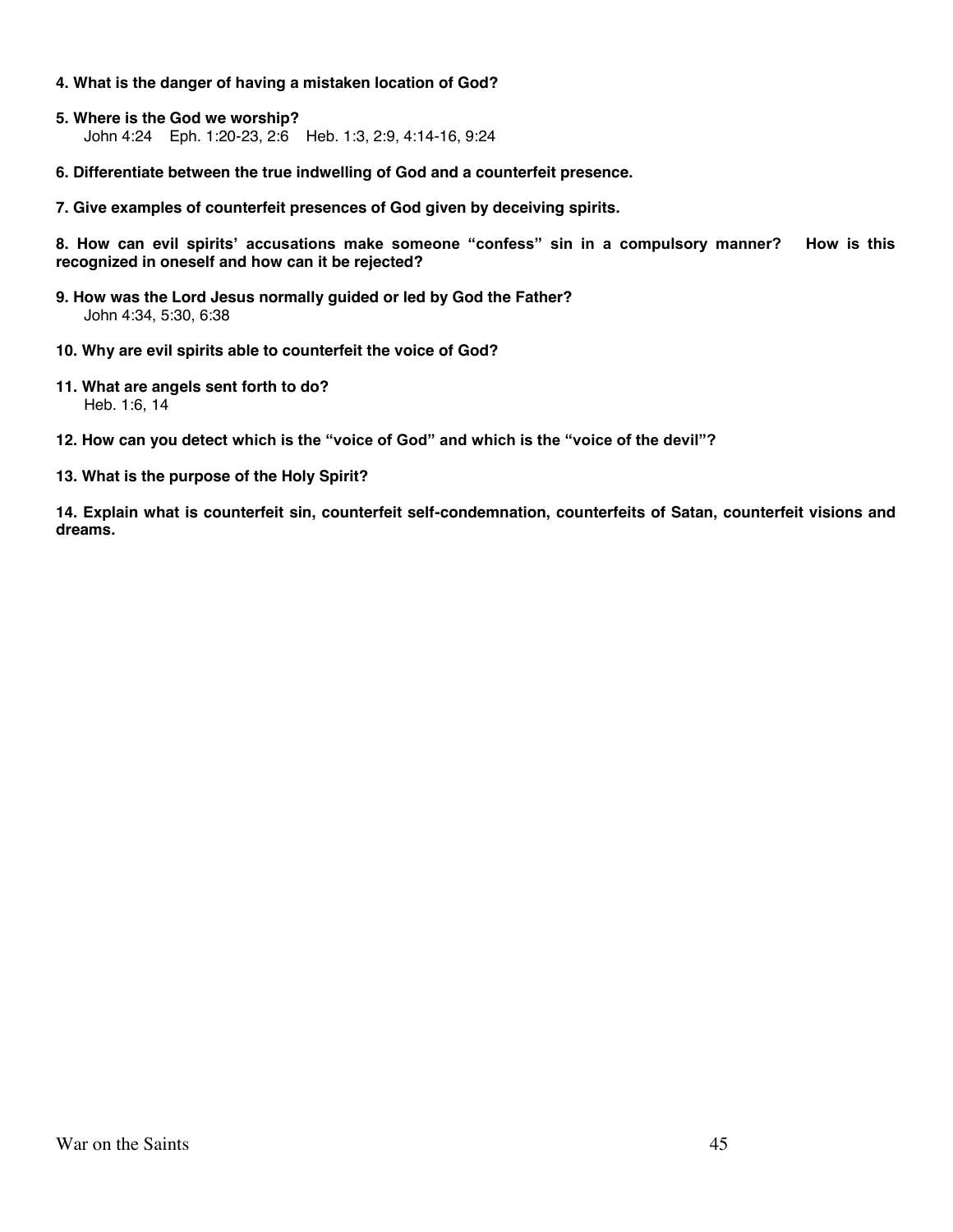# **Chapter 6**

# **Freedom for the Deceived**

The very first step toward freedom is knowledge of the truth regarding the source and nature of experiences the believer may have had since his entrance into the spiritual life—experiences which possibly may have been perplexing, or else thought with deepest assurance to be of God. THERE IS NO DELIVERANCE FROM "DECEPTION" BUT BY THE ACKNOWLEDGMENT AND ACCEPTANCE OF TRUTH. And this *facing of truth* in regard to certain spiritual and "supernatural" experiences is like a keen-edged knife to a person's self-respect and pride.

## THE HUMILIATION OF THE UNDECEIVING PERIOD

It requires a very deep allegiance to the truth which God desires should reign in the inward parts of His children for a believer to readily accept truth which cuts and humbles. The "undeceiving" is painful to the feelings. The discovery that he has been deceived is one of the keenest blows to a man who once thought that he was so "advanced," so "spiritual," and so "infallible" in his certainty of obeying the Spirit of God.

## THE DISCOVERY OF THE TRUTH OF DECEPTION

The deceived believer laid claim to positions to which he had no right, for with the entrance of truth he discovers that he was neither so advanced, nor so spiritual, nor so infallible as he had thought. He built his faith about his own spiritual condition on assumption, and left no room for doubt—that is, true doubt, such as doubting a statement that afterwards turns out to be a lie. But in due season doubt finds an entry to his mind and brings his house of infallibility to the ground. He knows now that what he thought was an "advanced" experience was only a beginning, and that he is only on the fringe of knowledge. This is the operation of truth. In place of ignorance is given true knowledge; in place of deception, truth. Ignorance, falsehood and passivity—upon these three the enemy silently builds his castles, and unobtrusively guards and uses them. But truth pulls his strongholds to the ground.

By the entry of truth the man must be brought to the place where he acknowledges his condition frankly, as follows:

- (1) I believe that it is POSSIBLE for a Christian to be deceived by evil spirits.
- (2) It is possible for ME to be deceived.
- (3) I AM deceived by an evil spirit.
- (4) WHY am I deceived?

When the deception is of long standing, the spirits of evil may get the believer himself to defend their work in him, and *through him* fight tenaciously to guard the *cause* of his deception from being brought into light, and exposed as their work. They thus get the believer himself, in effect, to take their side, and fight *for them* to keep their hold, even after he has found out his condition and honestly desires deliverance.

## THE SCRIPTURAL BASIS OF DELIVERANCE IN CALVARY'S VICTORY

The scriptural ground for obtaining deliverance is the truth concerning Christ's full victory at Calvary, through which every believer can be delivered from the power of both sin and Satan; but in actual fact the victory won at Calvary can only be applied as there is conformity to divine laws. As the deceptions of Satan are recognized, and the will of the Christian is set to reject them, he can, on the basis of the work of Christ at Calvary as set forth in Romans 6:6-13, Colossians 2:15, 1 John 3:8 and other passages, claim his deliverance from these workings of the devil in deception.

Just as there are various degrees of deception, so there are degrees of deliverance. These vary according to the understanding of the believer, and his *willingness to face all the truth about himself* and all the ground given to the enemy.

In doing this the believer needs to have a steady grasp of his standing in Christ: as identified with Him in His death on the cross, and his union with Him in spirit in His place on the Throne (Eph. 1:19-23; 2:6); and he must "hold fast," with steady faith-grip, the "Head" (Col. 2:19) as the One who is, by His Spirit, giving him grace (Heb. 4:16) and strength to recover the ground which he has ignorantly yielded to the foe. For the man himself must act to get rid of passivity; he must revoke his consent given to evil spirits to deceive, and by his own volition insist that they retire from the influence they have obtained by deceit (Eph. 4:27). Since God will not act for him in regaining the normal condition of his outer man, nor exercise his choice for him, he must stand on the vantage ground of the Calvary victory of Christ and claim his freedom.

Let us further examine the steps to freedom.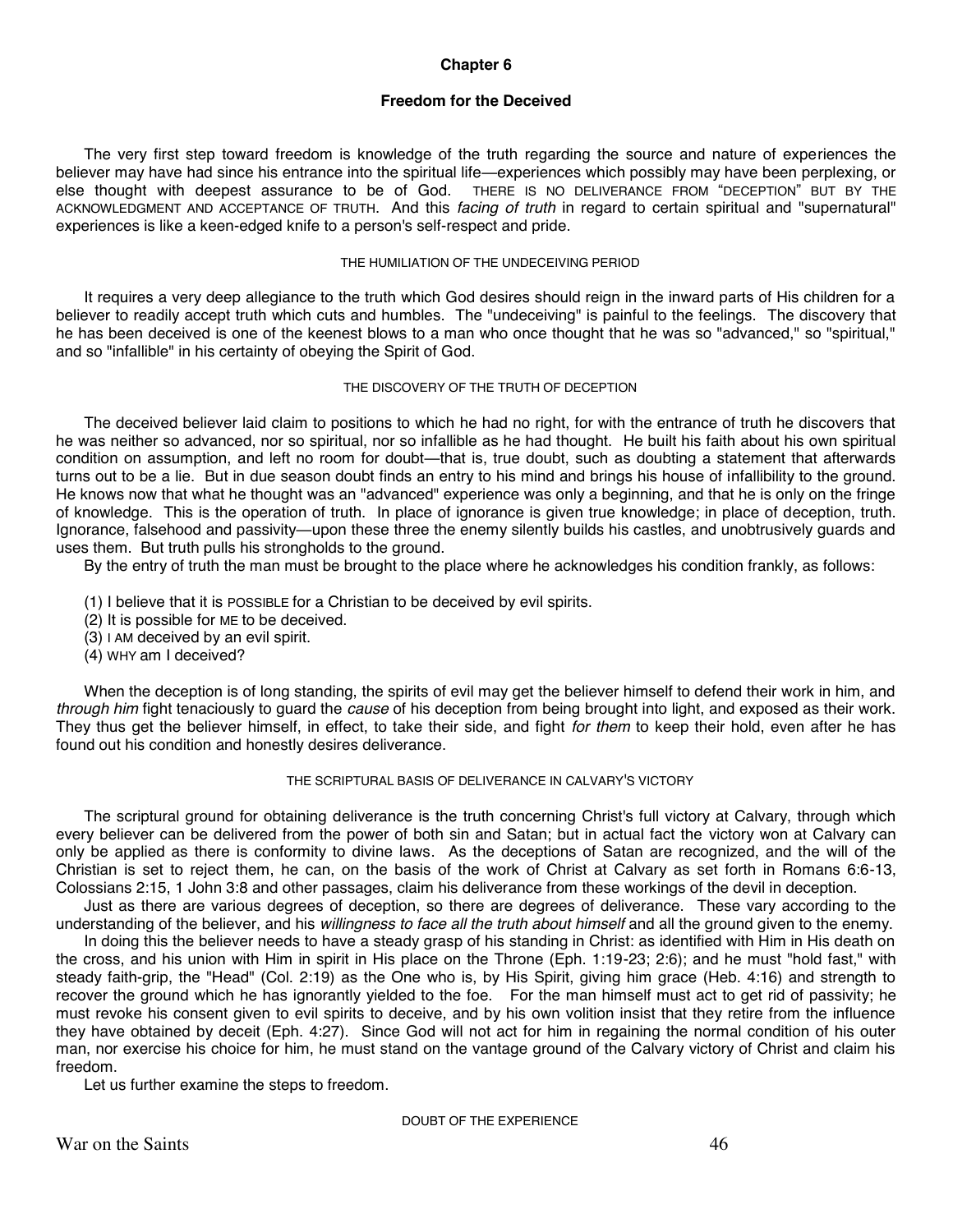(1) *Doubt of the experience or* "manifestation" *being of God.* We cannot emphasize too strongly the need of not quenching and not ignoring the first doubt, for the "doubt" is actually the initial penetration of truth to the mind, and hence the first step to deliverance. Some have instantly quenched the first doubt, fearing to "doubt God," and in doing so have closed their mind to the first ray of light which would have led them into liberty. They have looked upon doubt as temptation, and resisted it, overlooking the distinction between true and evil, right and wrong "doubt." This has its root in the mind of most Christians in associating only *evil* with such words as "judging," "criticizing," "doubting," and "enmity," "hatred," "unbelief," etc.—all of which dispositions and actions they thought to be evil, and evil only, whereas they are evil or *good* according to their source in spirit or soul, and in relation to their object. For example, "enmity" against Satan is God-given (Gen. 3:15), "hatred" toward sin is good, and "unbelief" of spirit manifestations is commanded until the believer is sure of their source (1 John 4:1).

To doubt God—which means not to trust Him—is sin; but a doubt concerning supernatural manifestations is simply a call to exercise the faculties which all spiritual believers should use to discern "good and evil." The deep doubt concerning some supernatural experiences is therefore not a "temptation" but is really the Holy Spirit moving the spiritual faculties to action according to 1 Corinthians 2:15: "He that is spiritual judgeth—ie., examineth—all *things*" the "things of God" thus being "spiritually discerned" (v. 14, KJV).

## No CONTRADICTION IN THE WORKING OF THE SPIRIT OF GOD

A doubt generally first pierces the mind either from truth pointed out by others, or arises from some flaw in the experience which arrests the attention of the believer. In the case of some supernatural manifestation, for instance, which bore the appearance of being divine, there was some slight contradiction which perplexed the soul. And as no contradictions can possibly occur in any of the workings of the Spirit of God, who is the Spirit of Truth, *one single*  contradiction is sufficient to reveal a lying spirit at work. This *axiom must not be ignored.* For instance, a believer declares under supernatural "power"—assumed to be divine—concerning one who is ill, that God purposes the restoration of that one, yet the sick one dies. This is a "contradiction" which should be fully examined, and not put aside as among things "not to be understood"; for the supernatural element in the declaration could not be of the Spirit of God, who cannot depart from truth in His revelation of the will of God.

To "prove the spirits" (1 John 4:1), so as to discern between the "Spirit of Truth" and the "spirit of error," is a clear command to the children of God, as well as to "prove all things" and "hold fast that which is good" (1 Thess. 5:21); bring "to the proof . . . with all longsuffering" (2 Tim. 4:2, mg.). To question until all things have stood the test of full examination is the safest course, and is far removed from the doubting of God Himself, in His faithfulness and love—the only doubt which is sin.

#### ADMITTANCE OF POSSIBILITY OF DECEPTION

(2) Admittance *of the possibility of deception* is the second stage in the breaking of truth upon the mind, although it may sometimes precede the doubt. To admit the *possibility* of being deceived—or mistaken—in any aspect of new experience or action, or even view of truth, is really a possibility which should be acknowledged by every believer; and yet so subtle is the deception of the enemy that almost invariably the attitude of each one is that though "others" may be open to deception, he or she is the exception to the rule.

This certainty of personal exception is so deep-seated with the most visibly deceived person that the longest battle is simply to obtain entrance to the mind for the one thought of possible deception in any point at all. The believer seems armed with unshaken assurance that though others may be misled, he certainly is not; he "beholdeth the mote" in his brother's eye and is blind—blind to the "beam" in his own. But an open attitude to truth says, "Why *not I as well as others?* May not my assurance of safety be a deception of the enemy, as much as the deception I see in others?"

Why all believers should admit the possibility of deception by deceiving spirits may be considered just here:

## THE BASIC FACT OF THE FALL

The primary fact to be recognized by every human being is the complete and utter ruin of the first creation at the Fall—when the first Adam admitted the poison of the serpent, which permeated and corrupted his whole being beyond repair. The utter corruption of the human race as a consequence is unmistakably declared in the New Testament:

³The old man, which waxeth corrupt after the lusts of deceit" (Eph. 4:22).

"Being darkened in their understanding; alienated from the life of God" (Eph. 4:18).

*"We all once lived* in the lusts of the flesh, doing the desires of the flesh and of the thoughts, and were by nature the children of wrath, even as the rest" (Eph. 2:3, mg.).

Thus the Apostle Paul described the whole race of man, Gentile and Jew, Pharisee and Publican: In all, he said, "the prince of the power of the air" has operated, as "the spirit that now worketh in the sons of disobedience."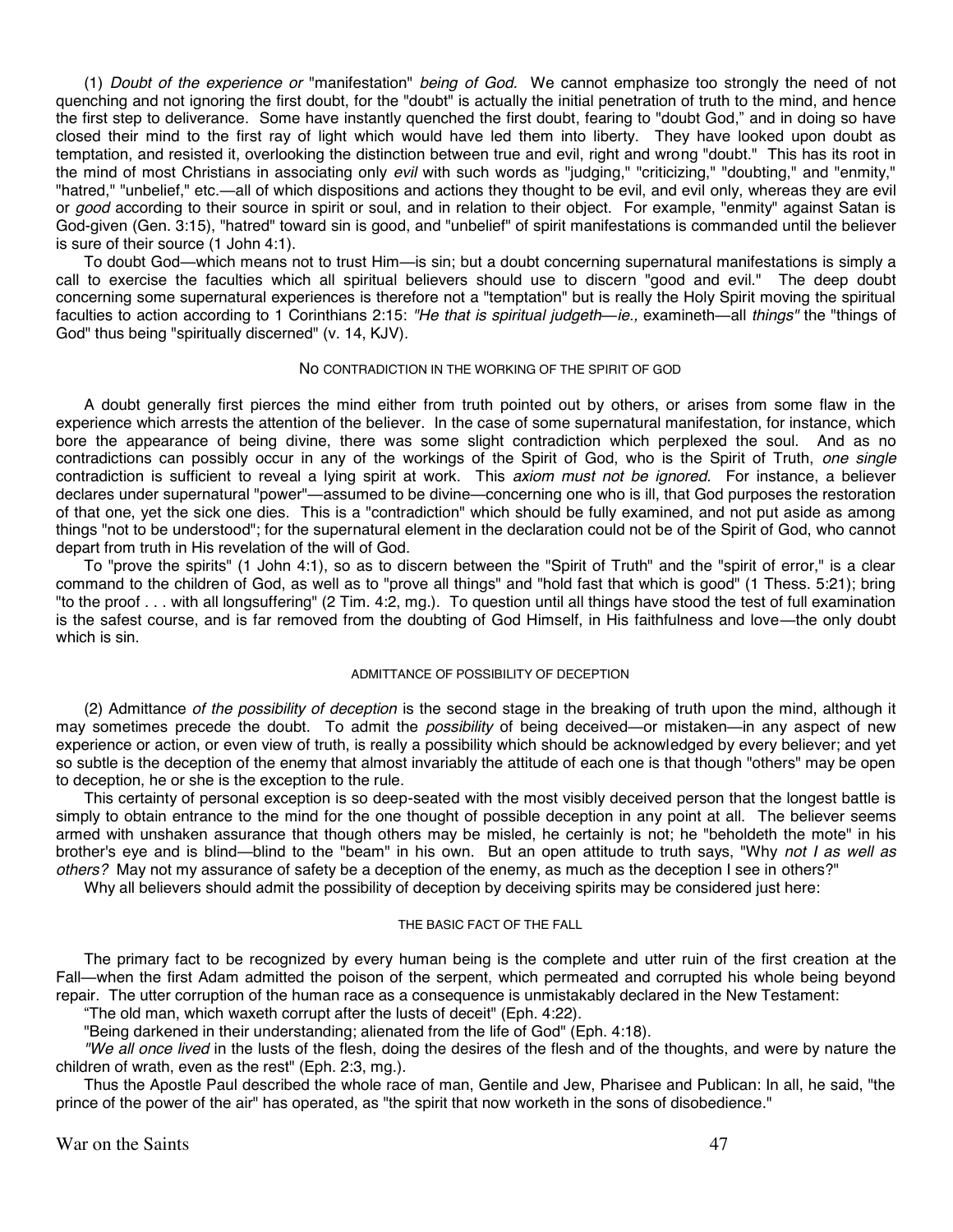The second fundamental fact—and the logical outcome of the first—is that unless regeneration by the Holy Spirit and the indwelling of the Spirit means (1) sinlessness, and (2) the present possession of a resurrection body, *not every part of a believer is yet renewed* and freed by the redemption of Calvary from the effects of the Fall. HENCE THERE is GROUND FOR THE POSSIBLE OPERATION OF DECEIVING SPIRITS. Since absolute sinlessness and the present possession of the resurrection body are not taught in the Scriptures as attainable while on earth, the chance of deception is logically and reasonably possible—even while the spirit and heart of the man is renewed by the Holy Spirit. If we come to facts of experience, the proofs are so abundant as to be beyond our capacity to handle in the limited space of this book, not only in the unregenerate world but in those who are undoubtedly children of God and spiritual believers.

If we knew ourselves and our actual condition as sinners, as depicted in God's Word, we would be in greater safety from the enemy. It is the ignorance of our true condition even with the new life from God implanted in us, and our blind confidence of safety without an intelligent basis for that assumption, which lays us open to being deceived by Satan through our very certainty of being free from his deception.

# THE DISCOVERY AND ACKNOWLEDGMENT OF DECEPTION

After admitting the possibility of deception in supernatural things, and a doubt has come into the mind whether certain "experiences," either personal or otherwise, were of God after all, the next stages are:

(3) *The discovery of the deception.* Light and truth alone can make free, and when once a doubt comes in and the man opens his mind to the truth that he is as liable to be deceived as anyone else, then to the open mind and attitude light is given (John 3:21). Sometimes the specific deception is seen at once, but more often the discovery is gradual, and patience is needed while the light slowly dawns.

Certain facts in connection with various experiences of the past, which the believer has failed to note, may now emerge into the light, and the half-truths which the Adversary had used to deceive are clearly seen: the twisting of words, the wrenching of sentences out of their context in the Scriptures—all come into view as the light is given. Then comes:

(4) *The acknowledgment of the deception.* This is now imperative. The truth must not only be faced but *owned up to,*  so that things are called by their right names, and the father of lies defeated by the weapon of truth.

## THE TACTICS OF THE ENEMY DURING THE FIGHTING-THROUGH PERIOD

When the spirits of evil see their hold coming to an end, they never let go until the cause is fully removed. They continue to attack if the thing they have attacked about still exists in any degree. When the Christian is "fighting through," the enemy has various tactics to hinder his deliverance. He may dangle a thing before the mind which is not the true cause of the deception, so as to get the believer occupied with it, while he is gaining all the time—pouring in accusations upon his victim until he is bewildered and confused: charges, accusations, blame, guilt—direct from the enemy, or indirectly through others. Accusing spirits can say "You are wrong" when you are not wrong, and vice versa; and also say you are wrong when you *are* wrong, and right when you *are* right—but it is essential that the believer does not accept blame until he is absolutely sure that it is deserved, and then not from Satan's lying spirits; they have not been appointed by God to do the convicting work of the Holy Spirit.

When once the truth has dawned upon the victim of the powers of darkness, and they no longer hope to gain by deception, their one primary attack all through—from the moment of undeceiving to final deliverance—is the perpetual charge "You are wrong," so as to keep the man in ceaseless condemnation. The poor persecuted believer then is likely to go to God and try to get victory over "sin," but in vain. The more he prays, the more he appears to sink into a hopeless bog. He seems to himself to be one mass of "sin," without hope of freedom. But it is victory over *the powers of*  darkness—not sin—that he needs, and he will quickly prove this when he recognizes the true cause of his trouble and lays hold of the Calvary victory over Satan.

#### THE WEAPON OF SCRIPTURE

In fighting back to freedom, the believer must wield Scripture as the divinely provided weapon for victory over evil spirits. The verses used with immediate effect, and giving evidence of relief, indicate the specific nature of any attack. They show by the efficacy of the weapon used the immediate cause of the conflict—as the believer reasons back from the effectiveness of the weapon to the cause of the warfare. For instance, if the text wielded is that Satan is the "father of lies," and the believer declares that he refuses all his lies, and this brings liberty from the oppression of the enemy, it indicates that the enemy is attacking with some of his deceptive workings. Then the believer should not only refuse all his lies, but pray, "Lord, *destroy all the devil's lies to me."*

All this simply means is that in the path to freedom the deceived believer must act intelligently. He must *know the truth,* and when the truth is received and acted upon he is set free. In going down into deception the intelligence is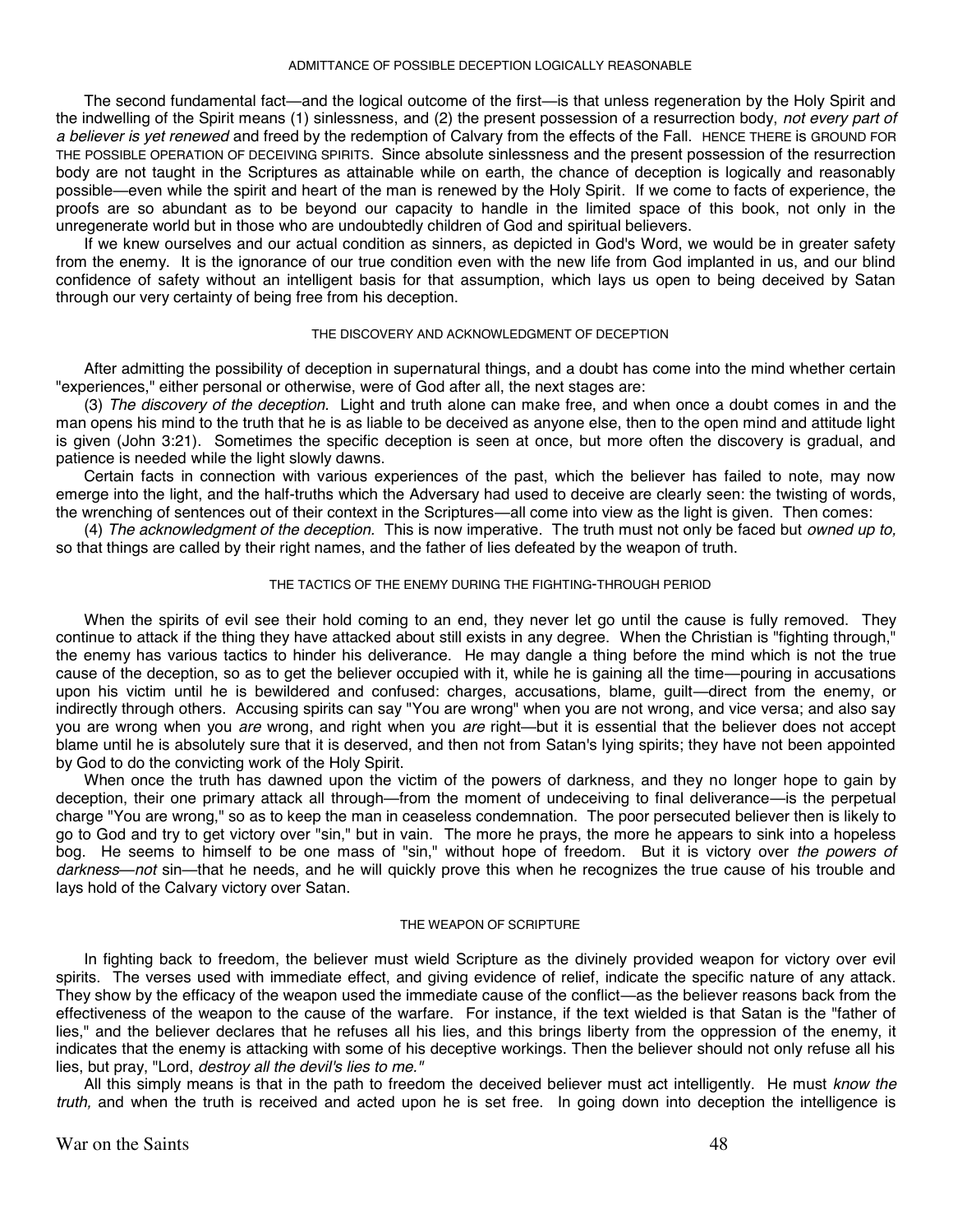unused, but in recovering freedom he must act with deliberate knowledge; ie., he goes down "passively," but he must emerge to liberty actively, by the action of his whole being.

Force must be used against force. The deceiving spirits may suggest that this is "self-effort," and attempt to again deceive the man into taking a passive attitude-so beware!

A few brief suggestions for attitude and action may be added here in condensed form, for the guidance of any who are seeking freedom from the enemy's power:

(1) Keep claiming the power of the blood (Rev. 12:11).

(2) Pray for light, and face the past.

(3) Resist the devil persistently in your spirit.

(4) Never give up hope.

(5) Avoid all introspection.

(6) Live and pray for others, and thus keep your spirit in full aggressive and resisting power.

Again it may be said:

(1) Stand daily on Romans 6:11 as the *attitude* to sin.

(2) Resist the enemy (James 4:7) daily on the ground of the blood of Christ (Rev. 12:11).

(3) Live daily for others; live outward, and not inward.

# STANDING ON ROMANS 6:11, A WEAPON OF VICTORY

"Stand daily on Romans 6:11"—what does this mean? It has reference to the attitude of the believer: reckoning himself "dead unto sin . . . in Christ Jesus." It is a declaration of death—a gulf of death—to evil spirits as well as sin.

To resist the enemy on the ground of the blood of Christ means wielding the weapon of the finished work of Christ, by faith: believing that Jesus' death for sin frees the trusting believer from the *guilt* of sin; that Jesus' death to sin on the cross, and the believer's death with Him, frees the Christian from the *power* of sin; and that Jesus' death-victory on Calvary frees the believer also from the power of Satan.

A condensed form of the principles and conditions for deliverance from the deception of evil spirits in any degree may be given as follows:

(1) Recognition of the possibility of deception.

(2) Admission of actual deception.

(3) An attitude of neutrality toward all past spiritual experiences until truth concerning them is ascertained.

(4) Refusal of all ground to evil spirits.

(5) The taking of the position of death to sin (Rom. 6:11).

(6) The detection and refusal of all that belongs to deception.

(7) The understanding of the criterion of the true, normal condition so as to gauge signs of deliverance.

(8) Active usage of the faculties so that they reach the normal condition.

In another, briefer form, a summary of the steps to deliverance may be given as follows:

(1) Recognize persistently the true cause of bondage; i.e.*,* the work of an evil spirit or spirits.

(2) Choose to have absolutely nothing to do with the powers of darkness. Frequently declare this.

(3) Do not talk or worry about their manifestations. Recognize, refuse, and *then ignore them.*

(4) Refuse and reject all their lies and excuses, as they are recognized.

(5) Notice the thoughts, and the way in which they come, and when—and immediately declare the attitude of Romans

6:11 against all the interferences of the enemy.

Hindrances to deliverance from deception may again be given here briefly, as:

(1) Not knowing it is possible to be deceived.

(2) Thinking God will not allow a believer to be deceived.

(3) Saying "I am safe under the blood," without intelligent knowledge of the conditions.

(4) Saying "I have no sin."

(5) Saying "I am doing all that God wants, so all must be right"—without seeking to *understand* what the will of the Lord is (Eph. 5:10-17).

Some hints on overcoming passivity of mind are as follows:

(1) Act as far as you can, doing what you can.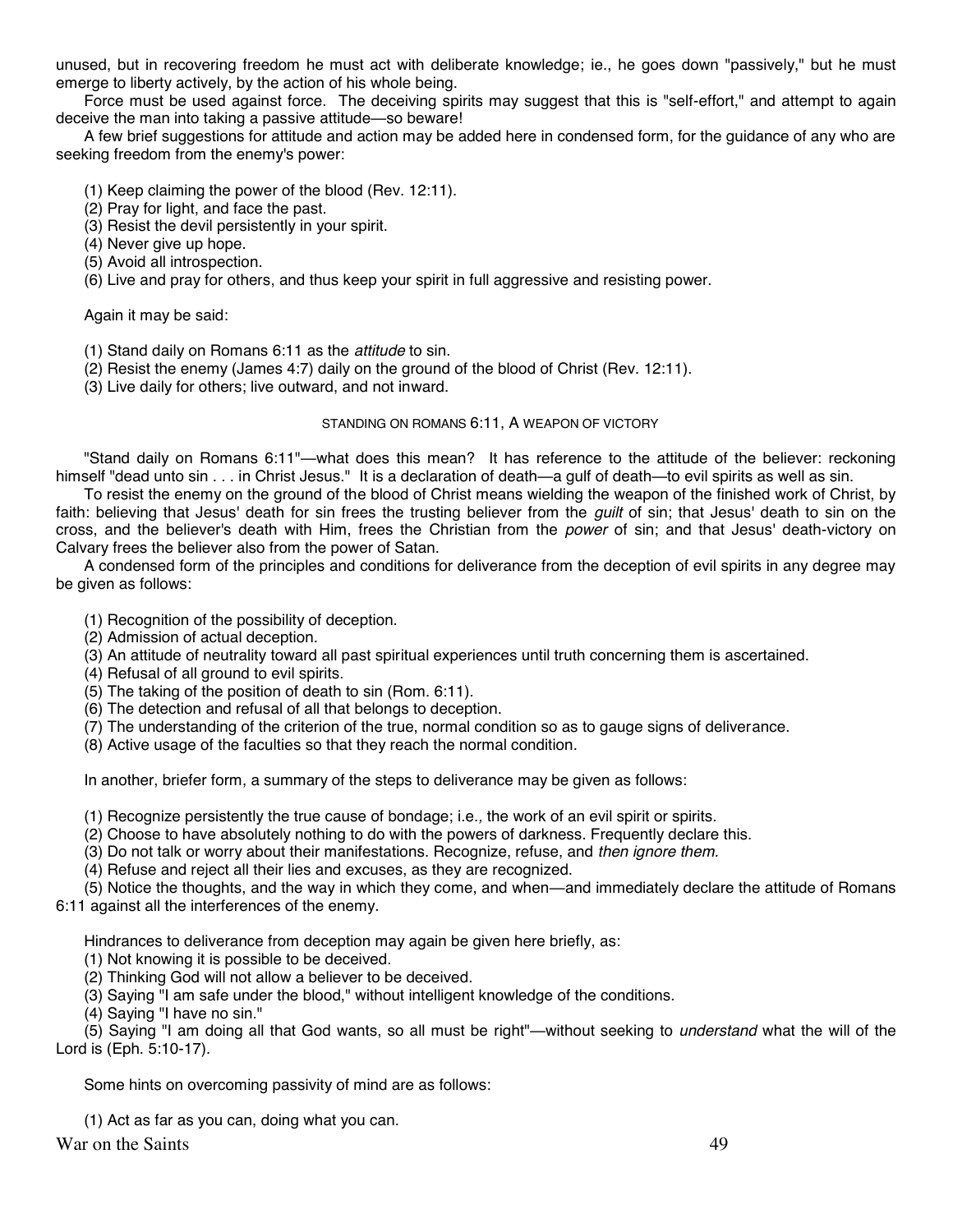(2) Take the initiative, instead of passively depending on others.

(3) Decide for yourself in everything you can. Do not lean on others.

(4) Live in the moment; watch and pray step by step.

(5) Use your mind, and *think*—think over all you do, and say, and are.

## NAMING THE ATTACK A FACTOR IN VICTORY

Naming the "attack" is a great factor for victory. For example, an attack may be made to hinder; then the believer must be on guard against all hindrances, seen and unseen, which the hinderer is placing in his way. Or it may be to make him impatient; then he must be on guard regarding all things liable to test his patience. The sooner the attack is recognized and named, the quicker the weapon can be called into use to destroy it.

It may be a flood of accusations of wrongdoing which need to be recognized, or tested as to their truth. When the accusing spirit charges a person with some specific wrong over a certain thing, and the believer surrenders that thing to God, if the accusation does not then pass away it shows that it is not the true ground for the accusation, but there is some other cause hidden from view. The believer should then seek light from God upon the hidden causes, according to John 3:21, and *refuse* the cause of the accusation without knowing what it is, saying, "I refuse the cause of this attack, whatever it is, and I trust the Lord to destroy it"

## THE IMPORTANCE OF KNOWING ONE'S NORMAL CONDITION

It is essential, and indispensable for full deliverance from deception by evil spirits, that a believer knows the standard of his normal condition, for with this gauge before him he can judge his degree of deliverance—physically, intellectually and spiritually—so as to fight through with steady volition and faith until every faculty is free, and he stands as an unshackled man in the liberty wherewith Christ has made him free.

As he judges himself by this criterion he may say, "Things are not the same as they were"; so he then fights through by prayer to his normal condition. The deceiving spirits will suggest all kinds of excuses to stop the man's advance to freedom; *e.g.,* if he is forty years of age, they will suggest that "the mind cannot be as vigorous as it was at twenty"; or "overwork is the cause of your being below what you should be." But he must not accept reasons which appear to be "natural."

Some practical ways of keeping the mind in its normal working condition may be briefly suggested as follows:

(1) ONE'S ATTITUDE TOWARD THE PAST. There should be no regrets, or brooding over things done or undone. Evaluation is an ordinary operation of the mind when thinking over the past, but it can be entangled into an evil kind of thinking which is generally described as "brooding." The believer must learn to discern for himself if he is simply "thinking" or is being drawn into a state of regretting or brooding.

For victory in one's life there must be victory in regard to the past, with all its failures. The *good* events of the past cause no trouble to the mind, only those involving real or supposed *evil.* They should be dealt with by coming to God on the ground of 1 John 1:9, and thus the believer will be delivered.

(2) ONE'S ATTITUDE TOWARD THE FUTURE. The same may be said about the action of the mind with regard to the future. It is lawful to think of the past and *think* of the future, so long as the evil state of "brooding," brought about by sin, or Satan, is not yielded to.

(3) ONE'S ATTITUDE TOWARD EVIL SPIRITS. They must not be permitted to interfere; the believer should see to it that no new ground is given to them for deception.

(4) ONE'S ATTITUDE TOWARD THE PRESENT MOMENT. There should be a steady concentration of mind upon the duties of the moment, keeping it in active readiness for use as occasion requires. This does not mean ceaseless activity, of course. Activity of the mind so that it is never at rest can be a symptom of deception.

# THE WEAPON OF THE WORD OF GOD

The believer must understand that the regaining of the facile use of his faculties, and the maintenance of his mind in healthy condition after recovery from passive surrender to evil spirits, will mean a steady fight with the powers of darkness—requiring the use of the weapons of warfare given in the Word of God. Weapons, for instance, such as the truth in the text "Sufficient for the day is the evil thereof," for resisting brooding over the past, or torturing pictures of the future; "Resist the devil and he will flee from you," when the pressure of the enemy is severe; and other "fighting" texts, which will prove truly to be the "sword of the Spirit" to thrust at the enemy in the "evil day" of his onslaught upon the escaping believer.

War on the Saints 50 (5) THE STEADY ATTITUDE OR ACTION OF ONE'S WILL. In keeping the mind in normal working condition, free from the interference of the enemy, the believer should maintain the attitude of having his will steadily set: ie., "I *will* that my mind shall not be passive"; "I *will* to have full control of my faculties, and to use them"; "I *will* to recognize everything that comes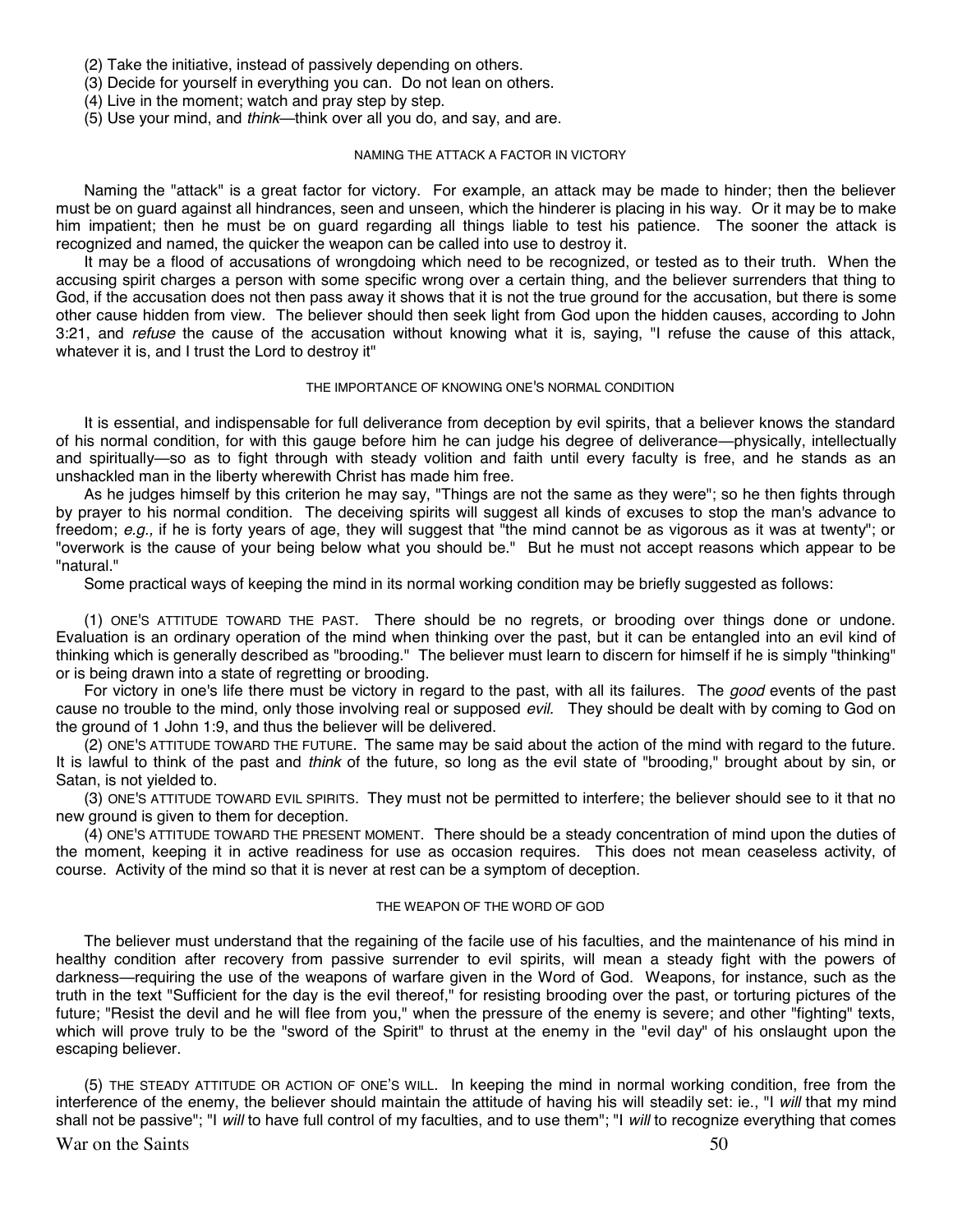from the enemy"—each of which declares the CHOICE of the man, rather than his *determination* to do these things. The powers of darkness are not affected by mere determination—ie., resolve—but they are rendered powerless by the act of the will definitely *choosing,* in the strength given by God, to stand against them.

These steps to deliverance which have been given deal with THE PRACTICAL ASPECT OF THE BELIEVER'S ACTIONS. On the divine side, the victory has *been won,* and Satan and his deceiving spirits *have been conquered;* but the actual liberation of the believer demands his *active cooperation with the Holy Spirit*, plus the steady exercise of his volition—choosing freedom instead of bondage. This will result in the normal use of every faculty of his being, set at liberty from the bondage of the enemy.

"He that doeth the truth cometh to the light," said the Lord (John 3:21). Evil spirits hate scrutiny, and so work under cover with deception and lies. The believer must come to the light of God for His light upon all spiritual experiences (as well as in all other departments of life) if he is to "cast off the works of darkness" (Rom. 13:12) and put on the armor of God-the armor of light.

**1.** What is the first step from deliverance from "deception"?

- **2. What are the three things the enemy uses to build his castles and unobtrusively guards and uses them?**
- **3. What does the truth do to these castles?**

**4. When the entry of truth comes to a deceived believer and he frankly acknowledges his position what must he realize?** 

**5. What is the scriptural ground for obtaining deliverance?** 

Rom. 6:6-13 Eph. 1:19-23, 2:6, 4:27 Col. 2:15, 19 Heb. 4:16, 27 1 John 3:8

**6. Show how judging, criticizing, doubting, enmity, hatred and unbelief are necessary actions to have liberty from evil.** 

1 Cor. 2:15 1 John 4:1

**7. What is the primary fact every human should recognize?**  2 Cor. 4:4 Eph. 2:3, 4:18, 22

**8. What are some of the tactics of the enemy during the fighting through period?** 

**9. What is the great weapon the believer can use when fighting back to freedom?** 

**10. In going down into deception the intelligence is \_\_\_\_\_\_, but in recovering freedom he must act with deliberate knowledge; ie., he goes down "passively," but he must emerge to liberty actively, by the action of his whole being.** 

- **11. What are some attitudes and actions one can h**ave for freedom from the enemy's power?
- **12. What does it mean to stand on Romans 6:11?**
- **13. What does it mean to resist the enemy on the ground of the blood of Christ?**
- **14. What should be done when you recognize how you are being attacked?**
- **15. Why is it necessary for a believer to know what the standard of his normal condition is?**
- **16.** Why should there be no "regrets" or brooding over things done or undone? 1 John 1:9
- **17. Give examples of a steady attitude or action of the will.**
- **18. Why are the powers of darkness not affected by mere determination? What are they rendered powerless by?**
- **19. What does the believer need for light upon all spiritual experiences?**  Rom. 13:12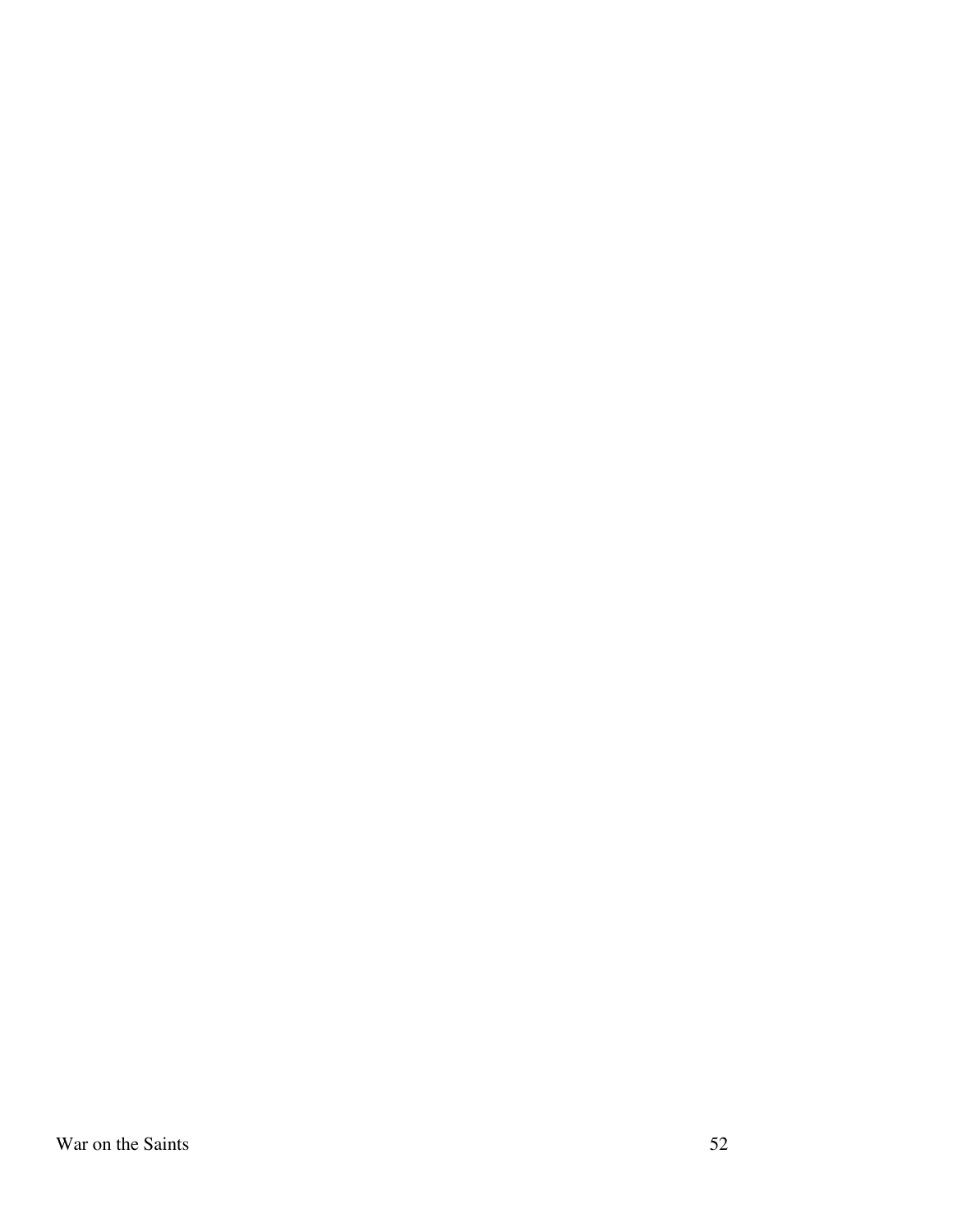### **Chapter 7**

## **Volition and the Human Spirit**

It is now necessary to see from the Scriptures the true way in which God works in the believer, for the principle of cooperation with God rather than passive control by Him must be fully understood.

Briefly, it may be said that the Holy Spirit dwelling in the regenerate human spirit energizes and works through the faculties of the soul and the members of the body only in and with the active cooperation of the WILL of the believer. In other words, God, though in the spirit of the man, does not use the man's hand apart from the "I will use my hand" of the man himself.

#### COOPERATION WITH GOD DOES NOT MEAN AUTOMATIC WORKING

When Paul, in Colossians 1:29, spoke of "His working, which worketh in me mightily," he first said, "I labor according to His working." Did the "I labor" mean that his hands and feet and mind worked automatically in response to a divine energizing, as an engine works in response to the steam? No. At the back of the "I labor" was the full action of Paul's will, saying "I choose to labor," and "as I labor, God's power and energy energizes me in the acting," so that it is "I who live and move and work," and "yet not I, but Christ— the 'Spirit of Christ'—in me" (see Gal. 2:20; Phil. 1:19).

It was so in the Greater-than-Paul, who said, "I came not to do Mine own will, but the will of Him that sent Me," and "The Son can do nothing of Himself." And yet He said also, "My Father worketh hitherto and I *work"* and "The works that I do shall ye do also"! He had a separate will, but He came not to do His own will but the will of the Father, and He was doing the Father's will when He said to the one who sought His healing power, "I *will*, be thou clean."

Thus it should be in the life of the believer. Granted the essential union of his will with the will of God, and the energizing power of the Holy Spirit, by his own deliberate choice of harmony with that holy will the believer is actively to use his will in ruling himself in spirit, soul and body. God dwelling in his spirit cooperates with him through his exercised power of choice.

#### GOD GOVERNS THE RENEWED MAN BY His CO-ACTING WILL

For deliverance from the power of sin and protection from deceiving spirits in their workings, it is important to have a clear understanding of God's purpose in redemption. God created man with dominion over himself. This dominion was to be exercised by Adam's acts of will, even as it was by his Creator. But man fell, and in his fall he yielded his will to the rule of Satan who, from that time, by the agency of his evil spirits, has ruled the world through the enslaved will of fallen man. Christ, the Second Adam, came, and, taking the place of man, chose obedience to the Father's will, and never for one moment diverged from His perfect cooperation with that will. In the wilderness He refused to exercise His divine power at the will of Satan, and even while suffering in Gethsemane His will never wavered in the choice of the Father's will. As man He willed the will of God right through, becoming obedient even unto death, thus regaining for regenerated man not only reconciliation with God but liberty from Satan's thralldom, and the restoration of man's renewed and sanctified will to its' place of free action, deliberately and intelligently exercised in harmony with the will of God.

Christ worked out for man upon Calvary's cross salvation of spirit, soul and body from the dominion of sin and Satan; but that full salvation is worked out in the believer through the central action of the will, as he deliberately chooses the will of God for each department of his tripartite nature.

The will of the man united to the will of God—and thus having the energizing power of God working with his volition (That is, his power of choice, or his willing consent (Ed.).)—is to rule his (1) "own spirit" (see Prov. 25:28; 1 Cor. 14:32); (2) *thoughts or mind* (Col. 3:2) inclusive of all the soul-powers; and (3) *body* (1 Cor. 9:27). And when, by the appropriation of God's freeing power from slavery to sin and Satan, the believer regains free action of his will so that he gladly and spontaneously wills the will of God, and as a renewed man retakes dominion over spirit, soul and body, he reigns in life "through . . . Jesus Christ" (Rom. 5:17).

But the natural man does not reach this stage of renewal and liberation of his will without first knowing the regeneration of his own human spirit. God is not in fallen man until the moment of his *new birth* (Eph. 2:12; 3:16; John 3:5-8). He must be "begotten of God." The very fact of such a begetting being necessary declares the non-existence of divine life in him previously. It is essential to understand, however, that after this begetting the regenerated man does not, as a rule, immediately become a spiritual man, ie*.,* a man wholly dominated by and walking after the spirit.

## THE "NATURAL" VERSUS THE "SPIRITUAL" MAN

At first the regenerated man is but a "babe in Christ," manifesting many of the characteristics of the natural man in jealousy, strife, etc., until he apprehends the need of a fuller reception of the Holy Spirit to dwell in his regenerated spirit making it God's sanctuary.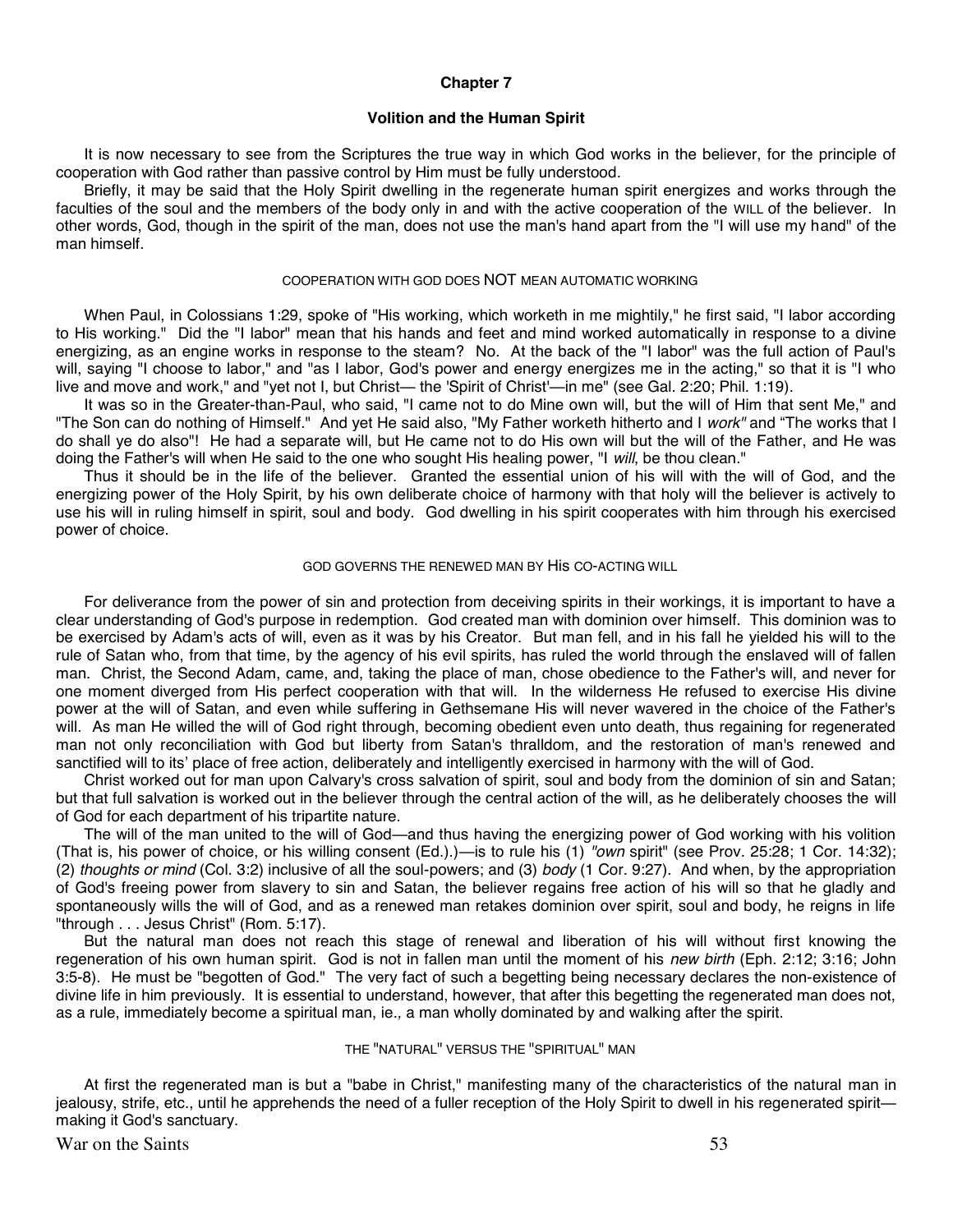The unregenerate man is wholly dominated by soul and body. The regenerate man has his spirit (1) quickened, and (2) indwelt by the Holy Spirit, yet may be governed by soul and body because his spirit is compressed and bound. The spiritual man has his spirit liberated from bondage to the soul (Heb. 4:12) to be the organ of the Holy Spirit in mind and body.

It is then that, by the Holy Spirit's power, his volition is brought into harmony with God in all His laws and purposes, and the whole outer man into self-control. Thus it is written, "The fruit of the Spirit . . . is self-control" (Gal. 5:23, mg.). It is not only love, joy, peace, longsuffering and gentleness, manifested through the channel of the soul—the personality—but in a true dominion over the "world" of himself the fruit is: (1) every thought brought into captivity, in the same obedience to the will of the Father as was manifested in Christ (2 Cor. 10:5); (2) his spirit "ruled" also from the chamber of the will, so that he is of a "cool spirit" and can keep back or utter at his will what is in his spirit as well as what is in his mind (Prov. 17:27); and (3) his body so obedient to the helm of the will that it is a disciplined and alert instrument for God to energize and empower—an instrument to be handled intelligently as a vehicle for service, and not any longer master of the man, or the mere tool of Satan and unruly desires.

#### THE CALL TO DECISIVE ACTION OF THE WILL

All this is made fully clear in the New Testament Epistles. "Our old man was crucified with Him" is said of us in light of the work of Christ at Calvary; but the believer who desires this fact made personally true in his life is called upon to declare his attitude of choice with decisive action, both in the negative and positive positions. The apostle appeals again and again to the redeemed believer to act decisively with his will, as the following few passages show:

| Negative                                            | Positive                                                                     |
|-----------------------------------------------------|------------------------------------------------------------------------------|
| "Cast off the works of darkness."<br>Rom. 3:12      | "Put on the armor of light"<br>Rom. 13:12                                    |
| "Put away the old man." Eph. 4:22.                  | "Put on the new man" Eph. 4:24                                               |
| "Put off the old man with his doings"<br>Col. 3:9   | "Put on the new man"<br>Col. 3:10                                            |
| "Put to death your members."<br>Col. 3:5            | "Present your members unto God"<br>Rom. 6:13                                 |
| "Put off the body of the flesh."<br>Rom. 6:13       | "Put on the Lord Jesus and make<br>no provision for the flesh"<br>Rom. 13:14 |
| See also:<br>"Take up the whole armor" Eph. 6:15-16 |                                                                              |

"Put on a heart of compassion." Col. 3:12 "Put on the whole armor of God. Eph. 6:11

All these passages describe a decisive act of the will, not toward exterior things but toward things in an unseen, immaterial sphere. They incidentally show the effect in the spiritual sphere of a man's volitional action. They also emphasize the effect of the decisive use of the will of man—when it acts in harmony with the liberating power of Christ. Christ has done the work on Calvary's cross, but that work is applied in fact through the action of the believer's own will, acting as if he himself had power to "cast off" the invisible works of darkness. He finds with this action of his will the coworking of the Spirit of God—making the casting off effectual.

In saving the man, God calls him into co-action with Himself, to "work out his own salvation," for it is the Holy Spirit who works with and in him, to enable him to will and to do God's pleasure (Phil. 2:12-15).

## GOD CALLS A MAN INTO CO-ACTION FOR HIS OWN SALVATION

God gives to the man in the hour of his regeneration the decisive liberty of will to rule over himself, as he walks in fellowship with God. And by this restoration of a will free to act in choosing for God, Satan loses *his power.* Satan is the god of this world, and he rules the world through the will of men enslaved by him—enslaved not only directly but indirectly, by his inciting men to enslave one another and to covet the power of "influence," whereas they should work with God to restore to every man the freedom of his own personal volition, and the power of choice to *do* right because it is right—the power obtained for them at Calvary.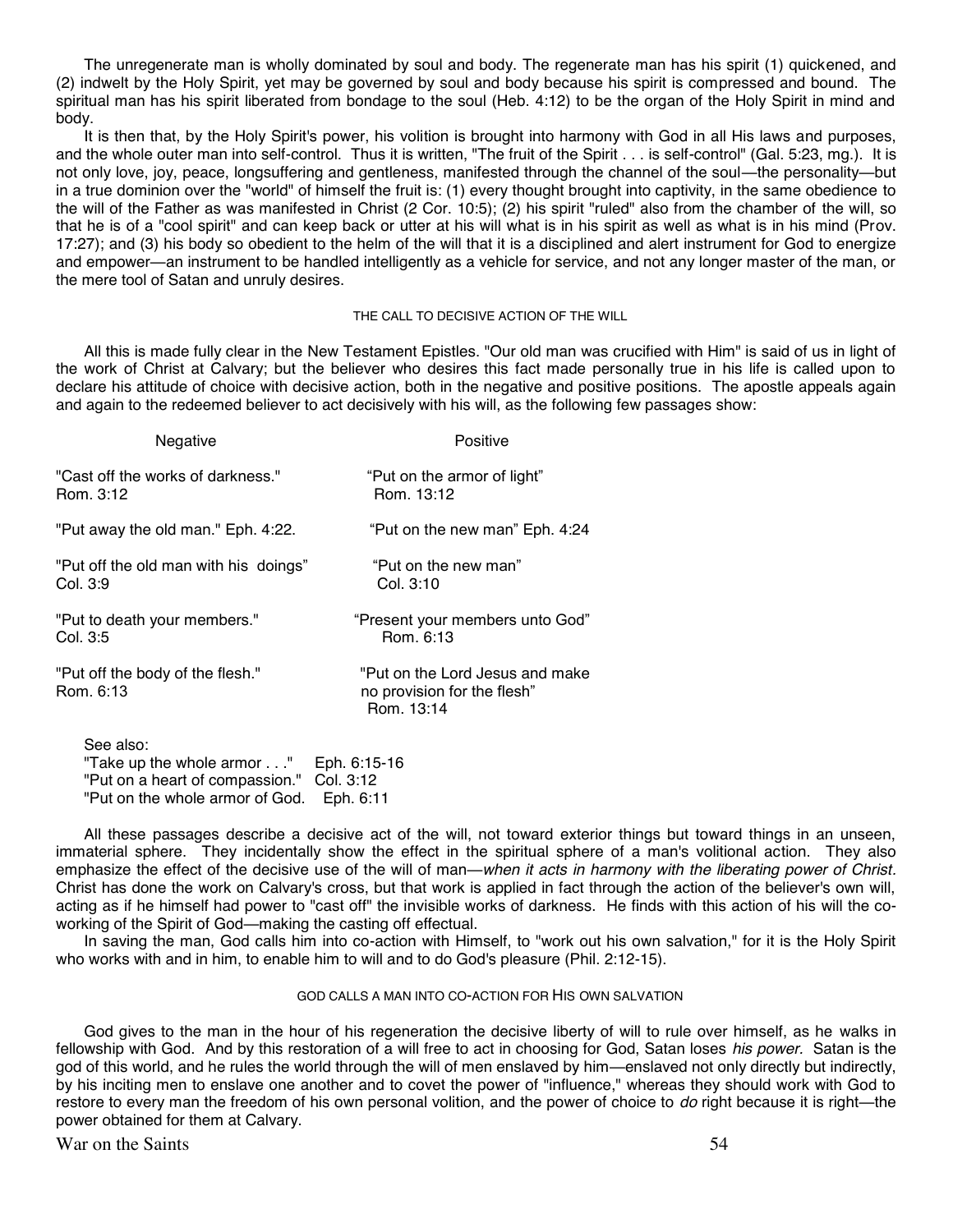In this direction we can see the working of the world-rulers of darkness in the realm which they govern, directly in atmospheric influence and indirectly through men, in (1) hypnotic suggestions, (2) mind reading, (3) manipulation of the will, and other forms of invisible force, sometimes employed for the supposed good of others.

The danger of all forms of healing by "suggestion," and all kindred methods of seeking to benefit men in physical or mental ways, lies in their bringing about a *passivity of the will* and *mental powers* which lays them open to satanic influences later on.

## THE BELIEVER'S RIGHT OF DECISION OF WILL

The liberation of the will from its passive condition and control by the prince of this world takes place when the believer recognizes his right of choice and begins deliberately to place his will on God's side, thus choosing the will of God. Until the will is fully liberated for action, it is helpful for the believer to assert his decision frequently by saying, "I choose the will of God, and I refuse the will of Satan." The soul may not even be able to distinguish which is which, but the declaration is having effect in the unseen world. God definitely works by His Spirit in the man as he chooses His will, energizing him through his volition continually to refuse the claims of sin and Satan; and Satan is thereby rendered more and more powerless, while the man is stepping out into the salvation obtained potentially for him at Calvary . . . and God is gaining once more a loyal subject in a rebellious world.

On the part of the believer the action of the will is governed by the understanding of the mind: ie*.,* the mind sees what to do, the will chooses to do it, and then from the spirit comes the power to fulfill the choice of the will and the percept of the mind. For example, the man (1) sees that he should speak, (2) he chooses or wills to speak, (3) he draws upon the power in his spirit to carry out his decision. This presumes a knowledge of how to use the spirit and involves the necessity of knowing the laws of the spirit, so as to cooperate fully with the Holy Ghost.

#### THE SPIRIT ENERGIZED BY THE HOLY SPIRIT AT THE BACK OF THE WILL

But the believer thus cooperating with God in the use of his volition must understand that the choice of the will is not sufficient alone, as we see by Paul's words in Romans 7:18: To will is present with me, but to do ... is not." Through the spirit, and by the strengthening of the Holy Spirit in the "inward man" (the regenerate human spirit (Bishop Moule)—Eph. 3:16), is the liberated will—desiring and determined to do God's will— empowered to carry out its choice. "It is *God* which worketh in you ... to will," ie*.,* to enable the believer to decide or choose. Then it is "God which worketh in you ... to do His good pleasure" (Phil. 2:13, KJV), ie*.,* He energizes the believer with power to carry out the choice.

In short, God gives the power to do—acting from the spirit where He dwells. But the believer needs to understand the use of his spirit as clearly as he understands the use (1) of his will, (2) of his mind, or (3) of his body. He must know how to discern the sense of his spirit so as to understand the will of God, before he can do it.

## THE DISTINCT ORGANISM OF THE SPIRIT

That the human spirit is a distinct organism, separate from the soul and body, is very clearly recognized in the Scriptures-as these few verses show:

"The spirit of man."\_\_\_\_\_\_ 1 Cor. 2:11

"My spirit prayeth."\_\_\_\_\_\_ 1 Cor. 14:14

³The Spirit Himself beareth witness with our spirit." \_\_\_\_\_Rom. 8:16

"... my spirit. . ."\_\_\_\_\_\_\_\_\_\_\_\_1 Cor. 5:4

"Relief in my spirit." \_\_\_\_\_\_\_2 Cor. 2:13 (See also Psalm 77:3, 6; Dan. 7:15; Ezek. 3:14; Ezek 11:19; Rom. 7:6; Acts 19:21; 2 Cor. 7:13; 1 Cor. 6:18)

There is also a "separation of soul and spirit" required and carried out by the Word of God—the sword of the Spirit; so we are informed in Hebrews 4:12. This is because of the Fall. The spirit which had been in union with God—which once ruled and dominated the soul and body-fell from it's predominant position into the vessel of the soul (Faussett) and could no longer rule. In the "new birth," which the Lord told Nicodemus was necessary for every man, the regeneration of the fallen spirit takes place. "That which is born of the Spirit is spirit" (John 3:6); "a *new* spirit will I put within you" (Ezek. 36:26). And through cognizance of the death of the old creation with Christ, as set forth in Romans 6:6, is the new spirit liberated, divided from the soul, and joined to the Risen Lord. "Dead to the law . . . joined to Another"; "Having died . . . that we might serve in newness of the spirit" (Rom. 7:4-6).

The believer's life is therefore to be a walk "after the spirit," minding "the things of the spirit" (Rom. 8:4-5). In the Revised Version (of 1881), at these verses, the word "spirit" is not written with a capital "S," denoting the Spirit of God, but with a small "s," referring to the spirit of man. (See also The New Berkeley Version and Weymouth's New Testament in Modern Speech (Ed.).) But the believer can only thus walk "after the spirit" if the Spirit of God dwells in him (Rom. 8:9).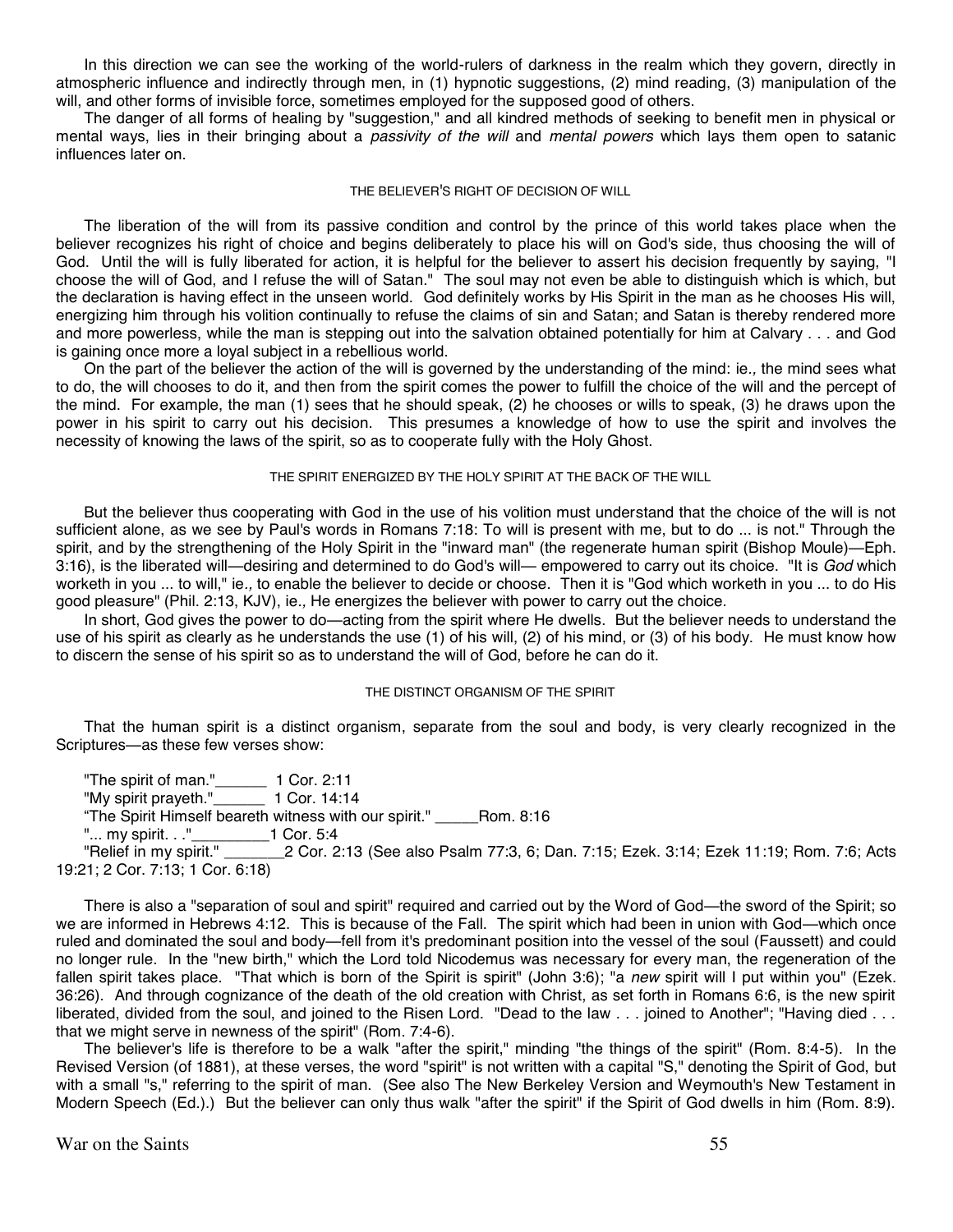The Holy Spirit lifts one's spirit to the place of rule over soul and body—"flesh," both ethically and physically—by joining it to the Risen Lord, and making it "one spirit" with Him (1 Cor. 6:17).

That the believer retains volitional control over his own spirit is the important point to note, for through ignorance he can withdraw his spirit from cooperation with the Holy Spirit, and thus, so to speak, "walk after the soul," or "after the flesh"—unwittingly. A surrendered will to do the will of God is therefore no guarantee that he is doing that will; he must understand what the will of the Lord is (Eph. 5:17), and for the doing of that will must seek to be filled in spirit to the utmost of his capacity.

The knowledge that the Spirit of God has come to indwell the shrine of the spirit is not enough to guarantee that the believer will continue to walk in the spirit and not fulfill the lusts of the flesh (Gal. 5:16). If he wishes to truly "live" in the realm of the Spirit and know His power, he must learn how to "walk" with the Spirit. And for this, he must understand how to "combine" and "compare" spiritual things with spiritual (1 Cor. 2:13, RV and KJV), so as to interpret truly the things of the Spirit of God—exercising the spirit faculty by which he is able to examine all things, and so discern the mind of the Lord.

Such a believer should know how to walk after the spirit, so that he does not quench its action, movements or admonitions as it is moved or exercised by the Spirit of God—cultivating its strength by use, so that he becomes "strong in spirit" (Luke 1:80), and a truly spiritual man of "full age" in the Church of God (1 Cor. 2:6; Heb. 6:1).

#### How BELIEVERS IGNORE THE HUMAN SPIRIT

Many believers are not even aware that they have a spirit. At the other extreme, however, some people imagine that every experience which takes place in the realm of their senses is spirit-based—or perhaps even directly "of the Spirit." These believers consider everything which takes place in their inner life to be His working.

In each of these cases the man's own spirit is left out of account. In the first instance, the believer's religious life is, if we may say so, "spiritually mental," that is, the *mind* is illuminated and enjoys spiritual truth, but what "spirit" means he does not clearly know. In the second instance the believer is really "soulish," although he thinks he is spiritual. And in the case where the believer thinks that the Holy Spirit's indwelling means every movement is of Him, he becomes dangerously open to the deception of evil spirits counterfeiting the Holy Spirit, because without discrimination he attributes all inner "movements" or experiences to Him.

#### THE HUMAN SPIRIT CO-WORKING WITH THE HOLY SPIRIT

Walking "after the spirit" and "minding the spirit"—these expressions do not merely mean mind and body are subservient to the spirit, but they denote the man's own spirit co-working with the Holy Spirit in his daily life, and in all the occasions of life. To do this, the believer needs to know the laws of the spirit—not only the conditions necessary for the Holy Spirit's working but the laws also governing his own spirit, so that it may be kept open to the Spirit of God.

When the Holy Spirit takes the spirit of man as His sanctuary, evil spirits attack the spirit to get it out of co-working with God. They seek to deceive the mind, their object being to close the outlet of the Spirit of God dwelling at the center. And yet, when the man is "spiritual" and the mind and body is subservient to the spirit, the spiritual forces of Satan can come into DIRECT CONTACT with the spirit—and then follows the "wrestling" referred to by Paul (Eph. 6:12).

If the man is ignorant of the laws of the spirit, especially the tactics of Satan, he is liable to yield to an onslaught of deceiving spirits by which they (1) force his spirit into strained ecstasy, or elation, or else (2) press it down, as it were, into a vice. In the former case he is given "visions" and revelations which appear to be divine, but afterwards are proved to have been of the enemy, by their passing away with no results; in the latter, the man sinks into darkness and deadness as if he had lost all knowledge of God.

## THE BELIEVER'S CONTROL OVER HIS SPIRIT

When the believer understands these direct onslaughts of wicked spirits, he becomes able to discern the condition of his spirit and to retain control over it— refusing all forced elation and strain and resisting all weights and pressure to drive it below the normal state of poise—so that it is capable of cooperation with the Spirit of God.

The danger of the human spirit acting out of cooperation with the Holy Spirit and becoming driven or influenced by deceiving spirits is a very serious one, yet it can be increasingly detected by those who walk softly and humbly with God. For instance, a man is liable to think his own masterful spirit is an evidence of the power of God because in other directions he sees the Holy Spirit using him in winning souls. In another instance, one may have a flood of indignation inserted into his spirit which he pours out thinking it is all of God, though others shrink and are conscious of a harsh note which is clearly not of God.

This influence on the human spirit by evil spirits counterfeiting the divine workings—or even the workings of the man himself, because he is out of co-working with the Holy Spirit—needs to be understood and detected by the believer who seeks to walk with God. He needs to know that because he is spiritual his spirit is open to two forces of the spirit-realm, and that if he thinks only the Holy Spirit can influence him in the spiritual sphere he is likely to be misled. If such were so,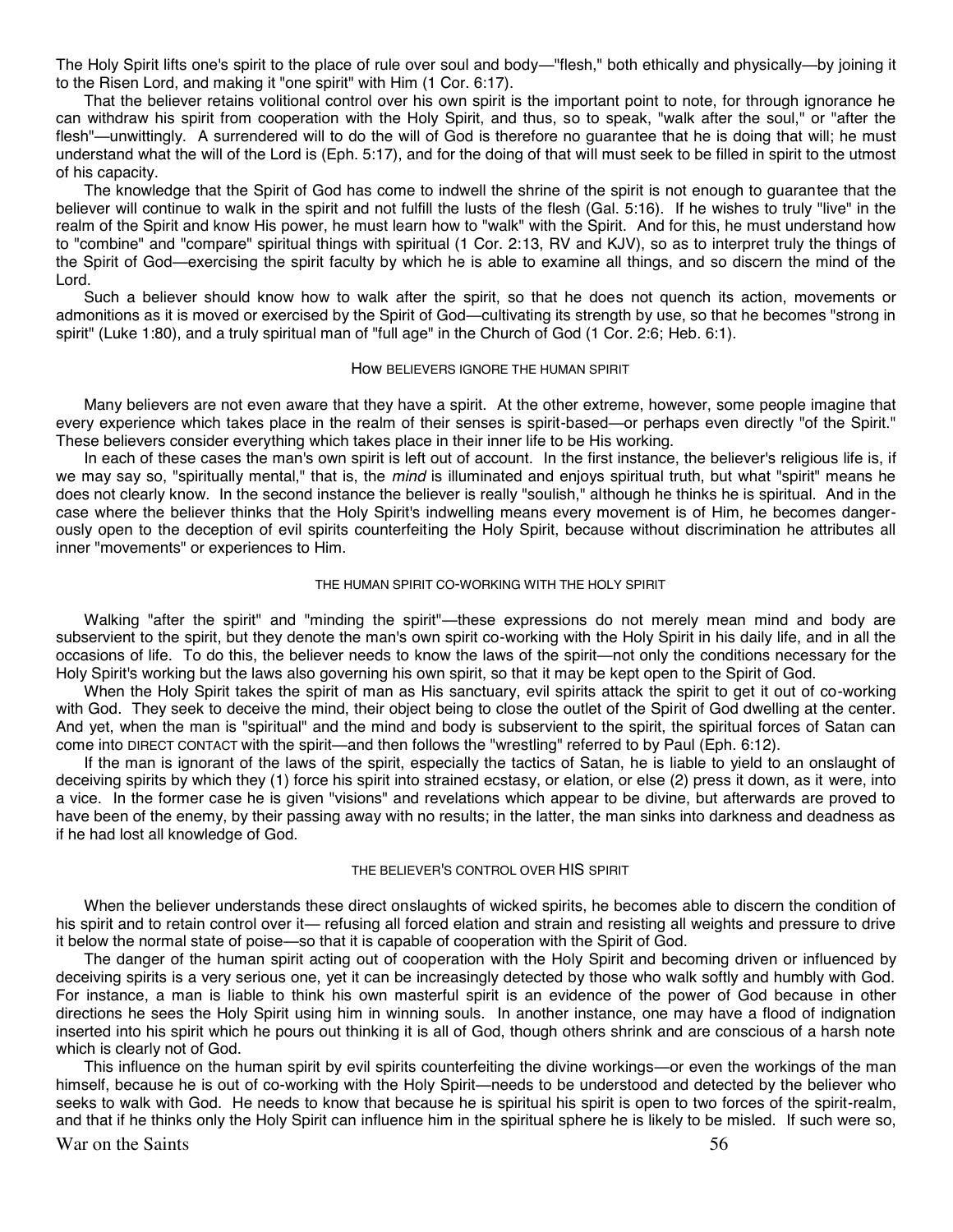he would become infallible; but he needs to watch and pray, and seek to have the eyes of his understanding enlightened to know the true workings of God.

## SOME LAWS GOVERNING THE TRUE SPIRIT LIFE

Some of the laws governing the spirit life may be summarized briefly as follows:

(1) The believer must know what is spirit, and how to give heed to the demands of the spirit and not quench it: *e.g.,* a weight comes on his spirit, but he goes on with his work, putting up with the pressure; he finds the work hard, but he has no time to investigate the cause . . . until at last the weight becomes unendurable, and he is forced to stop and see what is the matter— whereas he should have given heed to the claims of the spirit at the first, and in a brief prayer taken the "weight" to God, refusing all pressure from the foe.

(2) He should be able to read his spirit, and know at once when it is out of cooperation with the Holy Spirit, quickly refusing all attacks which are drawing his spirit out of the poise of fellowship with God.

(3) He should know when his spirit is touched by the poison of the spirits of evil (Their "fiery darts" (Eph. 6:16), to be quenched by the shield of faith.) —by the injection, for instance, of sadness, soreness, complaint, grumbling, fault-finding, touchiness, bitterness, feeling hurt, jealousy, etc.—all direct from the enemy to the spirit He should resist all sadness, gloom and grumbling injected into his spirit—for the victory life of a freed spirit means joyfulness (Gal. 5:22). Believers ordinarily think that sadness has to do with their disposition, and so yield to it without a thought of resistance or reasoning out the cause. If they were asked if a man with a strong disposition to steal should yield to it, they would at once answer "no"; yet they yield to other "dispositions" less manifestly wrong without a question.

In the stress of conflict, when the believer finds that the enemy succeeds in reaching his spirit with any of these "fiery darts," he should know how to pray immediately against the attack, asking God to destroy the causes of it. It should be noted that this touching of the spirit by the various things just named is not a manifestation of the "works of the flesh" assuming the believer is one who knows the life after the spirit—but they will quickly reach the sphere of the flesh if not recognized and dealt with in sharp refusal and resistance.

(4) He should know when his spirit is in the right position of dominance over soul and body, and not driven beyond due measure by the exigencies of conflict or environment. There are three conditions of the spirit which the believer should be able to discern and deal with:

- (a) The spirit depressed, ie*.,* crushed or down."
- *(b*) The spirit in its right position, in poise and calm control.
- (c) The spirit drawn out beyond "poise," when it is in strain, or driven, or in "flight."

When the man walks after the spirit, and discerns it to be in either of the wrong conditions, he knows how to "lift" it when it is depressed; and how to check the overaction by a quiet act of his volition when it is drawn out of poise by overeagerness, or the drive of spiritual foes.

## SOME LIGHT ON TRUE GUIDANCE AFTER THE SPIRIT

As to "guidance," the believer should understand that when there is no action in his spirit, he should use his mind. If in everything there must be the "Amen´ in the spirit, there is no use for the brain at all, but *the spirit does not always*  speak. There are times when it should be left in abeyance. In all guidance the mind decides the course of action-not only from the feeling in the spirit but by the light in the mind.

In coming to a decision, the deciding is an act of mind and will, based upon either the mental process of reasoning or the sense of the spirit, or both, i.e.:

# (1) Decision by mental process, *reasoning,* or

(2) Decision by *sense* of the spirit; ie., movement, impelling; drawing or restraint; spirit as if "dead"—no response; contraction of spirit; openness of spirit; fullness of spirit; compression of spirit; burden on spirit; wrestling in spirit; resisting in spirit. (See Acts 18:5; 19:21; 20:22)

God has three ways of communicating His will to men. By (1) vision to the mind, which is very rare; (2) understanding by the mind; and (3) consciousness to the spirit, that is, by light to the mind and consciousness in spirit. In true guidance, spirit and mind are of one accord, and the intelligence is not in rebellion against the leading in the spirit—as it is so often in counterfeit guidance by evil spirits, when the man is compelled to act in obedience to what he thinks is of God, supernaturally given, and fears to disobey.

This all refers to guidance from the subjective standpoint, but it must be emphasized in addition that all *true guidance from God is in harmony with the Scriptures.* The "understanding\*\* of the will of God by the mind depends upon the mind being saturated with the knowledge of the written Word; and true "consciousness in the spirit" depends upon its union with Christ through the indwelling Spirit of God.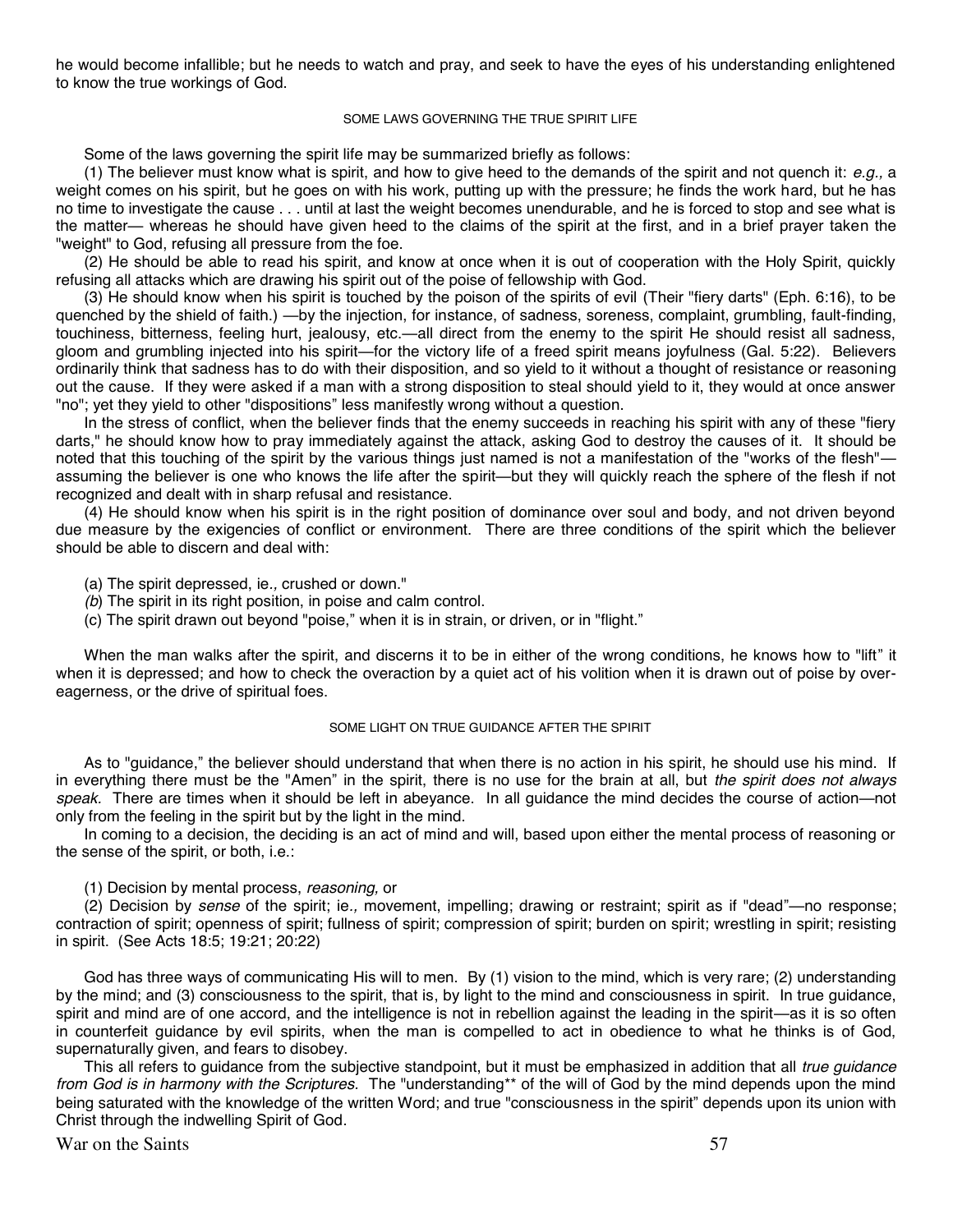The mind should never be dropped into abeyance. The human spirit can be influenced by the mind, therefore the believer should keep his mind in purity, and unbiased, as well as having an unbiased will. Passivity can be produced by seeking for a "leading" in the spirit all day, when there may be no action in the spirit to go by. When there is no movement, or "draw," or "leading" in the spirit, then the mind should be used in reliance upon the promise of God: "The meek will He guide in judgment" (Ps. 25:9). An example of this use of his mind when Paul had no consciousness in his spirit of any special guidance from God is clearly given by him when he wrote to the Corinthians that in one matter he had commandment (1 Cor. 7:10), but in another he said, "I have no commandment of the Lord, but I give my judgment" (1 Cor.  $7:25$ ). In the one case he had the quidance through his spirit; in the other he used his mind, and clearly said so see verse 40: "after my judgment."

Through ignorance a large majority of believers walk "after the soul," ie*.,* their mind and emotions, and think they are "walking after the spirit." The satanic forces know this right well, and use all their wiles to draw the believer to live in his soul or body, sometimes flashing visions to the mind, or giving exquisite sensations of joy, buoyancy of life, etc., to the body—and the believer "walks after the soul" and "after the body" as he follows these things, believing that he is following the Spirit of God.

Depending upon supernatural things given from outside or on spiritual experiences in the sense realm checks the inward spiritual life through the spirit. By these experiences of the senses, instead of living in the true sphere of the spirit the believer is drawn out to live in the outer man of his body; and ceasing to act from his center, he is caught by the outer workings of the supernatural in his environment and loses the inner cooperation with God. The devil's scheme is therefore to make the believer cease walking after the spirit, and to draw him out into the realm of soul or body. Then the spirit, which is the organ of the Holy Spirit in conflict against a spiritual foe, drops into abeyance and is ignored, because the believer is occupied with the sense-experience. It is then practically out of action, either for guidance, or power in service, or conflict.

#### THE COUNTERFEIT OF THE HUMAN SPIRIT

Evil spirits then seek to create a counterfeit of the spirit. If the believer is ignorant of the tactics of the enemy in this way, he lets go the true spirit-action (or allows it to sink into disuse) and follows the counterfeit spiritual feelings, thinking he is walking after the spirit all the time.

When this true spirit-action ceases, the evil spirits suggest that God now guides through the "renewed mind," which is an attempt to hide their workings and the man's disuse of his spirit. Upon the cessation of the spirit's cooperation with the Holy Spirit, with counterfeit "spirit" feelings taking place in the body, what follows is counterfeit light to the mind, reasoning, judging, etc.—the man thus walking after *mind and body*, and not after the spirit, with the true illumination of the mind which comes from the full operation of the Holy Spirit.

To further interfere with the true spirit life, the deceiving spirits seek to counterfeit the action of the spirit in burden and anguish. This they do by first giving a fictitious "divine love" to the person, the faculty receiving it being the affections. When these affections are grasped fully by the deceivers, the *sense* of love passes away, and the man thinks he has lost God and all communion with God. Then follow feelings of constraint and restraint, which will develop into acute suffering—which the believer thinks is in the spirit, and of God. Now he *goes by these feelings*, calling them "anguish in the spirit," "groaning in the spirit," etc., while the deceiving spirits, through these sufferings given by them in the affections, compel the man to do their will.

All physical consciousness of supernatural things, and even undue consciousness of natural things, should be refused, as this diverts the mind from walking after the spirit and sets it upon the bodily sensations. Physical consciousness is also an obstacle to the continuous concentration of the mind, and in a spiritual believer an "attack" of physical "consciousness" made use of by the enemy may break concentration of the mind and bring a cloud upon the spirit. The body should be kept calm, and under full control; excessive laughter should be avoided, and all "rushing" which rouses the physical life to the extent of dominating mind and spirit. Believers who desire to be "spiritual" and of "full age" in the life in God should avoid excess, extravagance, and extremes in all things (see 1 Cor. 9:25-27).

Because of the domination of the physical part of the man, and the emphasis placed upon supernatural experiences in the body, the body is made to do the work of the spirit and is forced into a prominence which hides the true spirit life. It *feels* the pressure, feels the conflict, and thus *becomes the locus of the sense instead of it being the spirit.* These believers do not perceive *where* they feel. If they are questioned as to *where* they "feel," they cannot answer. They should learn to discriminate, and know how to discern the feelings of the spirit, which are neither emotional (soulish) nor physical. (See, for example, Mark 8:12; John 13:21; Acts 18:5, KJV.)

The spirit may be likened to an electric light. If the man's spirit is in contact with the Spirit of God, it is full of light; apart from Him it is in darkness. Indwelt by Him, "the spirit of man is the lamp of the Lord" (Prov. 20:27). The possibilities and potentialities of the human spirit are only known when the spirit is joined to Christ and, united to Him, is made strong to stand against the powers of darkness.

The great need of the Church is to know and understand the laws of the spirit, so as to co-work with the Spirit of God in fulfilling the purpose of God through His people. But the lack of knowledge of the spirit life has given the deceiving spirits of Satan the opportunity for the deceptions of which we have spoken in the previous pages of this book.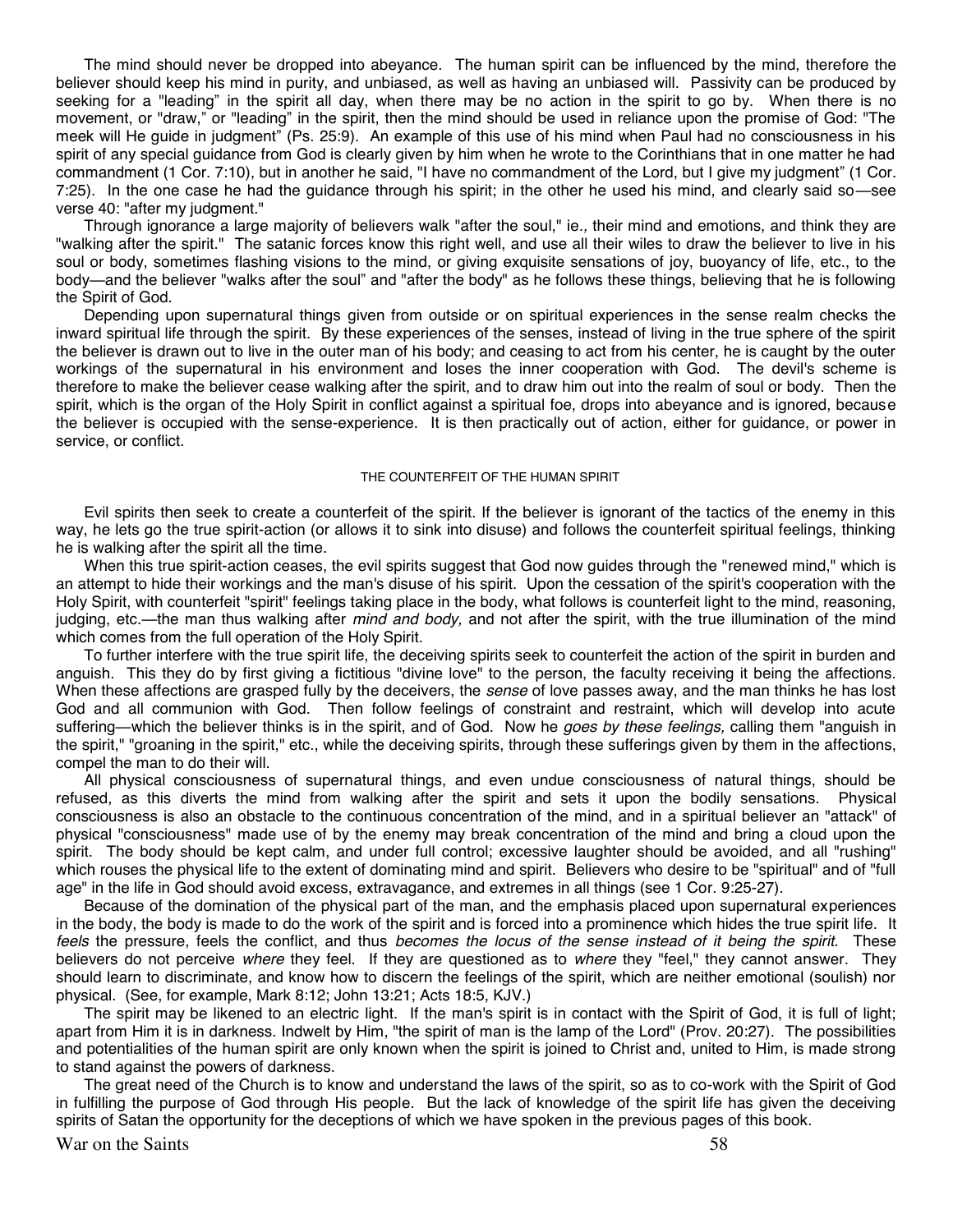- **1. Show how Paul worked in cooperation with God.**  Gal. 2:20 Phil. 1:19 Col. 1:29
- **2.** Explain what Adam's act of the will brought about.
- **3. Show how Christ cooperated with God the Father.**
- **4.** What was God's purpose in redemption? Prov. 25:8 Rom. 5:17 1 Cor. 14:32 Col. 3:2
- **5. Is God in fallen man?**  John 3:5-8 Eph. 2:1-2, 12, 3:16
- **6. If a newly regenerated person has his spirit quickened and indwelt by the Holy Spirit why does he still need his spirit liberated from bondage?**

Prov. 17:27 2 Cor. 10:5 Gal. 5:23 Heb. 4:12

**7. Give examples from the Bible how redeemed believers acted decisively with their will.** 

**8. How is co-action with God brought out in Phil. 2:12-15?**

**9. How does Satan rule the world?** 

**10. When will the liberation of the will from its passive condition and control by the prince of this world take place in a believer?** 

**11. Give an example of how the action of the will is governed by the understanding of the mind.** 

**12. Why is a believers use of his will not sufficient in carry**ing out God's will? Rom. 7:18

**13. Distinguish between soul and spirit. Should you be ruled by soul or spirit? Distinguish between spirit and Spirit.** 

Ezek. 36:26 John 3:6 Luke 1:80 1 Cor. 2:6, 6:16 Rom. 7:4-6, 8:4-5, 9 Heb. 6:1

**14. What problems arise when you cannot discriminate between the natural senses and the spirit?** 

**15.** How do the spiritual forces of Satan react when man's spirit co**-works with the Holy Spirit?** 

- **16. Give examples of how evil spirits counterfeit the Holy Spirit?**
- **17. What are some of the laws governing the spirit life?**
- **18. What should the believer use when there is no action in his spirit?**
- **19.** What are some examples of decision by "sense" of the spirit?
- **20. What are three ways God communicated His will to men?**

**21. True guidance from God must be in harmony with the \_\_\_\_\_\_\_\_\_\_\_\_.** 

**22. What problems arise when you seek a** "**leading**" **in the spirit when there is none? In this case what state of mind should you have?** 

**23. What effect is there on the spirit when you live by the experiences of the senses instead of living in the true sphere of the spirit? (example** – **sense of love)** 

**24. What should be done with physical consciousness of supernatural things and undue consciousness of natural things? Why?**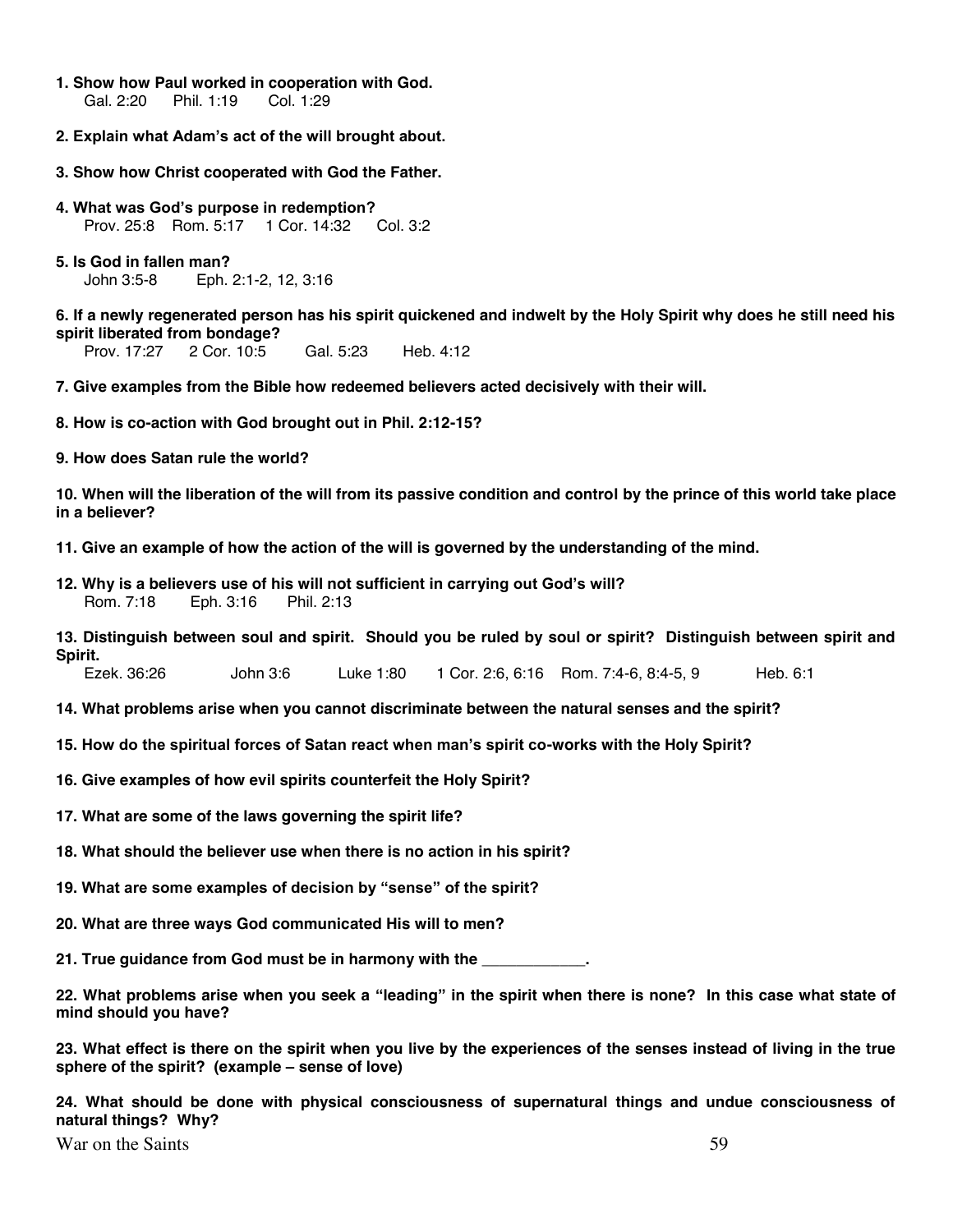- **25.** What should believers who desire to be "spiritual" avoid? 1 Cor. 9:25-27
- **26. Using the Scriptures below show how to discriminate between the feelings of the spirit from the feelings of the physical part of man.**<br>Mark 8:12 John 13:

John 13:21 Acts 18:5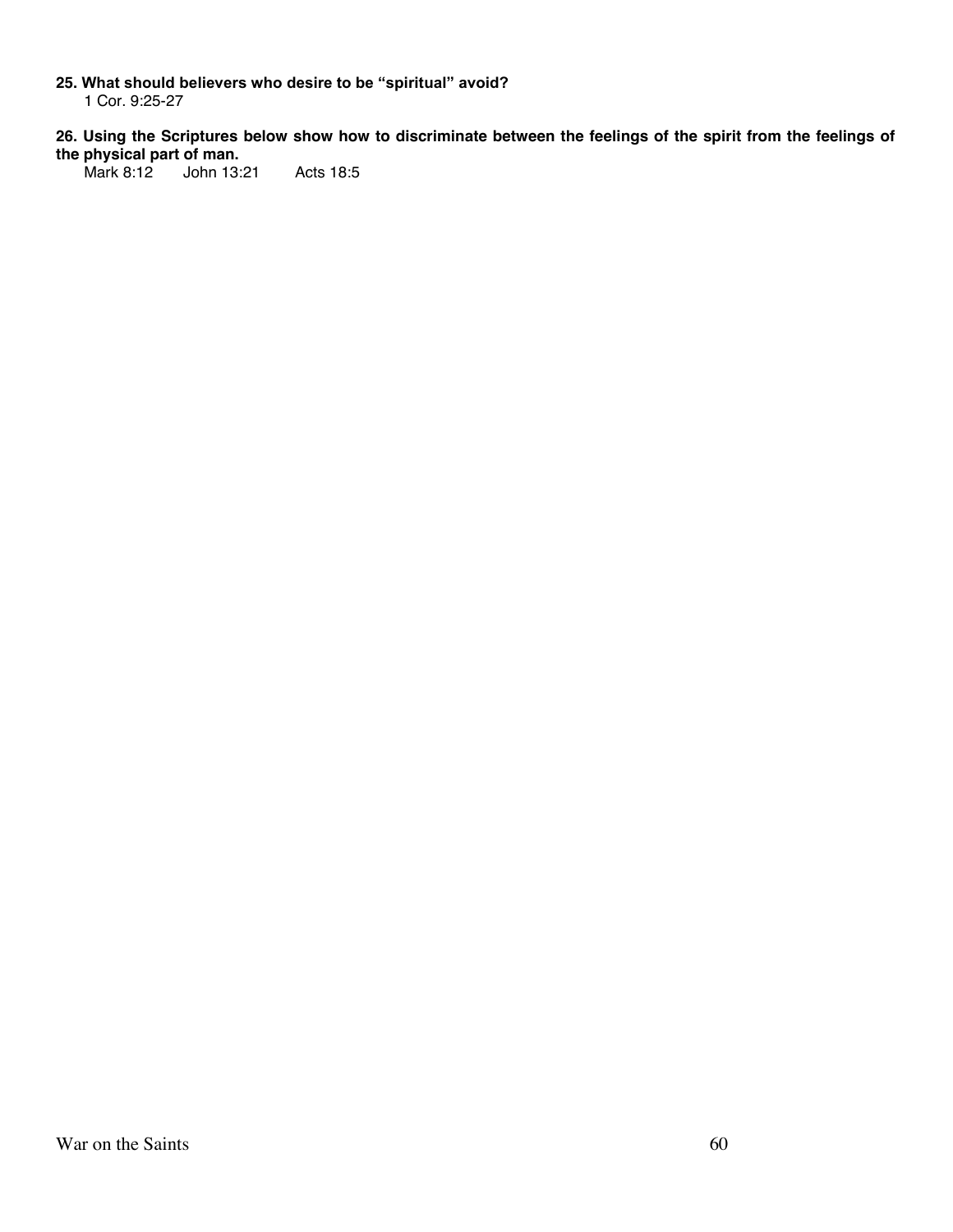## **Chapter 8**

## **Victory in Conflict**

How may a believer be victorious over the powers of darkness? How may he have authority and victory over wicked spirits rather than be mastered by them? This is the question we shall seek to answer in this chapter—but not simply for the sake of the individual believer. Any Christian who has come to recognize the devices of the enemy in his own life, and has learned the way of deliverance, will be deeply concerned that others also be set free. "Authority . . . over all the power of the enemy" (Luke 10:19)—what a wonderful goal, for oneself and for others!

A believer must learn to walk in personal victory over the devil at every point if he is to have the fullest victory over the powers of darkness. For this, he needs to know the Lord Christ in all the aspects of His name and character, so as to draw upon His power in *living union with Him.* The believer must also learn to know the *Adversary* in his various workings, as described in his names and character, so that he may be able to discern the presence of Satan and all his wicked spirits wheresoever they may be—either in attacks upon himself, upon others, or in their working as "world-rulers" of the darkness in the world.

#### VICTORY OVER SATAN AS TEMPTER

Victory over the devil as a tempter, and all his temptations—whether direct or indirect—must be learned by the believer from personal experience. He must remember that not all "temptations" are recognizable as temptations, nor are they always visible—for half their power lies in their being hidden. A believer often thinks that he will be as conscious of the approach of temptation as he is of a person coming into the room. Hence the children of God are only fighting a small proportion of the devil's workings: that is, only what they are conscious of as supernatural workings of evil.

Because their knowledge of the devil's character and methods of working is limited and circumscribed, many true children of God only recognize "temptation" when the nature of the thing presented is visibly evil, and accords with their limited *knowledge* of evil. So they do not recognize the tempter and his temptations when they come under the guise of lawful and apparent "good."

When the Prince of Darkness and his emissaries come as angels of light they clothe themselves in *light,* which, in their case, stands for *evil.* It is a "light" which is really darkness. They come in the guise of good—for darkness is opposed to light, ignorance is opposed to knowledge, falsehood is opposed to truth. Darkness is a term we ordinarily apply to evil morality and moral darkness. Hence the believer may need to discern evil spirits in the realm of the supposed good. That which comes to them as "light" actually may be darkness. The apparent "good" may be really evil. And so the apparent "help" which the believer clings to may be really a hindrance.

There needs to be a choice between good and evil made perpetually by every man. The Hebrew priests of old were specially called to discern and teach the people the difference between "the holy and the common," "the unclean and the clean" (Ezek. 44:23). Yet is the Church of Christ today able thus to discern what is good and what is evil? Does she not continually fall into the snare of calling good "evil," and evil "good"? Because the thoughts of God's people are so often governed by ignorance and limited knowledge, they can call the works of God "devilish" and the works of the devil "divine." For they are not taught the necessity of learning to discern the difference between "the unclean and the clean," nor how to decide for themselves what is of God and what is of the devil—although they are unknowingly compelled to make a choice every moment of the day.

Neither do all believers know that they have a choice between good and good, ie., between the lesser and the greater good—and the devil often entangles them here.

#### VARIOUS KINDS OF TEMPTATION

There are seen temptations, and temptations in the unseen. Physical temptations, soulish temptations, spiritual temptations; direct and indirect temptations— as with Christ when He was directly tempted in the wilderness, or indirectly through Peter. The believer must not only resist the devil when he tempts openly, or attacks consciously, but *by constant prayer he must bring to light Satan's hidden and covered temptations,* knowing that he is a tempter, and therefore is always planning temptation for the believer. Those who thus, by prayer, bring to light these hidden workings are, by experience, widening their horizon in knowledge of his work as a tempter, and becoming better able to co-work with the Spirit of God in the deliverance of others from the power of the enemy; for in order to be victorious over the powers of darkness, it is essential to be able to recognize what they are doing. Paul, on one occasion, did not say "circumstances" but "Satan hindered me" (1 Thess. 2:18), because he was able to recognize when circumstances, or the Holy Spirit (Acts 16:6), or Satan, hindered or restrained him in his life and service.

There are degrees also in the results of temptation. After the wilderness temptation, which settled vast and eternal issues, the devil left Christ, but he returned to Him again and again with other degrees of temptation (John 12:27; Matt. 22:15), both direct and indirect.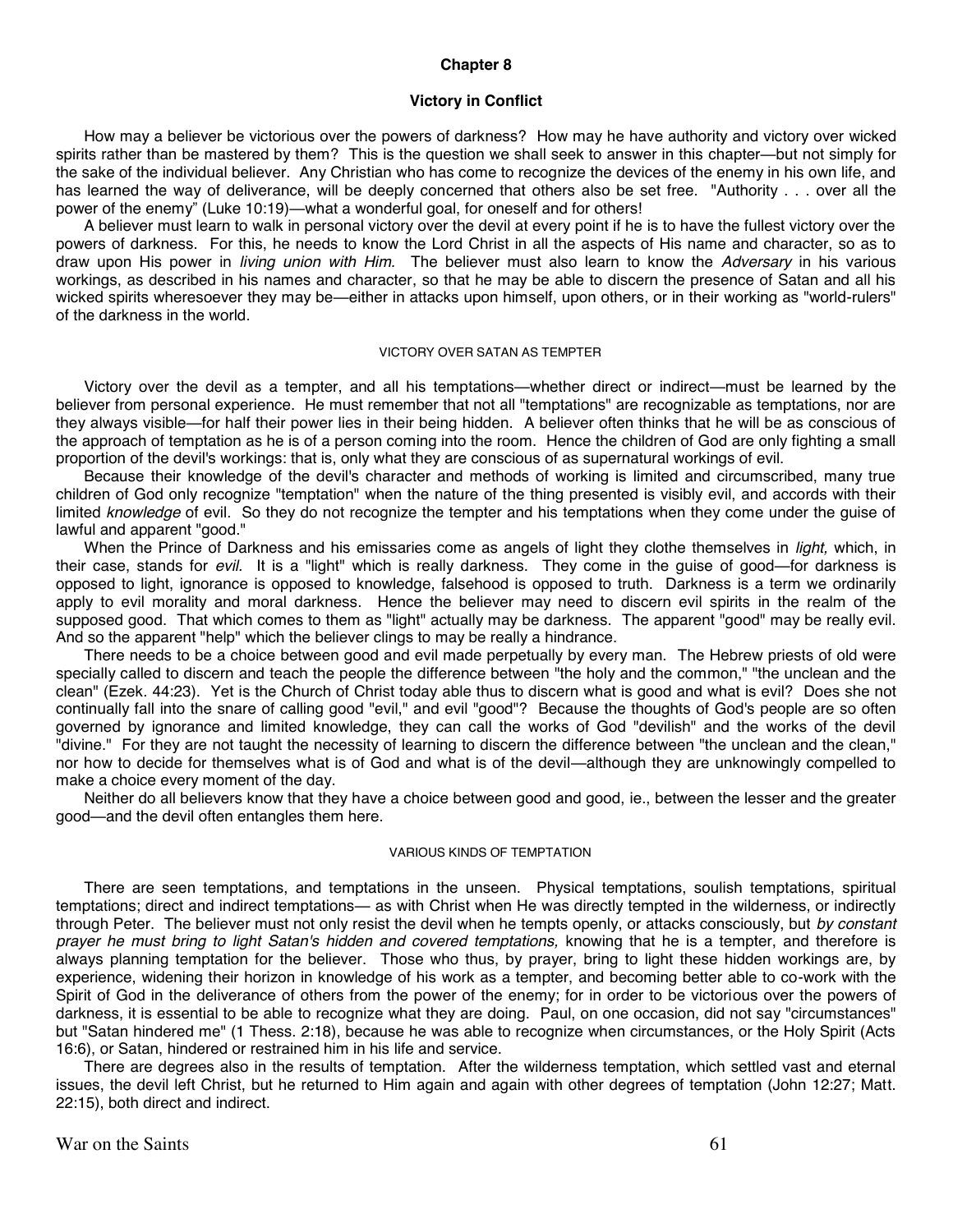There is also a difference between the "temptations" and "attacks" of a tempter, as may again be seen in the life of Christ. "Temptation" is a scheme or a plot, or compulsion on the part of the tempter to cause another to do evil, whether consciously or unconsciously; but an attack is an onslaught on the person, either in life, character or circumstances: for example, the devil made an onslaught on the Lord through the villagers when they sought to hurl Him over the brow of the hill (Luke 4:29); when His family brought a charge of insanity against Him (Mark 3:21); and when He was charged with demon possession by His enemies (John 10:20; Matt. 12:24).

Temptation, moreover, means suffering, as we see again in the life of Christ, for it is written, "He *suffered* being tempted" (Heb. 2:18), and believers must not think they will reach a period when they will not feel the suffering of temptation; this is a wrong conception, which gives ground to the enemy for tormenting and attacking them without cause.

#### PRAYER BRINGS HIDDEN TEMPTATIONS TO LIGHT

For perpetual victory, therefore, the believer must unceasingly be on guard against the Tempter and his agents, praying that all hidden temptations will be revealed as such. The degree to which one understands Satan's workings will be determined by the degree of victory experienced, for "in vain is the net spread in the sight of any bird." We have given in preceding chapters much knowledge needed by the believer if he is to gain victory over every aspect of a tempter's workings, but especially does he require the power of discrimination between what is temptation *from* a seducer working upon the uncrucified "old man," temptation through the things of the world (1 John 2:15-16; 5:4-5), and temptation direct *from* the spirits of evil.

In temptation the crucial point is for the tempted one to know whether the tempting is the work of an evil spirit or from the evil nature. This can be discerned only by the experiential knowledge of Romans 6 as the basis of one's life. Temptation from the fallen nature should be dealt with on the foundation of "Reckon ye also yourselves to be dead unto sin, but alive unto God in Christ Jesus" (Rom. 6:11), and practical obedience to the resulting command, "Let *not sin reign*  in your mortal body." In the hour of temptation to sin—to visible, known sin—the believer should take his stand on Romans 6:6 as his deliberate position of faith, and in obedience to Romans 6:11 declare his undeviating choice and attitude as "death to sin, in death-union with Christ." If this choice is the expression of his real will, and the temptation to sin does not cease, he should then deal with the spirits of evil who may be seeking to awaken sinful desires (Jas. 1:14) or to *counterfeit them*. For they can counterfeit the old nature in evil desire, evil thoughts, evil words, evil presentations and many honest believers think they are battling with the workings of the old nature when these things are given by evil spirits. But if the believer is not standing actively on Romans 6, the "counterfeits" are not necessary, for the old fallen creation is always open to be wrought upon by the powers of darkness.

#### VICTORY OVER SATAN AS ACCUSER

The difference between the accusations of the enemy and his temptations is that the latter is an effort on his part to compel or draw the man into sin, and the former is a charge of transgression. Temptation is an effort to cause the man to transgress the law; accusation is an effort to place the believer in the guilty position of having transgressed the law. Evil spirits want the man to be wrong so that they may accuse and punish him for being wrong. "Accusation" can be a counterfeit of conviction—the true conviction of the Spirit of God. It is important that the believer should know, when the charge of transgression is made, whether it is a divine conviction or a satanic accusation.

Yes, the devil may accuse a person when he is truly guilty. But he may also accuse a person when he is not guilty endeavoring to make his accusations seem like a conviction from the man's own conscience. Evil spirits are thus able to infuse a sense of guilt.

A genuine sin originates from the evil nature within-a result of the Fall. It is not a transgression forced into the personality from without—something involuntary. How can the believer tell if evil spirits are at the back of an involuntary sin? If the man is right with God, standing on Romans 6 with no deliberate yielding to known sin, then any accusation of sin coming back again unaccountably may be dealt with as from evil spirits.

The believer must therefore never accept an accusation—or a charge, *supernaturally made*—of having transgressed unless he is fully convinced, by his own knowledge and clear decision, that he has sinned; for if he accepts the charge when innocent, he will suffer as much as if he had really transgressed. He must also be on guard to refuse any compulsory drive to "confession" of sin to others, which may be the forcing of the enemy to pass on his lying accusations.

## THE BELIEVER SHOULD MAINTAIN NEUTRALITY TO ACCUSATIONS UNTIL THEIR SOURCE Is PROVED

The believer should maintain neutrality to accusations until he is sure of their real source, and if the man knows he is guilty he should at once go to God on the ground of 1 John 1:9 and refuse to be lashed by the devil—as he is not the judge of God's children, nor is he deputized as God's messenger to make the charge of wrong. The Holy Spirit alone is commissioned by God to convict of sin.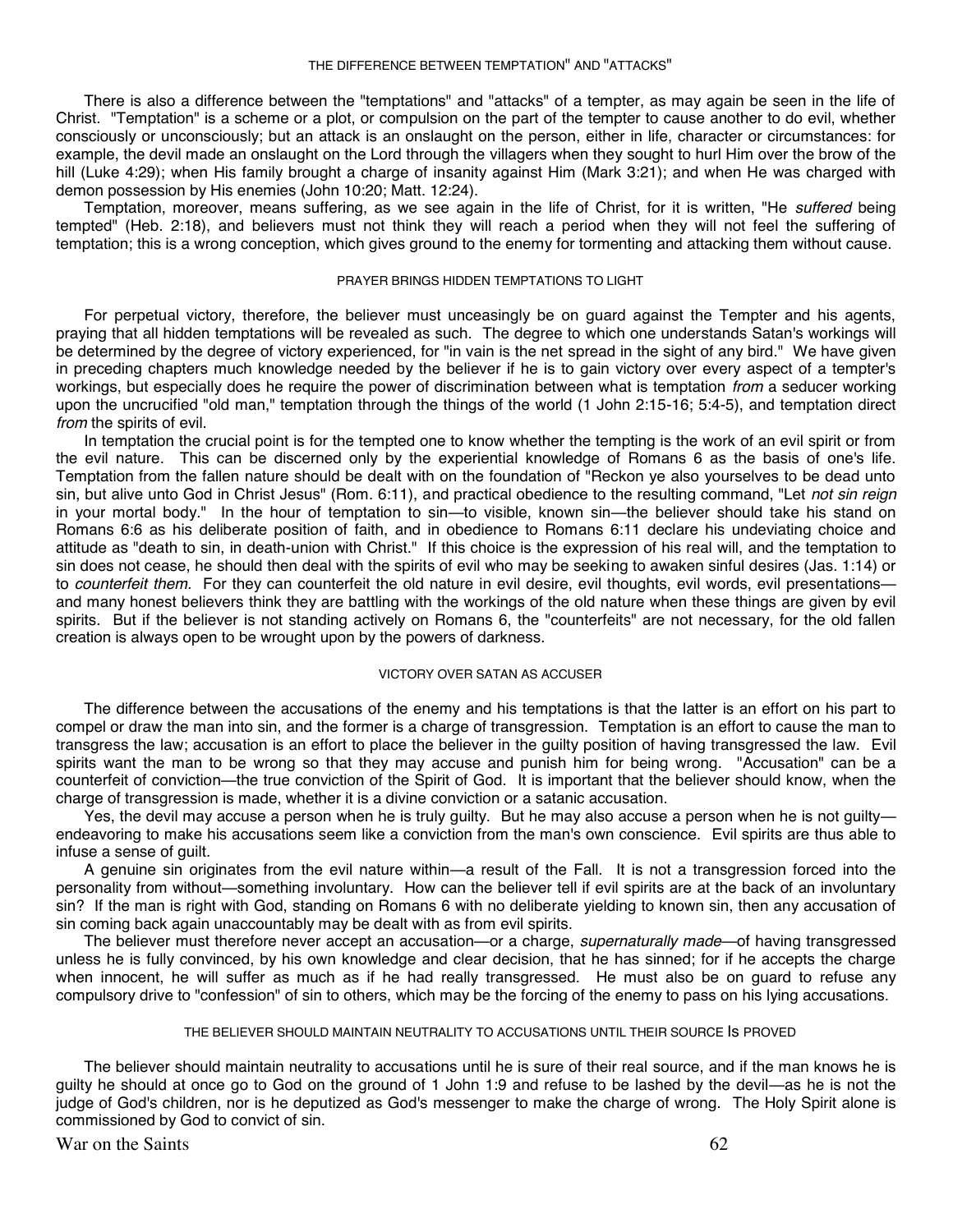The steps in the working of evil spirits in their accusations and false charges are these, *when the believer accepts their accusations:*

*(1)* The believer thinks and believes he is guilty.

(2) Evil spirits cause him to feel guilty.

(3) They cause him, then, to appear guilty.

(4) They cause him then to be actually guilty *through believing their lies.* It matters not whether he is guilty or not in the first instance.

Malicious spirits try to make a person feel guilty by their nagging accusations, so as to make him act or appear guilty before others—at the same moment flashing or suggesting to others the very things about which they are accusing him without cause. All such "feelings" should be investigated by the believer. Feeling wrong is not sufficient ground for one to say he is wrong. He should ask, "Is the feeling right?" He may feel wrong and be right, or feel right and be wrong. Therefore he should investigate and examine the question honestly, "Am I wrong?"

# "FEELINGS" INJECTED BY EVIL SPIRITS

There are physical, soulish and spiritual "feelings." Evil spirits can inject feelings into any of these departments. Their aim is to move the man by "feelings"—to substitute these for the action of his mind, so that the believer is governed by the deceiving spirits through his feelings. Also to substitute feelings for the conscience in its recognition of right and wrong. Then if believers "feel" they can do a thing, they will do it without asking whether it be right or wrong—if it is not visibly sinful. So for victory over the deceitful enemy it is essential that the children of God cease to be guided by "feelings" in their actions.

Likewise, if believers in any course of action "feel relief," they may conclude the sense of relief is a sign that they have been doing God's will. But it is natural for a man to get rest when his work is done, not only in the spiritual but in ordinary life. A sense of relief in any line of action is no criterion that it is in the will of God. The action must be judged by itself, and not merely by its effects upon the doer. Peace and rest and relief are no proof at all of being in God's will. Some believers also think that if they do some action that the devil wants them to do they will "feel condemned" at once, but they overlook the fact that Satan can give pleasant feelings.

There are innumerable varieties of feelings caused by evil spirits; also countless sorts of attacks and false suggestions. These call forth all the spiritual discernment of the believer, and his understanding of spiritual things, in order to recognize them.

## THE NEED OF DIFFERENTIATING ACCUSATION FROM TRUE CONVICTION

The devil very quickly becomes an accuser even if he does not succeed in getting a person to yield to his temptations. As we have seen, deceiving spirits can cause apparent "sin" to be manifested to the consciousness of a believer, and then will lash and accuse the man for their own workings. They counterfeit some sin, which may be called with sadness "my besetting sin," in the believer's life; and as long as it is believed to be sin *from the evil nature,* no "confessing" or seeking victory over it will cause it to pass away. They can also hide behind real sin.

A sense of guiltlessness does not necessarily lead to absolute happiness, for even with the peace of conscious innocence there may be suffering, and the suffering may have its source in some sin which is not known. Walking by known light, and measuring guiltlessness by one's cognizance of sin, is very dangerous for anyone who desires a fathomless peace, for it leads only to superficial rest—which may be disturbed at any moment by the attacks of the Accuser, who will direct his darts at a joint in the armor of peace which is hidden from the believer's view.

For obtaining victory over the Deceiver's accusing spirits, spiritual believers should, therefore, understand clearly whether any consciousness of sin is the result of real transgression or is caused by evil spirits. If the believer accepts the consciousness of sin as from himself when it is not, he at once leaves his position of being "dead to sin" and reckons himself alive to it. This explains why many who have truly known victory over sin by the "reckon" of Romans 6:11 later surrender their basis and lose the position of victory--because the Accuser has counterfeited some manifestation of "self" or "sin" and then accused the man of it, with the taunt that "Romans 6 does not work." This can cause one to fall into confusion and condemnation, as into a pit of miry clay and darkness.

#### THE NEED FOR UNFLINCHING WARFARE AGAINST SIN

On the other hand, if the believer in the slightest degree is tempted to treat sin lightly, or attribute it to evil spirits when it is from himself, he is equally on false ground, and lays himself open to the old fallen nature regaining mastery over him with redoubled force. The warfare against Satan must be accompanied with a vigorous, unflinching warfare against sin. Any known sin must not be tolerated for a moment. Whether it be from the fallen nature or from evil spirits forcing it into the man, *it must be cast off and put away,* on the basis of Romans 6:6 and 12.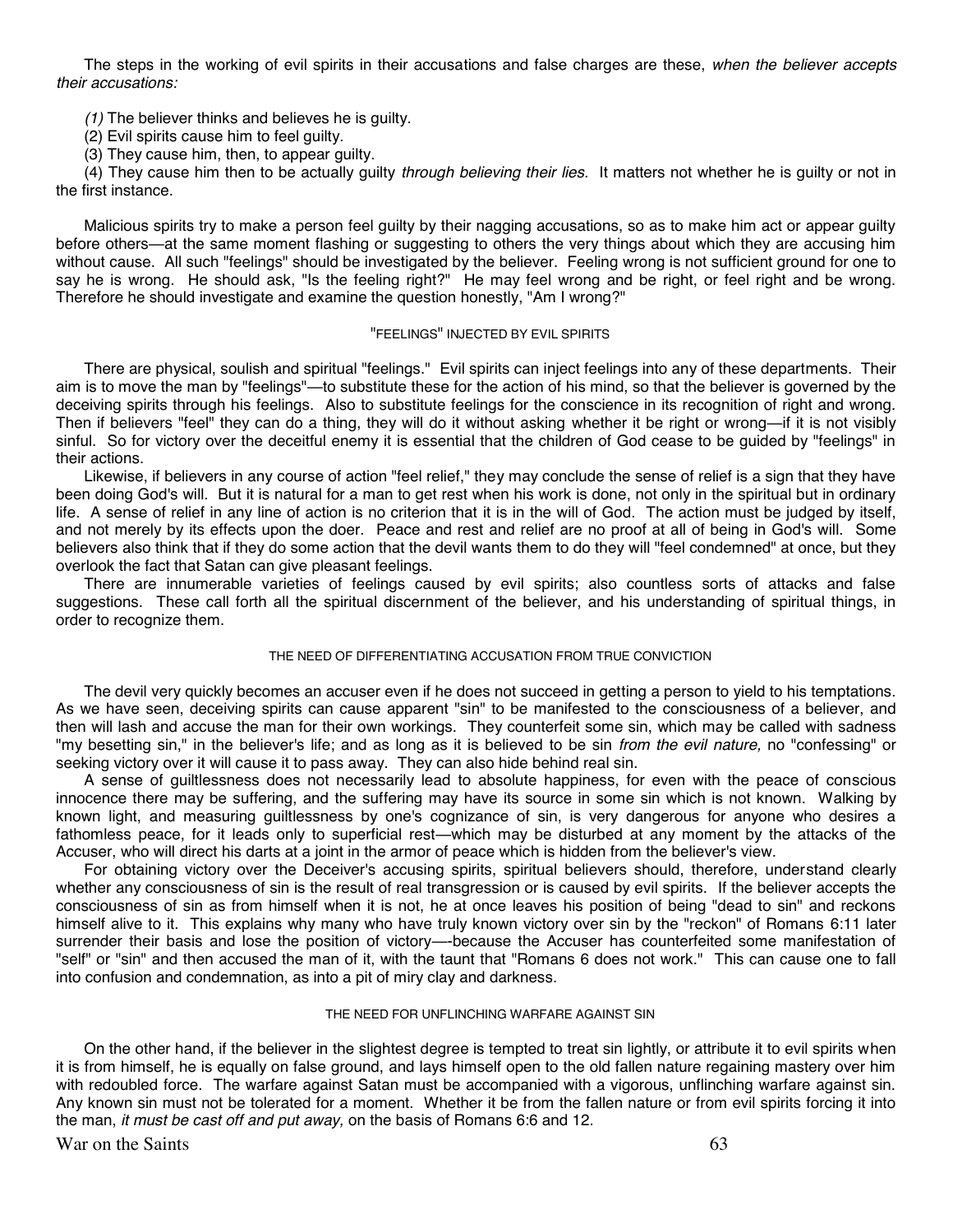Two misconceptions which give great advantage to the watching enemy are the thoughts in many believers' minds that if a Christian commits sin (1) he will at once know it himself, or (2) that God will tell him. They therefore expect God to tell them when they are right or wrong, instead of seeking light and knowledge according to John 3:21.

Believers seeking victory over all the deceptions of the enemy must take an active part in dealing with sin. Based upon a wrong conception of "death," they may have thought that God would remove sin out of their lives for them—with the result that they have failed actively to co-work with Him in dealing with evil within and in their environment: in others and in the world.

For a life of perpetual victory over Satan as Accuser, it is very important that the believer should understand and detect any inconsistency between the attitude of the *will* and the actions in his life. He should judge himself from his *actions* as well as from his will and motives. For instance, a person is charged with doing a certain thing, which he at once denies, because the action does not agree with his *will-attitude;* and therefore, he says, it is impossible that he should have acted or spoken in the way stated. The believer is judging himself by his own inner standpoint of will and motives, and not by actions as well as by his will (1 Cor. 11:31).

On the Godward side, the cleansing power of the blood of Christ (1 John 1:7) is needed continuously for those who seek to walk in the light, cleansing themselves from all defilement of flesh and spirit, perfecting holiness in the fear of God (2 Cor. 7:1).

The devil as an accuser also works indirectly through others, inciting them to make accusations which he wants the man to accept as true, and thus open the door to him to *make* them true. Or he accuses the believer to others by "visions" or "revelations" about him, which causes them to misjudge him. In any case, whatever may come to the believer from man or devil, LET HIM MAKE USE OF IT FOR PRAYER, and by prayer turn all accusations into steps to victory.

#### VICTORY OVER SATAN AS A LIAR

The devil is a liar: "He was a murderer from the beginning, and stood not in the truth, because there is no truth in him. When he speaketh a lie, he speaketh of his own; for he is a liar, and the father thereof" (John 8:44). This does not mean that the enemy never tells the truth, but his truth has the objective of getting the believer involved in evil; *e.g.,* when the spirit of divination spoke the truth that Paul and Silas were the servants of God, it was to suggest the lie that Paul and Silas derived their power from the same source as the girl under the evil spirit's power. The devil and his wicked spirits will speak, or use, ninety-nine parts of truth to float one lie, but Paul was not deceived by the witness of a soothsaying prophetess acknowledging their divine authority. He discerned the wicked spirit and its purpose, exposed it, and cast it out.

Even so must the believer be able to triumph over Satan as a liar, and be able to recognize his lies, and those of lying spirits, in whatever form they are presented to him. This he does by knowing the truth, and using the weapon of truth.

#### VICTORY OVER FALSEHOOD BY TRUTH

There is no way of victory over falsehood but by truth. To have victory over the devil as a liar, and over his lies, the believer must be determined always to know the truth and speak the truth about everything—in himself, in others, and all around him.

Satan the liar, through his lying spirits, persistently pours lies on the believer all day long: lies into his thoughts about himself, his feelings, his condition, his environment; lies misinterpreting everything in himself, and around him—about others with whom he is in contact; lies about the past and the future; lies about God; and lies about the devil himself, magnifying his power and his authority. To have victory over this persistent stream of lies from the father of lies, the believer must fight (1) with the weapon of God's truth in the written Word, and (2) with truth about facts in himself, others, and circumstances. As the believer increasingly triumphs over the devil as a liar, he grows better able to discern his lies, and is equipped to strip away the covering for others.

# VICTORY OVER SATAN AS A COUNTERFEITER

The devil is a counterfeiter, a false "angel of light": "Even Satan himself fashioneth himself into an angel of light," and his "ministers" ("false apostles, deceitful workers," 2 Cor. 11:13) also fashion themselves as "ministers of righteousness" (2 Cor. 11:14-15). This aspect of victory over Satan runs on the same lines as the preceding ones; *ie.,* by the knowledge of truth, enabling the believer to recognize the lies of Satan when he presents himself under the guise of light.

Light is the very nature of God Himself. To recognize darkness when clothed in light—supernatural light—requires deep knowledge of the true light, and a power to discern the innermost sources of things that in appearance look Godlike and beautiful. The main attitude for this aspect of victory over the Adversary is a settled position of neutrality to all supernatural workings, until the believer knows what is of God. If any experience is accepted without question, how can its divine origin be guaranteed? The basis of acceptance or rejection must be *knowledge.* The believer must *know,* and he cannot know without examination; nor will he "examine" unless he maintains the attitude of "Believe not every spirit" until he has "tested" and proved what is of God.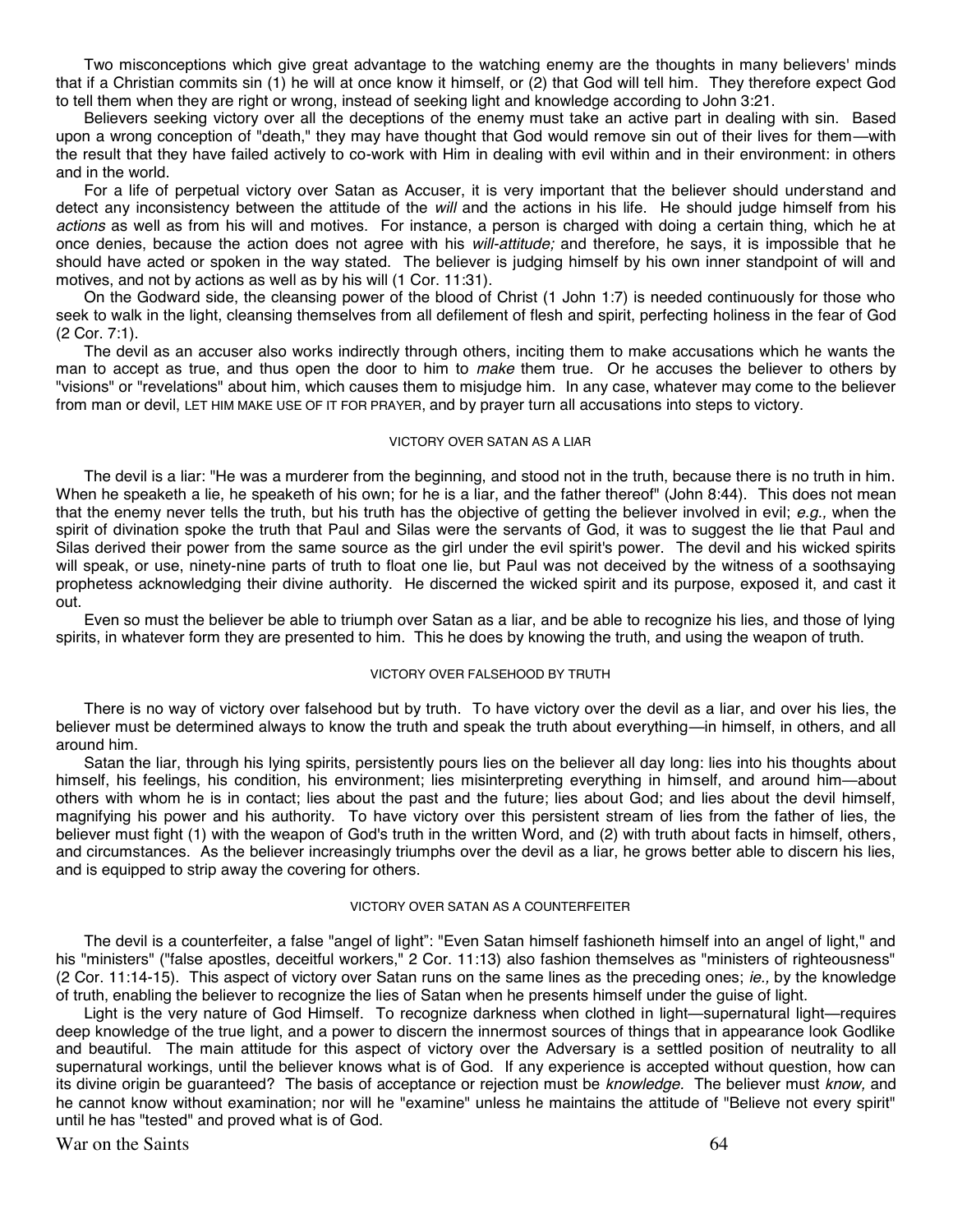#### VICTORY OVER SATAN AS A HINDERER

The devil is a hinderer: "We would fain have come unto you . . . but Satan hindered us" (1 Thess. 2:18), wrote Paul, who was able to discern between the hindering of Satan and the restraining of the Holy Spirit of God (Acts 16:6). This again means knowledge, and power to discern Satan's workings and schemings and the obstacles he places in the paths of the children of God—obstacles which look so "natural" and so like "providence" that numbers meekly bow their heads and allow the Hinderer to prevail.

Power to discern comes (1) by knowledge that Satan can hinder; (2) by observing the objective of the hindrances, and (3) by close observations of his methods along this line. For example, is it God or Satan withholding money from missionaries preaching the gospel of Calvary, and giving abundance to those who preach error and teachings which are the outcome of the spirit of antichrist? Is it God or Satan hindering a believer by circumstances or sickness from vital service important to the Church of God? Is it God or Satan urging a family to move their residence, without reasonable grounds, to another neighborhood, when it involves the removal of another member from a strategic vantage-ground of service to God, with no other worker to take his place? Is it God or Satan leading Christians to put first their (1) health, (2) comfort, (3) social position in their decisions, rather than the needs and the exigencies of the kingdom of God? Is it God or Satan who hinders service for God through members of a family making objections, or through troubles in business which give no time for such service, or through property losses, etc.? Knowledge of the Hinderer means victory by prayer over his schemes and workings. The believer should therefore know his wiles.

#### VICTORY OVER SATAN AS A MURDERER

The devil is a murderer (John 15:44). Satan as the Prince of Death watches every occasion to take the life of servants of God—if in any wise he can get them to fulfill conditions which enable him to do so: (1) by their willful insistence on going into danger without being sent of God; (2) by trapping them into danger through visions or supernatural guidance, drawing them into actions which enable him to work behind the laws of nature for destroying their lives. That is what Satan tried to do with Christ in the wilderness temptation: "Throw Thyself down," he said, and then quoted Scripture to show that the Lord had scriptural warrant for believing that angel hands would bear Him up and not allow Him to fall (Luke 4:11). But the Son of God recognized the Tempter and the Murderer. He knew that His life would end as a man were He to give occasion to the malignant hate of Satan by one step out of God's will, and that the Deceiver would not propose anything, however apparently innocent or seemingly for God's glory, unless some great scheme for his own ends was deeply hidden in his proposition.

Christ now holds "the keys of death and of Hades" (Rev. 1:18), and "him that hath the power of death, that is, the devil" (Heb. 2:14, mg.) cannot exercise his power *without permission.* But when the children of God, knowingly or unknowingly, fulfill the conditions which give Satan ground to attack their physical lives, the Lord with "the keys of death" works according to law, and does not save them—*unless by the weapon of prayer* they enable God to interpose and give them victory over the law of death, as well as the law of sin, through "the law of the Spirit of life in Christ Jesus" (Rom. 8:2).

"The last enemy that shall be destroyed is death." Death is therefore an enemy-to be recognized as an enemy and to be resisted as an enemy. The believer may lawfully "desire to depart and be with Christ" (Phil. 1:23), but ought never to desire death merely as an end of "trouble." He should not let the lawful desire to be with Christ make him *yield to death when he is needed for the service of the Church of God.* "To abide in the flesh is needful for you," wrote the Apostle Paul to the Philippians, therefore "I *know* that I shall abide" (Phil. 1:24-25).

## BELIEVERS SHOULD RESIST DEATH AS AN ENEMY

The will of the believer "willing" physical death gives the Adversary power of death over that one, and no believer should yield to a "desire to die" until he knows beyond question that God has released him from further service to His people. That a believer is "ready to die" is a very small matter; he must be also ready to live, until he is sure that his lifework is finished. God does not harvest His corn until it is ripe, and His redeemed children should be "garnered as a shock of corn in its season."

It is ofttimes the Prince of Death as a murderer—working through the ignorance of God's children as to (1) his power,  $(2)$  the conditions by which they give him power, and  $(3)$  the victory of prayer by which they can resist his power—who cuts off God's soldiers from the battlefield. It is Satan as a murderer who gives "visions of glory" and "longings to die" to workers of value to the Church of God, so that they yield to death even in days of active service, and slowly fade away.

War on the Saints  $\hspace{1.5cm}65$ Believers who would have victory over Satan at every point must resist his attack on the body, as well as on the spirit and mind. They must seek knowledge of God's laws for the body, so as to obey those laws and give no occasion to Satan to slay them. They should know the place of the body in the spiritual life: (1) its prominence, and yet (2) its obscurity. Paul said, "I keep under my body"—I discipline it. They must understand that the more knowledge they have of the devices and power of the Adversary, and of the fullness of the Calvary victory within their reach for complete victory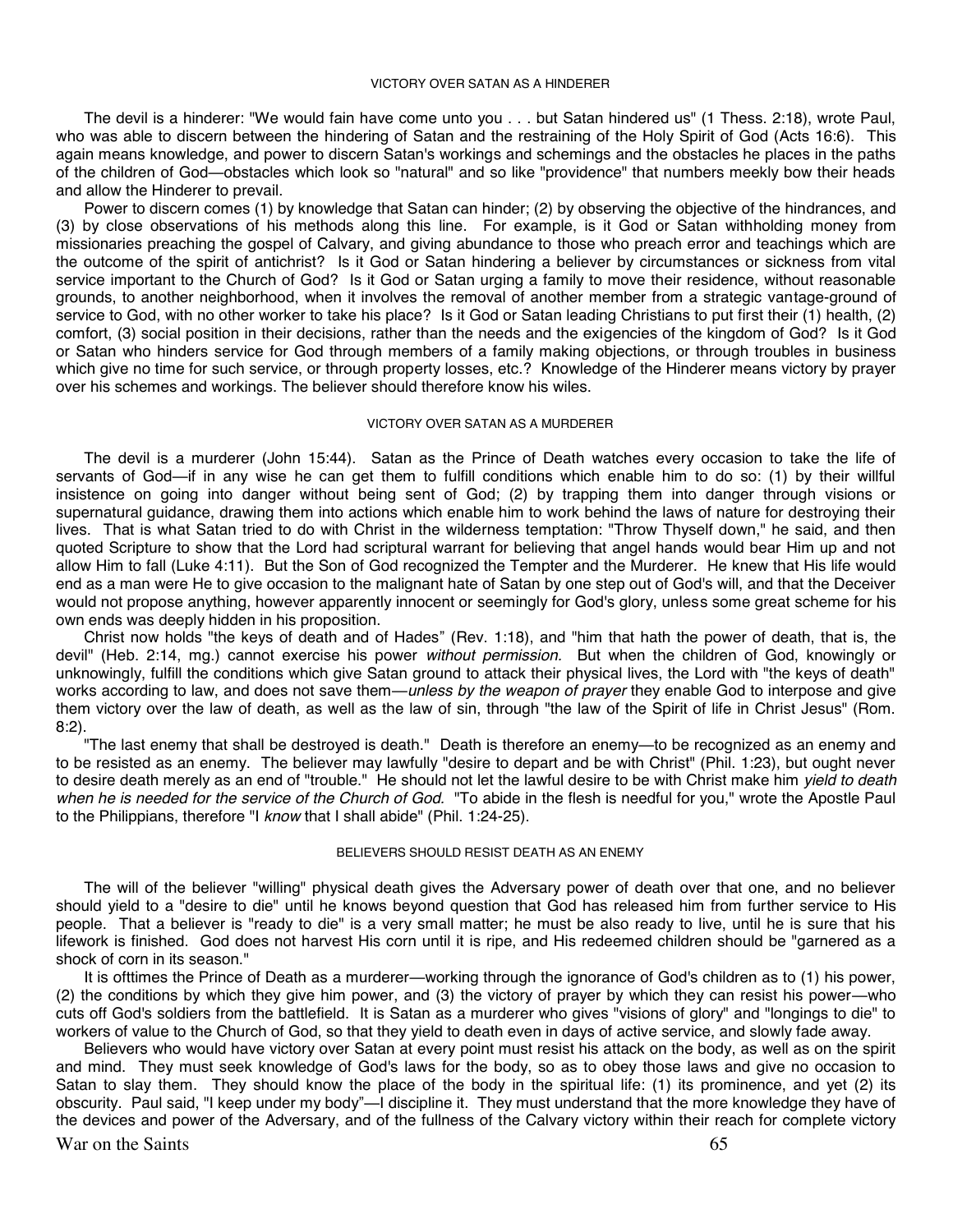over him, the more he will plan to injure them. The whole of his schemes against God's children may be summed up under three heads: (1) To *cause them to* sin, as he tempted Christ in the wilderness; (2) To *slander them,* as Christ was slandered by family and foes; (3) To slay them, as Christ was slain at Calvary, when, by the direct permission of God, the hour and power of darkness gathered around Him, and He by the hands of wicked men was crucified and slain (Acts 2:23).

As the believer gains victories over Satan and his deceiving and lying spirits by thus recognizing, resisting and triumphing over them in their varied workings, his strength of spirit to conquer them grows stronger, and he will become more and more equipped to set forth the truth of the finished work of Calvary as sufficient for victory over sin and Satan. Done in the power and authority of Christ by the Holy Spirit, this will set others free from their power.

It must, of course, be clearly recognized that victory over Satan in these aspects will not be without great onslaughts from him and sharp conflict, which may well be called "the evil day" (Eph. 6:13).

## THE VALUE AND PURPOSE OF "REFUSING"

It is essential that believers should understand the value of the act of refusal, and the expression of it. Briefly: REFUSAL is THE OPPOSITE OF ACCEPTANCE. Evil spirits have gained by the believer giving them (1) ground, (2) right of way, (3) use of one's faculties, etc., and they lose when this is all withdrawn from them. What was given to the enemy by misconception and ignorance, and given with the consent of the will, stands as ground for them to work on and through until, by the same action of the will, the "giving" is revoked, specifically and generally. The will in the past was unknowingly put for evil, and it must now be put unceasingly against it.

Once understood, the principle is very simple. The choice of the will gives; the choice of the will withdraws or nullifies the previous giving. The value and purpose of refusing stands the same toward God and toward Satan. The man gives to God, or refuses to give. He takes from God, or refuses to take. He gives to evil spirits—unknowingly or not—and he refuses to give. He finds he has given to them unwittingly, and he nullifies it by an act of withdrawal and refusal.

## THE RELATION OF FRESH GROUND GIVEN TO THE VICTORY IN CONFLICT

The relationship between aggressive warfare and freshly discovered "ground" given to deceiving spirits is important. Every new ground discovered as given to them means, when refused, a renewed liberation of the spirit. This produces deepened enmity to the foe as his subtle deceptions are increasingly exposed, and consequently more war upon Satan and his minions. It means more deliverance from their power, and less ground in the believer as he realizes that "symptoms," "effects" and "manifestations" are not abstract things but revelations of active, personal agencies, against whom he must war persistently.

Moreover, all growth in this practical knowledge means increased protection against the deceiving enemy. As new ground is revealed, and fresh truth about the powers of darkness and the way of victory over them is understood, the truth delivers from their deceptions, and hence protects the believer—up to the extent of his knowledge—from further deception. He finds in experience that as soon as the truth ceases to operate by his active use of it, he is open to attack from the watching foe, who ceaselessly plans against him. For example, should the believer who has been undeceived cease to use the truth of (1) the existence of evil spirits, (2) their persistent watching to deceive him again, (3) the need for perpetual resistance and fight against them, (4) the keeping of his spirit in purity and strength in cooperation with the Spirit of God, and other truths parallel with these—the knowledge of which he has gained through so much suffering—he will sink down again into passivity, and possibly deeper depths of deception. For the Holy Spirit *needs the believer's use of truth* to work with in energizing and strengthening him for conflict and victory, and does not guard him from the enemy apart from his cooperation in watching and prayer.

## PERSISTENT REFUSAL OF GROUND TO EVIL SPIRITS

The way to refuse, and what to refuse, is of primary importance in the hour of conflict. As we have seen, the believer needs to maintain an active attitude, and, when necessary, the expression of refusal continually and persistently. This presupposes, of course, his standing in faith upon the foundation of his identification in death with Christ at Calvary.

In the hour of conflict, lest there might have been new ground given to evil spirits unknowingly—by accepting something from them, or believing some lie they have suggested to the mind—the believer should refuse all the possible things whereby they may have gained a new footing. The believer himself will know, from his past experience, most of the ways by which the deceiving spirits have hitherto gained advantage over him; and he will instinctively turn to the points of refusal which have been of the most service to him in his fight to freedom. The refusing in this way takes ground from them in many directions. The wider the scope covered by the act and attitude of refusal, the more thoroughly is the believer separating himself from the deceiving spirits—who can only hold their ground by the consent of his will. By refusing all he once accepted from them he can become comparatively clear of ground given to them, so far as his choice and attitude is concerned.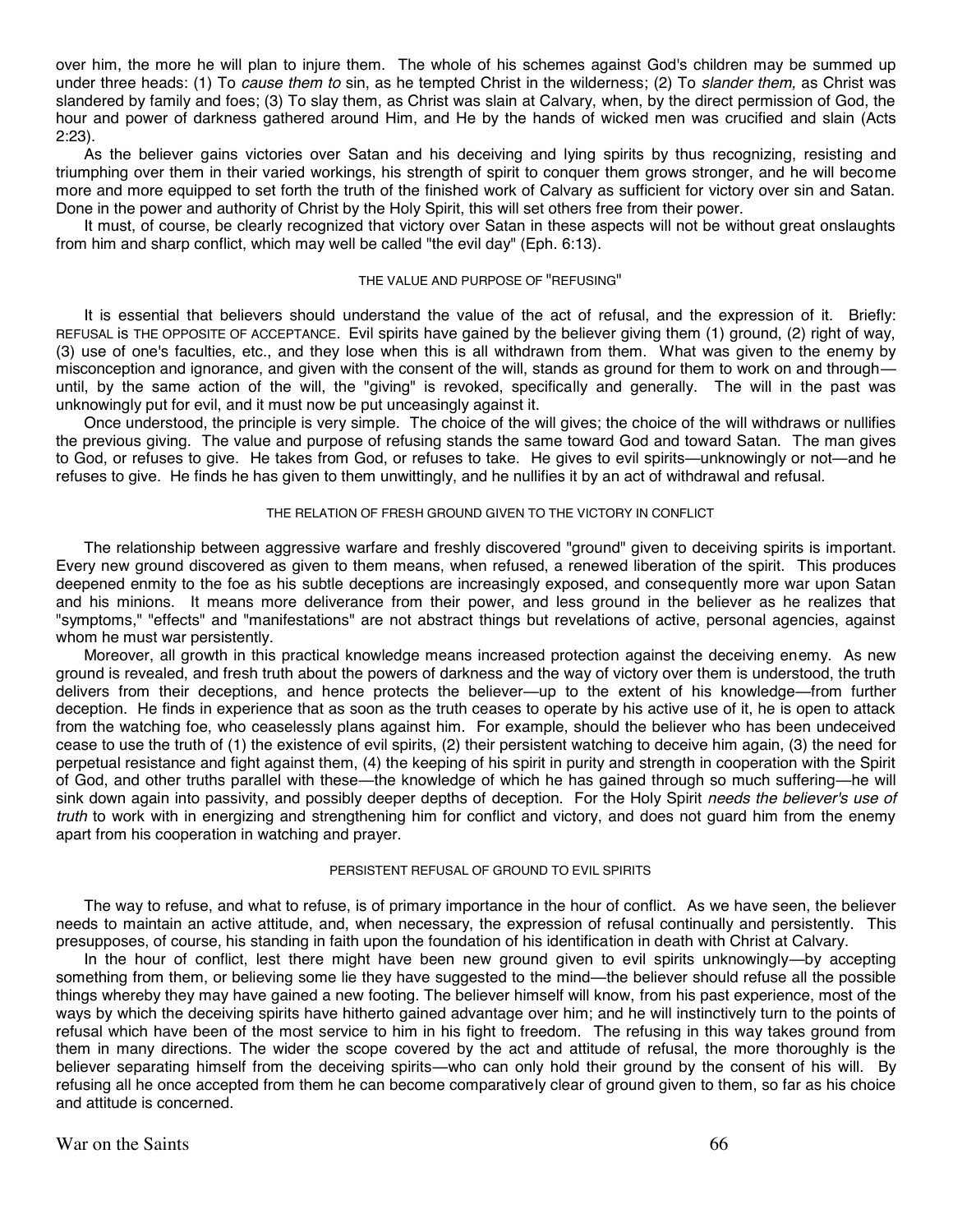In the hour of conflict, when the forces of darkness are pressing upon the believer, the expression of his active refusal becomes an aggressive act of warfare against them, as well as a defensive weapon. It is then that, instead of sinking down in fear and despair when the enemy assaults the city, the will at the center of "Mansoul" (As in Bunyan's *The Holy War)* issues forth in aggressive resistance against the foe, by declaring its attitude against him. The battle turns upon the choice of the will in the citadel being maintained, in unshaken refusal to yield to or admit any one of the attacking spirits of evil. The whole power of God, by the Holy Spirit, will be at the back of the active resistance of the man in his attitude of refusal toward the enemy.

It is important to understand the effectiveness of this refusal of the will on the part of the undeceived believer. It is a barrier against the foe. We must recognize that our outer man, in both its "feelings´ and nervous system, still bears scars long after its deliverance from the pit of deception into which it had been beguiled. When once the wall of the outer man has been broken into by supernatural forces of evil, it is not quickly rebuilt. Believers who are emerging from deception should therefore know that there is power in aggressively turning upon the enemy at the moment of his attacking them actively expressing their choice and will in regard to him. This aggressive action also becomes a defensive one.

The same weapon of *refusing* works in many phases of the conflict. For example, in speaking or writing, if the believer is conscious of difficulties, obstacles, or interference in what he is doing, he should at once refuse all ideas, thoughts, suggestions, visions *(ie.,* pictures to the mind), words, impressions, that the spirits of evil may be seeking to insert or press upon him, so that he may be able to cooperate with the Holy Spirit and have a clarified mind for the carrying out of God's will.

I say it again: The believer, by his refusal and resistance against supernatural attempts to interfere with his outer man, will be actively resisting the powers of darkness, while he seeks to co-work with the Holy Spirit within his spirit. At first this means much conflict, but as he maintains active resistance and increasingly closes his whole being to the spirits of evil, and is on the alert to recognize and refuse their workings, his union with the Risen Lord deepens, his spirit grows strong, his vision becomes pure, his mental faculties are clear enough to realize a perpetual victory over the foes who once had him in their oppressive power.

He must then be especially on guard against what may be described as the "double counterfeits" of the deceiving spirits. That is, the counterfeits offered by the enemy in connection with attacks upon himself. For example, the devil attacks him manifestly and openly, so that he clearly knows it to be an onslaught of the spirit-beings of evil. He prays, resists, gets through to victory in his will and spirit. Then comes a "great feeling" of peace and rest, which may be as much an attack as the original onslaught, but more subtle and liable to mislead the believer if he is not on guard. The enemy, by suddenly retreating and ceasing the furious attack, hopes by this stratagem to gain the advantage which he failed to obtain at the first.

#### FIGHTING FROM PRINCIPLE

It is essential to understand how to fight "in cold blood," so to speak: *i.e.,* wholly apart from feelings of any kind; for the believer may *feel* it is victory when it is defeat, and vice versa. All dependence upon feeling and acting from impulse must be put aside in this warfare. Some can only recognize "conflict" when they are emotionally conscious of it; they fight spasmodically, or by accident—when forced to it by necessity. But now the "fight" must be permanent and part of the very life. There needs to be a ceaseless recognition of the forces of darkness "in cold blood"—simply because of knowing what they are—and consequently a "fight from principle." There must be a fight against these unseen foes even when there is nothing to be seen of their presence or workings, remembering that they do not always attack when they can. If they were to attack on some occasions they would lose by it, because that would reveal the character of the thing and its source.

The believer knows that the devil, being by nature a tempter, is always tempting—and therefore he resists from principle. In brief, anyone who desires perpetual victory must understand that it is a question of principle versus feeling and consciousness. There can only be intermittent victory if the warfare is governed by the latter rather than the former. So when the enemy attacks him, the believer will find a strong, primary weapon of victory in declaring deliberately his basic position toward sin and Satan: that he is standing on the Calvary ground of Romans 6:6-11. The person reckoning himself in the present moment to be "dead indeed unto sin, and alive unto God" thereby refuses to yield to sin and Satan in any of the points of attack or causes of the conflict.

As the believer thus declares his position in the hour of conflict and onslaught from the foe, he will often find himself obliged to wrestle in real combat with the invisible enemy. Standing on the finished work of Christ, in death to sin, the spirit of the man becomes liberated for action, and energized to stand against the hierarchic hosts of Satan—the principalities and powers, the world-rulers of the darkness, and the hosts of wicked spirits in the heavenly (or spiritual) sphere.

## WRESTLING AND WHAT IT MEANS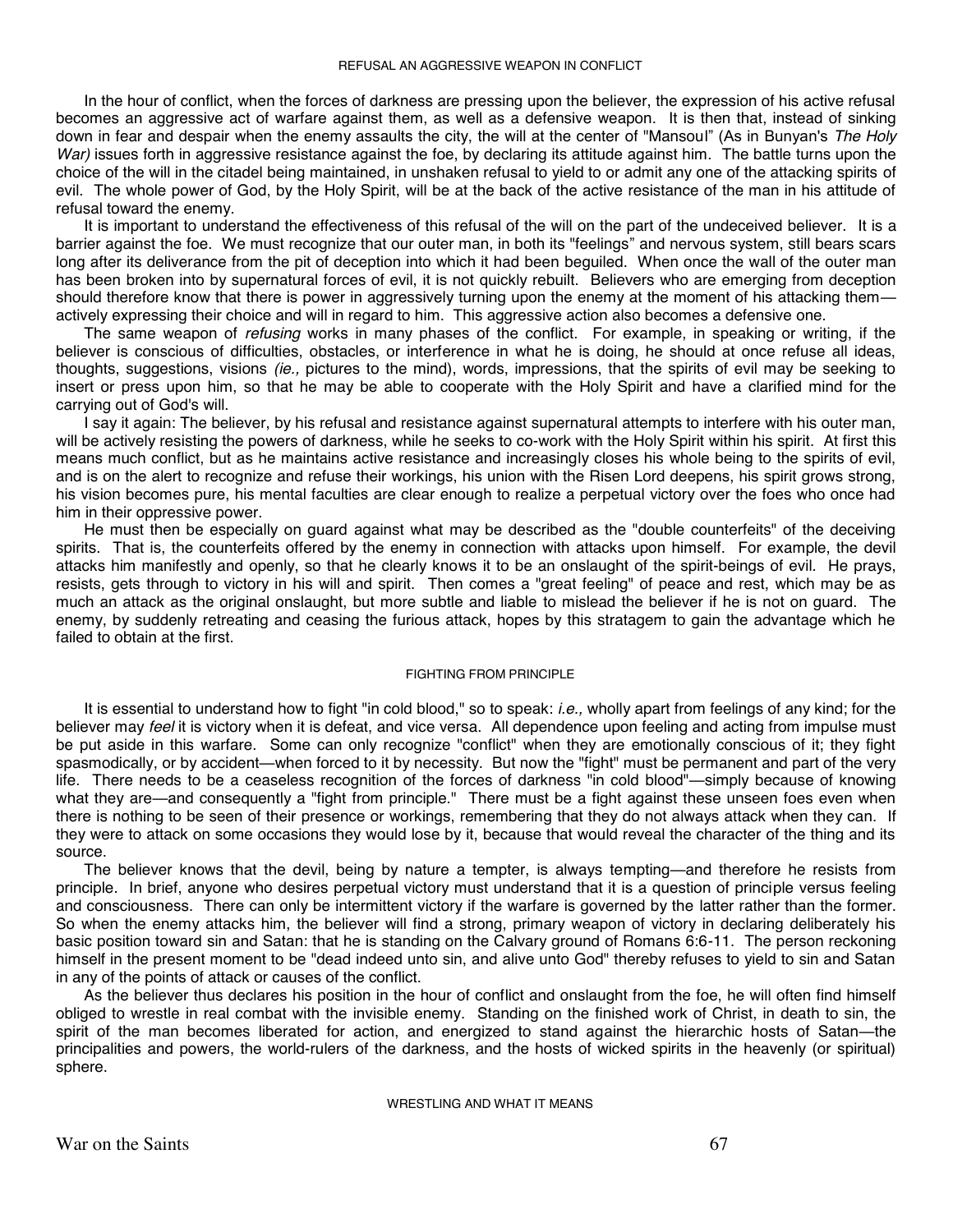It is possible to wrestle against the powers of darkness only by the spirit. This is a spiritual warfare, and can only be understood by the spiritual man—that is, a man who lives by and is governed by his spirit. Evil spirits attack, wrestle with, and resist the believer. Therefore he must fight them, wrestle with them, and resist them. This wrestling is not by means of soul or body, but by means of the spirit; for the lesser cannot wrestle with the higher. Body wrestles with body in the physical realm; in the intellectual realm, soul with soul; and in the spiritual, spirit with spirit. But the powers of darkness attack the three-fold nature of man, and through body or soul seek to reach the spirit of man. If the fight is a mental one, the will should be used in decisive action, quietly and steadily. If it is a spirit fight, all the forces of the spirit should be brought to join the mind. If the spirit is pressed down and unable to resist, however, then there should be a steady mental fight—when the mind, as it were, stretches out its hand to lift up the spirit.

The objective of evil spirits is to get the spirit down, and thus render the believer powerless to take aggressive action against them. Or they may seek to push the spirit beyond its due poise and measure, into an effervescence which carries the believer beyond the control of his volition and mind, and hence off guard against the subtle foe—incapable of exercising proper balance of speech, action, thought, and discrimination—so that under cover they may gain some advantage for themselves. And remember, *a great victory means a great danger,* because when the believer is occupied with it, the devil is scheming how to rob him of it. The hour of victory therefore calls for soberness of mind, and watching unto prayer—for a little over-elation may mean its loss and a long, sore fight back to full victory.

When the spirit triumphs in the wrestling and gains the victory, there breaks out, as it were, a stream from the spirit an overflow of triumph and resistance against the invisible, but very real, foe. But sometimes in the conflict the enemy succeeds in blocking the spirit through their attack on body or soul.

The spirit needs soul and body for expression; hence the enemy's attacks to close the spirit up, so as to render the man unable actively to resist. When this takes place, the believer thinks that he is "reserved," because he feels "shut up." He has "no voice to refuse." In audible prayer "the words seem empty"; he "feels no effect," and they seem mere "mockery." But the fact is that the spirit is closing up as a result of the wrestling enemy gripping, holding and binding it. The believer must now insist on *expressing himself vocally,* until the spirit breaks through into liberty. This is "the word of testimony" which Revelation 12:11 mentions as part of the tactic for overcoming the dragon. The wrestling believer (1) stands on the ground of the blood of the Lamb, which includes all that the finished work of Calvary means in victory over sin and Satan; (2) he gives the word of his testimony in affirming his attitude to sin and Satan, and the sure, certain victory through Christ; and (3) he lives in the Calvary spirit, with his life surrendered to do the will of God, even unto death.

#### PRAYER AND PERSONAL CONFLICT

Closely bound up with the wrestling of the spirit is the necessity of prayer—not so much the prayer of petition to a Father as the prayer of one joined in spirit with the Son of God, his will fused with His (John 15:7)—declaring to the enemy the authority of Christ over all their power (Eph. 1:20-23).

Sometimes the believer has to "wrestle" in order to pray; at other times, to pray in order to wrestle. If he cannot "fight" he must pray, and if he cannot pray he must fight. For example, if the believer is conscious of a weight on his spirit, he must get rid of the weight by refusing all the "causes" of the weight—for it is necessary to keep the spirit unburdened to fight, and to retain the power of detection. The delicate spirit-sense becomes dull under "weights" or pressure upon it; hence the enemy's ceaseless tactics to get "burdens" or pressure on the spirit, unrecognized as from the foe, or else recognized and allowed to remain.

The man may feel "bound up" and the cause be in others, for (1) there may be no open spirit or open mind in another disciple to receive from the spirit and mind of the one who feels bound up; (2) there may be no capacity in the other to receive any message of truth; (3) there may be some thought in the mind of the other which is checking the flow of the spirit.

If in the morning the believer finds a "weight" or heaviness on his spirit, and it is not dealt with, he is sure to lose his position of victory through the day. In dealing with weight on the spirit, the moment it is recognized the believer must at once act in spirit, and (1) stand (Eph. 6:14), (2) withstand (Eph. 6:13) and (3) resist (Jas. 4:7) the powers of darkness. Each of these positions requires *spirit-action,* for these words do not describe a "state" or an "attitude," nor an act by soul or body.

To "stand" is a spirit-action repelling an aggressive move of the enemy; to "withstand" is to make an aggressive move against them; and to "resist" is actively to fight with his spirit, even as a man "resists" with his body another who is physically attacking him.

#### THE WILES OF THE DEVIL

The word "wiles" in the original means "methods," and bears in its varied forms the thought of craft, artifice or trickery. To "work wiles" is to outwit, or to methodically go in pursuit.

War on the Saints 68 Satan's war on the saints can be summed up in the phrase "the wiles of the devil." He does not work in the open but always behind cover. The methods of his deceiving spirits are adapted to each one, and they have a skill and cunning gained by years of experience. Generally, the wiles are primarily directed against a person's mind or thoughts, so, unless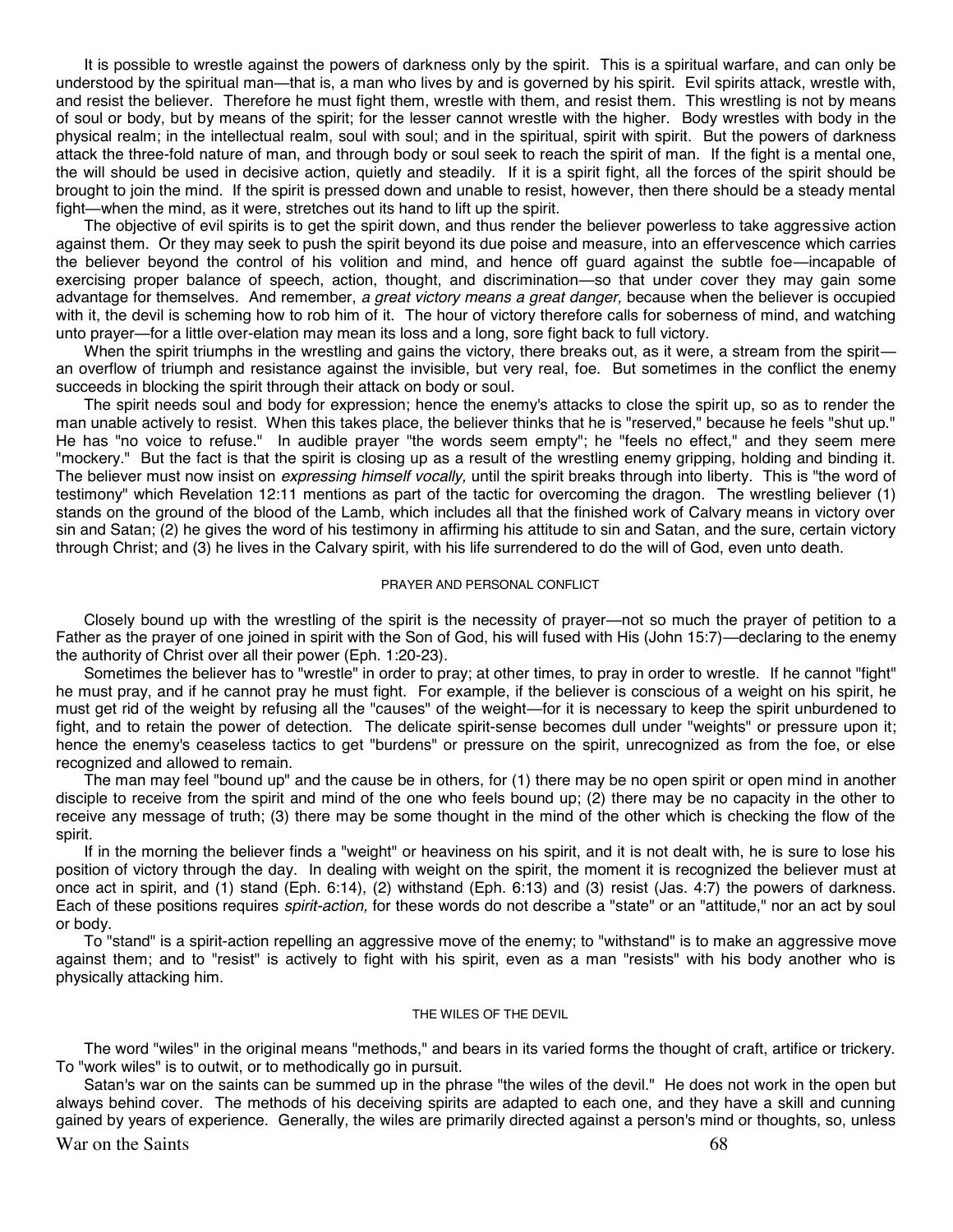the believer has yielded to known sin, most of the workings of Satan in his life may be traced back to a wrong thought or belief admitted into his mind and not recognized to be from deceiving spirits. For if a believer thinks that all that Satan does is manifestly bad, Satan has only to clothe himself with "good" to gain full credence with that man. The war, therefore, is a war of deceit and counterfeit, and only those who seek the fullest truth from God about God, Satan, and themselves can stand against the Deceiver's wiles.

## KNOWING THE WILES OF THE DEVIL

The Apostle Paul said that the believer was to be able to stand against the wiles of the devil, and that he was to put on the whole armor for doing this. How can a man stand against a wile if he does not know what the wile is? There is a difference between temptation and wiles—between the principles and working of Satan (and his emissaries) and their wiles; *i.e.,* they themselves are *tempters.* Temptation is not a wile. A wile is the way they scheme to tempt. Paul did not say that the believer must stand against "temptations" or lies, or mention any other specific characteristic of evil spirits; but he must be "able to stand" against their wiles. The spiritual man is to be on guard lest he is caught by their wiles. If these can be detected, then Satan's objective can be frustrated and destroyed. The spiritual man needs the fullest concentration and sagacity of mind for reading quickly his spirit-sense, and detecting the active operations of the foe; he also requires alertness in using the message his spirit conveys to him. A spiritual believer ought to be able to read the sense of his spirit with the same instinctive adroitness as a person recognizes cold by his physical sense when he feels a draft, and then immediately uses his mental faculties for actively protecting himself from it. (See 1 John 5:18, KJV) So the spiritual man needs to use his spirit-sense in locating and dislodging the foe by prayer.

Again, an "objective" and a "wile" are quite distinct. The wile is a means used by the foe to gain an objective. The evil spirits must use "wiles" to carry out their objective. Their objective is deception, but their "wiles" will be counterfeits. They are liars, but how can they succeed in getting their lies into the mind of a man? They do not need wiles to make themselves liars, but they need the wile to get the lie accepted by the believer.

The wiles of the devil and his emissaries are countless and fitted to the individual believer. If he is to be moved by *suffering* from any course of action detrimental to their interests, they will play upon his sympathies by the suffering they cause to someone near and dear to him. Or if he shrinks from personal suffering, they will work upon this to make him change his course. To those who are naturally sympathetic, they will use a counterfeit of love. Those who can be attracted by intellectual things will be drawn from the spiritual sphere by being driven to excessive study, or be given mental attractions of many kinds. While others—those who are oversensitive and conscientious—may be constantly charged with blame for apparently continuous failure. The lying spirits lash the person for what they themselves do, but if the believer understands how to refuse all blame from them he can use their very doings as a weapon against them.

## THE ARMOR FOR THE CONFLICT

For this conflict with the powers of darkness the believer must learn by experience how to take and use the armor for the battle, described by the apostle in Ephesians 6. The objective in Ephesians 6 is clearly not victory over sin—this is assumed—but VICTORY OVER SATAN. The call is not to the world, but to the Church. It is a call to stand in armor; to stand in the evil day; to stand against the powers of darkness; to stand after accomplishing the work of overthrowing them— "having overcome all," verse 13, KJV mg.—by the strength given of God.

The armor in detail, as set forth in Ephesians 6, is provided that the child of God should be "able to stand" against the wiles of the devil—clearly showing that a believer can be made able to conquer all the principalities and powers of hell if he fulfills the necessary conditions, and uses the armor provided for him.

It must be a *real armor* if it is provided for meeting a *real foe,* and God evidently demands a *real knowledge* of it on the part of the believer—to whom the fact of the provision, the fact of the foe, and the fact of the fight must be as *real facts* as any other facts declared in the Scriptures. The armored and non-armored believer may be briefly contrasted as follows:

| The Armored Christian                       | The Non-armored Christian          |
|---------------------------------------------|------------------------------------|
| Armored with truth.                         | Open to lies, through ignorance.   |
| Righteousness of life.                      | Unrighteousness through ignorance. |
| Making and keeping peace.                   | Divisions and quarrels             |
| Self-preservation <sup>*</sup> and control. | Reckless unwatchfulness.           |
| Faith as a shield.                          | Doubt and unbelief.                |
|                                             |                                    |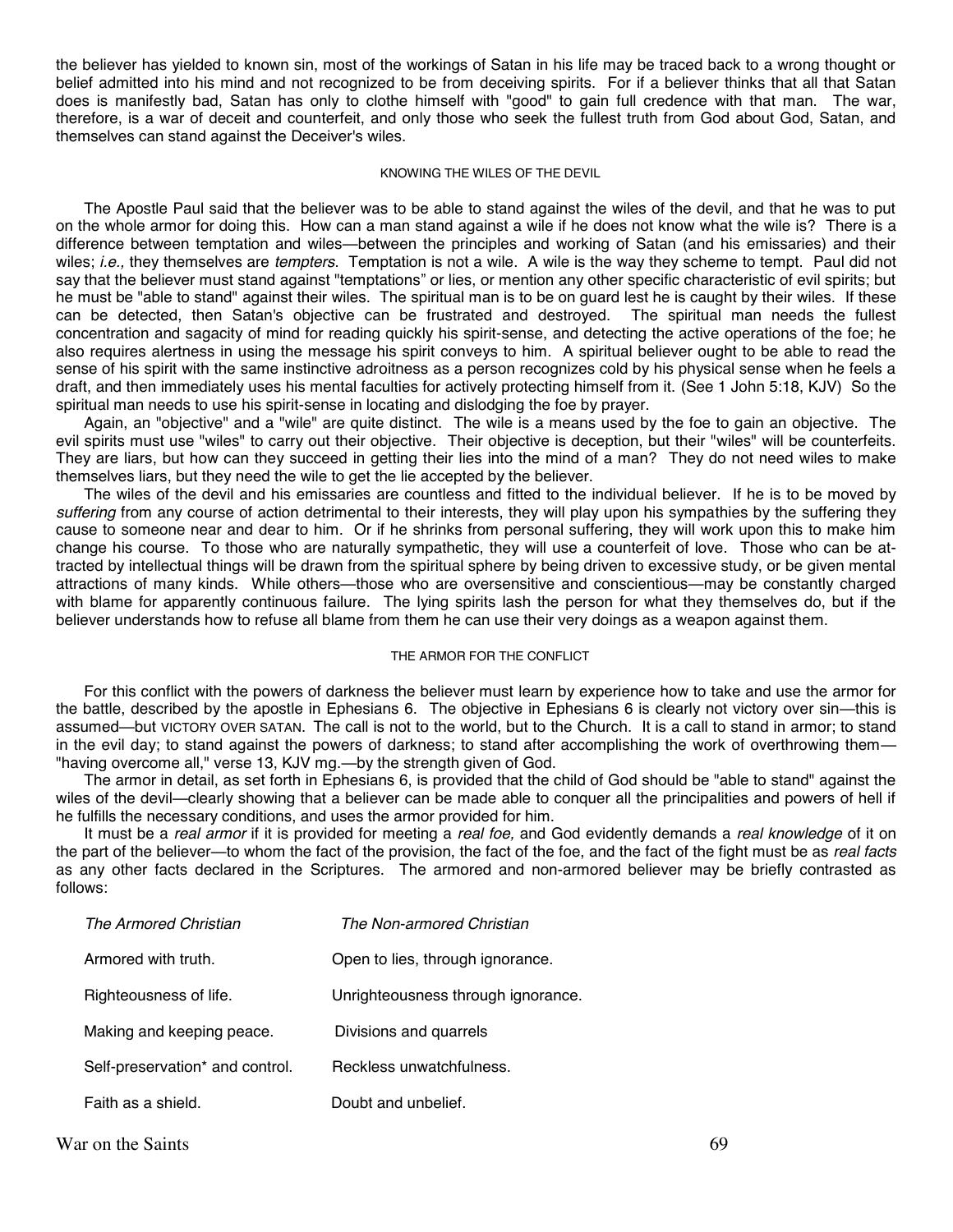| Scriptures in the hand | Relying on reason instead |
|------------------------|---------------------------|
| and often memorized.   | of God's Word.            |

Prayer without ceasing. Relying on work without prayer.

The believer who takes up the whole armor of God as a covering and protection against the foe should himself then start walking in victory over the enemy. To do this he must (1) have his spirit indwelt by the Holy Spirit, so that he is strengthened with the might of God to stand unshaken—and be given continuously a "supply of the Spirit of Jesus" to keep his spirit sweet and pure; (2) have his mind renewed (Rom. 12:2) so that he has his understanding filled with the light of truth (Eph. 1:18), displacing Satan's lies, and destroying the veil with which Satan once held it—the mind being clarified so that he intelligently understands what the will of the Lord is; (3) have his body subservient to the Spirit (1 Cor. 9:25-27), and obedient to the will of God in life and service. Believer, advance!

\* Root meaning of the word "salvation" in Ephesians 6:17. *Note.* For further light on "temptation" and "accusation," it is suggested that John Bunyan's *Grace Abounding to the Chief of Sinners* should be studied.

# **1. What must believers understand if they are to be victorious over the powers of darkness as a whole?**

- **2. What must a believer learn about temptation?**
- **3.** What is the difference between "temptations" and "attacks"?
- **4. What will the degree of understanding the Tempter**'**s working determine?**

**5. How do you determine if the temptation is the work of an evil spirit or is it from the evil nature?** 

**6. What is the difference between temptations and accusations from the enemy? How do you know when an accusation is from evil spirits and what should be done about it if it is?**  1 John 1:9

**7. What are the steps evil spirits take after the believer accepts their accusations and false charges?** 

- **8. Why should believers cease to b**e guided by "feelings"?
- **9. If the believer accepts the consciousness of sin as from himself when it is not what happens?**
- **10. What happens when a believer treats sin lightly or attributes it to evil spirits when it is from himself?**
- **11. What are two misconceptions a believer may have which gives great advantage to the watching enemy?**  John 3:21
- **12. What must the believer do to have victory over the persistent stream of lies from the father of lies?**
- **13. How do you discern between the hindrances of Satan and the restraining of the Holy Spirit of God?** Acts 16:6 1 Thess. 2:18
- **14. Show how the value and purpose of refusing stands the same toward God and toward Satan?**

**15. Show how the Holy Spirit needs the believer's use of \_\_\_\_\_\_ to work with in energizing and strengthening him for conflict and victory, and does not guard him from the enemy apart from his cooperation in watching and prayer.**

**16. What is meant by defensive and offensive war with the forces of darkness? Must the fight be a permanent part of life or are the battles spasmodic? Why?** 

**17. Standing on what liberates the spirit of man for action to stand against the hierarchic hosts of Satan**—**the principalities and powers, the world-rulers of the darkness, and the hosts of wicked spirits in the heavenly (or spiritual) sphere?**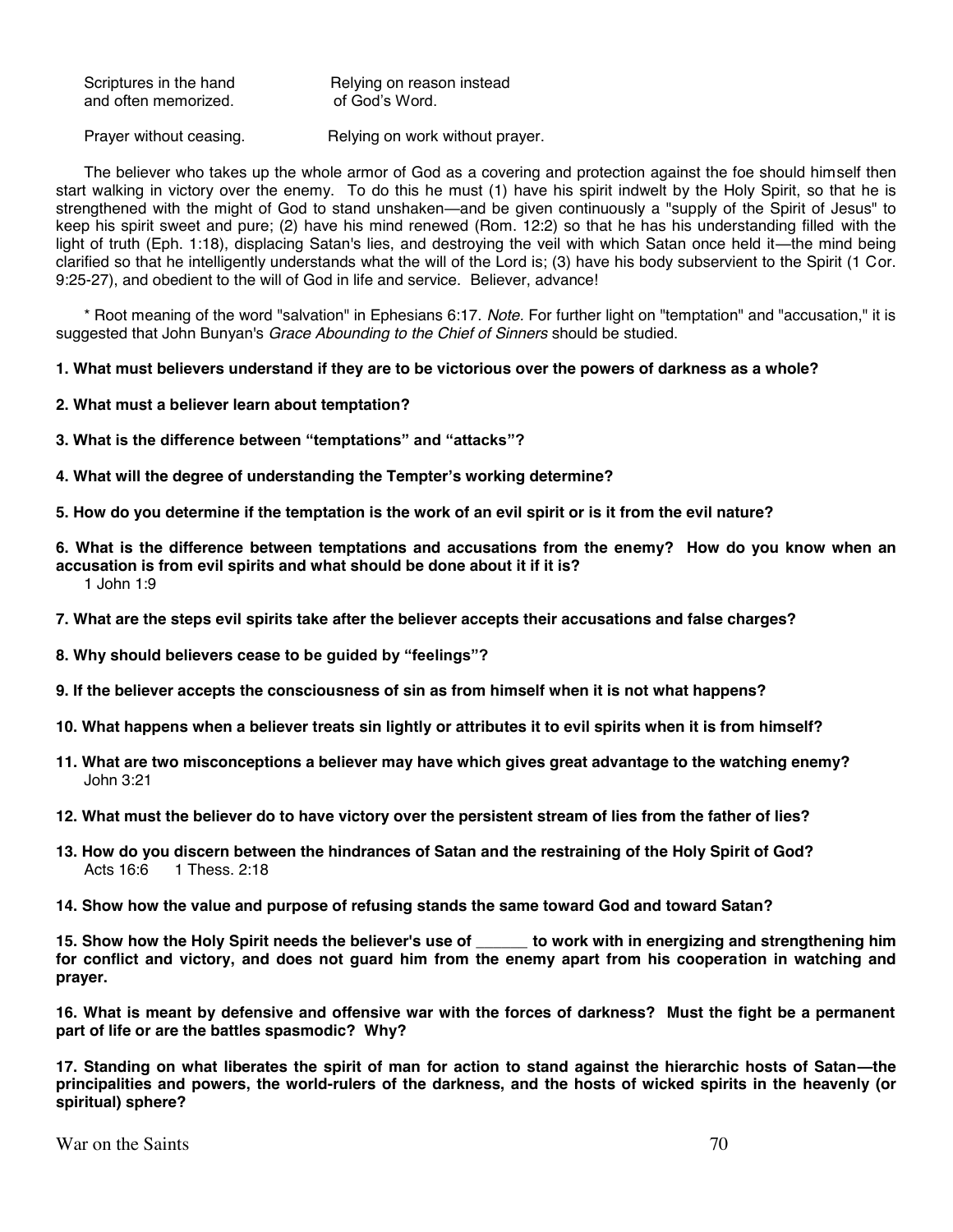**18. It is possible to wrestle against the powers of darkness only by the \_\_\_\_\_\_. This is a spiritual warfare, and can only be understood by the spiritual man**—**that is, a man who lives by and is governed by his \_\_\_\_\_. Evil spirits attack, wrestle with, and resist the believer.** 

**19. What is needed to lift the spirit when the spirit is pressed down and unable to resist the enemy?** 

**20. What are the three things the wrestling believer must stand on in overcoming the power of the devil (dragon - Rev. 12:9-11).** 

- **21. If the believer cannot fight he must \_\_\_\_\_\_\_, and if he cannot pray he must \_\_\_\_\_\_\_\_\_\_. Give an example.**
- **22.** What must a believer do when he finds a "weight" or heaviness on his spirit? Eph. 6:13-14 Jam. 4:17
- **23.** Primarily the "wiles of the devil" are directed against what in man?
- **24.** What is a "wile"?
- **25. Why is the armor provided in Ephesians 6?**

**26. Name the three things a believer must have who takes up the whole armor of God as a covering and protection against the foe.**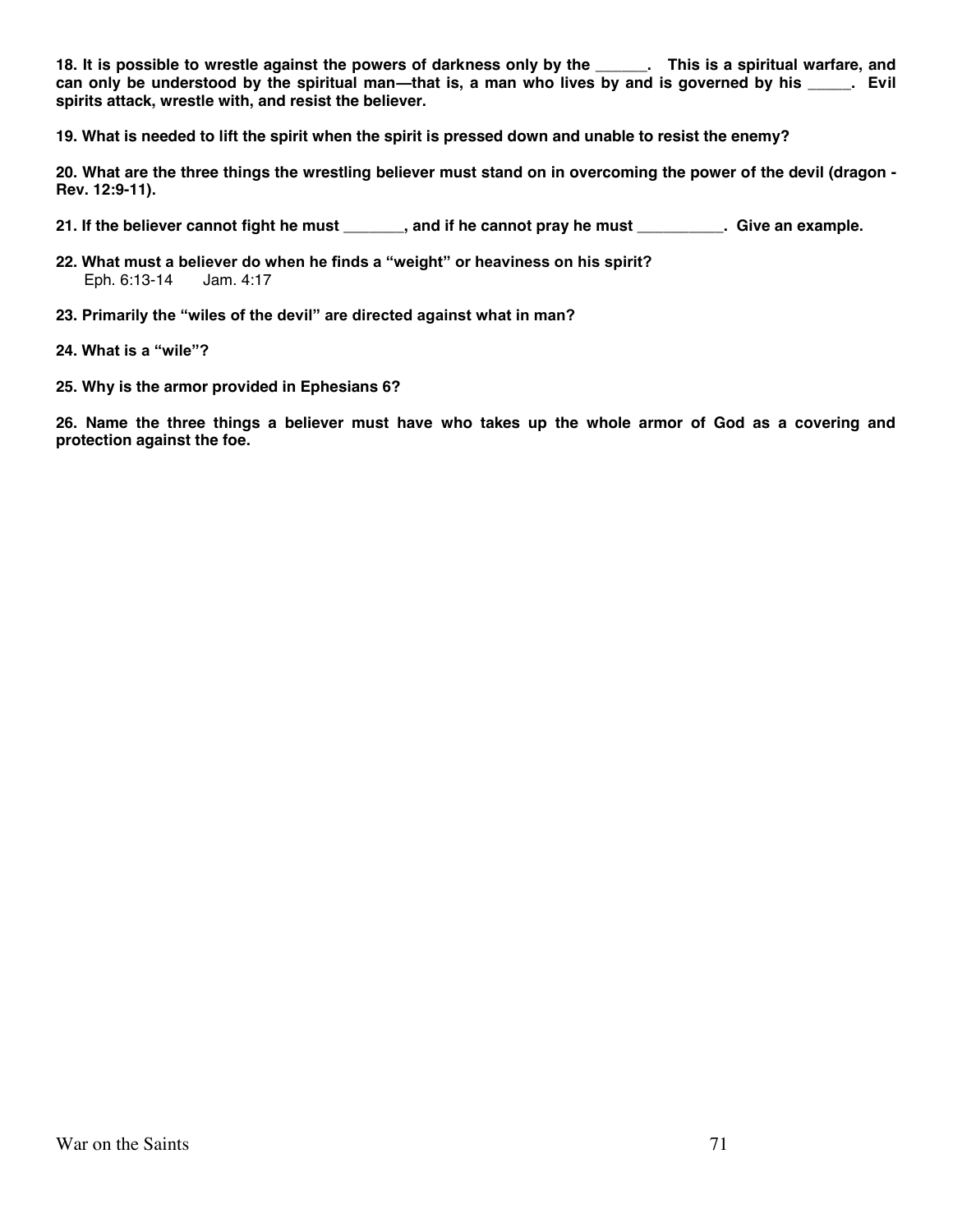# **Appendix**

## **The Attitude of the Early Fathers to Evil Spirits**

TEKTULLIAN says, in his *Apology* addressed to the rulers of the Roman Empire:

". . . Let a person be brought before your tribunals who is plainly under demoniacal possession. The wicked spirit, bidden to speak by a follower of Christ, will as readily make the truthful confession that he is a demon as elsewhere he has falsely asserted that he is a god. Or, if you will, let there be produced one of the 'god-possessed,' as they are supposed. If they do not confess, IN THEIR FEAR OF LYING TO A CHRISTIAN, that they are demons, then and there shed the blood of that most impudent follower of Christ.

"ALL THE AUTHORITY AND POWER WE HAVE OVER THEM IS FROM OUR NAMING THE NAME OF CHRIST, AND RECALLING TO THEIR MEMORY THE WOES WITH WHICH GOD THREATENS THEM AT THE HAND OF CHRIST THEIR JUDGE, AND WHICH THEY EXPECT ONE DAY TO OVERTAKE THEM. FEARING CHRIST IN GOD AND GOD IN CHRIST, THEY BECOME SUBJECT TO THE SERVANTS OF GOD AND CHRIST. SO AT ONE TOUCH AND BREATHING, OVERWHELMED BY THE THOUGHT AND REALIZATION OF THOSE JUDGMENT FIRES, THEY LEAVE AT OUR COMMAND THE BODIES THEY HAVE ENTERED, UNWILLING AND DISTRESSED, AND BEFORE YOUR VERY EYES, PUT TO AN OPEN SHAME. . . ."

JUSTIN MARTYR, in his second *Apology* addressed to the Roman Senate, says: "Numberless demoniacs throughout the whole world and in your city, many of our Christian men—exorcising them in the name of Jesus Christ who was crucified under Pontius Pilate—have healed and do heal, rendering helpless, and driving the possessing demon out of the men, though they could not be cured by all other exorcists, and those who use incantations and drugs."

CYPRIAN expressed himself with equal confidence. After having said that they are evil spirits that inspire the false prophets of the Gentiles, and deliver oracles by always mixing truth with falsehood to prove what they say, he adds: "Nevertheless these evil spirits adjured by the living God IMMEDIATELY OBEY US, SUBMIT TO US, OWN OUR POWER, and are forced to come out of the bodies they possess. . . ."

> SYMPTOMS OF DEMON POSSESSION Gleanings from *Demon Possession,* by Dr. F. L. Nevius

(1) The one under demon-power is an involuntary victim. (The willing soul is known as a medium.)

(2) The chief characteristic of demonomania is a distinct "other personality" within. (This is different to demoninfluence, for in this men follow their own wills, and retain their own personality.)

(3) The demons have a longing for a body to possess (Matt. 12:43, 8:31), as it seems to give them some relief, and they enter the bodies of animals as well as men. There are distinctly individual peculiarities of the spirits.

(4) They converse through the organs of speech, and give evidence of personality, desire, fear.

(5) They give evidence of knowledge and power not possessed by the subject. In Germany, Pastor Blumhardt gives instances of demons speaking in all the European languages, and in some languages unrecognizable. In France there were some cases having the "gift of tongues," speaking in German, Latin, Arabic.

(6) The demon in possession of the body entirely changes the moral character of those they enter, compelling them to act entirely contrary to their normal behavior. Reserved, reticent men will weep, sing, laugh, talk; meek souls will rage; ordinarily pure-tongued men and women will speak of things not to be named among children of God, and act in manner and conduct contrary to their normal dignity and behavior—all of which they are not responsible for while under "control" of this other personality within them. In brief, they will exhibit traits of character utterly different from those which belong to them normally.

(7) There are also nervous and muscular symptoms peculiar to demon possession in the body.

(8) There is also an afflatus of the breast, which is a special mark of demon possession.

(9) Oracular utterances are given in jerks and sentences, quite unlike the calm coherent sequence of language seen in the utterances of the apostles at Pentecost.

(10) There is "levitation" of the body—well known by spiritists—when the subject will say he is quite unconscious of possessing a body; and *there is invariably a passive* mind. There is often a distinct voice which speaks through the lips of the subject, expressing thoughts and words unintentionally.

> DEMONIACAL ACTIVITY IN LATER TIMES From Spirit Manifestations, by Sir Robert Anderson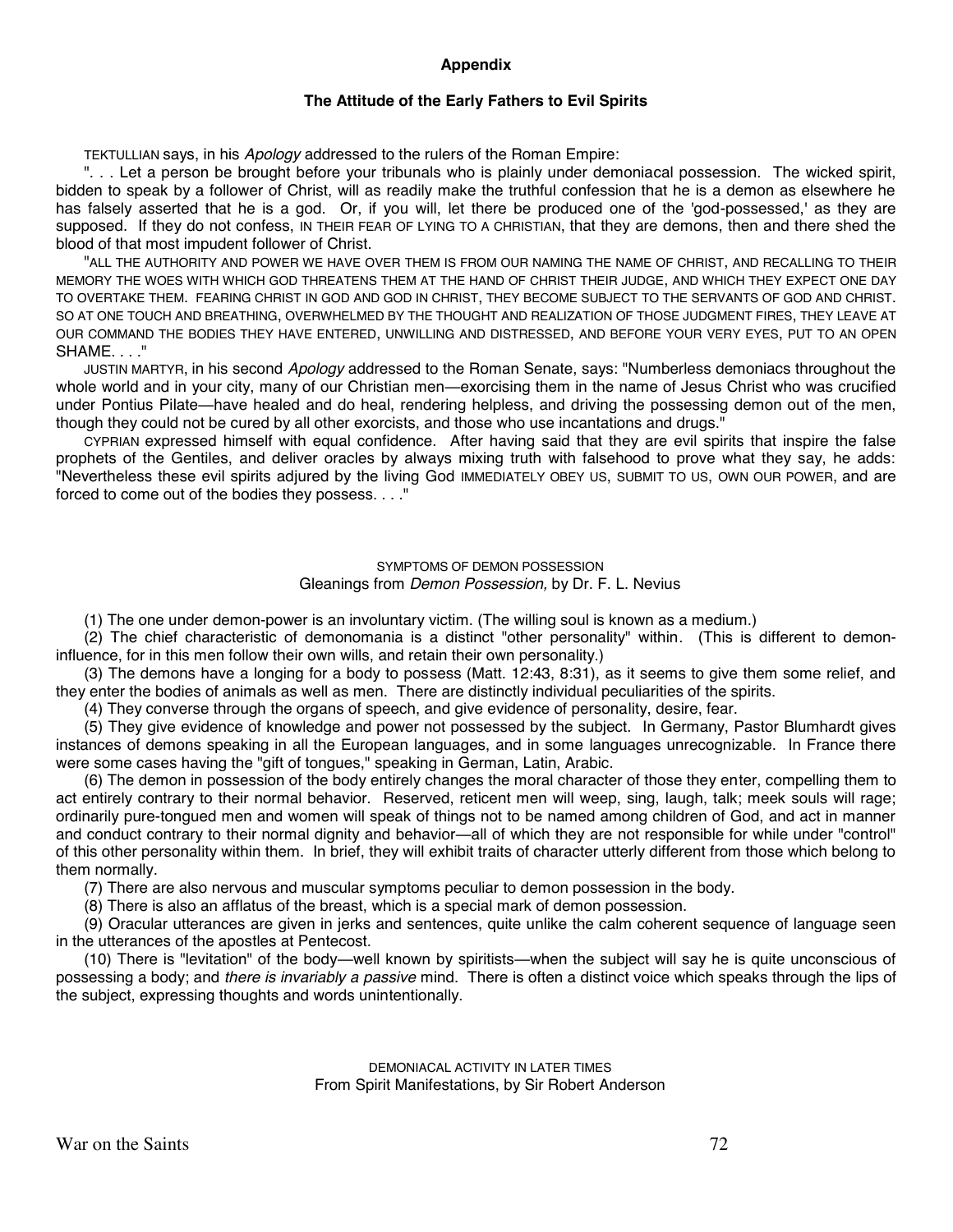The Gospels testify to the activity of demons during the ministry of Christ on earth; and the Epistles warn us of a RENEWAL OF DEMONIACAL ACTIVITY in the "latter times," before His return. "All Scripture is God-breathed´; but it would seem that sometimes the revelation was made with special definiteness, and this particular warning is prefaced by the words: "the Spirit saith expressly." And it relates not to any new development of moral evil in the world, but to a new apostasy in the professing Church, a cult promoted by "seducing spirits" of a highly sensitive spirituality, and a more fastidious morality than Christianity itself will sanction (1 Tim. 4).

The Gospel narrative indicates that some demons were base and filthy spirits that exercized a brutalizing influence upon their victims. But the Lord plainly indicated that these were a class apart ("this kind," Mark 9:29). They were all "unclean spirits," but in Jewish use the word *akathartos* connoted spiritual defilement. That it did not imply moral pollution is proved by the fact that the Lord Jesus was charged with having a demon, though not even His most malignant enemies ever accused Him of moral evil. It was only by prayer that these filthy spirits could be cast out; whereas pious demons acknowledged Christ, and came out when His disciples commanded them to do so in His name. . ..

## THE PHYSIOLOGY OF THE SPIRIT Gleanings from *Primeval Man Unveiled,* by James Gall

"The natural body has its senses, the spirit also has its senses. ..."

"There are busy senses within, examining and judging, approving and condemning, joying and grieving, hoping and fearing, after a fashion of their own, which no bodily sense can imitate...."

"There is a spirit within which we call ourselves, and it is perfectly distinct from the body in which we dwell. . . ."

"If our spirits, which are generated in or with our bodies, are elaborated from immaterial substances into separate existences, constituting individual spirits, . . . these individual spirits must be presumed to be composed of spirit substance or substances, and possessed of different faculties...."

"Our very language implies that the human spirit is an organism composed of parts mutually related, which, though individually different, are generically the same...."

"It is a well established doctrine of Scripture, that the body is animated by an intelligent and immortal spirit, that feels and acts by means of its material mechanism, without being itself material...."

#### THE WORKING OF EVIL SPIRITS IN "CHRISTIAN" GATHERINGS

(1) SUPPOSED "CONVICTION OF SIN" BY DECEIVING SPIRITS ... I united with a number of brethren and sisters one whole week every month, in prayer to God to pour out more of His Spirit, gifts and power. After having done this for some time with great earnestness, such powerful and wonderful manifestations of God and His Holy Spirit (apparently) took place that we no longer doubted God had heard our prayer, and His Spirit had descended into our midst, and on our gathering. Amongst other things, this spirit, which we thought to be the Holy Spirit, used a fifteen-year-old girl as his instrument, through whom everyone belonging to our gathering, and having any sin or burden of conscience, had it revealed to the gathering. Nobody could remain in the meeting with any burden of conscience without it being revealed to the meeting by this spirit. For example: a gentleman of esteem and respect from the neighborhood came to the meeting, and all his sins were exposed in the presence of the gathering by the fifteen-year-old girl. Thereupon he took me into an adjoining room, so broken down, and admitted to me, with tears, that he had committed all these sins which the girl had exposed. He confessed this and all other sins known to him. Then he came again into the meeting, but hardly had he entered when the same voice said to him, "Ha! you have not confessed all yet; you have stolen ten gulden, that you have not confessed.\*\* In consequence, he took me again into the adjoining room and said, "It is true, I have also done this. . . ." This man had never seen this fifteen-year-old girl in his life, neither she him.

With such events, was it astonishing that a spirit of holy awe came over all at the meeting, and there was one controlling note which can only be expressed in the words, "Who among us shall dwell with the devouring fire? Who among us shall dwell with everlasting burnings? Tearfulness hath surprised the hypocrites." There was a most earnest spirit of adoration, and who could doubt when even the strong were broken down, and nobody dared remain in the meeting if they were a hindrance.

War on the Saints 73 And yet we had to unmask this spirit which had brought about these things—and which we took to be the Holy Ghost—as a terrible power of darkness. I had such an uneasy feeling of distrust which could not be overcome. ... As I made this known for the first time to an older brother and friend ... he said, "Brother Seitz, if you continue to foster unbelief, you can commit the sin against the Holy Ghost which will never be forgiven." These were terrible days and hours for me, because I did not know whether we had to do with the Power of God or a disguised spirit of Satan, and one thing only was clear to me, viz., that I and this meeting should not let ourselves be led by a spirit when we did not have clear light and confirmation whether this power was from above or below. Thereupon I took the leading brethren and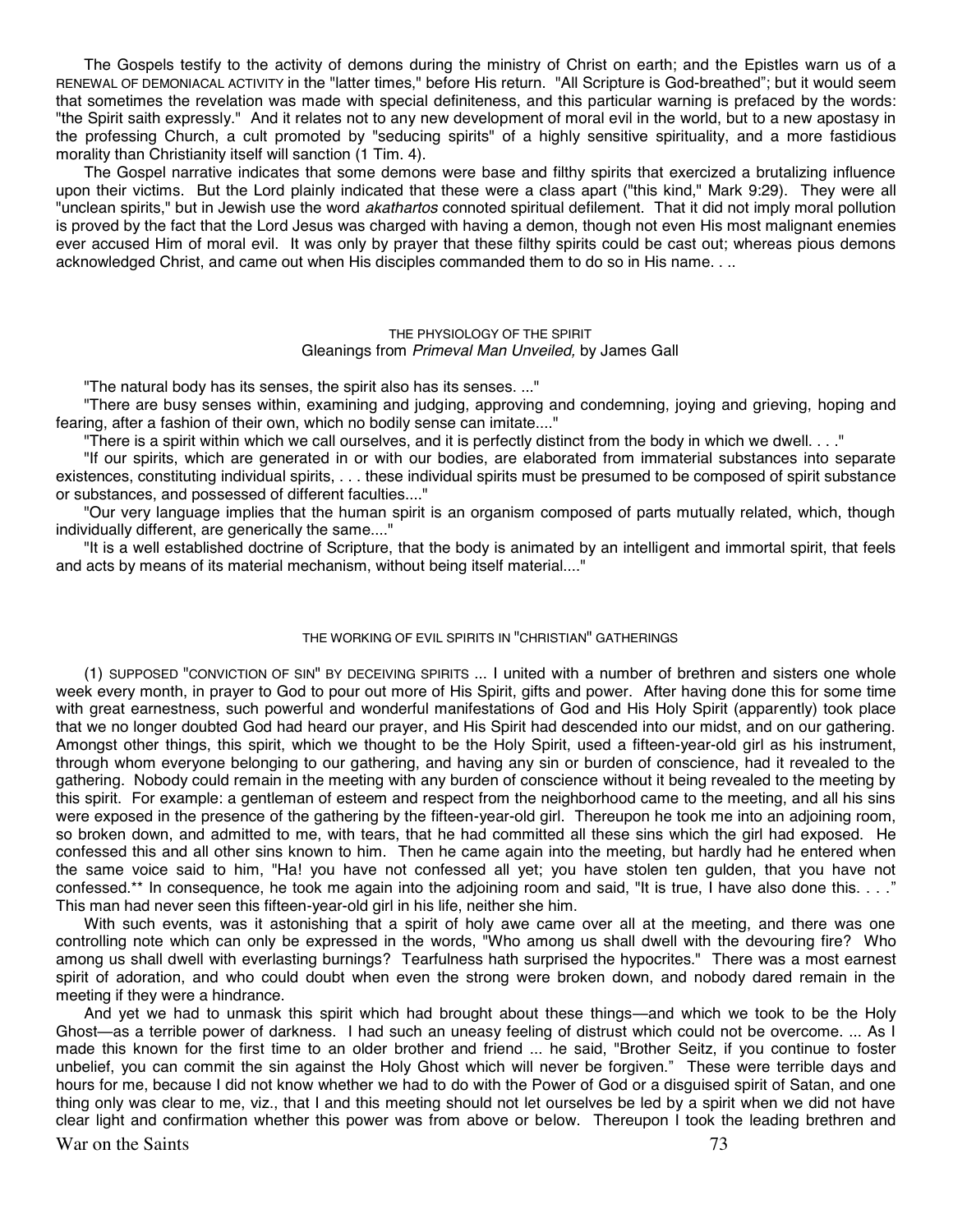sisters to the uppermost room of the house, and made known to them my position and said we must all cry and pray that we may be able to prove whether it was a power of light or darkness.

As we came downstairs the voice of this power said, using the fifteen-year-old girl as his instrument, "What is this rebellion in your midst? You will be sorely punished for your unbelief." I told this voice that it was true we did not know with whom we had dealings. But we wanted to be in that attitude, that if it was an angel of God, or the Spirit of God we would not sin against Him, but if it was a devil we would not be deceived by him. "If you are the power of God, you will be in accord as we handle the Word of God." "Try the spirits whether they be of God." We all knelt down and cried and prayed to God in such earnestness, that He would have mercy upon us, and reveal to us in some manner whom we had dealings with. Then the power had to reveal itself of its own accord. Through the person which he had been using as his instrument he made such abominable and terrible grimaces, and shrieked in such a piercing tone, "Now I am found out, now I am found out...."

#### (2) SUPPOSED UNITY FOR "REVIVAL´

For some time now it has been on my mind to try to put into language some of the things which it has been my painful experience to witness, and pass through, in connection with the workings of Satan as an "angel of light," but everything seemed so complicated and confused. ...

First: His attacks seem to be made upon the most spiritual souls—those who have made the fullest surrender to God, and who recognize a spiritual affinity which, they believe, if broken, mars the whole purpose of God (1 Cor. 1:10). The lying spirit insists on one mind, and judgment, and one expression. These souls thus "joined" form the "Assembly," so called, and claim Psalm 89:7. Everything is brought into the "Assembly" for decision, the assertion being that no individual soul can get the mind of the Lord, based on Proverbs 11:14, 5:22, and 20:18. Hours were spent in bringing the tiniest details of daily life before the Lord. The leader spread each matter, asking that all might be brought to one mind. The response was then given by each one in some word of Scripture. The attitude taken to receive the supposed "word of the Lord," was the RESISTANCE OF ANY THOUGHT OR REASON, and LETTING THE MIND BECOME A PERFECT BLANK. If anyone ventured to give an opinion—or any judgment—they were ruled out of fellowship; the fact of reasoning being the proof of the "flesh life."

The discipline ministered to such was severe indeed. They were not allowed to speak to anyone, or to do any kind of work. In some cases this lasted for weeks, and even months. The effect upon the mind was very terrible. The only way back was by making a statement in the "Assembly" which satisfied them that there was true repentance....

Proverbs 21:4 and Isaiah 59:3 are the words given for not working, and Romans 8:8. Prayer and reading the Word all adds to sin; consequently the soul is shut up in torment and despair, being excluded from all meetings.

Second: The "manifestation of the Spirit" in prophecy, prayer and travail. One person would often pray for an hour, and sometimes two hours, without a break. Messages, too, would often last for two hours, and the whole meeting for eight or nine hours. Anyone yielding to sleep or exhaustion was at once pronounced "in the flesh," and a hindrance to the meeting.

"Travail" was manifested by tears, groans, and twisting of the body; and with some it was exactly like hysterics, and would last for hours. This was greatly encouraged as the means whereby God would work for the deliverance of souls and those who did not come under this manifestation were judged as preserving their own life, not willing to "let go" lovers of themselves; and it was believed that when the whole company were unitedly under the so-called "manifestation of the Spirit" then God would break through in revival. I might say here, that all this began with a nightly prayer meeting for revival, with no limit as to time.

The paralyzing fear of resisting God by any lack of submission, and evading the cross by an unwillingness to suffer, just sways the soul; and it dare not yield to one thought contrary to the "mind of Christ" in the "Assembly."

# (3) SUPPOSED MANIFESTATIONS OF THE HOLY SPIRIT

*From a book published in England in the early 1900's, said to contain the very words of the Lord Jesus, spoken THROUGH some of His children, and written down as spoken in the first person, the following brief extract is taken, showing the extent of the mediumistic control by deceiving spirits, which by some are believed to be the work of the Holy Spirit.* (This book is still circulating among deeply devoted believers, and is held by some as of equal value with the Bible.)

The Lord Jesus is supposed to have said: "The manifestations of the Spirit, in some things, are very strange. Sometimes He will twist the body this way, and that, and the meaning is dark to you. I want you to know some things about this part of the Spirit's work. I want you to see that they are not useless.

"If you had spoken in your own tongue, when the Spirit came in, it would have graciously blessed you; but perhaps you might have thought it was *yourself,* as many have. So the Spirit comes in and speaks in an unknown tongue to you, that you might know that it was NOT YOURSELF SPEAKING.

"Your hands He has often lifted up, and again He has raised your fingers in various ways. Your eyes open and shut by the Spirit now, as they did not before. Your very head has been shaken by the Spirit and you have not known why He did this. You have thought, sometimes, it was just to show He was living there, and that is true, but there is more in it than that, and He will show you as well as He can, in a few words, what some of these things are. ...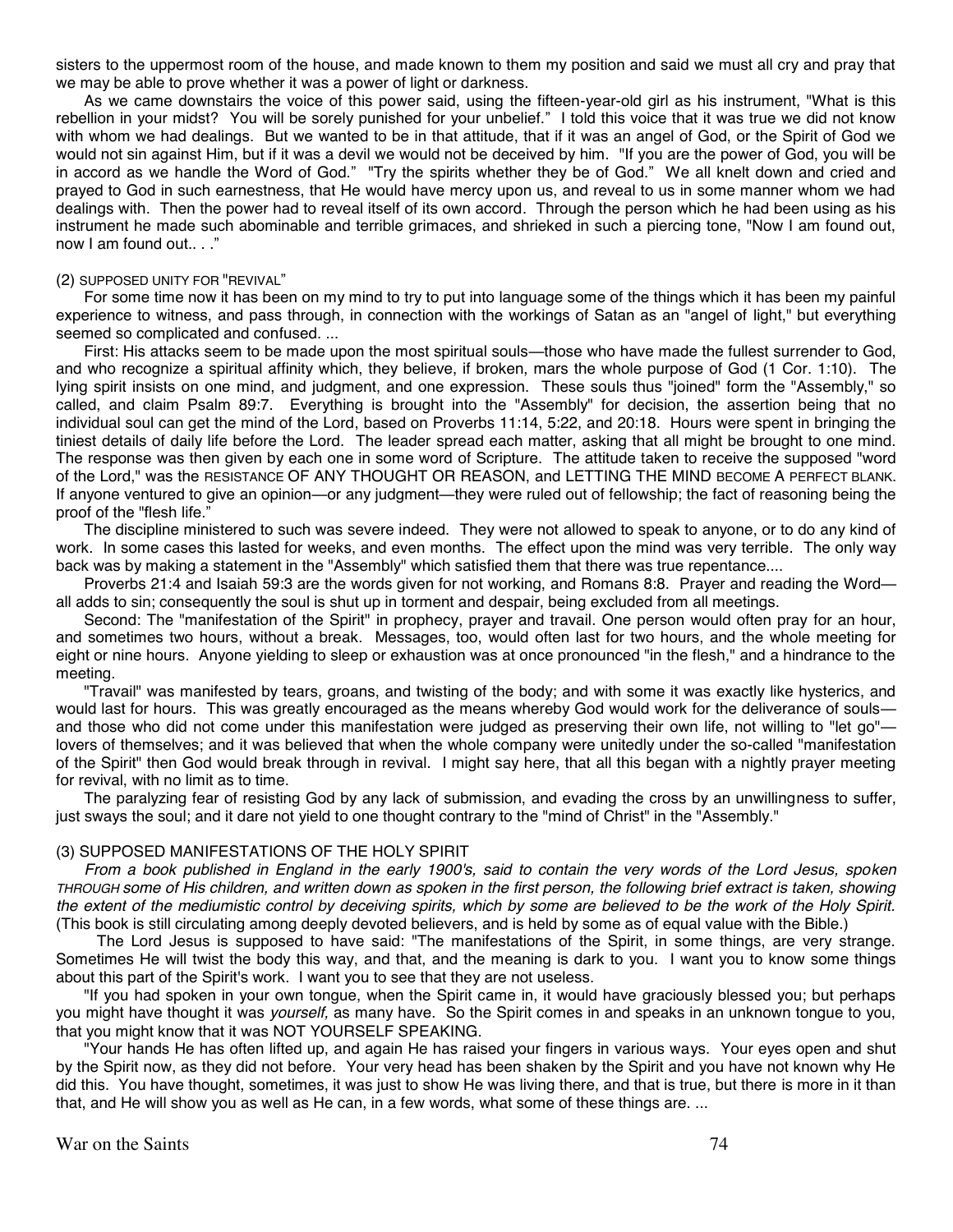"Some things in the manifestations are very peculiar to you. You have gone on wondering about them. Don't think it strange that the Spirit works in you in many ways. His work is more than two-fold work. It is manifold. This is puzzling many minds. They see the Spirit shaking. They hear Him singing. They feel Him laughing, and they are sometimes tried with His various twistings and jerkings, as though He would tear them to pieces.

"Sometimes it seems He is imitating the animals in various sounds and doings. This has been all a mystery to the saints. His work, I say, is manifold. He seeks, in some, to show them that they are all one with each other, in the whole creation. ... If He shows you, by making a noise as of some wild animal, that you are like that, you must not despise His way of working, for the Holy Spirit knows why He does it. He makes these noises in the animals, can't He make them in you?"

## LIGHT ON "ABNORMAL" EXPERIENCES (From *The Overcomer* of 1920) Extract from a book published in Germany by Pastor Ernst Lohmann (Translated from the German)

Just as in a caricature the outstanding features of the true picture are to be found, so that a likeness is unmistakable, so phenomena which we find in heathen systems, in theosophy so-called, or new Buddhism, in spiritism, etc., resemble to some extent the divine manifestations called forth by the working of the Holy Spirit upon the spirit of man. They also produce revelations and prophecies, speaking and singing with tongues, healing and miracles. It is of importance that we should study this subject to find an answer to the question as to *how these phenomena are brought about.* It is selfevident that they are not manifestations of the Holy Spirit. The numerous and exact investigations which are being made in our day into the subject are giving us increasing insight into this dark realm. Powers and possibilities have been discovered in man, which until now have been totally unsuspected. They are designated "subliminal powers," and we speak of "subconsciousness." (J. Grasset "Le Psychisme Infrerieur," 1906, writes: "Psychical proceedings fall into two groups: (1) those of a higher order—conscious, volitional, free; (2) those of a lower class—unconscious, mechanical, involuntary." On this subject Dr. Naum Kotik says in "The Emanation of Psycho-physical Energy": "Under ordinary conditions in the activity of the brain, the sub-consciousness hardly makes itself felt, and for this reason we have no suspicion of its existence. There are conditions of the psyche, however, such as somnambulism, in which the subconsciousness comes to the front, takes over the complete control, and forces the super-consciousness back into the position in which it (viz., the sub-consciousness) rightfully belongs. The actions which attest the activity of the subconsciousness independently of the super-consciousness are usually termed automatic.")

What physical occurrences accompany these phenomena? The lower nerve-centers (the ganglionic system, or the "vegetative" nerves, as they are called), which have their chief seat in the region round the pit of the stomach, are excited to increased activity. At the same time the central region of the higher nervous system (the cerebral system), which in a normal state of affairs is the medium of conscious perception and action, becomes paralyzed. There is a reversal of the order of nature. The lower nerves take over the duty of the higher ones (a sort of compensation). This state of things comes to pass *negatively* by the higher organ losing its natural supremacy under pressure of illness, or artificially by hypnotism, auto-suggestion, etc.; and *positively* by the lower nerves being in some way *excited artificially* to increased activity, whereby they get the upper hand. These nerves then display abilities which our ordinary organs of sense do not possess; they receive impressions from a realm usually closed to us, such as clairvoyance, presentiments, prophecy, speaking with tongues, etc.

The Mohammedan soothsayer Dschalal-Ed-Dinrumi describes the trance-state as follows: "My eyes are closed and my heart is at the open gate." Anna Katharina Emmerich (1774-1824): "I see the light, not with my eyes, but it is as though I saw it with my *heart* (with the nerves which have their seat in the pit of the stomach) . . . that which is actually around me I see dimly with my eyes like one dozing and beginning to dream; my second sight is drawing me forcibly, and is clearer than my natural sight, but it does not take place through my eyes. . . ." When in a state of somnambulism, the inner sense, heightened in its activity, perceives outward things as clearly and more so than when awake, when it recognizes tangible objects with eyes tightly closed and absolutely unable to see, just as well as by sight; this takes place, according to the unanimous declaration of all somnambulists, through the pit of the stomach, ie*.,* through the nerves, which have their seat in this region. . . . And it is from this part that the nerves are set in action which move the organs of speech (in speaking with tongues, etc.)....

Numberless cases of false mysticism through all the centuries of Church history display the same characteristics, the subconsciousness being always the medium of such perception and functions. They are morbid, coming under the garb of divine manifestations to lead souls astray. Now, it is very significant that according to the assertions of the leaders, it is an activity of the subconsciousness that we meet with in the "Pentecostal Movement" (so-called). We read in a report of an "International Pentecostal Conference":

"On Tuesday, a pastor introduced the discussion. The main topic was the working of the subconscious mind in messages and prophecy. Much confusion prevailed concerning the relation of our consciousness to our Much confusion prevailed concerning the relation of our consciousness to our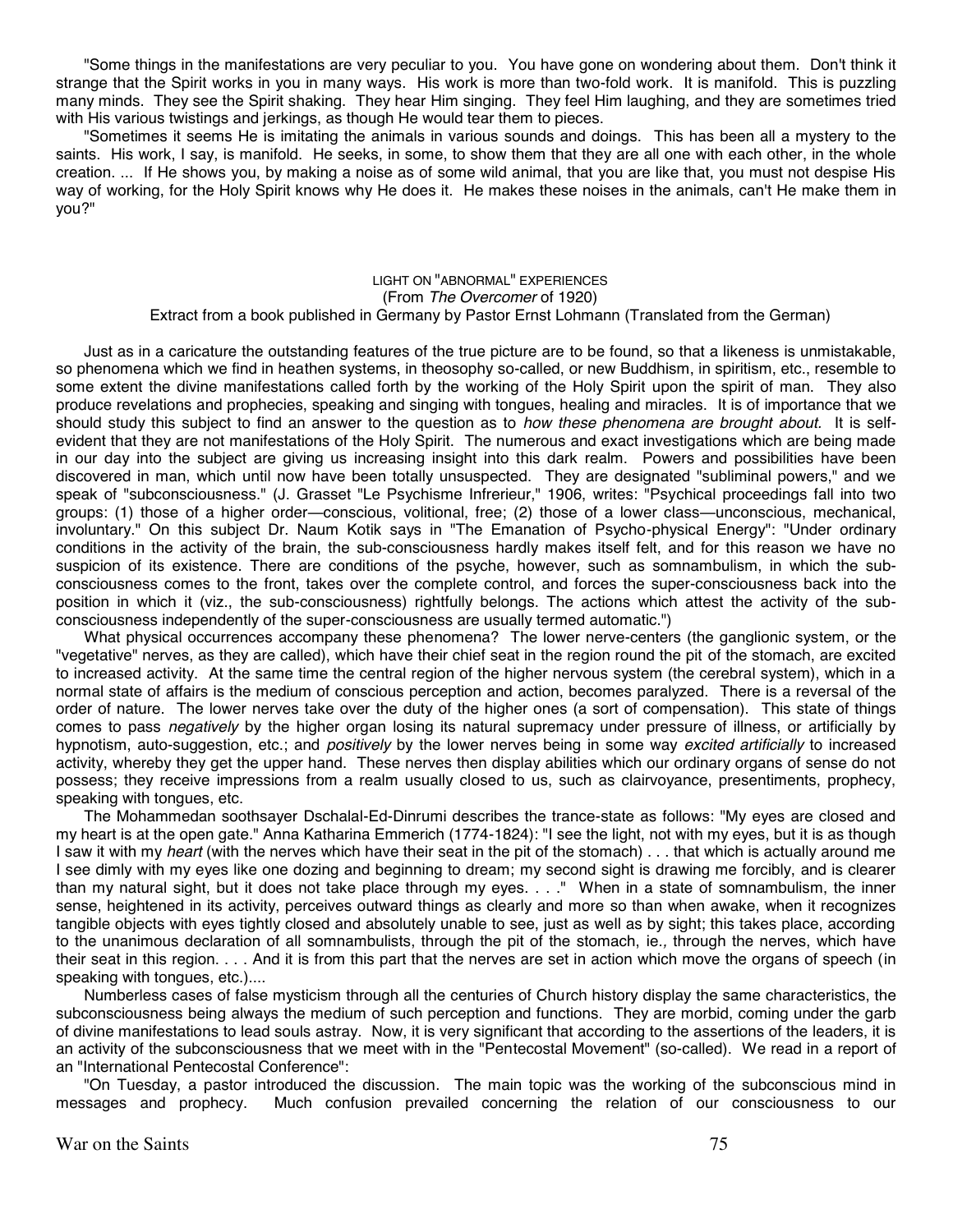subconsciousness. The scriptural discrimination was preferable (1 Cor. 14:14-15), where they were spoken of as 'understanding' and 'spirit.'

"When Christ lives in us He lives in our hearts, and in the heart are two chambers. In one room lives the conscience, and through the conscience I can know that Christ lives in me. In the other room of my heart there is the subconsciousness, and there also Christ lives. We look at 1 Corinthians 14:14, 'For if I pray in a tongue, my spirit prayeth, but my understanding is unfruitful."

Notice the expression "my spirit" (my subconscious mind), and also the expression "my understanding," *ie.,* "When my spirit prays in tongues, my subconscious mind prays"!

In the Declaration of the Second Mulheim "Pentecostal Conference," September 15th, 1909, we read:

"In 1 Corinthians 14:14 (Luther's translation) Paul makes a distinction between the understanding and the spirit of man. By the word 'understanding' he means the conscious, and by the word 'spirit' the unconscious spiritual life, life of man. In this *unconscious* spiritual life—in modern language also termed 'subconsciousness'—God has placed the gift of speaking with tongues and prophecy. . . ."

According to this, *the spiritual life of the believer is* synonymous *with the subconsciousness of the* somnambulist. And the more highly developed this subconsciousness is in any individual, the more highly developed would be their spiritual life. Just try substituting the word "subconsciousness" in those passages where the Scripture speaks of the spirit of man; for example, Psalm 51:17, Psalm 77:6, Isaiah 66:2, Acts 7:59, Acts 18:5, Acts 20:22, Romans 1:9, Romans 2:29, Romans 8:16, 1 Corinthians 2:11, 1 Corinthians 4:21, 1 Corinthians 5:5, Galatians 6:1, Galatians 6:18, Ephesians 4:23, 1 Thessalonians 5:23.

Those in whom the subconsciousness becomes active in the manner described above, feel as it were an electric stream passing through the body, which is an *exciting of the nerves,* which have their central seat in the pit of the stomach. It is from thence that the jaws are moved in speaking with tongues.

One of the leaders of the "Pentecostal Movement," in describing the process of this so-called Baptism of the Spirit in his body, made use of the singular comparison that it seemed to him as though there were in his body an inverted bottle. The simile was incomprehensible to me, but this way of expressing it was most strikingly illuminated when I find an almost identical expression used by a Mohammedan soothsayer. Tewekkul Beg, a pupil of Mollah Schah, was receiving instruction from his master as to how he could get into the ecstatic state. He says: "After he had bound my eyes ... I saw something in my inner being resembling a fallen tumbler. . . . When this object was placed upright a feeling of limitless bliss filled my being."

This feeling of bliss is another characteristic feature of this class of occurrences. By exciting the lower nervous system a feeling of intense rapture is regularly produced. ... At first we find connected with it, usually, involuntary contraction of the muscles and movement of the limbs, in consequence of the unnatural inversion of the nervous system.

Pastor Paul again says:

"If anyone is to prophesy in the way I have now learned, God must be able to move the mouth of the one prophesying, as He formerly moved the mouth of Balaam's ass. The ass understood nothing of the words which she spoke, she only said what she was to say. There is a danger in uttering things we understand. It is so easy to mix in one's own thoughts, and then to utter what one thinks. This occurs without our intending it in the least. That is the reason why God trains His prophets in so preparing them that they utter exactly what the Spirit gives them. Speaking in strange tongues is a good preliminary school.

"There one learns to speak as the mouth is moved. One speaks without knowing what one is saying by simply following the position of the mouth. Just so in prophecy; there, too, one speaks as led by the position of the mouth. Speaking with tongues and prophesying are both on the same principle."

It is evident that in these phenomena we have the exact opposite of what the Scriptures understand by the communication of the Spirit. When the Spirit of God takes possession of the spirit of man, HE IS BROUGHT BACK TO A NORMAL CONDITION; the Spirit acquires the full authority given it by the Creator over the powers of the soul, and through the soul over the body. The conscious personal life is once more completely under the authority of the spirit. The dependency upon God, which man sought to break off in his mania for exalting himself by setting his reason, his emotions, or the flesh upon the throne, is restored again. The Spirit of God can exercise once more His controlling and quickening power. The deeds of the flesh are put to death by the Spirit, the powers and the gifts of the Spirit developed, the man becomes spiritual, full of the Holy Spirit.

### Note *by Mrs. Penn-Lewis*

The light given by Herr Lohmann will open the eyes of many perplexed believers, and give them intelligent understanding of much that has distressed them, and caused painful division among the most devoted children of God. It will also confirm the statements we have made concerning the working of evil spirits within the sphere of a believer, at the very same time that—up to the extent of his consciousness—he may know nothing against himself before the Lord; for Satan and his emissaries are well aware of the laws of the human frame and work along their line, arousing and exciting the natural life under the guise of its being spiritual.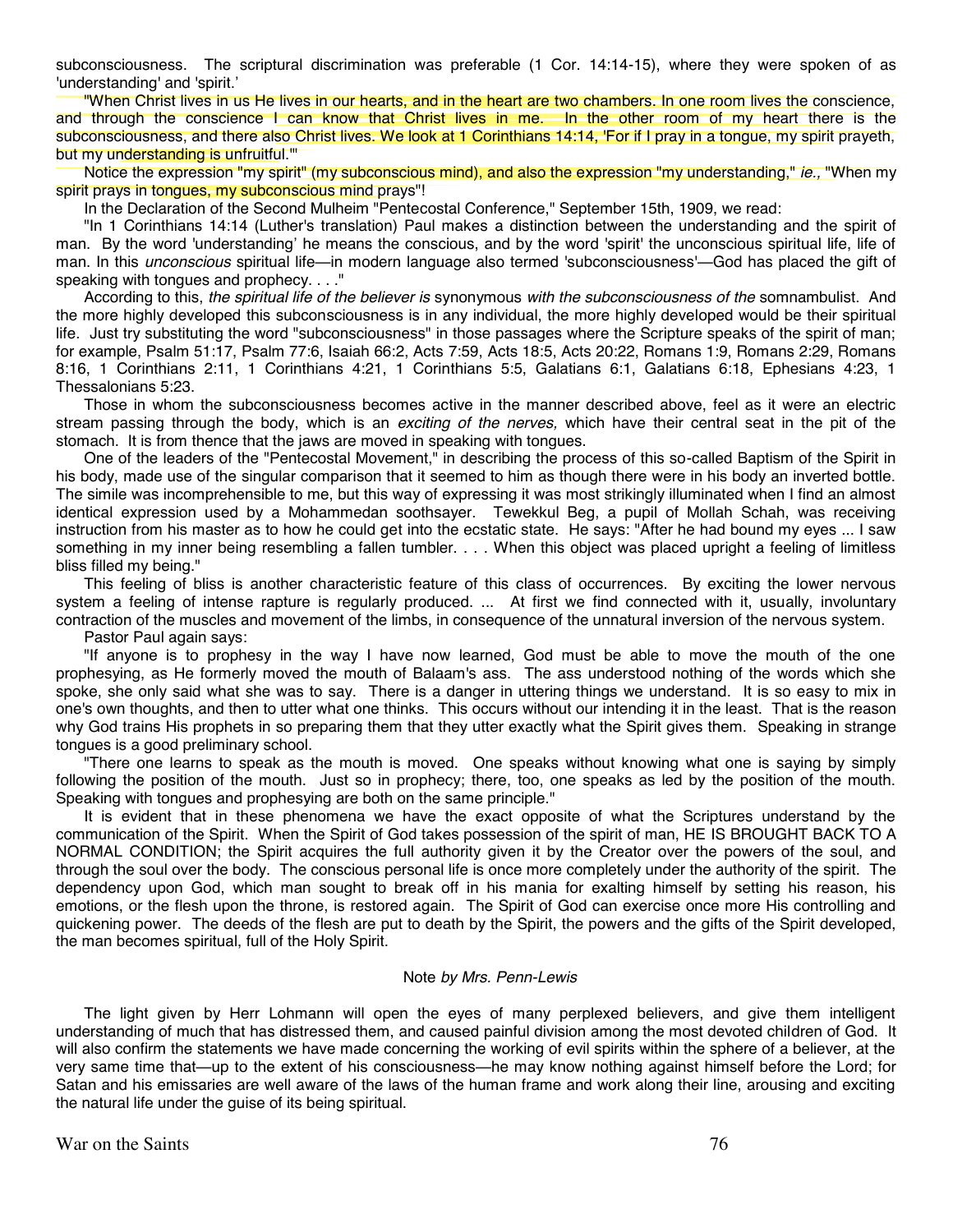The false conception of "surrender" as yielding the body to supernatural power, with the mind ceasing to act, is the highest subtlety of the enemy, and is exposed as such in this book, for it brings about—as Herr Lohmann explains—the paralysis of the "cerebral" systems, *ie.,* the action of the mind, and allows the "vegetative nerves" full control and activity, excited by evil spirits. For the Holy Spirit dwells in and acts *through the spirit* of man, and not through either nerve center, which have both to be under the control of the spirit.

We have also pointed out again and again that "claiming the blood" cannot protect us from the enemy if in any way he is given ground, *e.g.,* if the cerebral nerves cease to act by "letting the mind go blank" (!) and the vegetative nerves are awakened to act in their place, so that the latter are excited to give "thrills" and "streams of life" through the body. No claiming of the precious blood of Christ will prevent these physical laws acting when the conditions for action are fulfilled. Hence, the strange fact which has perplexed many, that abnormal experiences manifestly contrary to the Spirit of God have taken place while the person was earnestly repeating words about the "blood."

Moreover, the arousing of the "vegetative nerves" to such abnormal activity that "floods of life" have appeared to pour through the whole body—the enemy whispering at the same moment, "This is divinel"— $(1)$  dulls the mind and makes it inert in action, (2) causes a craving in the recipient for more of this "divine" life, (3) leads to the danger of ministration of it to others, and all that follows, as this path is pursued in honest faith and confidence of being "specially advanced" in the life of God.

Should any who are reading this discover their own case depicted, let them thank God for knowledge of the truth, and (1) simply reject by an attitude of will all that is not of God; (2) consent to trust God in His Word without any "experiences"; (3) stand on Romans 6:11, with James 4:7, in respect to the Adversary, and on John 16:13 in respect to the Holy Spirit

#### How DEMONS ATTACK ADVANCED BELIEVERS

Extracts from an article contributed to an American paper and reprinted in *The Christian* some years ago. We do not know the writer's name.

## (1) THE MANIFESTATION OF DEMON POWER

The agency of demons is always brought more conspicuously into notice when God also is at work, in proportion to the manifestation and power of God's work among souls. When the Son of God was manifest in the flesh, it called forth the activity and outspoken agency of demons more than ever before.

### (2) VARIOUS KINDS OF DEMONS

Demons are of a multiplied variety. They are of various types, greater in diversity than human beings, and these demons always seek to possess a person congenial to them in some characteristic. The Bible tells us of unclean demons, of fortune-telling demons, of despotic demons, theological demons, screeching and yelling demons. There are demons that act particularly on the body, or some organ or appetite of the body. There are others that act more directly upon the intellect, or the sensibilities, and emotions and affections. There are others of a higher order that act directly on man's spiritual nature, upon the conscience or the spiritual perceptions. These are the ones that act as angels of light, and sidetrack and delude many who are real Christians.

# (3) HOW DEMONS FASTEN ON HUMAN BEINGS

They seek out those whose make-up and temperament is most congenial to themselves, and then seek to fasten themselves on to some part of the body, or brain, or some appetite, or some faculty of the mind—either the reason, or imagination, or perception; and when they get access, they bury themselves into the very structure of the person, so as to identify themselves with the personality of the one they possess. In a great many instances they do not get possession of the individual, but obtain such a hold on some part of the mind as to torment the person with periodical attacks of something strange and abnormal, out of all proportion to the general character and make-up of the individual.

# (4) THE OBJECT OF DEMONS SEEKING HUMAN BEINGS

These demons feed themselves on the person with whom they are allied. . . . There are allusions in Scripture, and facts gathered from experience, sufficient to prove that certain varieties of demons live on the juices in human blood. ...

#### (5) THE CLASS OF DEMONS WHICH ATTACK ADVANCED CHRISTIANS

There are religious demons, not holy, but nevertheless religious, and filled with a devilish form of religion which is the counterfeit of true, deep spirituality. These pseudo-religious demons very rarely attack young beginners, but they hover around persons who *advance into deeper experiences,* and seek every opportunity to fasten themselves upon the conscience, or the spiritual emotions of persons of high states of grace, and especially if they are of a vivid or energetic temperament. These are the demons that play havoc among many professors of holiness. One way they get hold of persons is as follows: A soul goes through a great struggle, and is wonderfully blessed. Floods of light and emotion sweep through the being. *The shore lines are all cut.* The soul is launched out into a sea of extravagant experience. At such a juncture these demons hover round the soul, and make strange suggestions to the mind of something odd, or outlandish, or contrary to common sense or decent taste. They make these suggestions under the profession of being the Holy

#### War on the Saints 77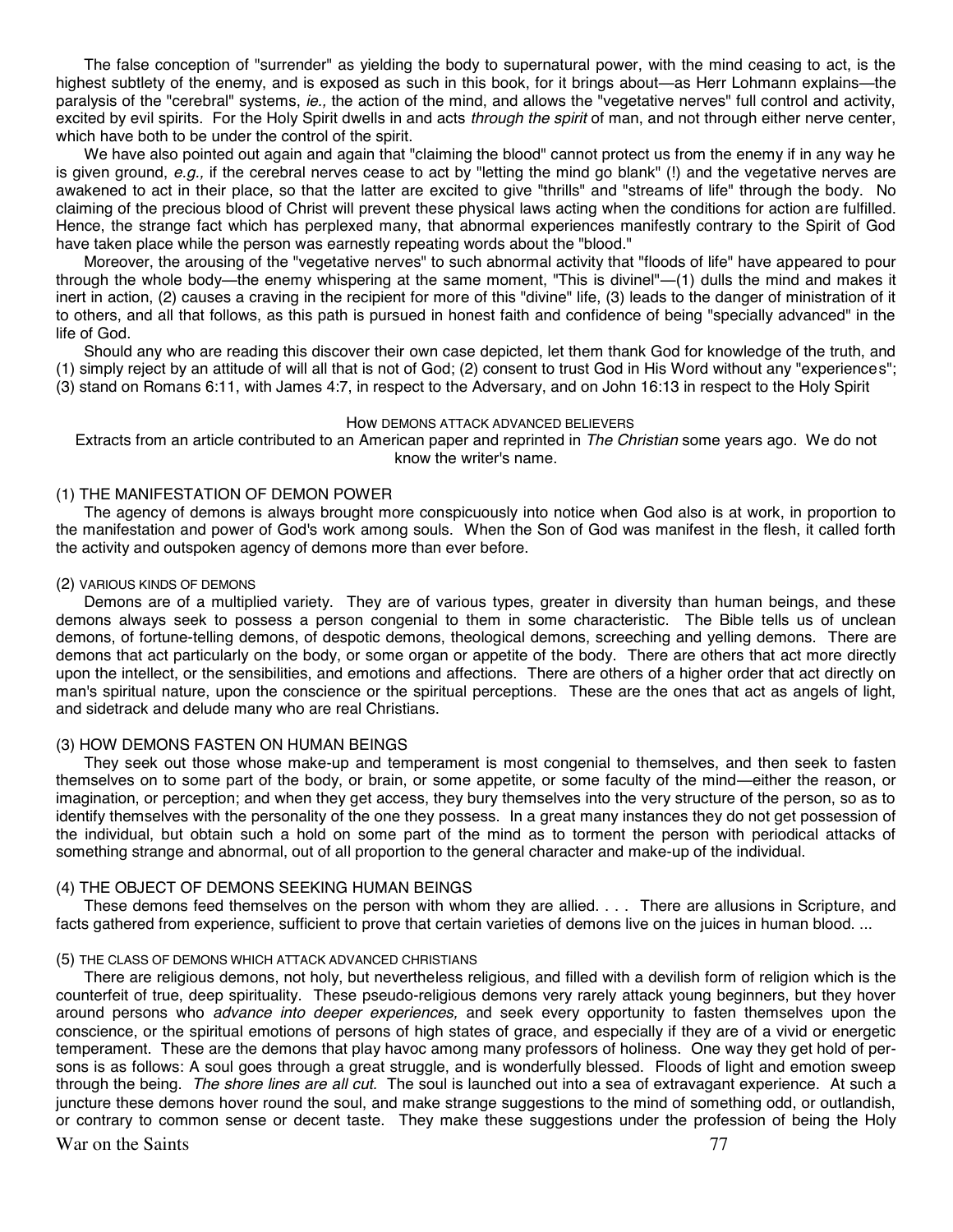Ghost. They fan the emotions, and produce a strange, fictitious exhilaration, which is *simply their bait to get into some faculty of the soul.*..

## (6) SOME EXAMPLES OF HOW DEMONS TAKE HOLD OF APPARENTLY SPIRIT-FILLED CHRISTIANS

A very holy and useful woman says that soon after receiving the baptism of the Spirit, there came to her one night in the church a wild, abnormal impulse to throw the hymnbook at the preacher, and run all over the church screaming; and it took all her will power to keep her hand from throwing that book. But she had common sense to know that the Holy Spirit was not the author of such a suggestion. If she had yielded to that sudden feeling, it would have likely given that fanatical demon admission to her emotional nature and ruined her life-work. She is a person who knows the mighty demonstrations of the Holy Spirit, and understands God sufficiently to know He is not the source of wild and indecent conduct. ...

Another person said he felt like rolling on the floor, and groaning and pulling the chairs around, but he distinctly perceived that the impulse to do so had something wild in it, and a touch of self-display contrary to the gentleness and sweetness of Jesus; and, as quick as he saw it was an attack of a false spirit, he was delivered. But another man had the same impulse, and fell down groaning and roaring, beating the floor with his hands and feet, and the demon entered into him as the angel of light, and got him to think that his conduct was of the Holy Ghost; and it became a regular habit in the meetings he attended, until he would ruin every religious meeting he was in. ...

## (7) THE MOST DANGEROUS CLASS OF DEMONS

It requires great humility to try these spirits and detect the false ones. Other demons in existence are those pseudopious ones who soar *round the high altitudes of the spiritual life,* like eagles around great mountain tops, and seek to fasten their talons upon the lofty and conspicuous prey. These are the demons of spiritual pride, of religious ambition, of false prophetic vision, of strained and far-fetched illuminations, of wild fantastic notions. These are the demons that flit over the sunlit regions in the land of Canaan, and attack very seldom any but *advanced believers.*

## (8) SOME EFFECTS OF DEMON INFLUENCE

The effects of being influenced by this sort of demons are manifold, and plainly legible to a well-poised mind. They cause people to run off into things that are odd and foolish, unreasonable and indecent. It leads them to adopt a peculiar voice or twang, or unnatural shouting, or some shaking of the body; or such an influence is manifested by peculiar heresies in the mind, of which there is a nameless variety. It produces a certain wildness in the eye and harshness in the voice. Such persons invariably break the law of love, and *severely condemn people who do not conform to themselves.*  As a rule such persons lose their flesh, for demoniac possession is very wearing on the vital forces and produces a terrible strain on the heart and nervous system.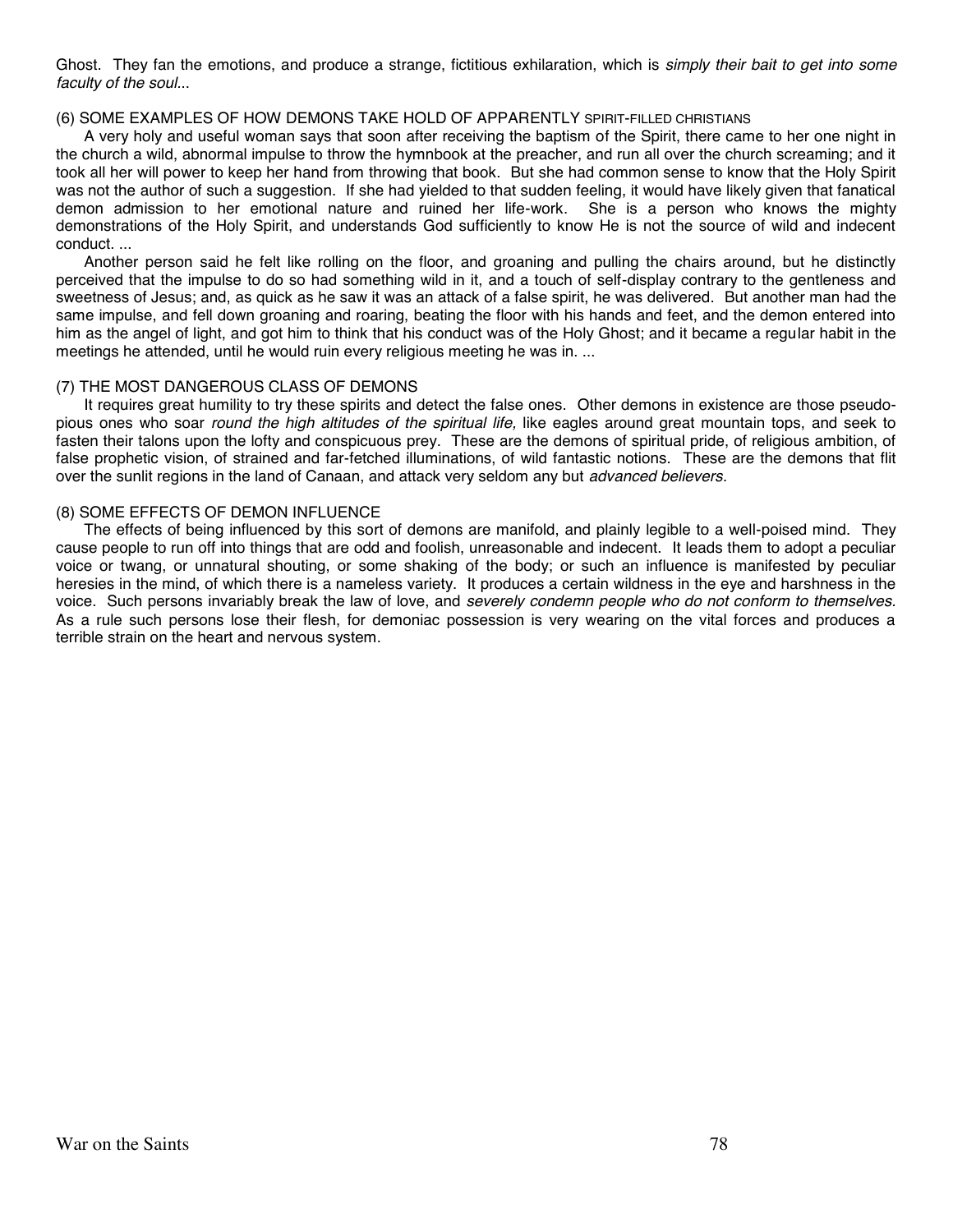³,SUD\*that your love may abound yet more and more in knowledge and all discernment: so that ye may distinguish the things that differ, that ye may be sincere and void of offence* ..." (Phil. 1:9-10, mg.)

#### **True**

1. The Baptism *or Fullness of the Spirit:* Is a true baptizing into the *Body* of Christ and into oneness with all the members of the Body. Its special mark and result is known in power to witness for Christ, and in conviction of sin in others and their turning to God.

The highest manifestation of the Fullness of the Spirit is coexistent with the use of the faculties and self-control.

There is but one reception of the Holy Spirit—with many succeeding experiences, developments, or new crises, resultant on fresh acts of faith or apprehension of truth; individual believers have varied degrees of the same Infilling of the Spirit, according to specific conditions. The enduement of power for service is often a definite experience in many lives.

2. *The presence of God:* Known in and by the human spirit, through the Holy Spirit. When He fills the atmosphere of a room, the *spirit of* the man is conscious of it not his senses. The faculties of those present are alert and clear and they retain freedom of action. The spirit is made tender (Ps. 34:18), and the will pliable to the will of God. All the actions of a person moved by the true and pure presence of God are in accord with the highest ideal of harmony and grace.

3. *God in and with man in the spirit:* John 14:23. The Father in heaven is realized to be a real Father (Gal. 4:6), the Son a real Savior, the Holy Spirit a real Person; manifested as One in the spirit of the believer, by the Holy Spirit: with resulting effects as in Romans 8:9 to 11.

4. *Christ manifested* in the believer by His Spirit, so that He is known as a Living Person on the Throne in heaven, and the believer joined in spirit to Him there, with the result that Christ's life and nature is imparted to him, forming and building up in him a "new creation" (Gal. 1:16, 4:19, Col. 1:27), the believer growing up into Him in all things. (See "Counterfeit" for the difference between turning inward to a subjective manifestation and relying upon the Living Christ in heaven. The reliance and fellowship with the Glorified Christ draws the believer to live out of himself (Eph. 2:6), and thus have a wider vision, and clearer fellowship with all saints.)

5. Consciousness *of God:* Felt in the spirit, and not by the physical senses.

6. *The holiness of God:* When realized by the believer it produces worship and godly awe, with a hatred of sin. On the ground of the blood of Calvary, God draws near to men, seeking their love, and His presence does not terrorize.

7. *Surrender to God:* Of spirit, soul and body, is a simple yielding or committal to Him of the whole man, to do His will and be at His service. God asks the full cooperation ("Cooperation" versus "control" is the distinction between the true working of God in and with men and the working of evil supernatural powers.) of the man in the intelligent use of all his faculties (Rom. 6:13).

8. *Fellowship with the sufferings of Christ:* The result of faithful witness for Him; and in such "suffering" the Joy of the Spirit breaks forth in one's spirit (Acts 5:41). The fruit of true conformity to Christ's death in "the fellowship of His sufferings" is seen in life to others, and growth in tenderness of spirit and Christ-likeness in character (2 Cor. 4:10-12).

9. *Trusting God:* A true faith given of God in the spirit, having its origin in Him, reckoning without effort upon Him to fulfill His written Word. It coexists with the full use of every faculty in intelligent action. "Faith" is a fruit of the Spirit and cannot be forced. Gal. 5:22, 1 Cor. 13.

10. *Reliance upon God:* An attitude of the will, of trust and dependence upon God, taking Him at His word, and depending upon His character of faithfulness.

11. Communion *with God:* fellowship in the Spirit with Christ in the glory as one spirit with Him. The consciousness of this is in the spirit (John 4:24) only, and not in "feelings" in the senses. See for conditions of true communion with God, 1 John 1:5-7.

12. *Waiting on God:* The spirit in restful cooperation with the Holy Spirit, awaiting God's time to act and to fulfill His promises. The true waiting upon God can be coexistent with the keenest activity of mind and service.

## War on the Saints 79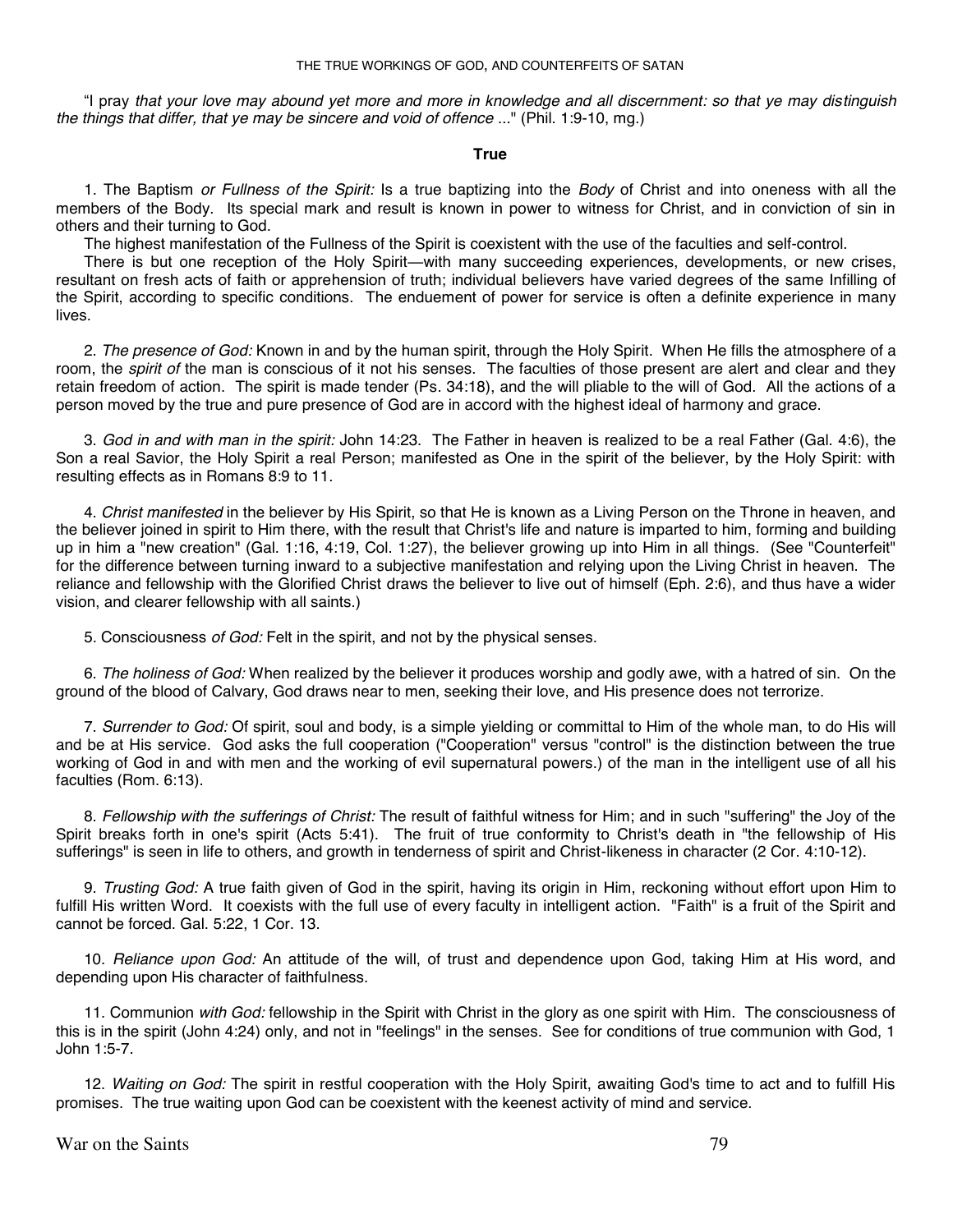13. *Praying to God:* Having access to the Holiest of all, on the ground of the blood (Heb. 10:19). Penetrating in spirit through the lower heavens to the Throne of Grace (Heb. 4:14-16). True "prayer" is not directed toward God as within the believer, but to a Father in heaven, in the name of the Son, by the Holy Spirit

14. *Asking God:* An act of the will in simple faith, making a transaction with God in heaven on the ground of His written Word. "Answers to prayer" from God are usually so unsensational and so unobtrusive that the petitioner often does not recognize the answer.

15. *God speaking:* Through His Word, by His Spirit, in the spirit and conscience of the man, illuminating the mind to understand the will of the Lord.

16. The *voice of God:* Is heard and known in the spirit of man, wherein the Spirit of God dwells. God also speaks through the conscience, and through the written Word, never confusing or dulling the faculties of the man or perplexing him so as to hinder clearness of judgment and reason. The true voice of God does not make a demand of unreasoning obedience to it, irrespective of the man's free volition.

17. *Divine guidance:* Through the spirit and mind; i.e., "drawing" in spirit light in the mind: spirit and mind brought into one accord in harmony with the principles of the Word of God (Eph. 5:17; Phil. 1:9-11).

18. *Divine "leadings":* Are in the spirit; demand cooperation of the man in every faculty of mind and spiritual intelligence in correctly reading the monitions of the Spirit. The will is always left free to choose and act. The true "leading of the Spirit" is never out of accord with principles of God's Word.

19. *Divine "visions":* When given, come (1) without seeking for them, (2) with definite purpose, (3) are never abortive, and (4) are coexistent with active use of the mind and faculties.

20. *Obedience to God:* An act of deliberate will, choosing to do the will of God when it is made known to the believer. A full examination of the source of the command before deciding to obey is consistent with true obedience.

21. *God giving power:* By the Holy Spirit in the man's spirit strengthening him in spirit so as to energize his mind and every faculty of his being to their fullest use, and enabling him to endure and accomplish what he could not bear or do apart from God (Eph. 3:16).

22. *God giving influence:* Means that the believer draws others to God, not to himself. True divine "influence" does not "control" others automatically, but constrains them to turn to God.

23. *God giving "impressions"*: Means a gentle movement in the spirit, which leaves the person free to act of his own volition, and does not compel him to action. "Impressions from God" are within—in the shrine of the spirit—and not from a "power" outside, *e.g.,* in "touches" on the body, or an exterior compelling force.

24. *Divine life from God:* Is known not by "consciousness" but by results, enabling the believer to bear and suffer what he could not bear or suffer humanly. There is rarely any "feeling" of strength or life, because consciousness of divine life would draw the man from the path of faith to rely upon his experience.

25. *Divine love:* Shed abroad in the heart by the Holy Spirit is coexistent with keen and faithful dealing with sin; with acute hatred to sin and Satan, and all that is contrary to righteousness.

God's love does not dull, but energizes every faculty to fulfill the action for which it was intended in creation. It has no "craving" in it nor does it weaken those to whom it flows out

26. *Fire from God:* Is a purifying through suffering (Matt. 3:11-12), or a consuming zeal in spirit which deepens into white heat intensity to do the will and work of God, which no trials or opposition can quench. Fire from God is spiritual, not literal, and therefore falls upon the spirit not the body.

27. *Texts from God:* These are given through the organ of the spirit to the mind, when the spirit is (1) calm, (2) unstrained, (3) at liberty, (4) open to the Spirit of God. They do not confuse, and when acted upon are found to be confirmed in the situation, and are always in accord with the keen use of the faculties. Intelligent knowledge of the broad principles of Scripture is needed for the true interpretation of "texts" which arise in the spirit lest they be misused through human conceptions of divine things, *e.g.,* the mind may take literally what God means spiritually.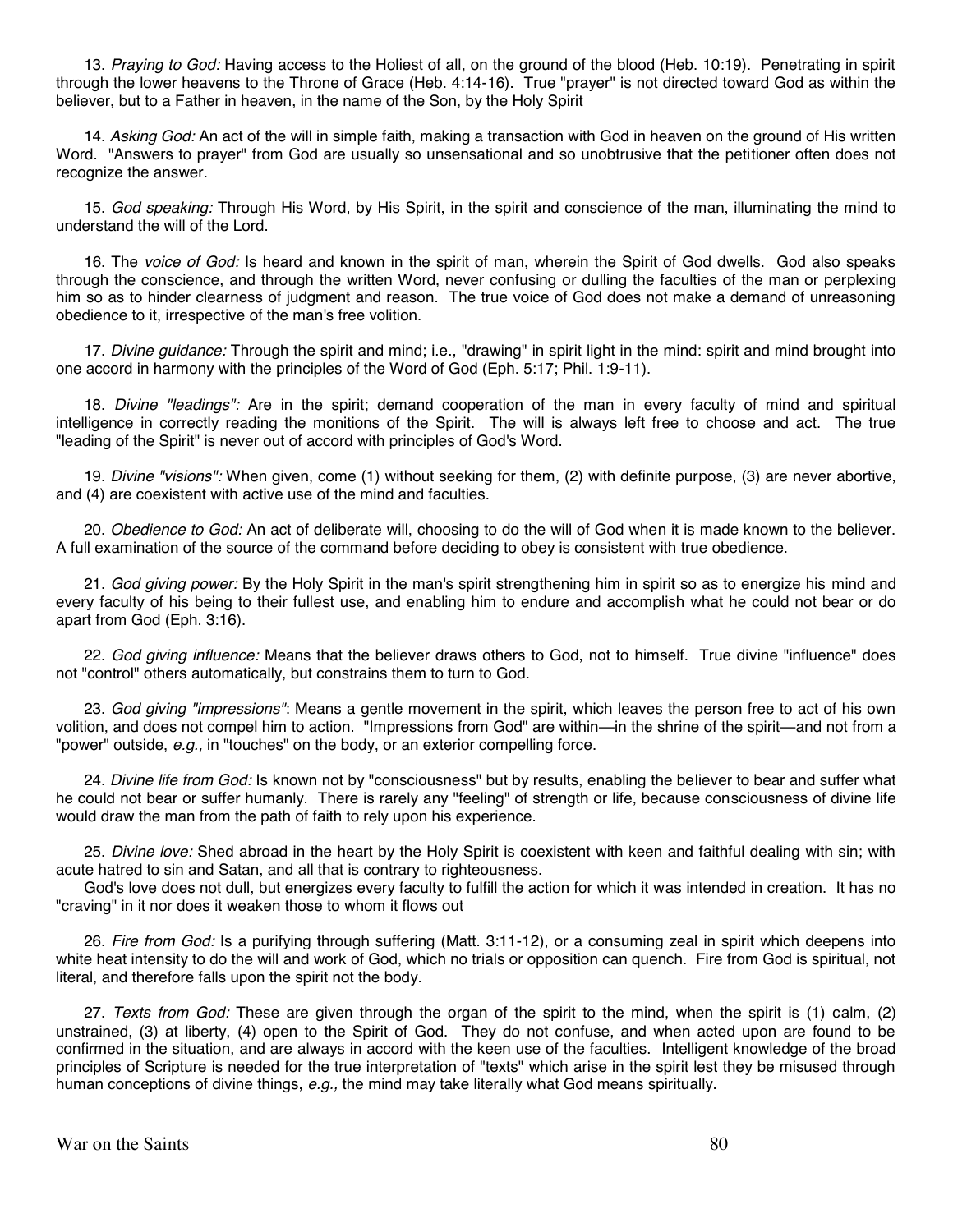28. Sin from *the fallen nature:* Is from within, carries the will with it or else forces the will by its pressure. The man knows the movement to sin is sin, and yet yields to it. Romans 6:6, 11 and 12 is God's way of dealing with the fallen nature and its workings, as the believer stands on the ground of the cross, and wields Christ's finished Calvary work as a weapon for victory. The Holy Spirit bears witness to the cross in setting us free from sin when it is a fruit of the evil nature.

29. *Self-examination in the light of God:* A thoughtful analysis of his own actions exercised by the spiritual man, which does not produce "despair," "disappointment," a "crushed feeling," etc., but leads to rapid decision of action, and a joyous faith in the cooperating work of the Spirit in deliverance from all that does not bear the verdict of the light of God (John 3:21).

30. *Conviction of sin:* Comes to the conscience from the Word of God, or by the direct action of the Holy Spirit, in times of quiet prayer or reading. It is never "vague" or confusing, and ceases as soon as the man decides to obey the Word or go to God for cleansing in the blood of Christ. True conviction is also a deepening experience as the light of God shines into the conscience and life.

31. *Confession of sin:* Whether to God or man, it should be a deliberate act of the will in obedience to the Word of God and one's conscience. It should be followed by sincere repentance and a putting away of the confessed sin. It will have the witness of the Spirit to the conscience that the sin has been put away through the efficacy of the blood of Christ.

#### **Notes**

Without exception, the manifestation of the Holy Spirit is marked by (1) a Christ-like spirit of love, (2) soberness of spirit vision, (3) keenness of vision, (4) deep humility of heart and meekness of spirit, with lion-courage against sin and Satan, and (5) clearness of the mental faculties with a "sound mind" (2 Timothy 1:7).

"Wherefore be ye not foolish, but understand what the will of the Lord is..."(Eph. 5:17).

# **Counterfeit**

1. Counterfeit workings of evil spirits may accompany a true reception of the Fullness of the Holy Spirit if the believer "lets go" his mind into "blankness" and yields his body up passively to supernatural power. As a "blank mind" and "passive body" is contrary to the condition for use required by the Holy Spirit, and is the primary condition necessary for evil spirits to work, the anomaly is found in the Holy Spirit responding to the law of faith, and filling the man's spirit, at the same time that evil supernatural powers respond to the law of passivity fulfilled in mind and body. They then can produce in the senses manifestations which seem to be the outcome of the Holy Spirit's entry to the spirit

The results of the counterfeit manifestations are varied, and wide in their ramifications, according to specific conditions. The abstract result is great "manifestations" with little real fruit; a spirit of division from others, instead of unity, etc., etc.

2. The counterfeit of the presence of God is mainly felt upon the *body,* and by the physical senses, in conscious "fire," "thrills," etc. The counterfeit of the "presence" in the atmosphere is felt by the senses of the body, as "breath," "wind," etc., while the mind is passive or inactive. The person affected by this counterfeit "presence" will be moved almost automatically to actions he would not perform of his own will and with all his faculties in operation. He may not even remember what he has done when under the "power" of this "presence," just as a sleepwalker knows nothing of his actions when in that state. The inaction of the mind can often be seen by the vacant look in the eyes.

3. Evil spirits counterfeit as the occasion serves them, each Person of the Trinity, and can thus produce manifestatations given to the senses in which the real spirit-sense may have no part

4. Christ apparently manifested inwardly as a "Person," to whom the soul prays, or with whom he holds communion, yet there is no real evidence of the expression of the divine nature or a true growth of the Christ life, with a deepening fellowship with the Christ in heaven. On the contrary, the Christ in heaven seems far away. The counterfeit centers and ends in an "experience" which keep the person introverted or self-centered (spiritually).

5. "Consciousness" of "God" in bodily sensations, which feed the "flesh" and overpower the true spirit-sense.

6. Evil spirits counterfeit this by giving a terror of God, which drives men away from Him, or forces them into actions of slavish fear, apart from the use of the mind and will in glad, voluntary obedience to Him.

7. Passive yielding of spirit soul and body to supernatural power, to be moved automatically, in passive, blind obedience, apart from the use of volition or mind. Evil spirits desire control of a man, and his passive submission to them.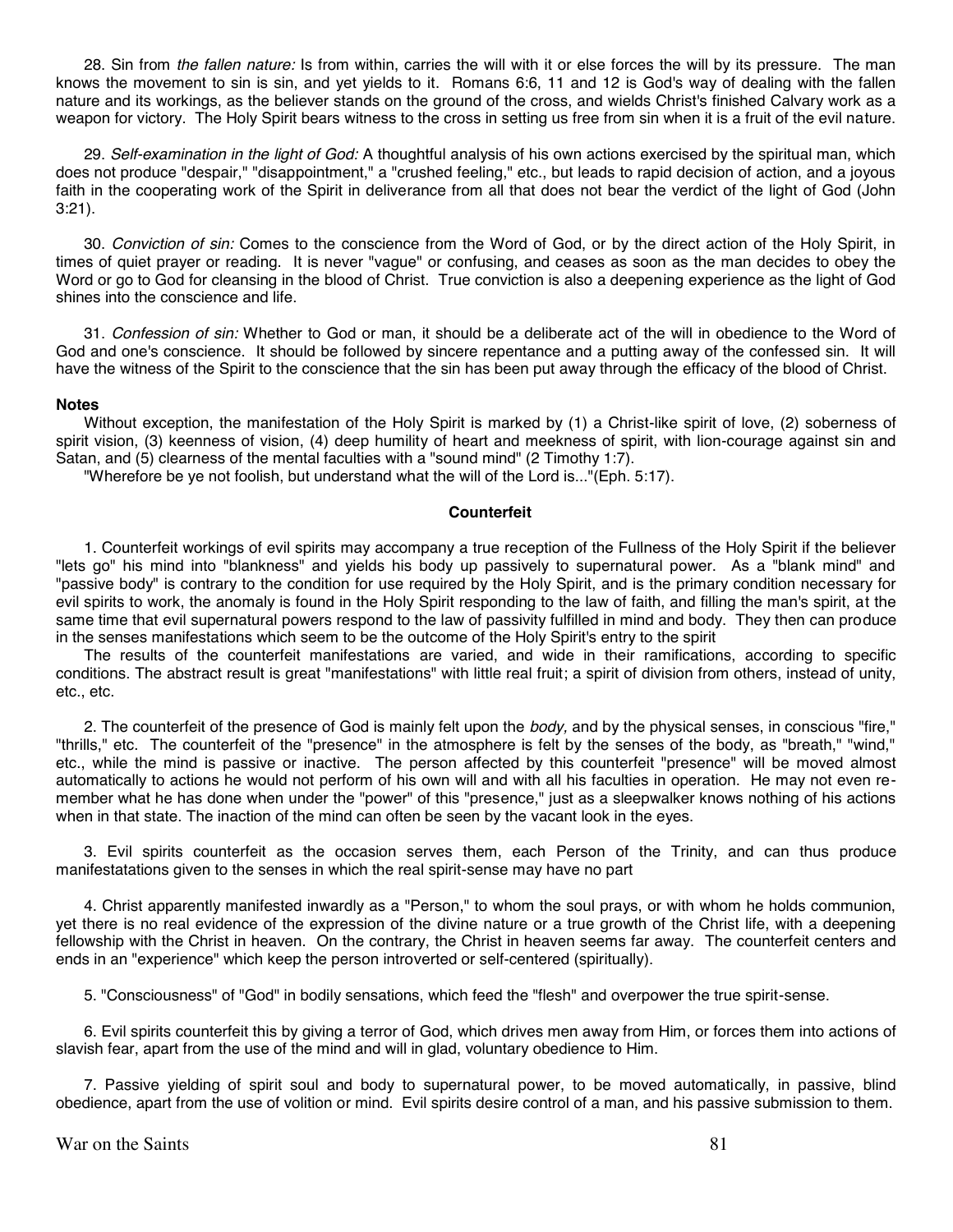8. Suffering caused by evil spirits is characterized by a fiendish acuteness, and is fruitless in result—the victim being hardened instead of mellowed by it. The demons can cause anguished suffering in spirit, soul or body. "Possession" manifested in abnormal suffering may be the fruit of (unconscious) acceptance of sufferings caused by evil spirits, often under the name of "the will of God."

9. Trusting evil spirits comes about through trusting blindly some supernatural words, or revelations, supposed to come from God-—which produces a forced "faith," or faith beyond the believer's true measure, the result being actions which lead into paths of trial never planned by God.

10. Reliance upon evil spirits means a passive leaning upon supernatural help and experience, which draws the person away from faith in God Himself, and from active co-action with Him.

11. Communion with evil spirits may take place by retiring within to enjoy sense communion in "exquisite feelings," which absorbs and renders the soul incapable of the duties of life. The "flesh" is fed by this spurious spiritual "communion" as realty as in grosser ways.

12. A "waiting for the Spirit to come," in hours of prayer, which brings those who "wait" into passivity—which at last reaches a point of "seance" conditions, followed by an influx of lying spirits in manifestations.

13. Praying to evil spirits comes about by praying to "God" in the atmosphere, or within, or possibly to "pictures" of God in the mind, instead of approaching the Throne of Grace according to Hebrews 10:19.

14. "Asking" evil spirits, by speaking to some supernatural presence in or around the person. The "answers" are generally dramatic, sensational, calculated to over-awe the person, and make him feel he is a wonderful recipient of favor from on high.

15. Evil spirits speaking: either puffing up, accusing, condemning or confusing the person, so that he is bewildered or distracted and cannot exercise his reason or judgment. The "speaking" of accusing spirits resembles thinking or speaking to oneself, when the words are not uttered audibly.

16. The counterfeit "voice" of God is usually loud and comes from outside the person. It is frequently imperative and persistent urging sudden action. It is confusing and clamorous, or subtle in suggestion. It produces fear through its insistent demands, making the man a slave to supernatural power. It may also be distinguished from the voice of God by its sometimes trivial objective, and fruitless results when obeyed.

17. Satanic guidance by supernatural voices, visions, leadings, drawings, are all dependent upon the passivity of the mind and reason, and take place in the sense-realm as a counterfeit of the true in the spirit

18. Satanic "leadings" and impulses demand passive surrender of mind and body. They are compulsory in effect, and all "compelling" and "compulsion" from the supernatural realm indicates the work of deceiving spirits.

19. Satanic visions (1) demand a passive state, (2) are broken by mental action, (3) are frequently contrary to truth, and (4) fruitless in result. They destroy all faith-reliance on God.

20. The counterfeit of "obedience" is a passive, automatic, blind yielding to supernatural power or voices, apart from intelligent apprehension of results or consequences. The person fears to question or examine the source of the command.

21. Evil spirits give power in a supernatural energy—generally spasmodic and unreliable—dependent upon the man being passive in spirit soul and body. This "power," when it ceases, leaves the man dull and exhausted, the effect generally being attributed to natural causes.

22. Evil spirits giving "influence" means a control or power over others which causes them to act apart from their volition or reason. This "power" may be exercised unknowingly by persons the demons can use in this way.

23. Evil spirits' "impressions" are from outside, upon the person, and require certain conditions for the "impressions" to be given— i.e., a sitting still and waiting, etc. These conditions can also be fulfilled unconsciously by cultivating passivity of the whole being.